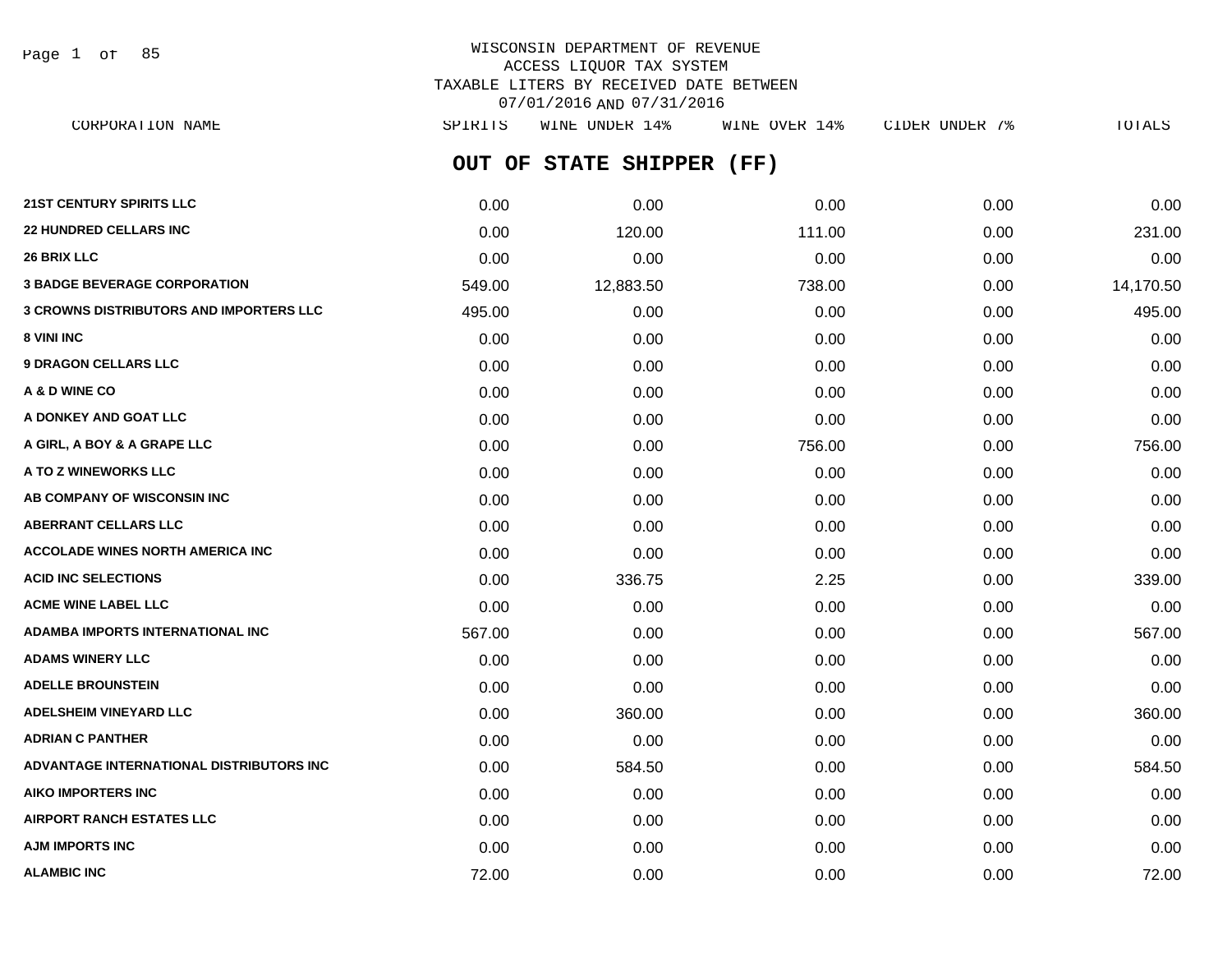Page 2 of 85

| CORPORATION NAME                       | SPIRITS  | WINE UNDER 14% | WINE OVER 14% | CIDER UNDER 7% | TOTALS    |
|----------------------------------------|----------|----------------|---------------|----------------|-----------|
| <b>ALEXANDRIA NICOLE CELLARS LLC</b>   | 0.00     | 0.00           | 0.00          | 0.00           | 0.00      |
| <b>ALLIED IMPORTERS USA LTD</b>        | 0.00     | 189.00         | 0.00          | 0.00           | 189.00    |
| <b>ALLIED WINE CORP</b>                | 0.00     | 0.00           | 0.00          | 0.00           | 0.00      |
| <b>ALLORO VINEYARD INC</b>             | 0.00     | 0.00           | 0.00          | 0.00           | 0.00      |
| <b>ALLTECH'S BEVERAGE DIVISION LLC</b> | 8.00     | 0.00           | 0.00          | 0.00           | 8.00      |
| ALPHA & OMEGA WINERY LLC               | 0.00     | 0.00           | 0.00          | 0.00           | 0.00      |
| ALPHA MARKETING NETWORK INC            | 0.00     | 576.00         | 168.00        | 0.00           | 744.00    |
| <b>ALTAMAR BRANDS LLC</b>              | 180.00   | 0.00           | 0.00          | 0.00           | 180.00    |
| <b>ALTAMURA WINERY INC</b>             | 0.00     | 0.00           | 0.00          | 0.00           | 0.00      |
| <b>AMAVI CELLARS LLC</b>               | 0.00     | 0.00           | 0.00          | 0.00           | 0.00      |
| <b>AMERICAN BEVERAGE CORP</b>          | 0.00     | 45,425.00      | 0.00          | 0.00           | 45,425.00 |
| <b>AMERICAN ESTATES WINES INC</b>      | 0.00     | 0.00           | 0.00          | 0.00           | 0.00      |
| AMERICAN NORTHWEST DISTRIBUTORS INC    | 0.00     | 540.00         | 0.00          | 0.00           | 540.00    |
| AMERICAN VINTAGE BEVERAGE INC.         | 2,834.78 | 0.00           | 0.00          | 0.00           | 2,834.78  |
| AMERICAN WINE TRADE INC                | 0.00     | 0.00           | 0.00          | 0.00           | 0.00      |
| <b>AMICUS CELLARS LLC</b>              | 0.00     | 1,926.00       | 198.00        | 0.00           | 2,124.00  |
| <b>AMIR PEAY</b>                       | 45.00    | 0.00           | 0.00          | 0.00           | 45.00     |
| <b>AMUSE BOUCHE LLC</b>                | 0.00     | 0.00           | 0.00          | 0.00           | 0.00      |
| ANCHOR DISTILLING COMPANY LLC          | 0.00     | 0.00           | 0.00          | 0.00           | 0.00      |
| <b>ANCIEN WINES INC</b>                | 0.00     | 0.00           | 0.00          | 0.00           | 0.00      |
| <b>ANDERS-LANE ARTISAN WINES LP</b>    | 0.00     | 0.00           | 0.00          | 0.00           | 0.00      |
| ANDERSONS CONN VALLEY WINERY INC       | 0.00     | 0.00           | 0.00          | 0.00           | 0.00      |
| <b>ANDIS WINES LLC</b>                 | 0.00     | 0.00           | 0.00          | 0.00           | 0.00      |
| <b>ANDREW T BECKSTOFFER</b>            | 0.00     | 0.00           | 0.00          | 0.00           | 0.00      |
| <b>ANGELA OSBORNE</b>                  | 0.00     | 0.00           | 0.00          | 0.00           | 0.00      |
| <b>ANHEUSER-BUSCH COMPANIES LLC</b>    | 0.00     | 0.00           | 0.00          | 43,432.84      | 43,432.84 |
| <b>ANNE HUBATCH</b>                    | 0.00     | 0.00           | 0.00          | 0.00           | 0.00      |
| <b>ANTHONY BOZZANO</b>                 | 0.00     | 0.00           | 0.00          | 0.00           | 0.00      |
|                                        |          |                |               |                |           |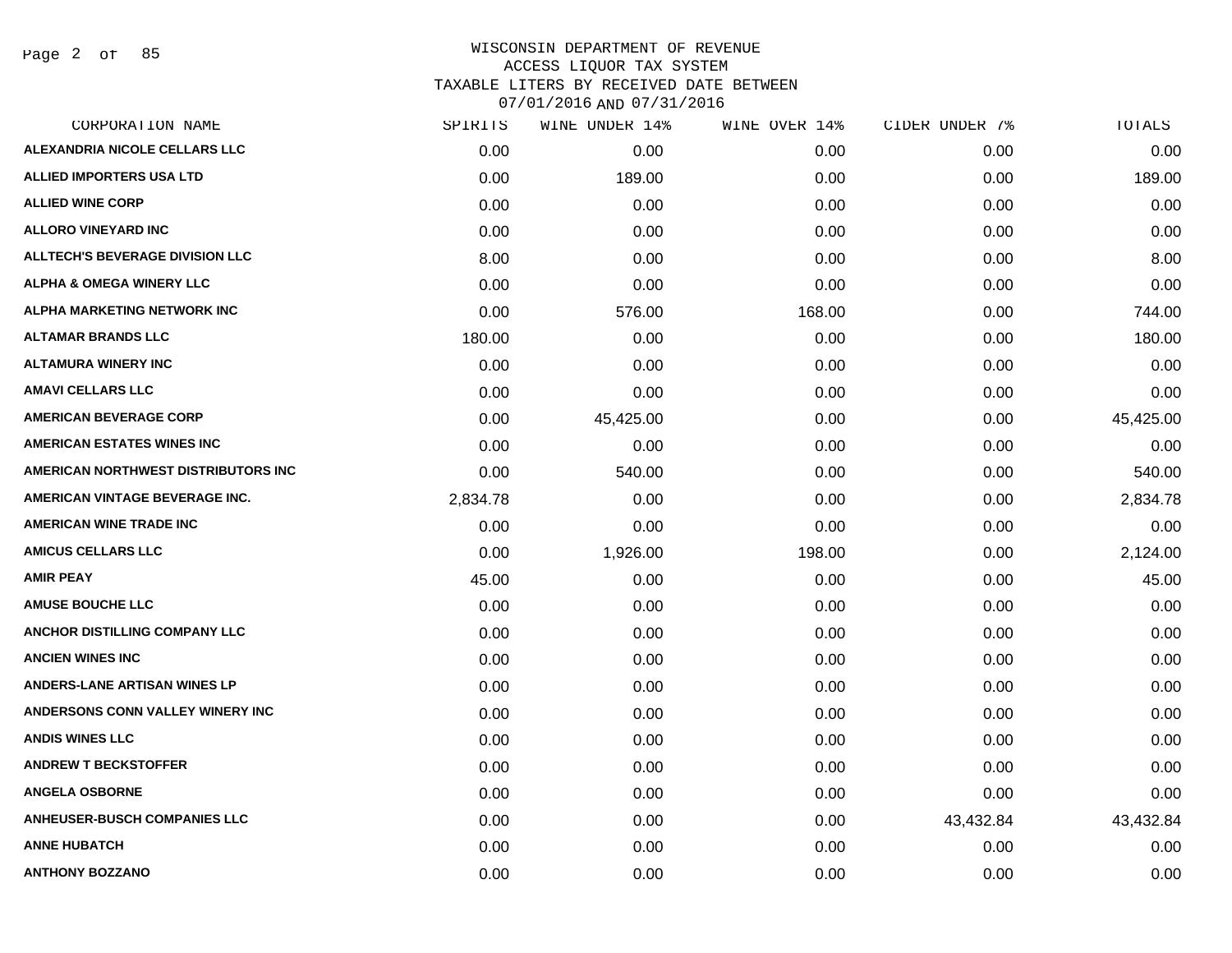Page 3 of 85

| CORPORATION NAME                                | SPIRITS    | WINE UNDER 14% | WINE OVER 14% | CIDER UNDER 7% | TOTALS     |
|-------------------------------------------------|------------|----------------|---------------|----------------|------------|
| <b>ANTHONY M TRUCHARD</b>                       | 0.00       | 0.00           | 279.00        | 0.00           | 279.00     |
| <b>ANTHONY ROAD WINE CO INC</b>                 | 0.00       | 0.00           | 0.00          | 0.00           | 0.00       |
| <b>APOSTROPHE BRANDS LLC</b>                    | 630.00     | 0.00           | 0.00          | 0.00           | 630.00     |
| <b>APPELLATION TRADING COMPANY LLC</b>          | 0.00       | 0.00           | 0.00          | 0.00           | 0.00       |
| <b>APRIORI CELLAR LLC</b>                       | 0.00       | 0.00           | 0.00          | 0.00           | 0.00       |
| <b>AQUA PUMPKIN INC</b>                         | 0.00       | 0.00           | 0.00          | 0.00           | 0.00       |
| <b>ARBOR VINEYARDS INC</b>                      | 0.00       | 0.00           | 0.00          | 0.00           | 0.00       |
| <b>ARCHANA A DAVE</b>                           | 0.00       | 27.00          | 0.00          | 0.00           | 27.00      |
| AREL GROUP WINE & SPIRITS INC                   | 0.00       | 1,071.00       | 0.00          | 0.00           | 1,071.00   |
| <b>ARETE WINES LLC</b>                          | 0.00       | 0.00           | 0.00          | 0.00           | 0.00       |
| <b>ARIETTA INC</b>                              | 0.00       | 0.00           | 0.00          | 0.00           | 0.00       |
| <b>ARNOT-ROBERTS LLC</b>                        | 0.00       | 0.00           | 0.00          | 0.00           | 0.00       |
| <b>ARTISANAL IMPORTS INC</b>                    | 0.00       | 0.00           | 0.00          | 24.00          | 24.00      |
| <b>ASCENT WINES INC</b>                         | 0.00       | 0.00           | 0.00          | 0.00           | 0.00       |
| <b>ASSOCIATED BREWING COMPANY</b>               | 0.00       | 0.00           | 0.00          | 0.00           | 0.00       |
| <b>ASV WINES INC</b>                            | 0.00       | 2,520.00       | 0.00          | 0.00           | 2,520.00   |
| <b>ATHENEE IMPORTERS &amp; DISTRIBUTORS LTD</b> | 0.00       | 0.00           | 0.00          | 0.00           | 0.00       |
| <b>ATOMIC BRANDS INC</b>                        | 0.00       | 0.00           | 0.00          | 0.00           | 0.00       |
| <b>AUGUST WINE GROUP LLC</b>                    | 0.00       | 819.00         | 0.00          | 0.00           | 819.00     |
| <b>AUSTRAL WINES LLC</b>                        | 0.00       | 0.00           | 0.00          | 0.00           | 0.00       |
| <b>AV BRANDS INC</b>                            | 305.10     | 1,548.00       | 1,737.00      | 0.00           | 3,590.10   |
| <b>AVV WINERY CO LLC</b>                        | 0.00       | 0.00           | 747.00        | 0.00           | 747.00     |
| AW DIRECT INC                                   | 0.00       | 918.00         | 630.00        | 0.00           | 1,548.00   |
| <b>AXIOS INC</b>                                | 0.00       | 0.00           | 0.00          | 0.00           | 0.00       |
| <b>B &amp; I OVERSEAS TRADING INC</b>           | 0.00       | 0.00           | 0.00          | 0.00           | 0.00       |
| <b>B UNITED INTERNATIONAL INC</b>               | 0.00       | 10.51          | 163.95        | 60.18          | 234.64     |
| <b>B. NEKTAR LLC</b>                            | 0.00       | 2,008.82       | 0.00          | 0.00           | 2,008.82   |
| <b>BACARDI USA INC</b>                          | 279,902.40 | 2,069.62       | 9,301.50      | 0.00           | 291,273.52 |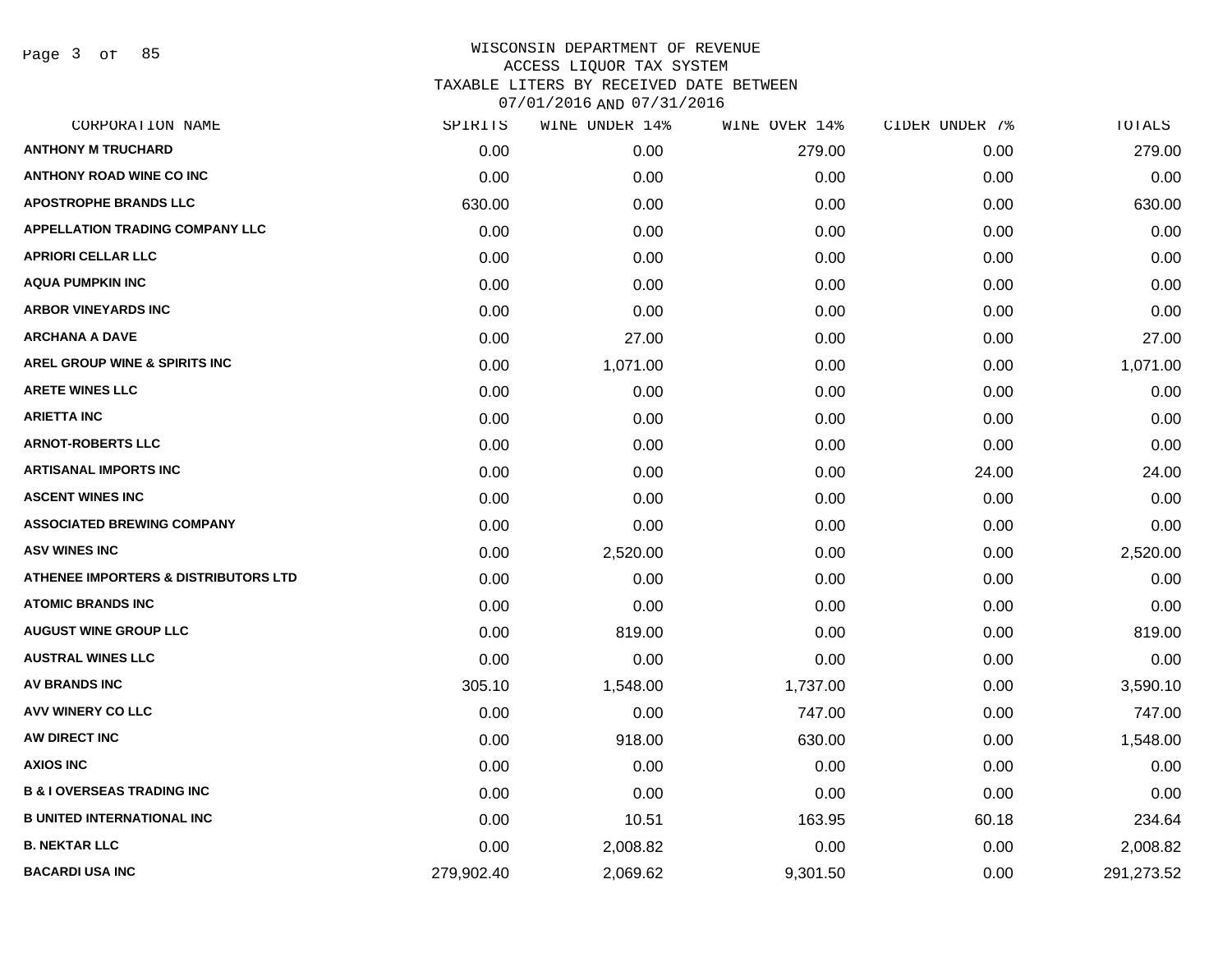#### WISCONSIN DEPARTMENT OF REVENUE ACCESS LIQUOR TAX SYSTEM

TAXABLE LITERS BY RECEIVED DATE BETWEEN

| CORPORATION NAME                           | SPIRITS | WINE UNDER 14% | WINE OVER 14% | CIDER UNDER 7% | TOTALS   |
|--------------------------------------------|---------|----------------|---------------|----------------|----------|
| <b>BACCHUS TECHNOLOGIES LLC</b>            | 0.00    | 2,313.00       | 504.00        | 0.00           | 2,817.00 |
| <b>BACIO DIVINO CELLARS LLC</b>            | 0.00    | 0.00           | 0.00          | 0.00           | 0.00     |
| <b>BADGER MOUNTAIN INC</b>                 | 0.00    | 1,763.99       | 0.00          | 0.00           | 1,763.99 |
| <b>BALCONES DISTILLING LLC</b>             | 0.00    | 0.00           | 0.00          | 0.00           | 0.00     |
| <b>BALIUS CELLARS LLC</b>                  | 0.00    | 0.00           | 0.00          | 0.00           | 0.00     |
| <b>BALLAST POINT SPIRITS LLC</b>           | 26.16   | 0.00           | 0.00          | 0.00           | 26.16    |
| <b>BANFI PRODUCTS CORPORATION</b>          | 22.50   | 1,417.50       | 108.00        | 0.00           | 1,548.00 |
| <b>BANSHEE WINES LLC</b>                   | 0.00    | 2,011.50       | 336.00        | 0.00           | 2,347.50 |
| <b>BANVILLE &amp; JONES WINE MERCHANTS</b> | 0.00    | 249.65         | 0.00          | 0.00           | 249.65   |
| <b>BANZAI BEVERAGE CORPORATION</b>         | 0.00    | 0.00           | 0.00          | 0.00           | 0.00     |
| <b>BARGETTOS SANTA CRUZ WINERY INC</b>     | 0.00    | 0.00           | 0.00          | 0.00           | 0.00     |
| <b>BARLOW VINEYARDS LLC</b>                | 0.00    | 0.00           | 0.00          | 0.00           | 0.00     |
| <b>BARNARD GRIFFIN INC</b>                 | 0.00    | 0.00           | 0.00          | 0.00           | 0.00     |
| <b>BARNETT VINEYARDS LP</b>                | 0.00    | 0.00           | 0.00          | 0.00           | 0.00     |
| <b>BATCH 206 DISTILLERY LLC</b>            | 0.00    | 0.00           | 0.00          | 0.00           | 0.00     |
| <b>BATTAGLIA DISTRIBUTING CORP INC</b>     | 0.00    | 0.00           | 0.00          | 0.00           | 0.00     |
| <b>BAUM WINE IMPORTS INC</b>               | 27.00   | 5,670.48       | 609.75        | 0.00           | 6,307.23 |
| <b>BAVARIAN LION WINERY LLC</b>            | 0.00    | 0.00           | 0.00          | 0.00           | 0.00     |
| <b>BAYWOOD CELLARS INC</b>                 | 0.00    | 0.00           | 0.00          | 0.00           | 0.00     |
| <b>BCTLD LLC</b>                           | 49.51   | 0.00           | 0.00          | 0.00           | 49.51    |
| <b>BEATBOX BEVERAGES LLC</b>               | 0.00    | 0.00           | 0.00          | 0.00           | 0.00     |
| <b>BEATBOX BEVERAGES LLC</b>               | 0.00    | 0.00           | 0.00          | 0.00           | 0.00     |
| <b>BEAUX FRERES LLC</b>                    | 0.00    | 0.00           | 0.00          | 0.00           | 0.00     |
| <b>BEDFORD BRANDS LTD</b>                  | 0.00    | 0.00           | 0.00          | 0.00           | 0.00     |
| <b>BENDISTILLERY INC</b>                   | 0.00    | 0.00           | 0.00          | 0.00           | 0.00     |
| <b>BENESSERE VINEYARDS LTD</b>             | 0.00    | 4.50           | 18.00         | 0.00           | 22.50    |
| <b>BENNETT LANE WINERY LLC</b>             | 0.00    | 0.00           | 0.00          | 0.00           | 0.00     |
| <b>BENOVIA WINERY LLC</b>                  | 0.00    | 0.00           | 0.00          | 0.00           | 0.00     |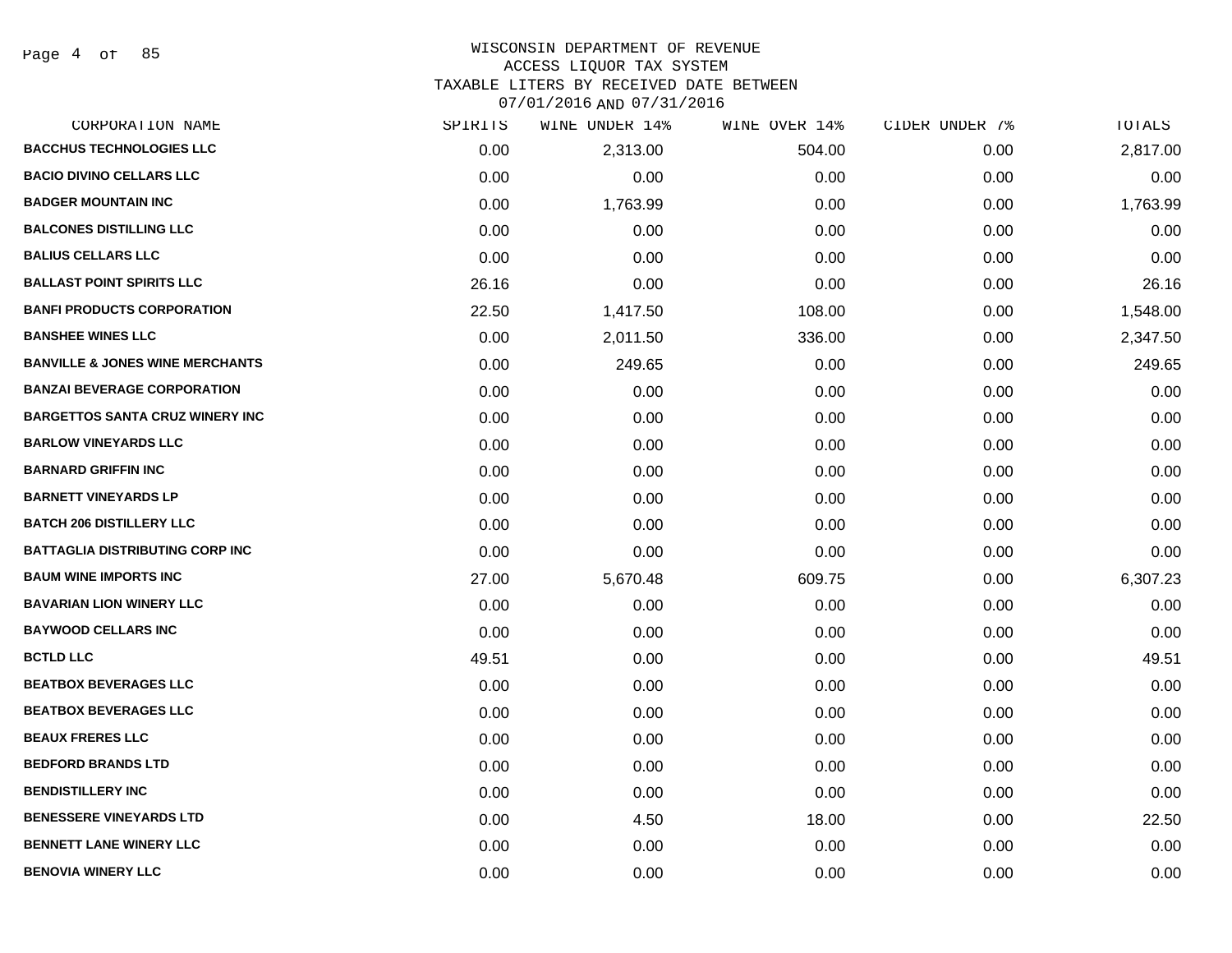Page 5 of 85

| CORPORATION NAME                                       | SPIRITS | WINE UNDER 14% | WINE OVER 14% | CIDER UNDER 7% | <b>TOTALS</b> |
|--------------------------------------------------------|---------|----------------|---------------|----------------|---------------|
| <b>BENTON-LANE LLC</b>                                 | 0.00    | 0.00           | 0.00          | 0.00           | 0.00          |
| <b>BERGSTROM WINES LLC</b>                             | 0.00    | 0.00           | 0.00          | 0.00           | 0.00          |
| <b>BERNARDUS LLC</b>                                   | 0.00    | 0.00           | 0.00          | 0.00           | 0.00          |
| <b>BETHEL HEIGHTS VINEYARD INC</b>                     | 0.00    | 0.00           | 0.00          | 0.00           | 0.00          |
| BETTER BRANDS INTERNATIONAL                            | 0.00    | 504.00         | 343.00        | 0.00           | 847.00        |
| <b>BETZ CELLARS LLC</b>                                | 0.00    | 0.00           | 0.00          | 0.00           | 0.00          |
| <b>BEVERAGE BROTHERS INC</b>                           | 0.00    | 0.00           | 0.00          | 908.51         | 908.51        |
| <b>BEVERAGE SOLUTIONS &amp; LOGISTICS INC</b>          | 0.00    | 0.00           | 0.00          | 0.00           | 0.00          |
| <b>BF ACQUISITION LTD</b>                              | 4.50    | 99.00          | 0.00          | 0.00           | 103.50        |
| <b>BIAGIO CRU &amp; ESTATE WINES LLC</b>               | 0.00    | 2,457.00       | 0.00          | 0.00           | 2,457.00      |
| BIEN NACIDO VINEYARDS OF RANCHO TEPUSQUET<br><b>LP</b> | 0.00    | 0.00           | 0.00          | 0.00           | 0.00          |
| <b>BILTMORE ESTATE WINE COMPANY</b>                    | 0.00    | 0.00           | 0.00          | 0.00           | 0.00          |
| <b>BLACK ROCK SPIRITS LLC</b>                          | 252.00  | 0.00           | 0.00          | 0.00           | 252.00        |
| <b>BLACKBIRD VINEYARDS LLC</b>                         | 0.00    | 0.00           | 40.50         | 0.00           | 40.50         |
| <b>BLACKBURN ENTERPRISES LLC</b>                       | 0.00    | 36.00          | 252.00        | 0.00           | 288.00        |
| <b>BLAKE FARMS HARD APPLE CIDER LLC</b>                | 0.00    | 0.00           | 0.00          | 5,881.58       | 5,881.58      |
| <b>BLAUM BROS DISTILLING CO LLC</b>                    | 0.00    | 0.00           | 0.00          | 0.00           | 0.00          |
| BLUE RIDGE DISTILLING CO INC                           | 126.00  | 0.00           | 0.00          | 0.00           | 126.00        |
| <b>BLUE SKY VINTNERS LLC</b>                           | 0.00    | 0.00           | 0.00          | 0.00           | 0.00          |
| <b>BNA WINE GROUP LLC</b>                              | 0.00    | 252.00         | 0.00          | 0.00           | 252.00        |
| <b>BNP DISTRIBUTING CO INC</b>                         | 0.00    | 0.00           | 0.00          | 0.00           | 0.00          |
| <b>BOEGER WINERY INC</b>                               | 0.00    | 0.00           | 63.00         | 0.00           | 63.00         |
| <b>BOGLE VINEYARDS INC</b>                             | 0.00    | 16,128.00      | 8,442.00      | 0.00           | 24,570.00     |
| <b>BONANNO VINTNERS LLC</b>                            | 0.00    | 0.00           | 0.00          | 0.00           | 0.00          |
| <b>BONNY DOON WINERY INC</b>                           | 0.00    | 0.00           | 0.00          | 0.00           | 0.00          |
| <b>BOSTON BEER CORPORATION</b>                         | 0.00    | 0.00           | 0.00          | 220,890.65     | 220,890.65    |
| <b>BOUCHAINE VINEYARDS INC</b>                         | 0.00    | 0.00           | 0.00          | 0.00           | 0.00          |
|                                                        |         |                |               |                |               |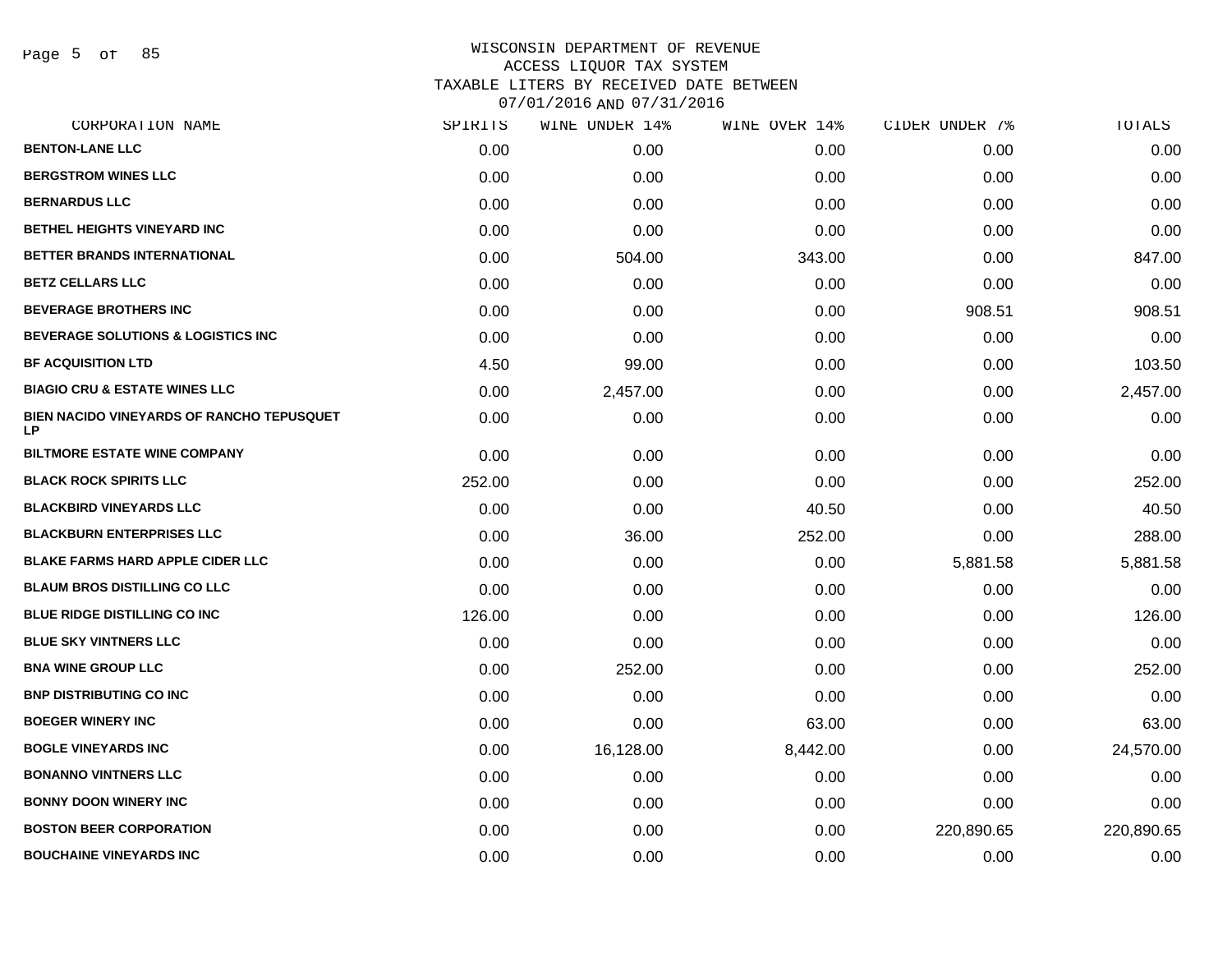Page 6 of 85

| CORPORATION NAME                               | SPIRITS    | WINE UNDER 14% | WINE OVER 14% | CIDER UNDER 7% | TOTALS     |
|------------------------------------------------|------------|----------------|---------------|----------------|------------|
| <b>BOUNDARY BREAKS LLC</b>                     | 0.00       | 0.00           | 0.00          | 0.00           | 0.00       |
| <b>BOUTINOT USA INC</b>                        | 0.00       | 0.00           | 0.00          | 0.00           | 0.00       |
| <b>BRASSFIELD ESTATE WINERY LLC</b>            | 0.00       | 477.00         | 441.00        | 0.00           | 918.00     |
| <b>BRAZOS WINE IMPORTS LLC</b>                 | 0.00       | 279.00         | 0.00          | 0.00           | 279.00     |
| <b>BREWER-CLIFTON LLC</b>                      | 0.00       | 0.00           | 0.00          | 0.00           | 0.00       |
| <b>BRIAN PEARSON</b>                           | 0.00       | 0.00           | 0.00          | 0.00           | 0.00       |
| <b>BRIDGEVIEW VINEYARDS INC</b>                | 0.00       | 288.00         | 0.00          | 0.00           | 288.00     |
| <b>BROADBENT SELECTIONS INC</b>                | 0.00       | 1,413.00       | 72.00         | 0.00           | 1,485.00   |
| <b>BRONCO WINE COMPANY</b>                     | 0.00       | 97,314.14      | 760.50        | 0.00           | 98,074.64  |
| <b>BROTHERS INTERNATIONAL FOOD CORPORATION</b> | 0.00       | 0.00           | 0.00          | 0.00           | 0.00       |
| <b>BROVO SPIRITS LLC</b>                       | 171.00     | 0.00           | 148.50        | 0.00           | 319.50     |
| <b>BROWN-FORMAN CORPORATION</b>                | 227,458.80 | 10,533.12      | 1,152.00      | 0.00           | 239,143.92 |
| <b>BRUTOCAO CELLARS LP</b>                     | 0.00       | 0.00           | 0.00          | 0.00           | 0.00       |
| <b>BUEHLER VINEYARDS INC</b>                   | 0.00       | 0.00           | 0.00          | 0.00           | 0.00       |
| <b>BULGARIAN MASTER VINTNERS LLC</b>           | 0.00       | 522.00         | 0.00          | 0.00           | 522.00     |
| <b>BULLY HILL VINEYARDS INC</b>                | 0.00       | 0.00           | 0.00          | 0.00           | 0.00       |
| <b>BUONA VITA LLC</b>                          | 0.00       | 0.00           | 0.00          | 0.00           | 0.00       |
| <b>BUONCRISTIANI WINE CO LLC</b>               | 0.00       | 0.00           | 0.00          | 0.00           | 0.00       |
| <b>BURGESS CELLARS INC</b>                     | 0.00       | 0.00           | 0.00          | 0.00           | 0.00       |
| <b>BUZZBALLZ LLC</b>                           | 2,764.80   | 0.00           | 0.00          | 0.00           | 2,764.80   |
| <b>BUZZBOX BEVERAGES INC</b>                   | 0.00       | 0.00           | 0.00          | 0.00           | 0.00       |
| <b>BYRON T DOOLEY</b>                          | 0.00       | 0.00           | 0.00          | 0.00           | 0.00       |
| <b>C &amp; C WINE SERVICES INC</b>             | 0.00       | 0.00           | 0.00          | 0.00           | 0.00       |
| <b>C MONDAVI &amp; SONS</b>                    | 0.00       | 21,060.00      | 1,602.00      | 0.00           | 22,662.00  |
| <b>CA'MOMI WINERY LLC</b>                      | 0.00       | 0.00           | 0.00          | 0.00           | 0.00       |
| <b>CABERNET CORP</b>                           | 0.00       | 1,071.00       | 0.00          | 0.00           | 1,071.00   |
| <b>CAIN CELLARS INC</b>                        | 0.00       | 0.00           | 0.00          | 0.00           | 0.00       |
| <b>CAL VIN ENTERPRISES CORPORATION</b>         | 0.00       | 0.00           | 0.00          | 0.00           | 0.00       |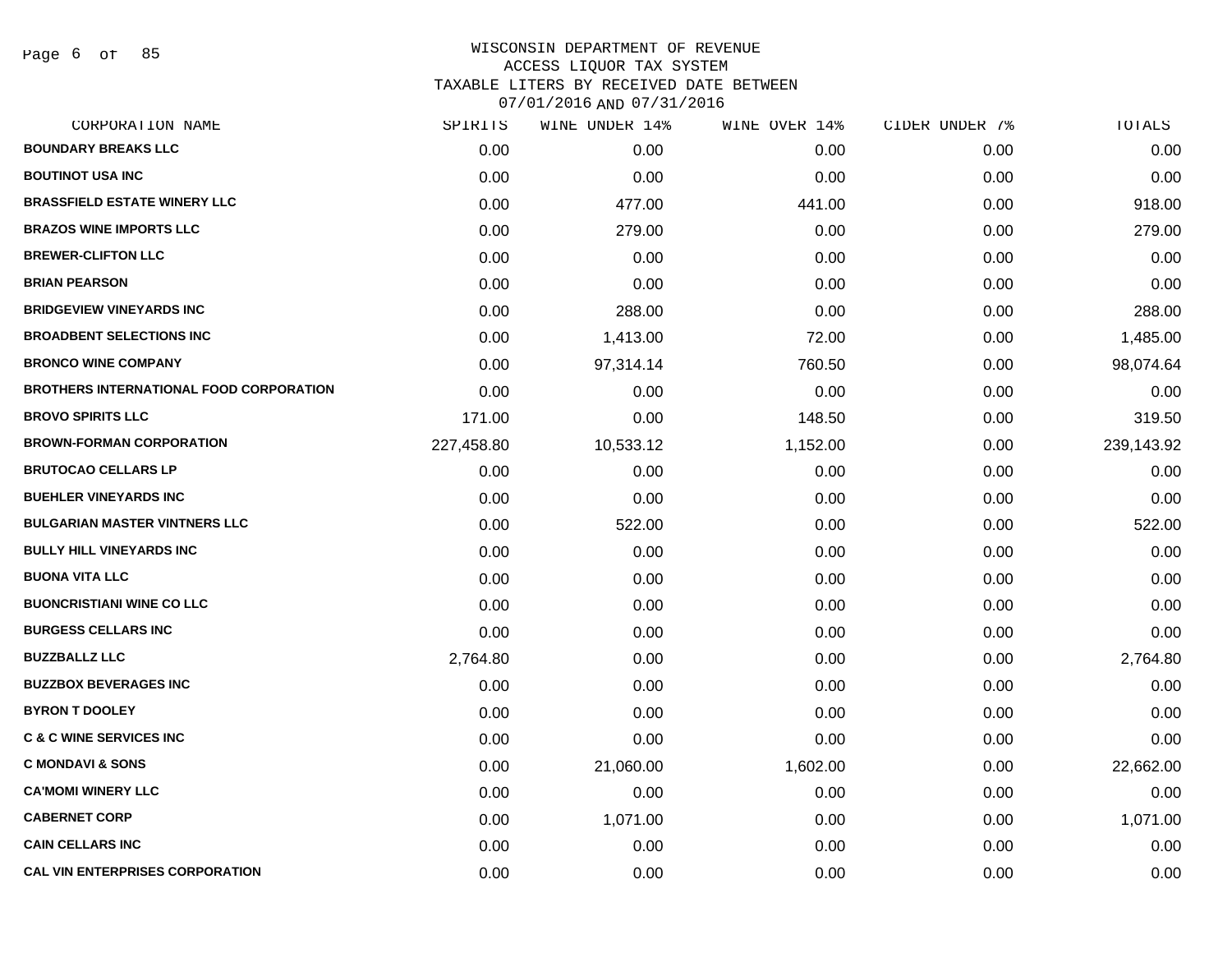Page 7 of 85

| CORPORATION NAME                            | SPIRITS   | WINE UNDER 14% | WINE OVER 14% | CIDER UNDER 7% | TOTALS    |
|---------------------------------------------|-----------|----------------|---------------|----------------|-----------|
| <b>CALCAREOUS VINEYARD LLC</b>              | 0.00      | 0.00           | 0.00          | 0.00           | 0.00      |
| <b>CALERA WINE COMPANY LP</b>               | 0.00      | 0.00           | 0.00          | 0.00           | 0.00      |
| <b>CALIFORNIA CIDER COMPANY</b>             | 0.00      | 0.00           | 0.00          | 5,774.32       | 5,774.32  |
| <b>CALIFORNIA NATURAL PRODUCTS INC</b>      | 0.00      | 0.00           | 0.00          | 0.00           | 0.00      |
| <b>CALIFORNIA VINEYARDS INC</b>             | 0.00      | 0.00           | 0.00          | 0.00           | 0.00      |
| <b>CALISTOGA PARTNERS LP</b>                | 0.00      | 0.00           | 0.00          | 0.00           | 0.00      |
| <b>CALLUNA VINEYARDS LLC</b>                | 0.00      | 0.00           | 0.00          | 0.00           | 0.00      |
| <b>CAMARDA CORP</b>                         | 0.00      | 0.00           | 0.00          | 0.00           | 0.00      |
| <b>CAMPARI AMERICA LLC</b>                  | 91,898.70 | 0.00           | 0.00          | 0.00           | 91,898.70 |
| <b>CANNON RIVER WINERY LLC</b>              | 0.00      | 0.00           | 0.00          | 0.00           | 0.00      |
| <b>CAPE CLASSICS INC</b>                    | 0.00      | 1,521.00       | 45.00         | 0.00           | 1,566.00  |
| <b>CARAVEL GROUP LLC</b>                    | 0.00      | 0.00           | 0.00          | 0.00           | 0.00      |
| <b>CARDWELL HILL CELLARS LLC</b>            | 0.00      | 0.00           | 0.00          | 0.00           | 0.00      |
| <b>CARIBBEAN DISTILLERS LLC</b>             | 3,216.00  | 6,479.97       | 1,711.20      | 0.00           | 11,407.17 |
| <b>CARIBBEAN SPIRITS INC</b>                | 0.00      | 0.00           | 0.00          | 0.00           | 0.00      |
| <b>CARL JEPPSON COMPANY</b>                 | 218.00    | 0.00           | 0.00          | 0.00           | 218.00    |
| <b>CARL THOMA</b>                           | 0.00      | 504.00         | 0.00          | 0.00           | 504.00    |
| <b>CARLSON VINEYARDS INC</b>                | 0.00      | 0.00           | 0.00          | 0.00           | 0.00      |
| <b>CAROLE MINOGUE</b>                       | 0.00      | 0.00           | 0.00          | 0.00           | 0.00      |
| <b>CAROLINA DISTRIBUTION LLC</b>            | 0.00      | 0.00           | 0.00          | 0.00           | 0.00      |
| <b>CARRIAGE HOUSE IMPORTS, LTD.</b>         | 135.00    | 0.00           | 0.00          | 0.00           | 135.00    |
| <b>CASTLE BRANDS USA CORP</b>               | 3,366.00  | 0.00           | 0.00          | 0.00           | 3,366.00  |
| <b>CASTORO CELLARS</b>                      | 0.00      | 531.00         | 0.00          | 0.00           | 531.00    |
| <b>CEDAR KNOLL VINEYARDS INC</b>            | 0.00      | 0.00           | 0.00          | 0.00           | 0.00      |
| <b>CELEBRATION DISTILLATION CORPORATION</b> | 0.00      | 0.00           | 0.00          | 0.00           | 0.00      |
| <b>CELLAR DOOR SELECTIONS LLC</b>           | 0.00      | 0.00           | 0.00          | 0.00           | 0.00      |
| <b>CELLARS INTERNATIONAL INC</b>            | 0.00      | 0.00           | 0.00          | 0.00           | 0.00      |
| <b>CELLO VIA INC</b>                        | 0.00      | 0.00           | 0.00          | 0.00           | 0.00      |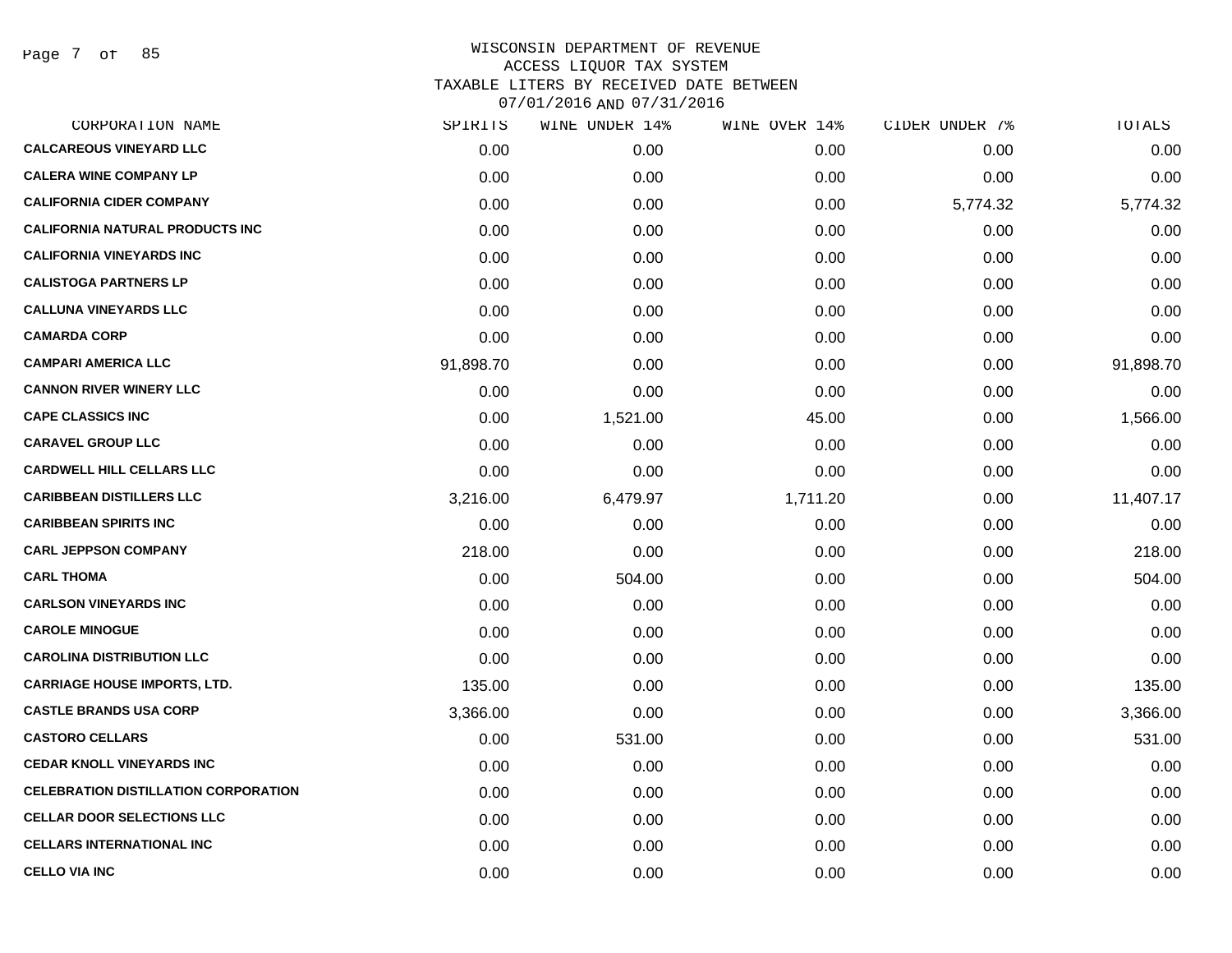Page 8 of 85

| CORPORATION NAME                      | SPIRITS   | WINE UNDER 14% | WINE OVER 14% | CIDER UNDER 7% | TOTALS    |
|---------------------------------------|-----------|----------------|---------------|----------------|-----------|
| <b>CENTER VALLEY ORCHARDS LLC</b>     | 0.00      | 0.00           | 0.00          | 2,232.00       | 2,232.00  |
| <b>CHAISE VENTURES INC</b>            | 0.00      | 0.00           | 0.00          | 0.00           | 0.00      |
| <b>CHANNING DAUGHTERS WINERY LLC</b>  | 0.00      | 0.00           | 0.00          | 0.00           | 0.00      |
| <b>CHAPPELLET WINERY INC</b>          | 0.00      | 0.00           | 0.00          | 0.00           | 0.00      |
| <b>CHARBAUT AMERICA INC</b>           | 0.00      | 0.00           | 0.00          | 0.00           | 0.00      |
| <b>CHARLES &amp; MARTHA BARRA</b>     | 0.00      | 405.00         | 27.00         | 0.00           | 432.00    |
| <b>CHARLES JACQUIN ET CIE INC</b>     | 39,318.90 | 0.00           | 229.55        | 0.00           | 39,548.45 |
| <b>CHARLES NEAL SELECTIONS INC</b>    | 9.00      | 133.00         | 0.00          | 0.00           | 142.00    |
| <b>CHARLES REININGER LLC</b>          | 0.00      | 0.00           | 0.00          | 0.00           | 0.00      |
| <b>CHATEAU BARNABY LLC</b>            | 0.00      | 0.00           | 0.00          | 0.00           | 0.00      |
| <b>CHATEAU DIANA LLC</b>              | 0.00      | 1,503.00       | 1,764.00      | 0.00           | 3,267.00  |
| <b>CHATHAM IMPORTS INC</b>            | 837.00    | 0.00           | 0.00          | 0.00           | 837.00    |
| <b>CHEHALEM INC</b>                   | 0.00      | 90.00          | 36.00         | 0.00           | 126.00    |
| <b>CHICAGO DISTILLING COMPANY LLC</b> | 198.01    | 0.00           | 0.00          | 0.00           | 198.01    |
| <b>CHOYA UMESHU USA INC</b>           | 0.00      | 45.00          | 132.00        | 0.00           | 177.00    |
| <b>CHRISTIAN P SCHAEFER</b>           | 0.00      | 756.00         | 0.00          | 1,839.71       | 2,595.71  |
| <b>CHRISTOPHER DRAKE WHITCRAFT</b>    | 0.00      | 215.60         | 0.00          | 0.00           | 215.60    |
| <b>CHRISTOPHER FIGGINS</b>            | 0.00      | 0.00           | 0.00          | 0.00           | 0.00      |
| <b>CHRISTOPHER J FLOOD</b>            | 0.00      | 0.00           | 0.00          | 0.00           | 0.00      |
| <b>CHRISTOPHER M JAMES</b>            | 0.00      | 0.00           | 0.00          | 0.00           | 0.00      |
| <b>CHRISTOPHER MICHAEL WINES LLC</b>  | 0.00      | 0.00           | 0.00          | 0.00           | 0.00      |
| <b>CLAAR CELLARS LLC</b>              | 0.00      | 0.00           | 0.00          | 0.00           | 0.00      |
| <b>CLARA STREET COMPANY</b>           | 0.00      | 0.00           | 0.00          | 0.00           | 0.00      |
| <b>CLASSIC WINE IMPORTS INC</b>       | 428.87    | 0.00           | 0.00          | 0.00           | 428.87    |
| <b>CLASSICAL WINES FROM SPAIN LTD</b> | 0.00      | 0.00           | 0.00          | 0.00           | 0.00      |
| <b>CLENDENENLINDQUIST VINTNERS</b>    | 0.00      | 63.00          | 0.00          | 0.00           | 63.00     |
| <b>CLINE CELLARS INC</b>              | 0.00      | 2,331.00       | 1,197.00      | 0.00           | 3,528.00  |
| <b>CLINE SISTERS IMPORTS LLC</b>      | 0.00      | 0.00           | 0.00          | 0.00           | 0.00      |
|                                       |           |                |               |                |           |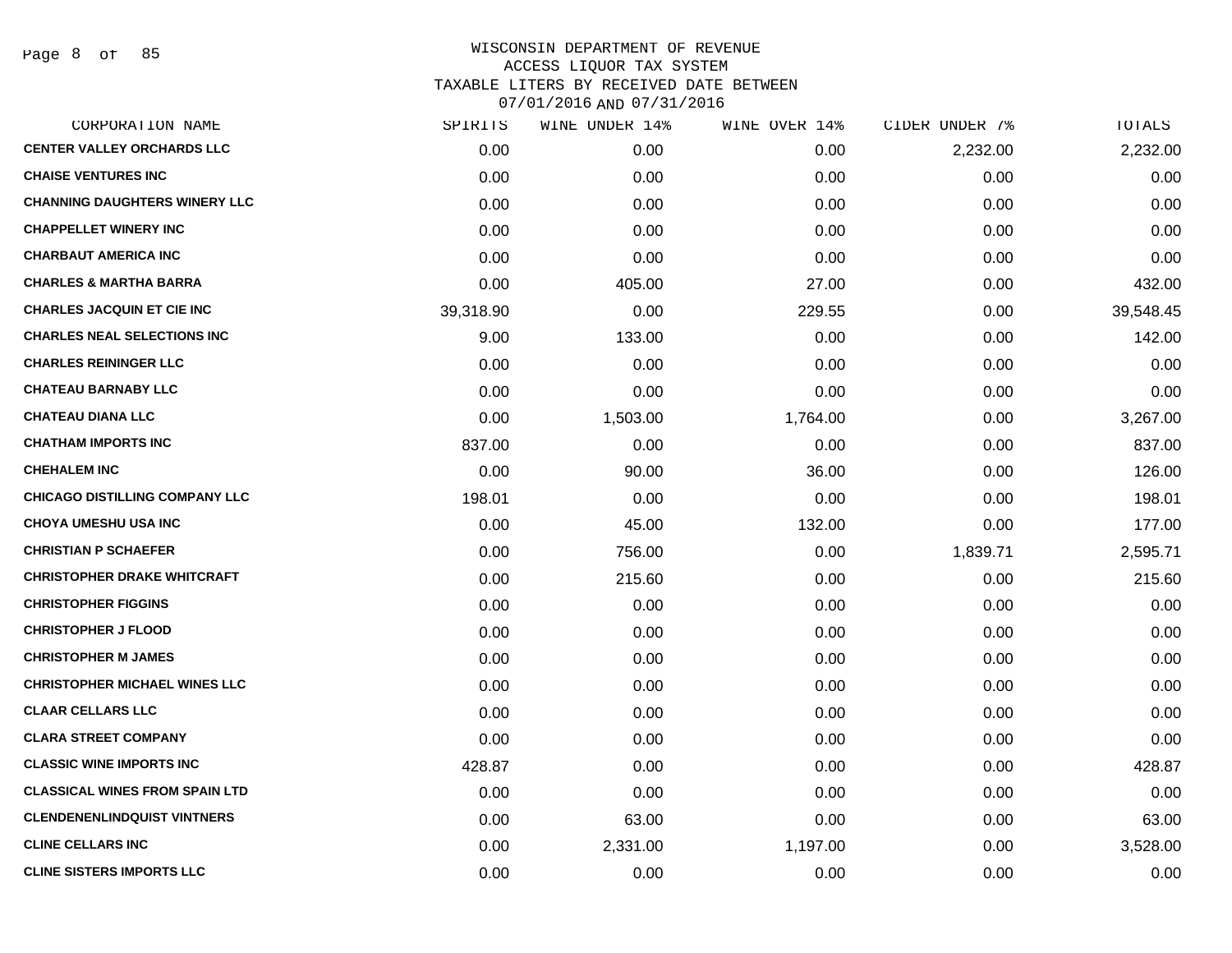Page 9 of 85

# WISCONSIN DEPARTMENT OF REVENUE ACCESS LIQUOR TAX SYSTEM TAXABLE LITERS BY RECEIVED DATE BETWEEN

| CORPORATION NAME                             | SPIRITS    | WINE UNDER 14% | WINE OVER 14% | CIDER UNDER 7% | TOTALS     |
|----------------------------------------------|------------|----------------|---------------|----------------|------------|
| <b>CLINT PROPERTIES INC</b>                  | 0.00       | 252.00         | 0.00          | 0.00           | 252.00     |
| <b>CLOS DU VAL WINE CO LTD</b>               | 0.00       | 0.00           | 0.00          | 0.00           | 0.00       |
| <b>COCKERELL WINE CONSULTING LLC</b>         | 0.00       | 0.00           | 0.00          | 0.00           | 0.00       |
| <b>COCKTAIL CRAFTERS LLC</b>                 | 0.00       | 0.00           | 0.00          | 0.00           | 0.00       |
| <b>CODY T WRIGHT</b>                         | 0.00       | 0.00           | 0.00          | 0.00           | 0.00       |
| <b>COHO WINES LLC</b>                        | 0.00       | 0.00           | 0.00          | 0.00           | 0.00       |
| <b>COLORADO CIDER COMPANY LLC</b>            | 0.00       | 0.00           | 0.00          | 0.00           | 0.00       |
| <b>CONSTELLATION BRANDS INC</b>              | 107,460.60 | 425,696.48     | 14,470.50     | 0.00           | 547,627.58 |
| <b>CONWAY VINEYARDS INC</b>                  | 0.00       | 0.00           | 0.00          | 0.00           | 0.00       |
| <b>COOL HAND VINEYARDS LLC</b>               | 0.00       | 0.00           | 0.00          | 0.00           | 0.00       |
| <b>COPA CACHACA CORPORATION</b>              | 0.00       | 0.00           | 0.00          | 0.00           | 0.00       |
| <b>COPAIN WINE CELLARS LLC</b>               | 0.00       | 0.00           | 0.00          | 0.00           | 0.00       |
| <b>COPPER &amp; KINGS AMERICAN BRANDY CO</b> | 0.00       | 0.00           | 0.00          | 0.00           | 0.00       |
| <b>COPPER CANE LLC</b>                       | 0.00       | 252.00         | 432.00        | 0.00           | 684.00     |
| <b>CORA IMPORTS LTD</b>                      | 0.00       | 0.00           | 0.00          | 0.00           | 0.00       |
| <b>CORDELINA WINE COMPANY LLC</b>            | 0.00       | 18.00          | 0.00          | 0.00           | 18.00      |
| <b>CORK ALLIANCE INC</b>                     | 0.00       | 0.00           | 0.00          | 0.00           | 0.00       |
| <b>CORNERSTONE CELLARS INC</b>               | 0.00       | 0.00           | 0.00          | 0.00           | 0.00       |
| <b>COUP DE FOUDRE LLC</b>                    | 0.00       | 0.00           | 0.00          | 0.00           | 0.00       |
| <b>COURAGEOUS INC</b>                        | 0.00       | 0.00           | 0.00          | 0.00           | 0.00       |
| <b>CRACOVIA BRANDS INC</b>                   | 118.50     | 0.00           | 90.00         | 0.00           | 208.50     |
| <b>CRAFTED ARTISAN MEADERY LLC</b>           | 0.00       | 1,237.05       | 0.00          | 0.00           | 1,237.05   |
| <b>CRAIG JAFFURS</b>                         | 0.00       | 0.00           | 0.00          | 0.00           | 0.00       |
| <b>CRAIG S HANDLY</b>                        | 0.00       | 0.00           | 0.00          | 0.00           | 0.00       |
| <b>CREATIVE WINE CONCEPTS INC</b>            | 0.00       | 0.00           | 0.00          | 0.00           | 0.00       |
| <b>CREW WINE COMPANY LLC</b>                 | 0.00       | 3,339.00       | 63.00         | 0.00           | 3,402.00   |
| <b>CRIBARI VINEYARDS INC</b>                 | 0.00       | 0.00           | 0.00          | 0.00           | 0.00       |
| <b>CRIMSON WINE GROUP LTD</b>                | 0.00       | 21.00          | 0.00          | 0.00           | 21.00      |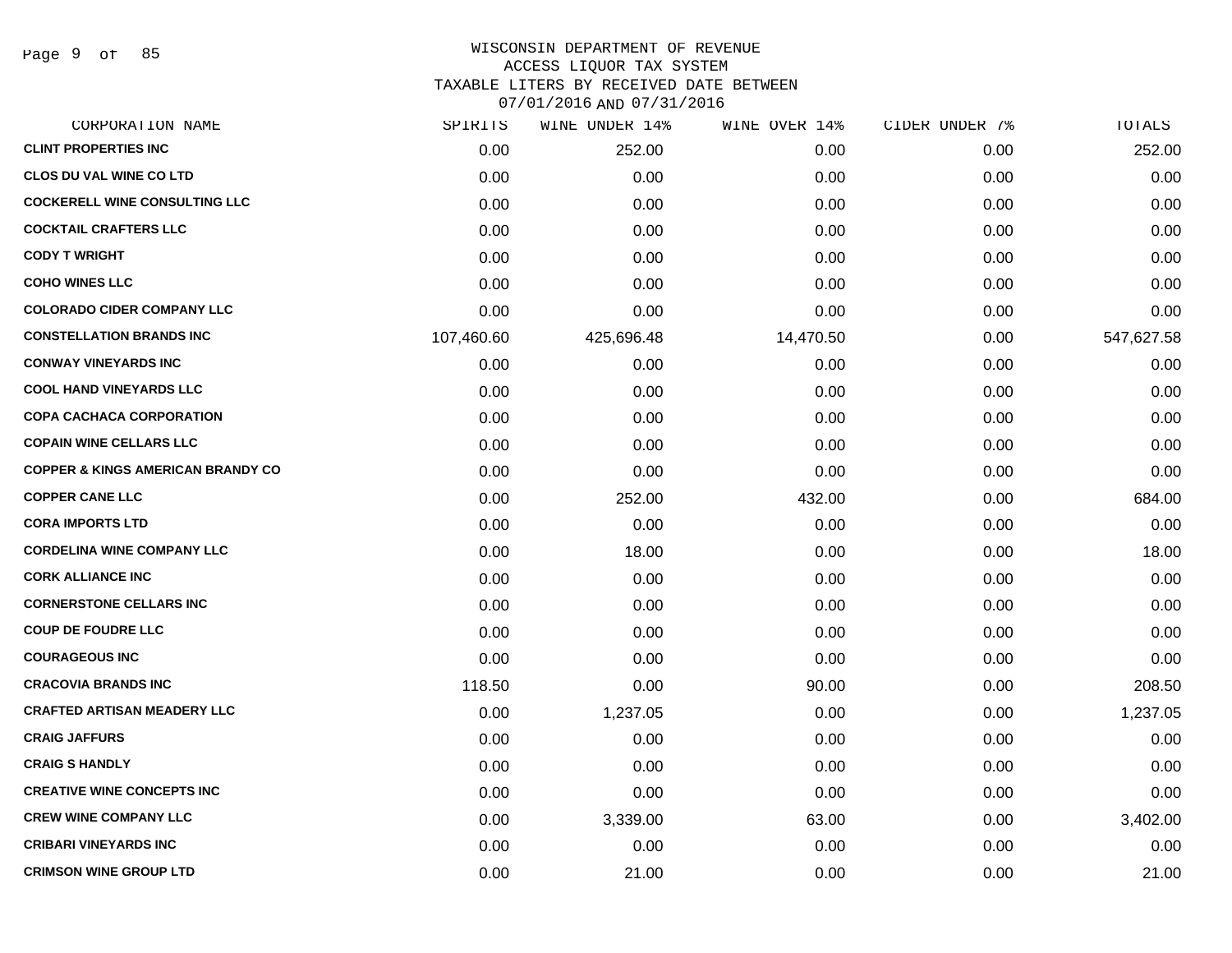Page 10 of 85

| CORPORATION NAME                        | SPIRITS | WINE UNDER 14% | WINE OVER 14% | CIDER UNDER 7% | TOTALS    |
|-----------------------------------------|---------|----------------|---------------|----------------|-----------|
| <b>CRISPIN CIDER COMPANY</b>            | 0.00    | 0.00           | 0.00          | 0.00           | 0.00      |
| <b>CRISTOM VINEYARDS INC</b>            | 0.00    | 0.00           | 0.00          | 0.00           | 0.00      |
| <b>CROWLEY WINES LLC</b>                | 0.00    | 481.45         | 0.00          | 0.00           | 481.45    |
| <b>CROWN POINT WINERY LLC</b>           | 0.00    | 0.00           | 0.00          | 0.00           | 0.00      |
| <b>CROWN VALLEY WINERY INC</b>          | 0.00    | 0.00           | 0.00          | 0.00           | 0.00      |
| <b>CULT OF 8</b>                        | 0.00    | 1,449.00       | 252.00        | 0.00           | 1,701.00  |
| <b>CULTIVATE WINES LLC</b>              | 0.00    | 279.00         | 0.00          | 0.00           | 279.00    |
| <b>CURIOUS VINE LLC</b>                 | 0.00    | 0.00           | 0.00          | 0.00           | 0.00      |
| <b>CUSHMAN WINERY CORPORATION</b>       | 0.00    | 0.00           | 90.00         | 0.00           | 90.00     |
| <b>CUTLER'S ARTISAN SPIRITS INC</b>     | 0.00    | 0.00           | 0.00          | 0.00           | 0.00      |
| <b>CUVAISON INC</b>                     | 0.00    | 0.00           | 94.50         | 0.00           | 94.50     |
| <b>D &amp; D VINEYARDS INC</b>          | 0.00    | 0.00           | 0.00          | 0.00           | 0.00      |
| <b>D &amp; J F CELLARS INC</b>          | 0.00    | 90.00          | 0.00          | 0.00           | 90.00     |
| <b>D.G.L. DISTRIBUTORS, INC</b>         | 0.00    | 0.00           | 0.00          | 0.00           | 0.00      |
| <b>DAEDALUS CELLARS CO</b>              | 0.00    | 0.00           | 0.00          | 0.00           | 0.00      |
| <b>DAN CAREY</b>                        | 0.00    | 0.00           | 0.00          | 0.00           | 0.00      |
| <b>DANCING COYOTE WINES</b>             | 0.00    | 0.00           | 0.00          | 0.00           | 0.00      |
| <b>DANIEL SCHOENFELD</b>                | 0.00    | 0.00           | 0.00          | 0.00           | 0.00      |
| <b>DANNY RAKOVIC</b>                    | 237.90  | 0.00           | 0.00          | 0.00           | 237.90    |
| <b>DAOU VINEYARDS LLC</b>               | 0.00    | 0.00           | 0.00          | 0.00           | 0.00      |
| <b>DAQUINO ITALIAN IMPORTING CO INC</b> | 0.00    | 0.00           | 0.00          | 0.00           | 0.00      |
| <b>DARIOUSH KHALEDI WINERY LLC</b>      | 0.00    | 0.00           | 76.50         | 0.00           | 76.50     |
| <b>DAVID ARTHUR VINEYARDS LLC</b>       | 0.00    | 0.00           | 0.00          | 0.00           | 0.00      |
| <b>DAVID B POTTER</b>                   | 0.00    | 0.00           | 0.00          | 0.00           | 0.00      |
| <b>DAVID N RAYNE</b>                    | 344.25  | 12,943.41      | 279.00        | 0.00           | 13,566.66 |
| <b>DAVID R BARNES</b>                   | 0.00    | 456.75         | 504.00        | 0.00           | 960.75    |
| DAVIDS PINOT VINEYARDS INC              | 0.00    | 0.00           | 0.00          | 0.00           | 0.00      |
| <b>DAVIN A SHERWOOD</b>                 | 0.00    | 0.00           | 0.00          | 0.00           | 0.00      |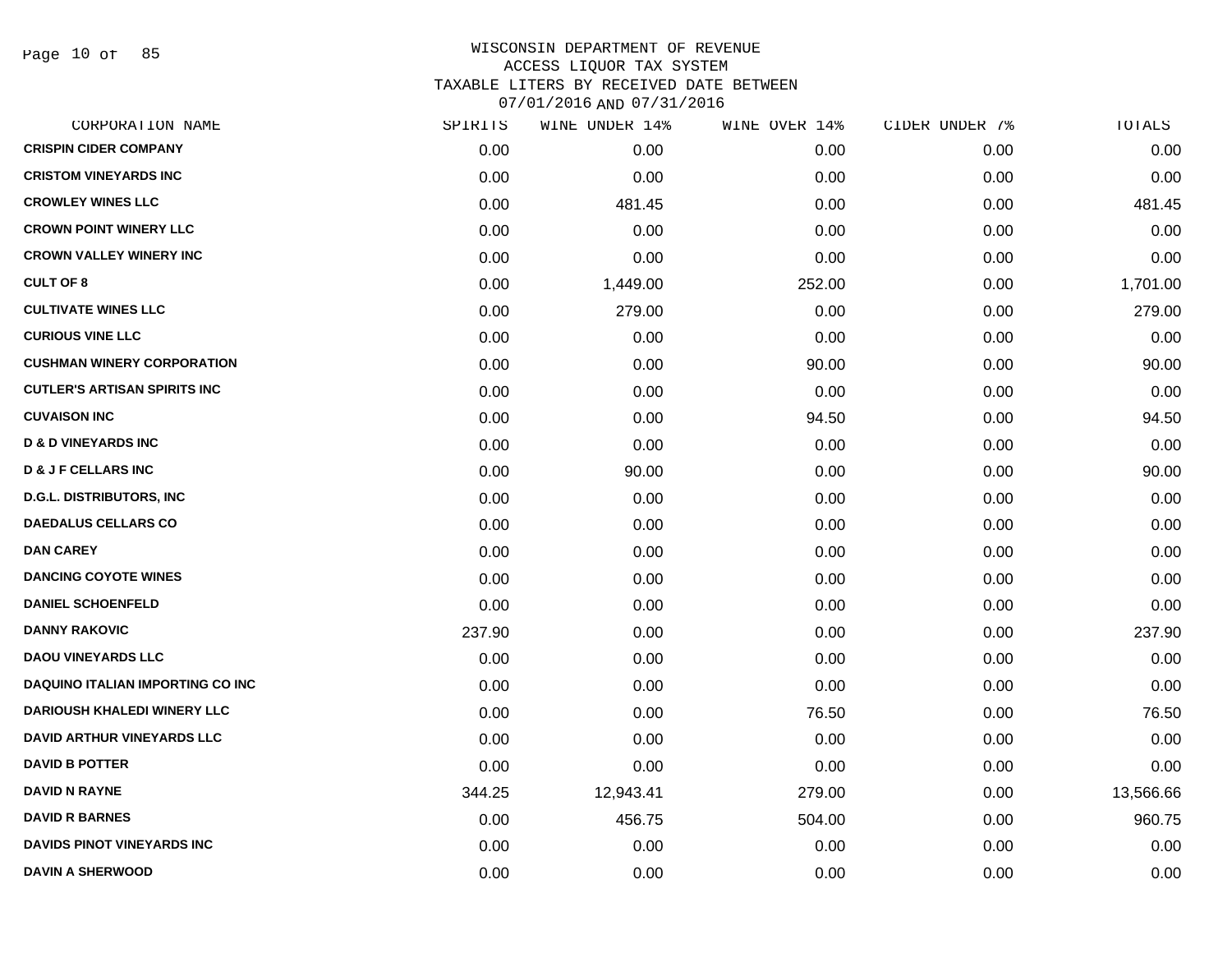#### WISCONSIN DEPARTMENT OF REVENUE ACCESS LIQUOR TAX SYSTEM TAXABLE LITERS BY RECEIVED DATE BETWEEN

| CORPORATION NAME                                                         | SPIRITS    | WINE UNDER 14% | WINE OVER 14% | CIDER UNDER 7% | TOTALS     |
|--------------------------------------------------------------------------|------------|----------------|---------------|----------------|------------|
| DE MAISON SELECTIONS INC                                                 | 0.00       | 558.00         | 18.00         | 27.00          | 603.00     |
| <b>DEANNA BASTIANICH</b>                                                 | 0.00       | 0.00           | 0.00          | 0.00           | 0.00       |
| <b>DELEGAT USA INC</b>                                                   | 0.00       | 0.00           | 0.00          | 0.00           | 0.00       |
| <b>DELICATO VINEYARDS INC</b>                                            | 0.00       | 106,227.00     | 12,690.00     | 0.00           | 118,917.00 |
| <b>DELILLE CELLARS LLC</b>                                               | 0.00       | 0.00           | 0.00          | 0.00           | 0.00       |
| DEMERARA DISTILLERS (USA) INC                                            | 351.00     | 0.00           | 0.00          | 0.00           | 351.00     |
| <b>DEROSE WINERY INC</b>                                                 | 0.00       | 0.00           | 0.00          | 0.00           | 0.00       |
| <b>DERRICK C MANCINI</b>                                                 | 0.00       | 0.00           | 0.00          | 0.00           | 0.00       |
| <b>DIAGEO AMERICAS INC</b>                                               | 915,627.85 | 0.00           | 0.00          | 0.00           | 915,627.85 |
| <b>DIAMOND IMPORTERS INC</b>                                             | 0.00       | 4,355.28       | 0.00          | 0.00           | 4,355.28   |
| <b>DISARONNO INTERNATIONAL LLC</b>                                       | 6,177.00   | 675.00         | 0.00          | 0.00           | 6,852.00   |
| DISTILLERY NO. 209 LTD NAPA CALIFORNIA                                   | 0.00       | 0.00           | 0.00          | 0.00           | 0.00       |
| <b>DIVOT ENTERPRISES LLC</b>                                             | 0.00       | 0.00           | 252.00        | 0.00           | 252.00     |
| <b>DOMAINE DE LA TERRE ROUGE LTD</b>                                     | 0.00       | 0.00           | 0.00          | 0.00           | 0.00       |
| <b>DOMAINE DE MARIA SOTER LLC</b>                                        | 0.00       | 0.00           | 0.00          | 0.00           | 0.00       |
| DOMAINE SELECT WINE & SPIRITS LLC                                        | 0.00       | 0.00           | 0.00          | 0.00           | 0.00       |
| DOMAINE SELECT WINE ESTATES LLC                                          | 0.00       | 0.00           | 0.00          | 0.00           | 0.00       |
| <b>DOMAINE SERENE VINEYARDS &amp; WINERY INC</b>                         | 0.00       | 378.00         | 90.00         | 0.00           | 468.00     |
| <b>DOMAINE ST GEORGE</b>                                                 | 0.00       | 585.00         | 0.00          | 0.00           | 585.00     |
| <b>DON SEBASTIANI &amp; SONS INTERNATIONAL WINE</b><br><b>NEGOCIANTS</b> | 0.00       | 20,433.00      | 504.00        | 0.00           | 20,937.00  |
| DOUBLE DIAMOND DISTILLERY LLC                                            | 0.00       | 0.00           | 0.00          | 0.00           | 0.00       |
| <b>DOUBLE DOWN SPIRITS LLC</b>                                           | 126.00     | 0.00           | 0.00          | 0.00           | 126.00     |
| <b>DOYNA LTD</b>                                                         | 0.00       | 0.00           | 0.00          | 0.00           | 0.00       |
| <b>DREYER WINE LLC</b>                                                   | 0.00       | 0.00           | 0.00          | 0.00           | 0.00       |
| <b>DREYFUS ASHBY INC</b>                                                 | 0.00       | 3,618.00       | 1,287.00      | 0.00           | 4,905.00   |
| <b>DRINKS AMERICAS INC</b>                                               | 0.00       | 0.00           | 0.00          | 0.00           | 0.00       |
| DRY CREEK VINEYARD INC                                                   | 0.00       | 1,368.00       | 16.80         | 0.00           | 1,384.80   |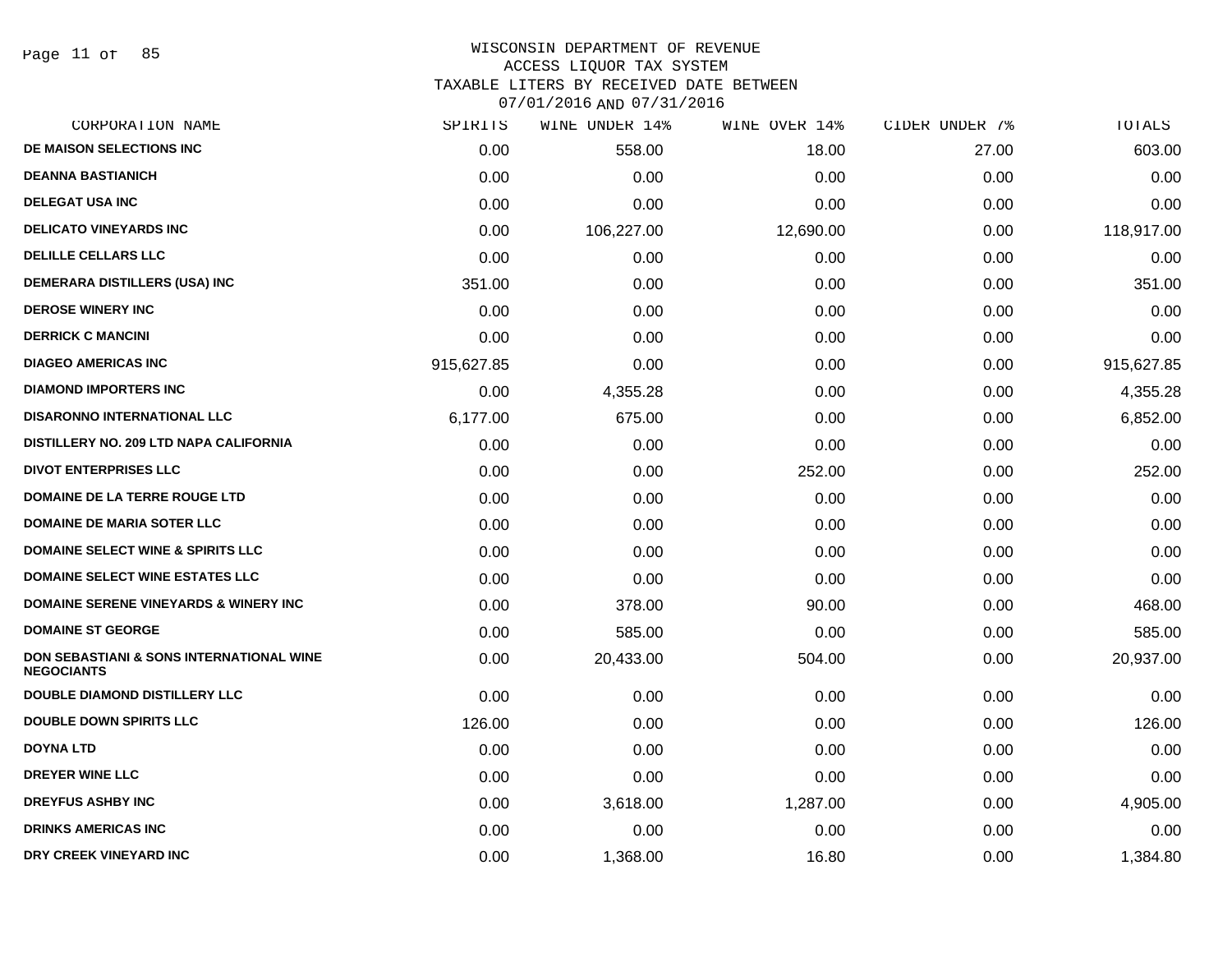Page 12 of 85

#### WISCONSIN DEPARTMENT OF REVENUE ACCESS LIQUOR TAX SYSTEM

TAXABLE LITERS BY RECEIVED DATE BETWEEN

| CORPORATION NAME                               | SPIRITS    | WINE UNDER 14% | WINE OVER 14% | CIDER UNDER 7% | TOTALS       |
|------------------------------------------------|------------|----------------|---------------|----------------|--------------|
| DRY FLY DISTILLING INC                         | 0.00       | 0.00           | 0.00          | 0.00           | 0.00         |
| <b>DUCKHORN WINE COMPANY</b>                   | 0.00       | 4,212.00       | 2,511.00      | 0.00           | 6,723.00     |
| <b>DUGGANS DISTILLERS PRODUCTS CORPORATION</b> | 216.00     | 0.00           | 0.00          | 0.00           | 216.00       |
| <b>DUMOL INC</b>                               | 0.00       | 0.00           | 0.00          | 0.00           | 0.00         |
| <b>DUNHAM CELLARS LLC</b>                      | 0.00       | 0.00           | 0.00          | 0.00           | 0.00         |
| <b>DUNN VINEYARDS LLC</b>                      | 0.00       | 0.00           | 0.00          | 0.00           | 0.00         |
| DUTTON GOLDFIELD WINERY LLC                    | 0.00       | 0.00           | 0.00          | 0.00           | 0.00         |
| <b>DV SPIRITS LLC</b>                          | 0.00       | 0.00           | 0.00          | 0.00           | 0.00         |
| <b>E &amp; J GALLO WINERY</b>                  | 187,333.80 | 986,557.00     | 25,245.00     | 0.00           | 1,199,135.80 |
| <b>EAGLE EYE IMPORTS LLC</b>                   | 0.00       | 252.00         | 0.00          | 0.00           | 252.00       |
| <b>EAGLES LANDING WINERY LLC</b>               | 0.00       | 265.50         | 0.00          | 0.00           | 265.50       |
| <b>EASTERN LIQUORS USA INC</b>                 | 0.00       | 0.00           | 0.00          | 0.00           | 0.00         |
| <b>EBERLE WINERY LP</b>                        | 0.00       | 0.00           | 63.00         | 0.00           | 63.00        |
| <b>ECLIPSE ASSETS LLC</b>                      | 0.00       | 0.00           | 0.00          | 0.00           | 0.00         |
| <b>ECOSUR GROUP LLC</b>                        | 0.00       | 540.00         | 0.00          | 0.00           | 540.00       |
| <b>EGELHOFF WINES INC</b>                      | 0.00       | 0.00           | 0.00          | 0.00           | 0.00         |
| <b>EHREN JORDAN WINE CELLARS LLC</b>           | 0.00       | 360.00         | 0.00          | 0.00           | 360.00       |
| <b>EIGHT BOTTLES LLC</b>                       | 0.00       | 63.00          | 0.00          | 0.00           | 63.00        |
| ELK COVE VINEYARDS INC                         | 0.00       | 94.50          | 0.00          | 0.00           | 94.50        |
| <b>ELV HOLDINGS INC</b>                        | 0.00       | 0.00           | 0.00          | 0.00           | 0.00         |
| <b>ELV-OREGON LLC</b>                          | 0.00       | 0.00           | 0.00          | 0.00           | 0.00         |
| <b>ELYSE WINERY LLC</b>                        | 0.00       | 0.00           | 0.00          | 0.00           | 0.00         |
| <b>EMCO CHEMICAL DISTRIBUTORS, INC.</b>        | 0.00       | 0.00           | 0.00          | 0.00           | 0.00         |
| <b>EMILIO GUGLIELMO WINERY INC</b>             | 0.00       | 0.00           | 0.00          | 0.00           | 0.00         |
| <b>EMPSON USA INC</b>                          | 0.00       | 1,660.50       | 0.00          | 0.00           | 1,660.50     |
| <b>ENOS VINEYARDS INC</b>                      | 0.00       | 0.00           | 0.00          | 0.00           | 0.00         |
| <b>ENOTEC IMPORTS INC</b>                      | 0.00       | 1,277.95       | 0.00          | 0.00           | 1,277.95     |
| <b>ENOVATION BRANDS INC</b>                    | 0.00       | 90.00          | 0.00          | 0.00           | 90.00        |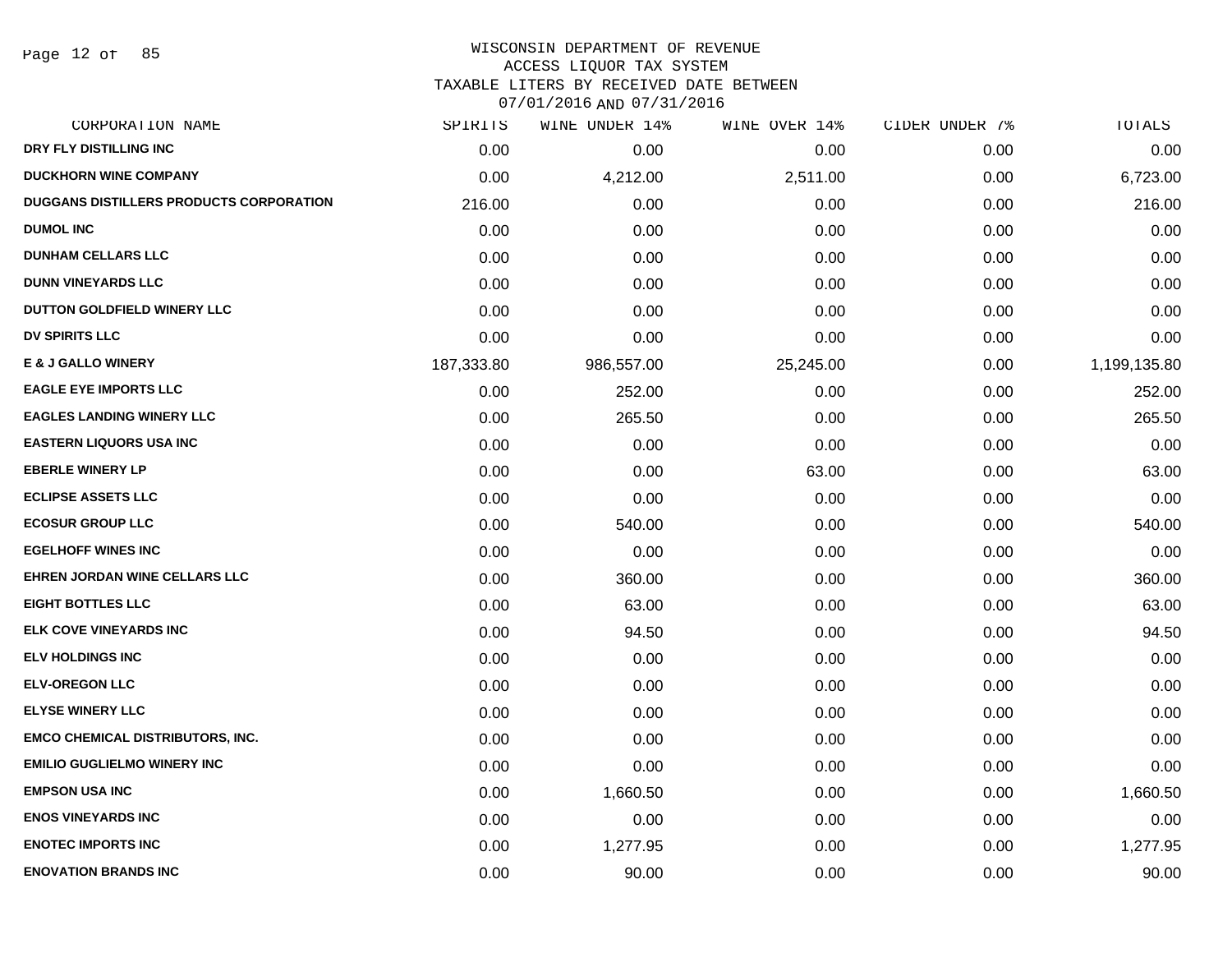Page 13 of 85

| SPIRITS   | WINE UNDER 14% | WINE OVER 14% | CIDER UNDER 7% | TOTALS    |
|-----------|----------------|---------------|----------------|-----------|
| 0.00      | 0.00           | 0.00          | 0.00           | 0.00      |
| 0.00      | 0.00           | 0.00          | 0.00           | 0.00      |
| 0.00      | 0.00           | 139.50        | 0.00           | 139.50    |
| 0.00      | 0.00           | 0.00          | 0.00           | 0.00      |
| 0.00      | 0.00           | 0.00          | 0.00           | 0.00      |
| 0.00      | 0.00           | 0.00          | 0.00           | 0.00      |
| 0.00      | 0.00           | 0.00          | 0.00           | 0.00      |
| 0.00      | 252.00         | 0.00          | 0.00           | 252.00    |
| 0.00      | 1,584.00       | 0.00          | 0.00           | 1,584.00  |
| 0.00      | 0.00           | 0.00          | 0.00           | 0.00      |
| 0.00      | 0.00           | 0.00          | 0.00           | 0.00      |
| 0.00      | 2,466.00       | 0.00          | 0.00           | 2,466.00  |
| 0.00      | 126.00         | 0.00          | 0.00           | 126.00    |
| 0.00      | 504.00         | 252.00        | 329.00         | 1,085.00  |
| 0.00      | 252.00         | 0.00          | 0.00           | 252.00    |
| 0.00      | 0.00           | 0.00          | 0.00           | 0.00      |
| 0.00      | 133.50         | 0.00          | 0.00           | 133.50    |
| 48.00     | 0.00           | 1,455.00      | 0.00           | 1,503.00  |
| 0.00      | 0.00           | 0.00          | 0.00           | 0.00      |
| 0.00      | 621.00         | 783.00        | 0.00           | 1,404.00  |
| 0.00      | 20,393.56      | 3,487.50      | 0.00           | 23,881.06 |
| 0.00      | 3.75           | 0.75          | 0.00           | 4.50      |
| 0.00      | 0.00           | 0.00          | 0.00           | 0.00      |
| 93,279.60 | 0.00           | 0.00          | 0.00           | 93,279.60 |
| 180.00    | 0.00           | 0.00          | 0.00           | 180.00    |
| 0.00      | 0.00           | 891.00        | 0.00           | 891.00    |
| 0.00      | 0.00           | 0.00          | 0.00           | 0.00      |
| 0.00      | 0.00           | 0.00          | 0.00           | 0.00      |
|           |                |               |                |           |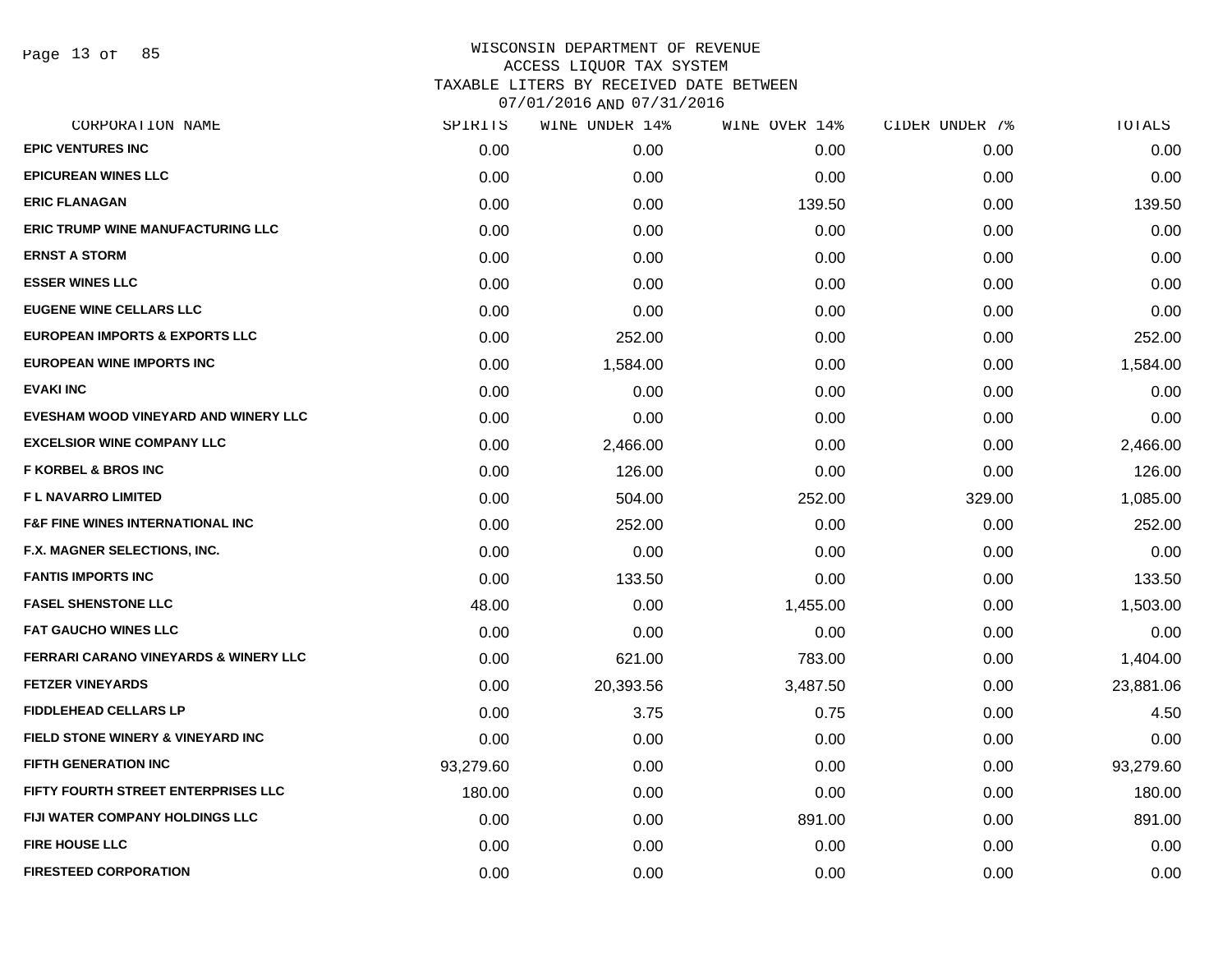Page 14 of 85

| CORPORATION NAME                         | SPIRITS  | WINE UNDER 14% | WINE OVER 14% | CIDER UNDER 7% | TOTALS    |
|------------------------------------------|----------|----------------|---------------|----------------|-----------|
| <b>FISHER VINEYARDS</b>                  | 0.00     | 0.00           | 0.00          | 0.00           | 0.00      |
| <b>FJN FINE WINES LLC</b>                | 0.00     | 0.00           | 0.00          | 0.00           | 0.00      |
| <b>FLAVOR SEEKERS LLC</b>                | 0.00     | 0.00           | 0.00          | 0.00           | 0.00      |
| <b>FLORA SPRINGS WINE COMPANY</b>        | 0.00     | 126.00         | 189.00        | 0.00           | 315.00    |
| <b>FN CELLARS LLC</b>                    | 0.00     | 0.00           | 1,336.50      | 0.00           | 1,336.50  |
| <b>FOLEY FAMILY WINES INC</b>            | 0.00     | 5,239.68       | 3,420.00      | 0.00           | 8,659.68  |
| <b>FOLIO WINE COMPANY LLC</b>            | 0.00     | 5,207.25       | 747.00        | 0.00           | 5,954.25  |
| FORT ROSS VINEYARD & WINERY LLC          | 0.00     | 0.00           | 0.00          | 0.00           | 0.00      |
| <b>FOUR BEARS WINERY LLC</b>             | 0.00     | 441.00         | 0.00          | 0.00           | 441.00    |
| FOUR DAUGHTERS VINEYARD AND WINERY LLC   | 0.00     | 0.00           | 0.00          | 0.00           | 0.00      |
| FOUR ROSES DISTILLERY LLC                | 1,396.50 | 0.00           | 0.00          | 0.00           | 1,396.50  |
| <b>FOWLES WINE USA INC</b>               | 0.00     | 1,818.00       | 126.00        | 0.00           | 1,944.00  |
| <b>FOXEN VINEYARD INC</b>                | 0.00     | 0.00           | 0.00          | 0.00           | 0.00      |
| <b>FRANCIS COPPOLA WINERY LLC</b>        | 0.00     | 0.00           | 0.00          | 0.00           | 0.00      |
| <b>FRANK FAMILY VINEYARDS LLC</b>        | 0.00     | 0.00           | 1,386.00      | 0.00           | 1,386.00  |
| <b>FRANK LIN DISTILLERS PRODUCTS LTD</b> | 2,902.52 | 0.00           | 0.00          | 0.00           | 2,902.52  |
| <b>FRED C SCHERRER</b>                   | 0.00     | 0.00           | 0.00          | 0.00           | 0.00      |
| <b>FREDERICK WILDMAN &amp; SONS LTD</b>  | 289.50   | 4,941.00       | 13.50         | 0.00           | 5,244.00  |
| <b>FREELANCE WINES LLC</b>               | 0.00     | 0.00           | 0.00          | 0.00           | 0.00      |
| <b>FREIXENET USA INC</b>                 | 0.00     | 1,070.79       | 0.00          | 0.00           | 1,070.79  |
| <b>FREY VINEYARDS LTD</b>                | 0.00     | 0.00           | 0.00          | 0.00           | 0.00      |
| <b>FRIEND WINE MARKETING</b>             | 0.00     | 11,520.00      | 0.00          | 0.00           | 11,520.00 |
| <b>FRIENDS BEVERAGE GROUP LLC</b>        | 0.00     | 0.00           | 0.00          | 0.00           | 0.00      |
| <b>FRITZ CELLARS INC</b>                 | 0.00     | 0.00           | 0.00          | 0.00           | 0.00      |
| <b>FROGS LEAP WINERY</b>                 | 0.00     | 0.00           | 0.00          | 0.00           | 0.00      |
| <b>FRONTIER CORPORATION</b>              | 0.00     | 411.00         | 72.00         | 0.00           | 483.00    |
| <b>FRUIT OF THE VINES INC</b>            | 0.00     | 2,533.78       | 171.01        | 0.00           | 2,704.79  |
| FULL THROTTLE SLOON SHINE LLC            | 0.00     | 0.00           | 0.00          | 0.00           | 0.00      |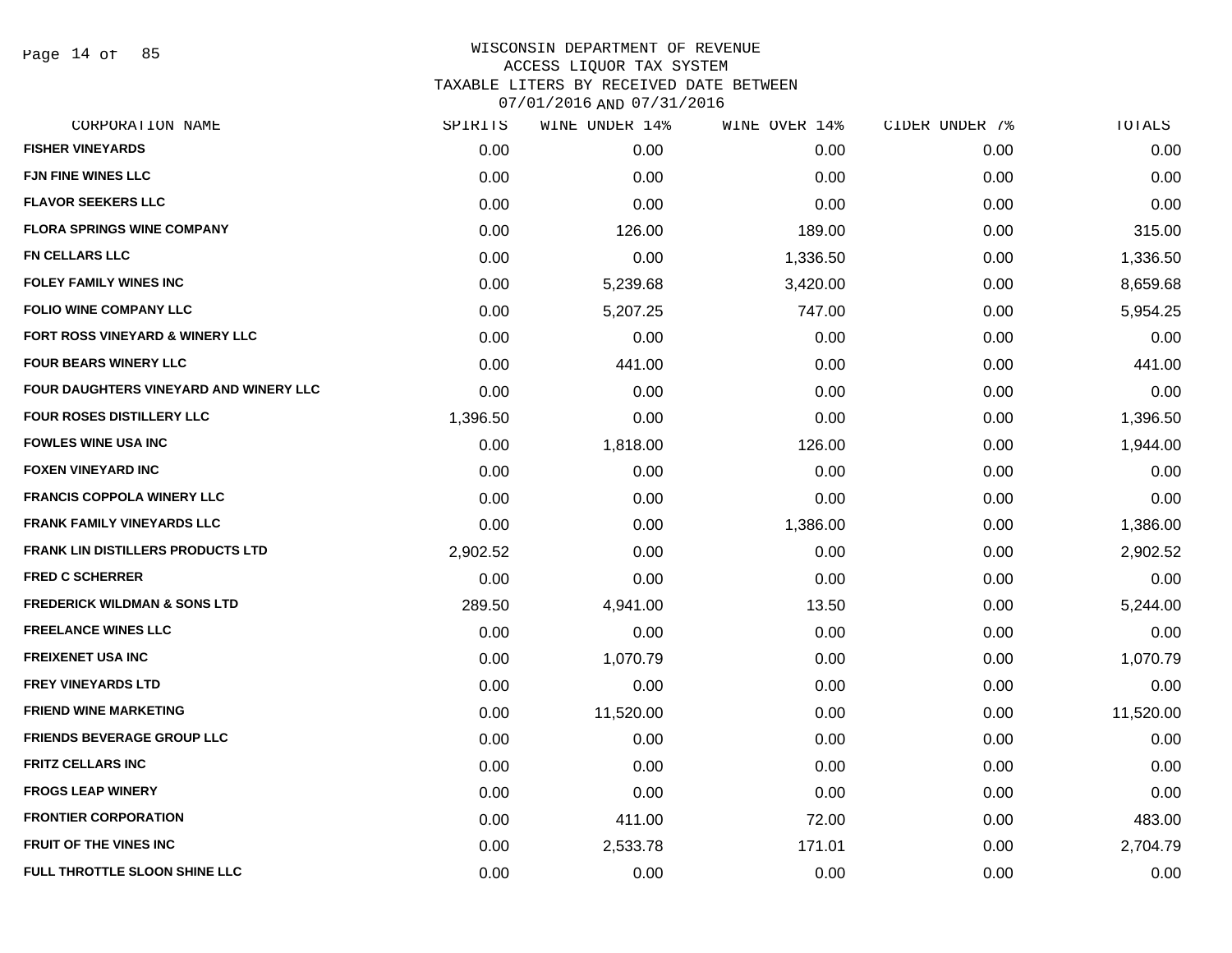| CORPORATION NAME                                    | SPIRITS | WINE UNDER 14% | WINE OVER 14% | CIDER UNDER 7% | TOTALS    |
|-----------------------------------------------------|---------|----------------|---------------|----------------|-----------|
| <b>FULTON STREET BREWERY LLC</b>                    | 0.00    | 0.00           | 0.00          | 0.00           | 0.00      |
| <b>G K SKAGGS INC</b>                               | 0.00    | 0.00           | 0.00          | 0.00           | 0.00      |
| G.S.W.C. INC.                                       | 225.00  | 0.00           | 126.00        | 0.00           | 351.00    |
| <b>GAMBA VINEYARDS AND WINERY LLC</b>               | 0.00    | 0.00           | 0.00          | 0.00           | 0.00      |
| <b>GAMBLE FAMILY VINEYARDS LLC</b>                  | 0.00    | 0.00           | 0.00          | 0.00           | 0.00      |
| <b>GENERATIONS OF SONOMA LLC</b>                    | 0.00    | 0.00           | 63.00         | 0.00           | 63.00     |
| <b>GENESEO PARTNERS LP</b>                          | 0.00    | 0.00           | 16.50         | 0.00           | 16.50     |
| <b>GEORGE BOZIC JR</b>                              | 0.00    | 0.00           | 0.00          | 0.00           | 0.00      |
| <b>GERBER, GERBER &amp; GERBER DISCLAIMER TRUST</b> | 0.00    | 135.00         | 0.00          | 0.00           | 135.00    |
| <b>GF WINES LLC</b>                                 | 0.00    | 0.00           | 0.00          | 0.00           | 0.00      |
| <b>GH HOLDINGS LP</b>                               | 0.00    | 0.00           | 0.00          | 0.00           | 0.00      |
| <b>GIBSON WINE COMPANY</b>                          | 0.00    | 0.00           | 540.00        | 0.00           | 540.00    |
| <b>GILBERT CELLARS LLC</b>                          | 0.00    | 0.00           | 0.00          | 0.00           | 0.00      |
| <b>GLOBAL SPIRITS USA LLC</b>                       | 0.00    | 0.00           | 0.00          | 0.00           | 0.00      |
| <b>GLOBAL VINEYARD IMPORTERS INC</b>                | 0.00    | 0.00           | 0.00          | 0.00           | 0.00      |
| <b>GLUNZ FAMILY WINERY &amp; CELLARS INC</b>        | 0.00    | 12,384.00      | 0.00          | 0.00           | 12,384.00 |
| <b>GMS WINERY LLC</b>                               | 0.00    | 0.00           | 0.00          | 0.00           | 0.00      |
| <b>GNEKOW FAMILY WINERY LLC</b>                     | 0.00    | 0.00           | 0.00          | 0.00           | 0.00      |
| <b>GOAMERICAGO BEVERAGES LLC</b>                    | 0.00    | 0.00           | 0.00          | 0.00           | 0.00      |
| <b>GOLDSCHMIDT VINEYARDS LLC</b>                    | 0.00    | 252.00         | 625.50        | 0.00           | 877.50    |
| <b>GOOSE RIDGE LLC</b>                              | 0.00    | 180.00         | 126.00        | 0.00           | 306.00    |
| <b>GORDON BROTHERS CELLARS INC</b>                  | 0.00    | 18.00          | 0.00          | 0.00           | 18.00     |
| <b>GOTHIC WINE LLC</b>                              | 0.00    | 0.00           | 0.00          | 0.00           | 0.00      |
| <b>GRAPE SOLUTIONS INC</b>                          | 0.00    | 0.00           | 0.00          | 0.00           | 0.00      |
| <b>GRAPE VISIONS LLC</b>                            | 0.00    | 0.00           | 0.00          | 0.00           | 0.00      |
| <b>GRAPES OF SPAIN INC</b>                          | 0.00    | 342.00         | 0.00          | 0.00           | 342.00    |
| <b>GREAT DOMAINS &amp; ESTATES LLC</b>              | 0.00    | 0.00           | 0.00          | 0.00           | 0.00      |
| <b>GREG &amp; GREG INC</b>                          | 0.00    | 0.00           | 0.00          | 0.00           | 0.00      |
|                                                     |         |                |               |                |           |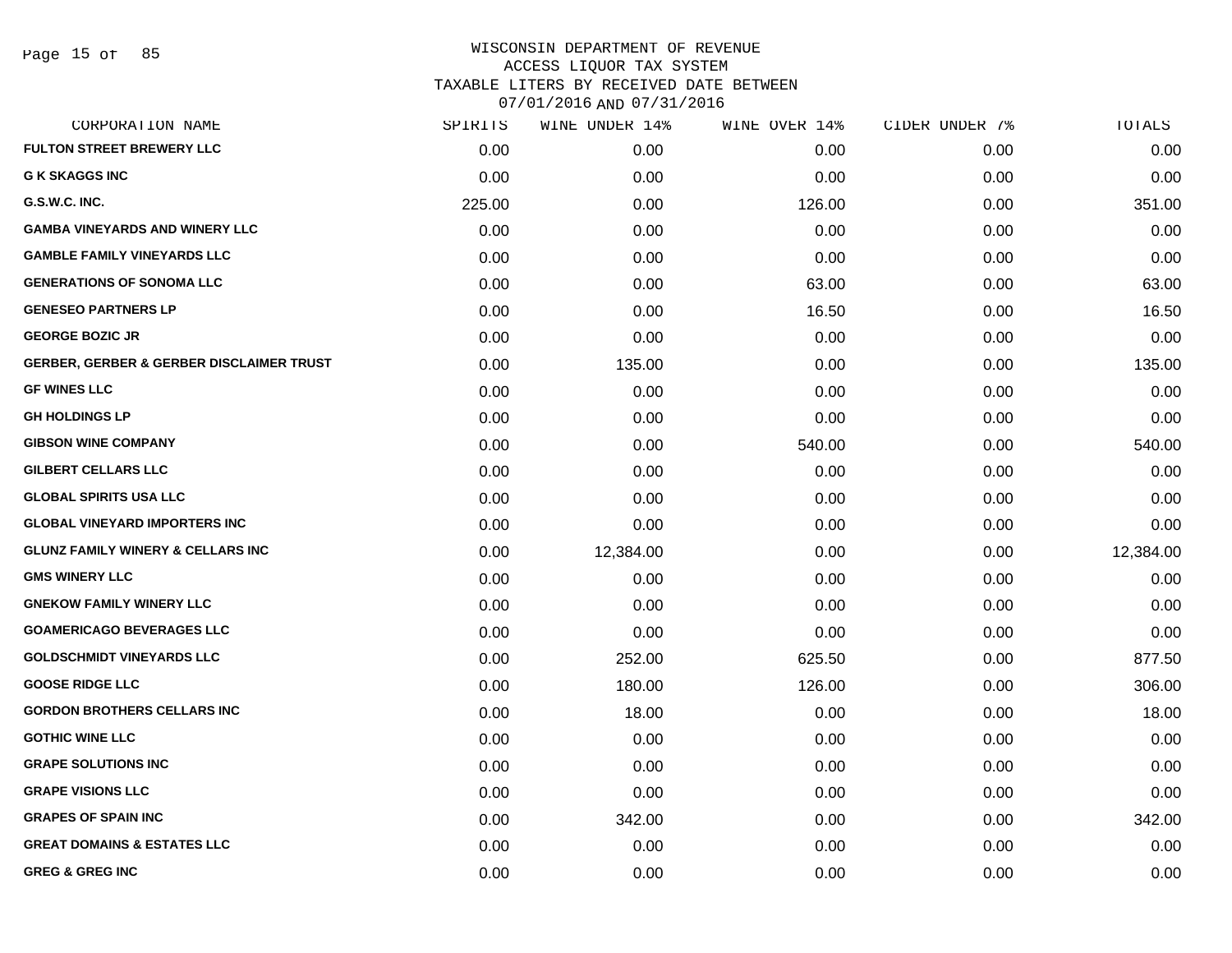Page 16 of 85

| SPIRITS    | WINE UNDER 14% |          |               | TOTALS         |
|------------|----------------|----------|---------------|----------------|
| 0.00       | 0.00           | 0.00     | 0.00          | 0.00           |
| 0.00       | 0.00           | 0.00     | 0.00          | 0.00           |
| 0.00       | 0.00           | 0.00     | 0.00          | 0.00           |
| 0.00       | 0.00           | 0.00     | 0.00          | 0.00           |
| 0.00       | 0.00           | 0.00     | 0.00          | 0.00           |
| 0.00       | 0.00           | 234.00   | 0.00          | 234.00         |
| 0.00       | 0.00           | 0.00     | 0.00          | 0.00           |
| 0.00       | 2,502.00       | 126.00   | 0.00          | 2,628.00       |
| 0.00       | 0.00           | 0.00     | 0.00          | 0.00           |
| 0.00       | 567.00         | 0.00     | 0.00          | 567.00         |
| 0.00       | 0.00           | 0.00     | 0.00          | 0.00           |
| 0.00       | 0.00           | 2,646.00 | 0.00          | 2,646.00       |
| 0.00       | 561.00         | 0.00     | 0.00          | 561.00         |
| 0.00       | 0.00           | 0.00     | 0.00          | 0.00           |
| 0.00       | 0.00           | 0.00     | 0.00          | 0.00           |
| 0.00       | 0.00           | 0.00     | 0.00          | 0.00           |
| 0.00       | 459.00         | 45.00    | 0.00          | 504.00         |
| 738.00     | 0.00           | 0.00     | 0.00          | 738.00         |
| 0.00       | 0.00           | 0.00     | 0.00          | 0.00           |
| 0.00       | 0.00           | 0.00     | 0.00          | 0.00           |
| 0.00       | 0.00           | 0.00     | 0.00          | 0.00           |
| 478.80     | 0.00           | 0.00     | 0.00          | 478.80         |
| 0.00       | 630.00         | 315.00   | 0.00          | 945.00         |
| 0.00       | 0.00           | 0.00     | 0.00          | 0.00           |
| 285,964.50 | 594.00         | 1,593.00 | 0.00          | 288,151.50     |
| 0.00       | 0.00           | 0.00     | 41,708.05     | 41,708.05      |
| 0.00       | 0.00           | 135.00   | 0.00          | 135.00         |
| 0.00       | 0.00           | 0.00     | 0.00          | 0.00           |
|            |                |          | WINE OVER 14% | CIDER UNDER 7% |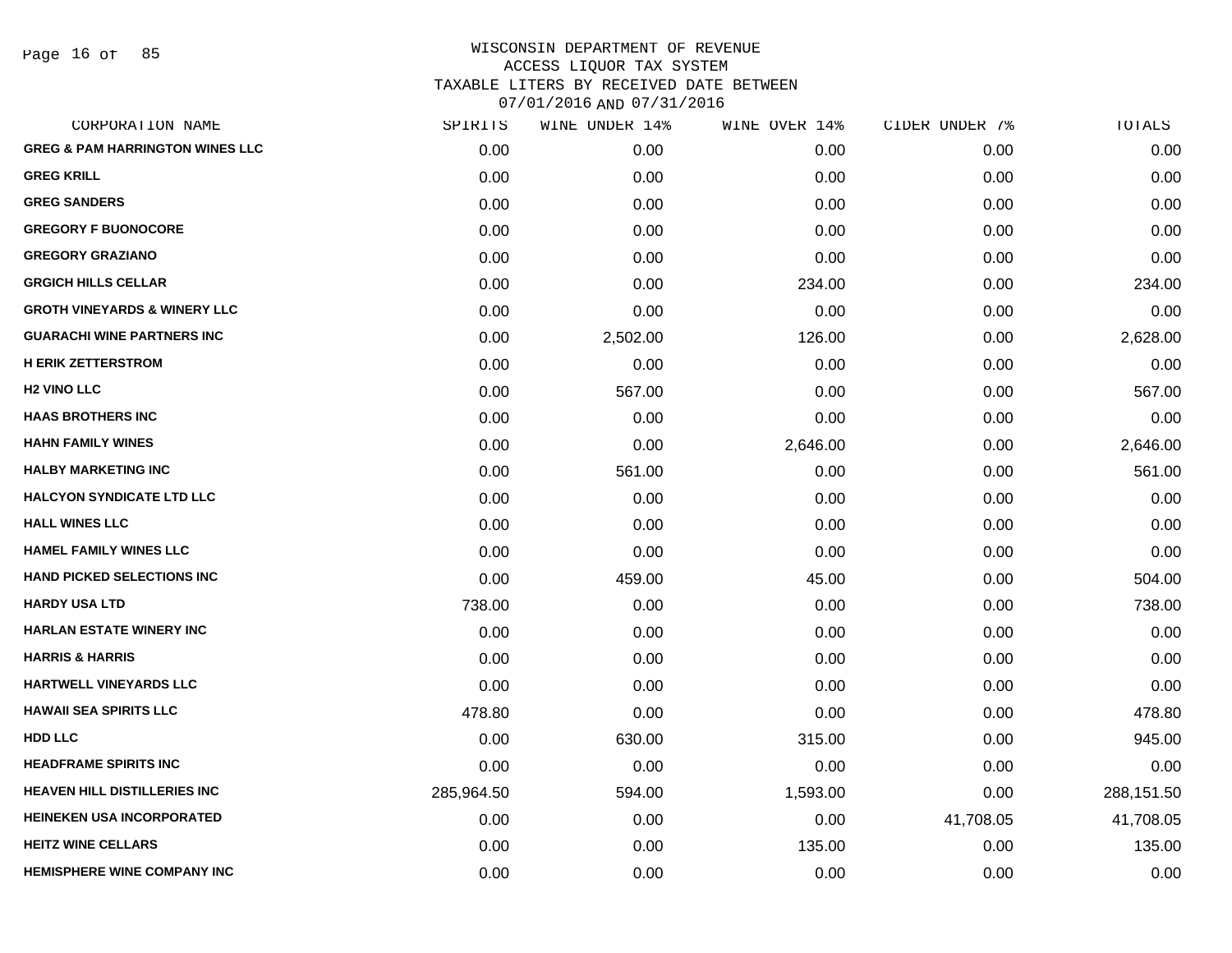| CORPORATION NAME                       | SPIRITS  | WINE UNDER 14% | WINE OVER 14% | CIDER UNDER 7% | TOTALS   |
|----------------------------------------|----------|----------------|---------------|----------------|----------|
| <b>HENDRY PREMIUM IMPORTS INC</b>      | 0.00     | 0.00           | 0.00          | 0.00           | 0.00     |
| <b>HENRIOT INC</b>                     | 0.00     | 1,098.00       | 0.00          | 0.00           | 1,098.00 |
| HENRY STEELE IMPORTS LLC               | 432.00   | 0.00           | 0.00          | 0.00           | 432.00   |
| <b>HERITAGE LINK BRANDS LLC</b>        | 0.00     | 0.00           | 0.00          | 0.00           | 0.00     |
| <b>HERITAGE WINE CELLARS LTD</b>       | 0.00     | 0.00           | 0.00          | 0.00           | 0.00     |
| <b>HERMAN STORY WINES INC</b>          | 0.00     | 0.00           | 63.00         | 0.00           | 63.00    |
| <b>HERON WINES INC</b>                 | 0.00     | 0.00           | 0.00          | 0.00           | 0.00     |
| <b>HEYDAY CORPORATION</b>              | 0.00     | 324.00         | 0.00          | 0.00           | 324.00   |
| <b>HIDALGO IMPORTS LLC</b>             | 0.00     | 0.00           | 0.00          | 0.00           | 0.00     |
| <b>HIGH WEST DISTILLERY LLC</b>        | 0.00     | 0.00           | 0.00          | 0.00           | 0.00     |
| <b>HILL ESTATES INC</b>                | 0.00     | 0.00           | 0.00          | 0.00           | 0.00     |
| <b>HIRSCH WINERY LLC</b>               | 0.00     | 0.00           | 0.00          | 0.00           | 0.00     |
| HONIG VINEYARD AND WINERY LLC          | 0.00     | 270.00         | 126.00        | 0.00           | 396.00   |
| <b>HOOD RIVER DISTILLERS INC</b>       | 3,280.50 | 0.00           | 0.00          | 0.00           | 3,280.50 |
| <b>HOOD RIVER DISTILLERS INC</b>       | 0.00     | 0.00           | 0.00          | 0.00           | 0.00     |
| <b>HOPE WINE LLC</b>                   | 0.00     | 504.00         | 0.00          | 0.00           | 504.00   |
| <b>HOTCOOP LLC</b>                     | 0.00     | 0.00           | 0.00          | 0.00           | 0.00     |
| <b>HOURGLASS WINE COMPANY INC</b>      | 0.00     | 0.00           | 0.00          | 0.00           | 0.00     |
| <b>HUA YUAN</b>                        | 0.00     | 0.00           | 0.00          | 0.00           | 0.00     |
| <b>HUBER ORCHARDS INC</b>              | 0.00     | 0.00           | 0.00          | 0.00           | 0.00     |
| HUNEEUS VINTNERS LLC                   | 0.00     | 504.00         | 720.00        | 0.00           | 1,224.00 |
| <b>HUSCH VINEYARDS INC</b>             | 0.00     | 549.00         | 0.00          | 0.00           | 549.00   |
| <b>HYATT FARM PARTNERSHIP</b>          | 0.00     | 0.00           | 0.00          | 0.00           | 0.00     |
| <b>IDEAL WINE &amp; SPIRITS CO INC</b> | 0.00     | 0.00           | 0.00          | 0.00           | 0.00     |
| <b>ILLAHE VINEYARDS AND WINERY INC</b> | 0.00     | 486.00         | 0.00          | 0.00           | 486.00   |
| <b>ILLYRIAN IMPORT INC</b>             | 0.00     | 0.00           | 0.00          | 0.00           | 0.00     |
| <b>IMPERIAL BRANDS INC</b>             | 3,715.50 | 0.00           | 0.00          | 0.00           | 3,715.50 |
| <b>IMPEX BEVERAGES INC</b>             | 67.50    | 0.00           | 0.00          | 0.00           | 67.50    |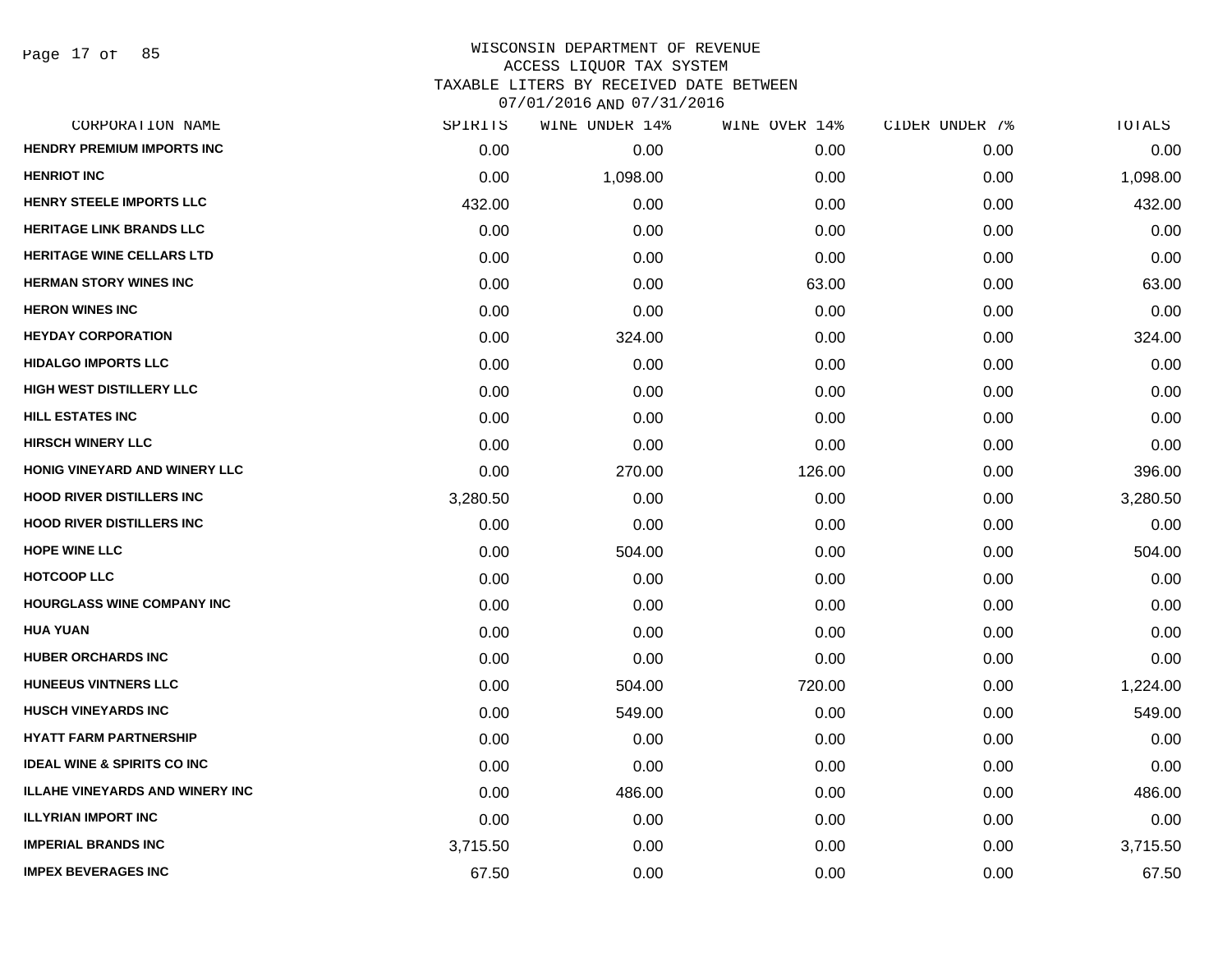Page 18 of 85

### WISCONSIN DEPARTMENT OF REVENUE ACCESS LIQUOR TAX SYSTEM TAXABLE LITERS BY RECEIVED DATE BETWEEN

| CORPORATION NAME                           | SPIRITS | WINE UNDER 14% | WINE OVER 14% | CIDER UNDER 7% | TOTALS     |
|--------------------------------------------|---------|----------------|---------------|----------------|------------|
| IN AGAVE WE TRUST LLC                      | 0.00    | 0.00           | 0.00          | 0.00           | 0.00       |
| <b>INDIGENOUS SELECTIONS LLC</b>           | 12.00   | 243.00         | 0.00          | 0.00           | 255.00     |
| <b>INDIGO WINE GROUP LLC</b>               | 0.00    | 1,260.00       | 36.00         | 0.00           | 1,296.00   |
| <b>INDIO SPIRITS INC</b>                   | 0.00    | 0.00           | 0.00          | 0.00           | 0.00       |
| <b>INTEGRITY WINES LLC</b>                 | 0.00    | 0.00           | 0.00          | 0.00           | 0.00       |
| <b>INTERNATIONAL SPIRITS AND WINES LLC</b> | 0.00    | 0.00           | 0.00          | 0.00           | 0.00       |
| <b>INTERNATIONAL VINES INC</b>             | 0.00    | 252.00         | 0.00          | 0.00           | 252.00     |
| <b>INTERSECT BEVERAGE LLC</b>              | 0.00    | 0.00           | 0.00          | 0.00           | 0.00       |
| <b>INTERTRADE USA COMPANY</b>              | 0.00    | 0.00           | 0.00          | 0.00           | 0.00       |
| <b>INVESTOR'S OF AMERICA LP</b>            | 0.00    | 0.00           | 0.00          | 0.00           | 0.00       |
| <b>ION BEVERAGES LLC</b>                   | 0.00    | 0.00           | 0.00          | 0.00           | 0.00       |
| <b>IRON HORSE VINEYARDS LP</b>             | 0.00    | 0.00           | 0.00          | 0.00           | 0.00       |
| <b>J K WILLIAMS DISTILLING LLC</b>         | 0.00    | 0.00           | 0.00          | 0.00           | 0.00       |
| <b>J LOHR WINERY CORP</b>                  | 0.00    | 4,882.50       | 58.50         | 0.00           | 4,941.00   |
| <b>J PEDRONCELLI WINERY</b>                | 0.00    | 189.00         | 315.00        | 0.00           | 504.00     |
| <b>J-NH WINE GROUP LLC</b>                 | 0.00    | 0.00           | 0.00          | 0.00           | 0.00       |
| <b>J3 WINE PARTNERS LLC</b>                | 0.00    | 0.00           | 0.00          | 0.00           | 0.00       |
| <b>JACK POUST &amp; COMPANY INC</b>        | 0.00    | 504.00         | 45.00         | 0.00           | 549.00     |
| JACKSON FAMILY ENTERPRISES INC             | 0.00    | 102,384.00     | 9,706.50      | 0.00           | 112,090.50 |
| <b>JACKY RANDELL TRENTHAM</b>              | 0.00    | 0.00           | 0.00          | 0.00           | 0.00       |
| JACUZZI FAMILY VINEYARDS LLC               | 0.00    | 0.00           | 0.00          | 0.00           | 0.00       |
| <b>JAM CELLARS INC</b>                     | 0.00    | 0.00           | 252.00        | 0.00           | 252.00     |
| <b>JAMES CLARK</b>                         | 0.00    | 0.00           | 0.00          | 0.00           | 0.00       |
| <b>JAMES E COSMA</b>                       | 0.00    | 0.00           | 0.00          | 0.00           | 0.00       |
| <b>JAMES J MOORE</b>                       | 0.00    | 0.00           | 0.00          | 0.00           | 0.00       |
| <b>JAMES L LAMBERT</b>                     | 0.00    | 0.00           | 0.00          | 0.00           | 0.00       |
| <b>JAMES MORONEY INC</b>                   | 0.00    | 0.00           | 0.00          | 0.00           | 0.00       |
| <b>JAMES RICKER</b>                        | 0.00    | 10,378.50      | 36.00         | 0.00           | 10,414.50  |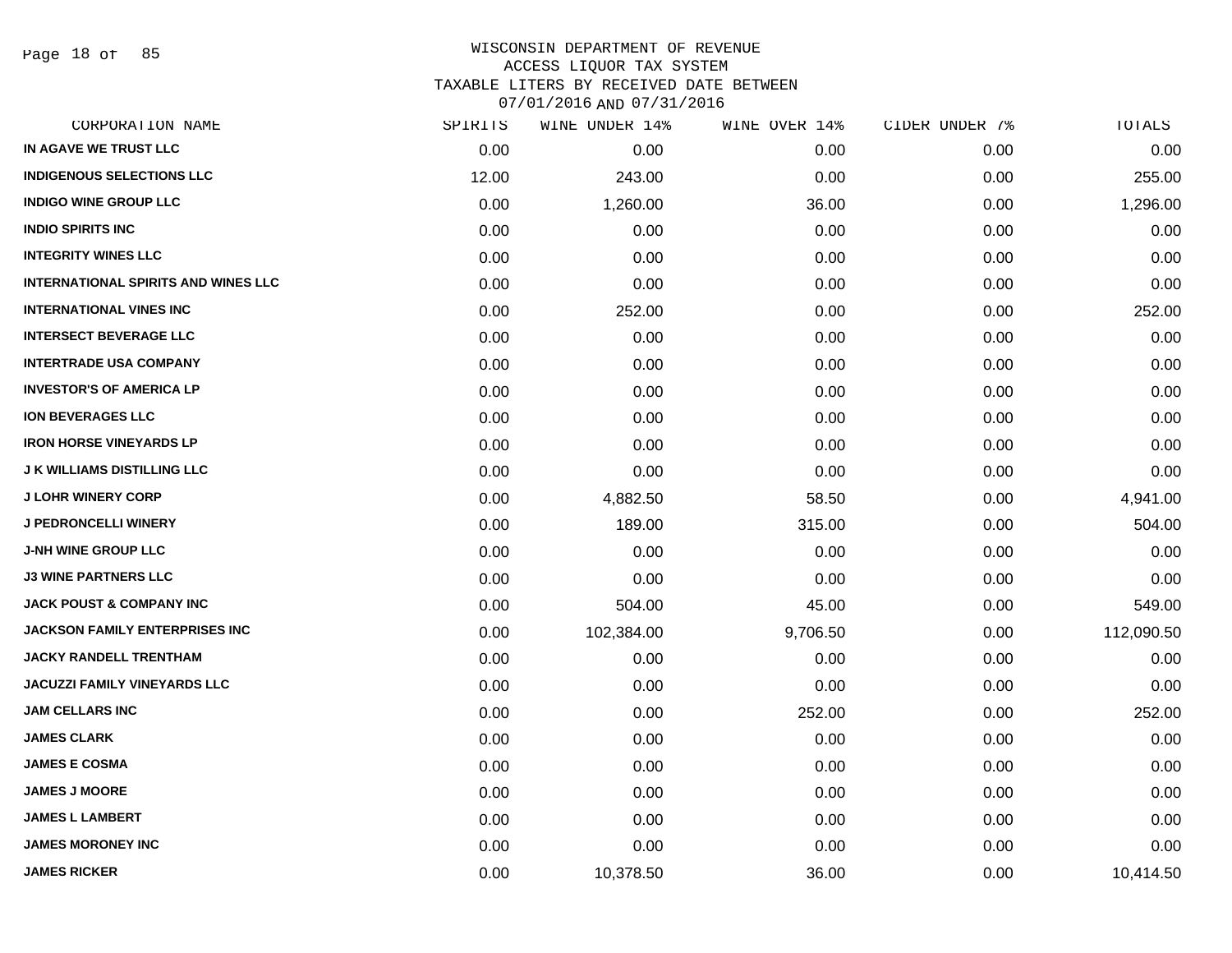Page 19 of 85

| CORPORATION NAME                      | SPIRITS    | WINE UNDER 14% | WINE OVER 14% | CIDER UNDER 7% | TOTALS     |
|---------------------------------------|------------|----------------|---------------|----------------|------------|
| JAPAN PRESTIGE SAKE INTERNATIONAL INC | 0.00       | 0.00           | 79.92         | 0.00           | 79.92      |
| <b>JARED BURNS</b>                    | 0.00       | 45.00          | 81.00         | 0.00           | 126.00     |
| <b>JARVIS</b>                         | 0.00       | 10.50          | 40.51         | 0.00           | 51.01      |
| <b>JASON J AND MOLLY N DREW</b>       | 0.00       | 0.00           | 0.00          | 0.00           | 0.00       |
| <b>JAX VINEYARDS LLC</b>              | 0.00       | 0.00           | 0.00          | 0.00           | 0.00       |
| <b>JAY J HEMINWAY</b>                 | 0.00       | 0.00           | 0.00          | 0.00           | 0.00       |
| <b>JAY MIDWEST INC</b>                | 216.00     | 0.00           | 0.00          | 0.00           | 216.00     |
| <b>JB GEORGE LLC</b>                  | 0.00       | 0.00           | 0.00          | 0.00           | 0.00       |
| <b>JC CELLARS INC</b>                 | 0.00       | 0.00           | 0.00          | 0.00           | 0.00       |
| JEAN CLAUDE BOISSET WINES USA INC     | 0.00       | 3,032.98       | 225.00        | 0.00           | 3,257.98   |
| <b>JEFF QUINT</b>                     | 99.00      | 0.00           | 0.00          | 0.00           | 99.00      |
| <b>JEREMY O SHAPLEY</b>               | 0.00       | 549.00         | 0.00          | 0.00           | 549.00     |
| <b>JFC INTERNATIONAL INC</b>          | 26.88      | 7,658.27       | 8,629.99      | 0.00           | 16,315.14  |
| <b>JIM BEAM BRANDS CO</b>             | 611,351.40 | 1,179.00       | 378.00        | 0.00           | 612,908.40 |
| <b>JNJ INTERNATIONAL INC</b>          | 0.00       | 0.00           | 0.00          | 0.00           | 0.00       |
| <b>JOHAN VINEYARDS LLC</b>            | 0.00       | 342.00         | 0.00          | 0.00           | 342.00     |
| JOHN ANTHONY VINEYARDS LLC            | 0.00       | 0.00           | 0.00          | 0.00           | 0.00       |
| <b>JOHN K GLEASON</b>                 | 0.00       | 0.00           | 0.00          | 0.00           | 0.00       |
| <b>JON A GERSTENSCHLAGER</b>          | 0.00       | 0.00           | 0.00          | 0.00           | 0.00       |
| <b>JOSE PASTOR</b>                    | 0.00       | 0.00           | 0.00          | 0.00           | 0.00       |
| JOSEPH PHELPS VINEYARDS LLC           | 0.00       | 63.00          | 54.00         | 0.00           | 117.00     |
| JOSEPH VICTORI WINES, INC.            | 0.00       | 0.00           | 0.00          | 0.00           | 0.00       |
| <b>JOSU GALDOS</b>                    | 0.00       | 0.00           | 0.00          | 0.00           | 0.00       |
| <b>JOTO SAKE LLC</b>                  | 0.00       | 10.80          | 174.96        | 0.00           | 185.76     |
| JOURNEYMAN DISTILLERY LLC             | 0.00       | 0.00           | 0.00          | 0.00           | 0.00       |
| <b>JPPZ INC</b>                       | 0.00       | 0.00           | 0.00          | 0.00           | 0.00       |
| <b>JRV LLC</b>                        | 0.00       | 0.00           | 0.00          | 0.00           | 0.00       |
| JUDD FAMILY VINEYARDS LP              | 0.00       | 0.00           | 0.00          | 0.00           | 0.00       |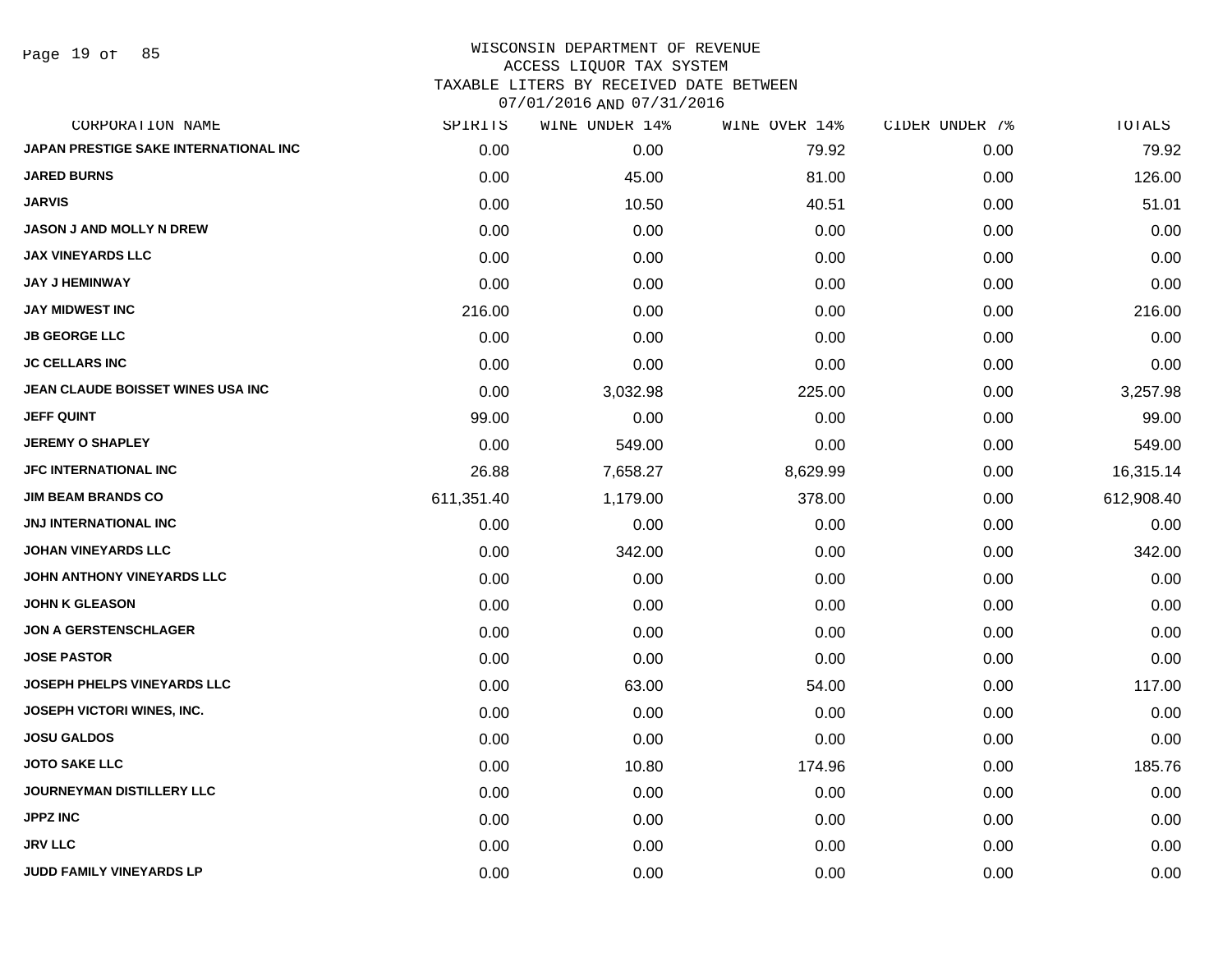Page 20 of 85

#### WISCONSIN DEPARTMENT OF REVENUE ACCESS LIQUOR TAX SYSTEM TAXABLE LITERS BY RECEIVED DATE BETWEEN

| CORPORATION NAME                       | SPIRITS  | WINE UNDER 14% | WINE OVER 14% | CIDER UNDER 7% | TOTALS    |
|----------------------------------------|----------|----------------|---------------|----------------|-----------|
| <b>JVW CORPORATION</b>                 | 0.00     | 1,026.00       | 0.00          | 0.00           | 1,026.00  |
| <b>JZ WINE COMPANY</b>                 | 0.00     | 0.00           | 0.00          | 0.00           | 0.00      |
| <b>K VINTNERS LLC</b>                  | 0.00     | 10,080.00      | 0.00          | 0.00           | 10,080.00 |
| <b>KALIN CELLARS INC</b>               | 0.00     | 0.00           | 0.00          | 0.00           | 0.00      |
| <b>KB WINES LLC</b>                    | 0.00     | 0.00           | 0.00          | 0.00           | 0.00      |
| <b>KELLER ESTATE LTD</b>               | 0.00     | 0.00           | 0.00          | 0.00           | 0.00      |
| <b>KEN WRIGHT CELLARS CO</b>           | 0.00     | 0.00           | 0.00          | 0.00           | 0.00      |
| <b>KENNETH S LIKITPRAKONG</b>          | 0.00     | 443.00         | 0.00          | 0.00           | 443.00    |
| <b>KENT HUMPHREY</b>                   | 0.00     | 0.00           | 0.00          | 0.00           | 0.00      |
| <b>KENT RASMUSSEN WINERY</b>           | 0.00     | 360.00         | 0.00          | 0.00           | 360.00    |
| <b>KENTUCKY BOURBON DISTILLERS LTD</b> | 1,387.60 | 0.00           | 0.00          | 0.00           | 1,387.60  |
| <b>KERMIT LYNCH WINE MERCHANTS</b>     | 0.00     | 27.00          | 0.00          | 0.00           | 27.00     |
| KINDRED SPIRITS NORTH AMERICA INC      | 0.00     | 0.00           | 0.00          | 0.00           | 0.00      |
| KINDRED VINES IMPORT CO LLC            | 0.00     | 1,008.00       | 126.00        | 0.00           | 1,134.00  |
| <b>KING ESTATE WINERY LP</b>           | 0.00     | 1,449.00       | 0.00          | 0.00           | 1,449.00  |
| KIONA VINEYARDS LLC                    | 0.00     | 0.00           | 0.00          | 0.00           | 0.00      |
| <b>KISTLER VINEYARDS, LLC</b>          | 0.00     | 0.00           | 90.00         | 0.00           | 90.00     |
| <b>KITFOX VINEYARDS LLC</b>            | 0.00     | 0.00           | 0.00          | 0.00           | 0.00      |
| <b>KLEIN FOODS INC</b>                 | 0.00     | 6,552.00       | 2,565.00      | 0.00           | 9,117.00  |
| <b>KLIN SPIRITS LLC</b>                | 0.00     | 0.00           | 0.00          | 0.00           | 0.00      |
| <b>KLINKER BRICK WINERY INC</b>        | 0.00     | 0.00           | 441.00        | 0.00           | 441.00    |
| <b>KOBRAND CORPORATION</b>             | 394.50   | 8,263.50       | 1,170.00      | 0.00           | 9,828.00  |
| KOJIMA & INTERNATIONAL ASSOCIATES INC  | 0.00     | 0.00           | 0.00          | 0.00           | 0.00      |
| <b>KONGSGAARD WINE LLC</b>             | 0.00     | 0.00           | 0.00          | 0.00           | 0.00      |
| <b>KONSTANTIN D FRANK &amp; SONS</b>   | 0.00     | 0.00           | 0.00          | 0.00           | 0.00      |
| <b>KOPRI INC</b>                       | 0.00     | 378.00         | 0.00          | 0.00           | 378.00    |
| <b>KOVAL INC</b>                       | 213.72   | 0.00           | 0.00          | 0.00           | 213.72    |
| <b>KRISTINE ASHE</b>                   | 0.00     | 0.00           | 0.00          | 0.00           | 0.00      |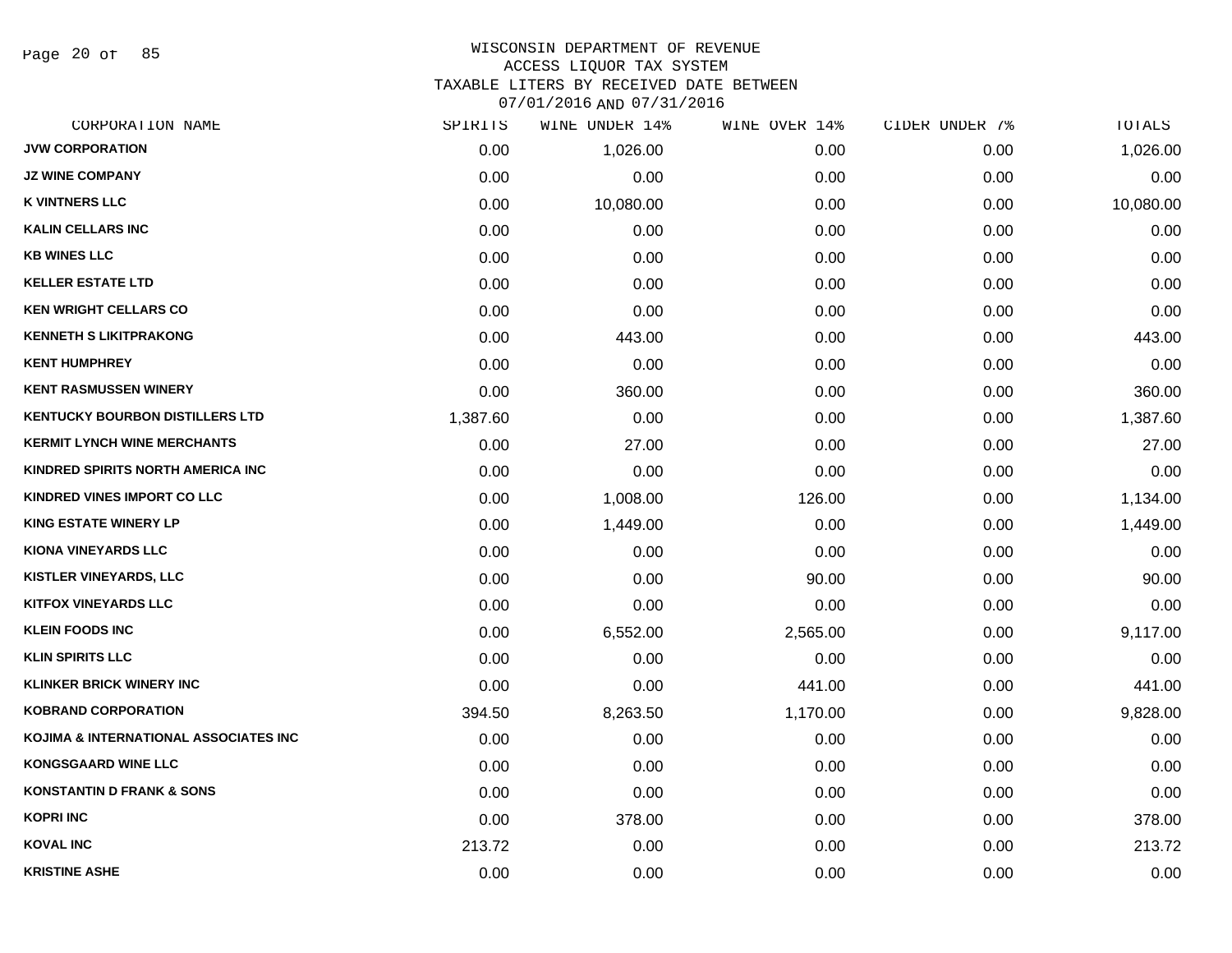Page 21 of 85

#### WISCONSIN DEPARTMENT OF REVENUE ACCESS LIQUOR TAX SYSTEM

TAXABLE LITERS BY RECEIVED DATE BETWEEN

| CORPORATION NAME                           | SPIRITS   | WINE UNDER 14% | WINE OVER 14% | CIDER UNDER 7% | TOTALS    |
|--------------------------------------------|-----------|----------------|---------------|----------------|-----------|
| <b>KRUPP BROTHERS LLC</b>                  | 0.00      | 0.00           | 0.00          | 0.00           | 0.00      |
| <b>KYSELA PERE ET FILS LTD</b>             | 0.00      | 2,679.75       | 153.00        | 0.00           | 2,832.75  |
| <b>L &amp; L IMPORTS LLC</b>               | 0.00      | 0.00           | 0.00          | 0.00           | 0.00      |
| L C WINE                                   | 0.00      | 0.00           | 0.00          | 0.00           | 0.00      |
| L FOPPIANO WINE CO INC                     | 0.00      | 0.00           | 0.00          | 0.00           | 0.00      |
| <b>L&amp;C WINE COUNTRY OPERATIONS LLC</b> | 0.00      | 0.00           | 0.00          | 0.00           | 0.00      |
| <b>LADERA WINERY LLC</b>                   | 0.00      | 0.00           | 0.00          | 0.00           | 0.00      |
| <b>LAETITIA VINEYARD &amp; WINERY INC</b>  | 0.00      | 0.00           | 0.00          | 0.00           | 0.00      |
| <b>LAIRD &amp; COMPANY</b>                 | 448.53    | 0.00           | 0.00          | 0.00           | 448.53    |
| <b>LANCE C RANDOLPH</b>                    | 0.00      | 252.00         | 0.00          | 0.00           | 252.00    |
| <b>LANGDON SHIVERICK INC</b>               | 0.00      | 0.00           | 0.00          | 0.00           | 0.00      |
| <b>LANGE WINERY LLC</b>                    | 0.00      | 0.00           | 0.00          | 0.00           | 0.00      |
| <b>LAPHAM SALES &amp; MARKETING INC</b>    | 0.00      | 0.00           | 0.00          | 0.00           | 0.00      |
| <b>LATITUDE BEVERAGE COMPANY</b>           | 0.00      | 0.00           | 0.00          | 0.00           | 0.00      |
| <b>LAURENT-PERRIER US INC</b>              | 0.00      | 184.42         | 0.00          | 0.00           | 184.42    |
| <b>LAVA SPRINGS INC</b>                    | 0.00      | 0.00           | 40.42         | 0.00           | 40.42     |
| <b>LCF WINE COMPANY LLC</b>                | 0.00      | 0.00           | 0.00          | 0.00           | 0.00      |
| LE CEP II INC                              | 0.00      | 0.00           | 0.00          | 0.00           | 0.00      |
| LE GRAND COURTAGE LLC                      | 0.00      | 0.00           | 0.00          | 0.00           | 0.00      |
| LE RAISIN IMPORTS LLC                      | 0.00      | 0.00           | 0.00          | 0.00           | 0.00      |
| <b>LEAH M SULLBERG</b>                     | 0.00      | 252.00         | 0.00          | 0.00           | 252.00    |
| LEFT COAST CELLARS LLC                     | 0.00      | 252.00         | 0.00          | 0.00           | 252.00    |
| <b>LEMELSON WINERY LLC</b>                 | 0.00      | 0.00           | 0.00          | 0.00           | 0.00      |
| <b>LEONARD KREUSCH INC</b>                 | 0.00      | 1,261.31       | 0.00          | 0.00           | 1,261.31  |
| <b>LEONARDINI FAMILY WINERY LLC</b>        | 0.00      | 189.00         | 567.00        | 0.00           | 756.00    |
| <b>LEONETTI CELLAR LLC</b>                 | 0.00      | 0.00           | 0.00          | 0.00           | 0.00      |
| <b>LEVECKE CORPORATION</b>                 | 47,260.50 | 0.00           | 0.00          | 0.00           | 47,260.50 |
| <b>LEVIATHAN WINE COMPANY LLC</b>          | 0.00      | 0.00           | 0.00          | 0.00           | 0.00      |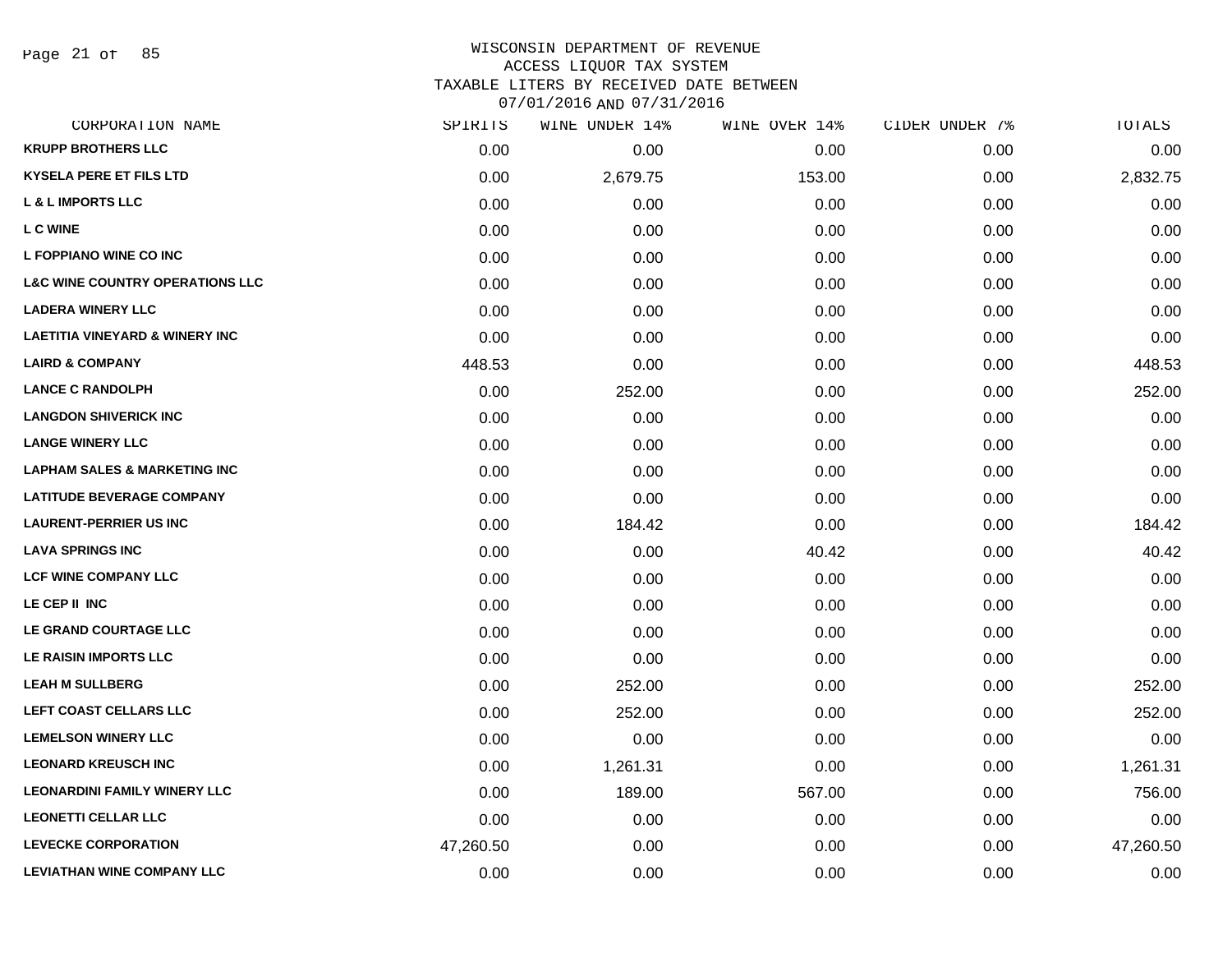Page 22 of 85

# WISCONSIN DEPARTMENT OF REVENUE ACCESS LIQUOR TAX SYSTEM

TAXABLE LITERS BY RECEIVED DATE BETWEEN

| CORPORATION NAME                         | SPIRITS   | WINE UNDER 14% | WINE OVER 14% | CIDER UNDER 7% | TOTALS    |
|------------------------------------------|-----------|----------------|---------------|----------------|-----------|
| <b>LICKUID AWESOME LLC</b>               | 0.00      | 3,060.00       | 0.00          | 0.00           | 3,060.00  |
| <b>LIOCO WINE COMPANY LLC</b>            | 0.00      | 0.00           | 0.00          | 0.00           | 0.00      |
| <b>LION NATHAN USA INC</b>               | 0.00      | 1,497.00       | 459.00        | 0.00           | 1,956.00  |
| <b>LIQUID BRANDS LLC</b>                 | 0.00      | 0.00           | 0.00          | 0.00           | 0.00      |
| <b>LISA LISA INCORPORATED</b>            | 0.00      | 252.00         | 0.00          | 0.00           | 252.00    |
| <b>LISA MARLOW</b>                       | 0.00      | 0.00           | 0.00          | 0.00           | 0.00      |
| <b>LOCAL WINE AND SPIRITS LLC</b>        | 0.00      | 0.00           | 0.00          | 0.00           | 0.00      |
| <b>LOEST &amp; MCNAMEE INC</b>           | 0.00      | 0.00           | 0.00          | 0.00           | 0.00      |
| <b>LOMPIAN WINES LLC</b>                 | 0.00      | 108.00         | 0.00          | 0.00           | 108.00    |
| <b>LONG MEADOW RANCH WINERY INC</b>      | 0.00      | 117.00         | 126.00        | 0.00           | 243.00    |
| <b>LONG SHADOWS VINTNERS LLC</b>         | 0.00      | 0.00           | 0.00          | 0.00           | 0.00      |
| <b>LONGDROP CIDER COMPANY INC</b>        | 0.00      | 0.00           | 0.00          | 1,252.00       | 1,252.00  |
| <b>LONZ WINERY INC</b>                   | 0.00      | 0.00           | 0.00          | 0.00           | 0.00      |
| <b>LOOSEN BROS USA LTD</b>               | 0.00      | 171.00         | 0.00          | 0.00           | 171.00    |
| <b>LORING WINE COMPANY LLC</b>           | 0.00      | 0.00           | 0.00          | 0.00           | 0.00      |
| <b>LOUIDAR LLC</b>                       | 0.00      | 0.00           | 0.00          | 0.00           | 0.00      |
| <b>LOUIS GLUNZ BEER INC</b>              | 0.00      | 0.00           | 0.00          | 0.00           | 0.00      |
| <b>LOUIS GLUNZ WINE INC</b>              | 0.00      | 0.00           | 0.00          | 0.00           | 0.00      |
| <b>LOUIS LATOUR INC</b>                  | 0.00      | 578.25         | 0.00          | 0.00           | 578.25    |
| <b>LOUISVILLE DISTILLING COMPANY LLC</b> | 0.00      | 0.00           | 0.00          | 0.00           | 0.00      |
| <b>LOWDEN SCHOOLHOUSE CORPORATION</b>    | 0.00      | 0.00           | 99.00         | 0.00           | 99.00     |
| <b>LUNA VINEYARDS INC</b>                | 0.00      | 0.00           | 0.00          | 0.00           | 0.00      |
| <b>LUNEAU USA INC</b>                    | 0.00      | 10,215.00      | 0.00          | 0.00           | 10,215.00 |
| <b>LUXCO INC</b>                         | 87,163.60 | 814.20         | 1,419.00      | 0.00           | 89,396.80 |
| <b>M.A.C. WINES, LLC</b>                 | 0.00      | 0.00           | 0.00          | 0.00           | 0.00      |
| <b>MACH FLYNT INC</b>                    | 5,040.00  | 19,440.00      | 189.00        | 0.00           | 24,669.00 |
| <b>MAD CAR WINE CO LLC</b>               | 0.00      | 0.00           | 0.00          | 0.00           | 0.00      |
| <b>MADISON VINEYARD HOLDINGS LLC</b>     | 0.00      | 630.00         | 252.00        | 0.00           | 882.00    |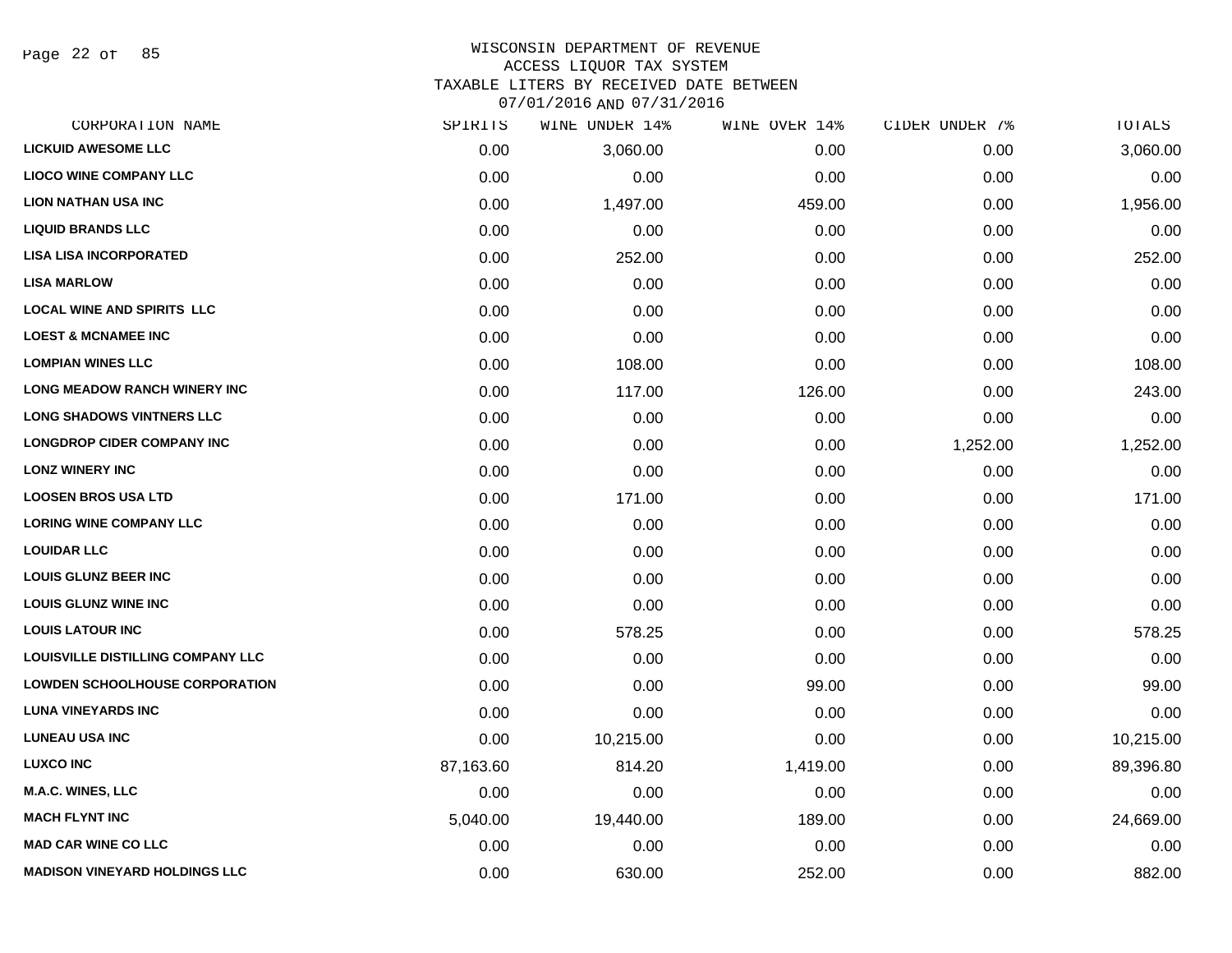| CORPORATION NAME                               | SPIRITS   | WINE UNDER 14% | WINE OVER 14% | CIDER UNDER 7% | <b>TOTALS</b> |
|------------------------------------------------|-----------|----------------|---------------|----------------|---------------|
| <b>MADRIGAL FAMILY WINERY LLC</b>              | 0.00      | 0.00           | 0.00          | 0.00           | 0.00          |
| <b>MAGAVE TEQUILA INC</b>                      | 0.00      | 90.00          | 0.00          | 0.00           | 90.00         |
| <b>MAGICAL SPIRITS INC</b>                     | 0.00      | 0.00           | 0.00          | 0.00           | 0.00          |
| <b>MAISONS MARQUES &amp; DOMAINES USA INC.</b> | 0.00      | 574.50         | 216.00        | 0.00           | 790.50        |
| <b>MANO'S INC</b>                              | 0.00      | 0.00           | 0.00          | 0.00           | 0.00          |
| <b>MANUEL PULIDO</b>                           | 0.00      | 0.00           | 0.00          | 0.00           | 0.00          |
| <b>MARIETTA CELLARS INC</b>                    | 0.00      | 0.00           | 252.00        | 0.00           | 252.00        |
| <b>MARIPOSA WINE COMPANY LLC</b>               | 0.00      | 0.00           | 0.00          | 0.00           | 0.00          |
| <b>MARK ADAMS &amp; CIERA ADAMS</b>            | 0.00      | 0.00           | 0.00          | 0.00           | 0.00          |
| <b>MARK ANDERSON</b>                           | 0.00      | 0.00           | 0.00          | 0.00           | 0.00          |
| <b>MARK ANTHONY BRANDS INC</b>                 | 0.00      | 0.00           | 0.00          | 0.00           | 0.00          |
| <b>MARK SZUMOWSKI</b>                          | 0.00      | 0.00           | 0.00          | 0.00           | 0.00          |
| <b>MARKETING GLOBAL BRANDS CORP</b>            | 0.00      | 0.00           | 0.00          | 0.00           | 0.00          |
| <b>MARTIN RAY WINERY INC</b>                   | 0.00      | 1,089.00       | 292.50        | 0.00           | 1,381.50      |
| <b>MARTINELLI WINERY INC</b>                   | 0.00      | 0.00           | 108.00        | 0.00           | 108.00        |
| <b>MARTINEZ DISTRIBUTING CO INC</b>            | 0.00      | 0.00           | 0.00          | 0.00           | 0.00          |
| <b>MASON &amp; MASON</b>                       | 0.00      | 0.00           | 0.00          | 0.00           | 0.00          |
| <b>MASSANOIS LLC</b>                           | 0.00      | 2,673.00       | 111.00        | 0.00           | 2,784.00      |
| <b>MATHY WINERY LLC</b>                        | 0.00      | 0.00           | 0.00          | 0.00           | 0.00          |
| <b>MATRICK HOLDINGS CORPORATION</b>            | 0.00      | 0.00           | 0.00          | 0.00           | 0.00          |
| <b>MAURITSON FAMILY WINERY</b>                 | 0.00      | 0.00           | 0.00          | 0.00           | 0.00          |
| <b>MC CORMICK DISTILLING CO INC</b>            | 12,708.00 | 0.00           | 0.00          | 0.00           | 12,708.00     |
| <b>MCKENZIE'S BEVERAGES INC</b>                | 0.00      | 0.00           | 0.00          | 3,848.40       | 3,848.40      |
| <b>MCMANIS FAMILY VINEYARDS INC</b>            | 0.00      | 2,394.00       | 0.00          | 0.00           | 2,394.00      |
| <b>MCNAB RIDGE WINERY LLC</b>                  | 0.00      | 0.00           | 0.00          | 0.00           | 0.00          |
| <b>MEDCO ATLANTIC INC</b>                      | 0.00      | 0.00           | 0.00          | 0.00           | 0.00          |
| <b>MEIERS WINE CELLARS INC</b>                 | 0.00      | 423.00         | 126.00        | 0.00           | 549.00        |
| <b>MENDOCINO WINE GROUP LLC</b>                | 0.00      | 1,395.00       | 243.00        | 0.00           | 1,638.00      |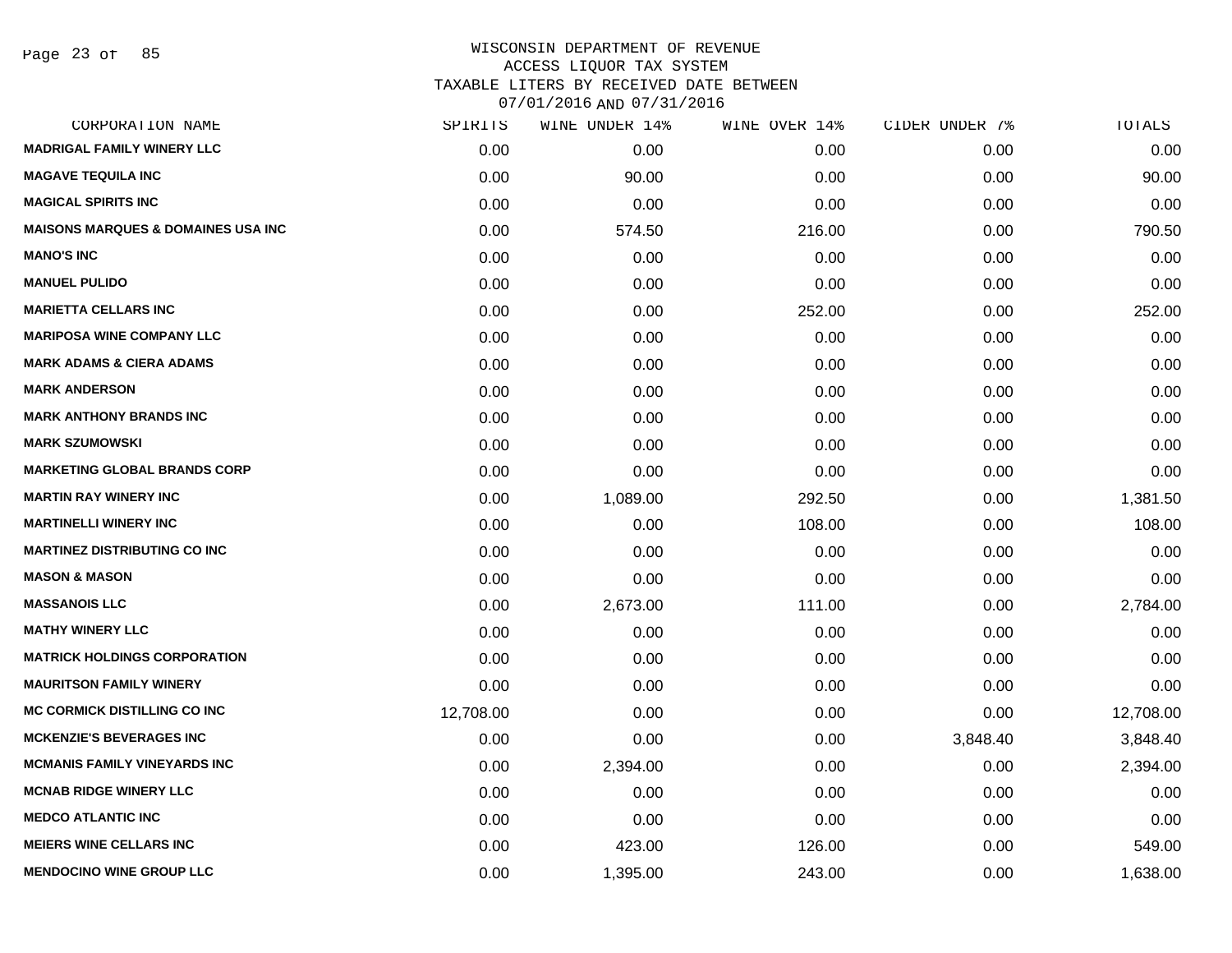Page 24 of 85

| SPIRITS   | WINE UNDER 14% | WINE OVER 14% | CIDER UNDER 7% | TOTALS    |
|-----------|----------------|---------------|----------------|-----------|
| 0.00      | 378.00         | 0.00          | 0.00           | 378.00    |
| 0.00      | 0.00           | 0.00          | 295.26         | 295.26    |
| 0.00      | 0.00           | 0.00          | 0.00           | 0.00      |
| 0.00      | 0.00           | 0.00          | 0.00           | 0.00      |
| 0.00      | 0.00           | 0.00          | 0.00           | 0.00      |
| 0.00      | 0.00           | 0.00          | 0.00           | 0.00      |
| 0.00      | 0.00           | 0.00          | 0.00           | 0.00      |
| 0.00      | 0.00           | 0.00          | 0.00           | 0.00      |
| 0.00      | 0.00           | 0.00          | 0.00           | 0.00      |
| 13,691.85 | 14,292.00      | 2,574.00      | 0.00           | 30,557.85 |
| 90.00     | 0.00           | 0.00          | 0.00           | 90.00     |
| 0.00      | 1,242.00       | 117.00        | 0.00           | 1,359.00  |
| 0.00      | 234.00         | 0.00          | 0.00           | 234.00    |
| 0.00      | 0.00           | 0.00          | 0.00           | 0.00      |
| 51.50     | 0.00           | 0.00          | 0.00           | 51.50     |
| 0.00      | 774.00         | 138.00        | 0.00           | 912.00    |
| 0.00      | 0.00           | 0.00          | 0.00           | 0.00      |
| 0.00      | 0.00           | 0.00          | 0.00           | 0.00      |
| 0.00      | 0.00           | 0.00          | 0.00           | 0.00      |
| 0.00      | 0.00           | 0.00          | 0.00           | 0.00      |
| 0.00      | 0.00           | 0.00          | 0.00           | 0.00      |
| 31.70     | 0.00           | 0.00          | 0.00           | 31.70     |
| 0.00      | 2,870.85       | 27.00         | 0.00           | 2,897.85  |
| 0.00      | 0.00           | 94.50         | 0.00           | 94.50     |
| 0.00      | 45.00          | 0.00          | 0.00           | 45.00     |
| 0.00      | 251.93         | 0.00          | 0.00           | 251.93    |
| 0.00      | 0.00           | 0.00          | 0.00           | 0.00      |
| 0.00      | 0.00           | 0.00          | 0.00           | 0.00      |
|           |                |               |                |           |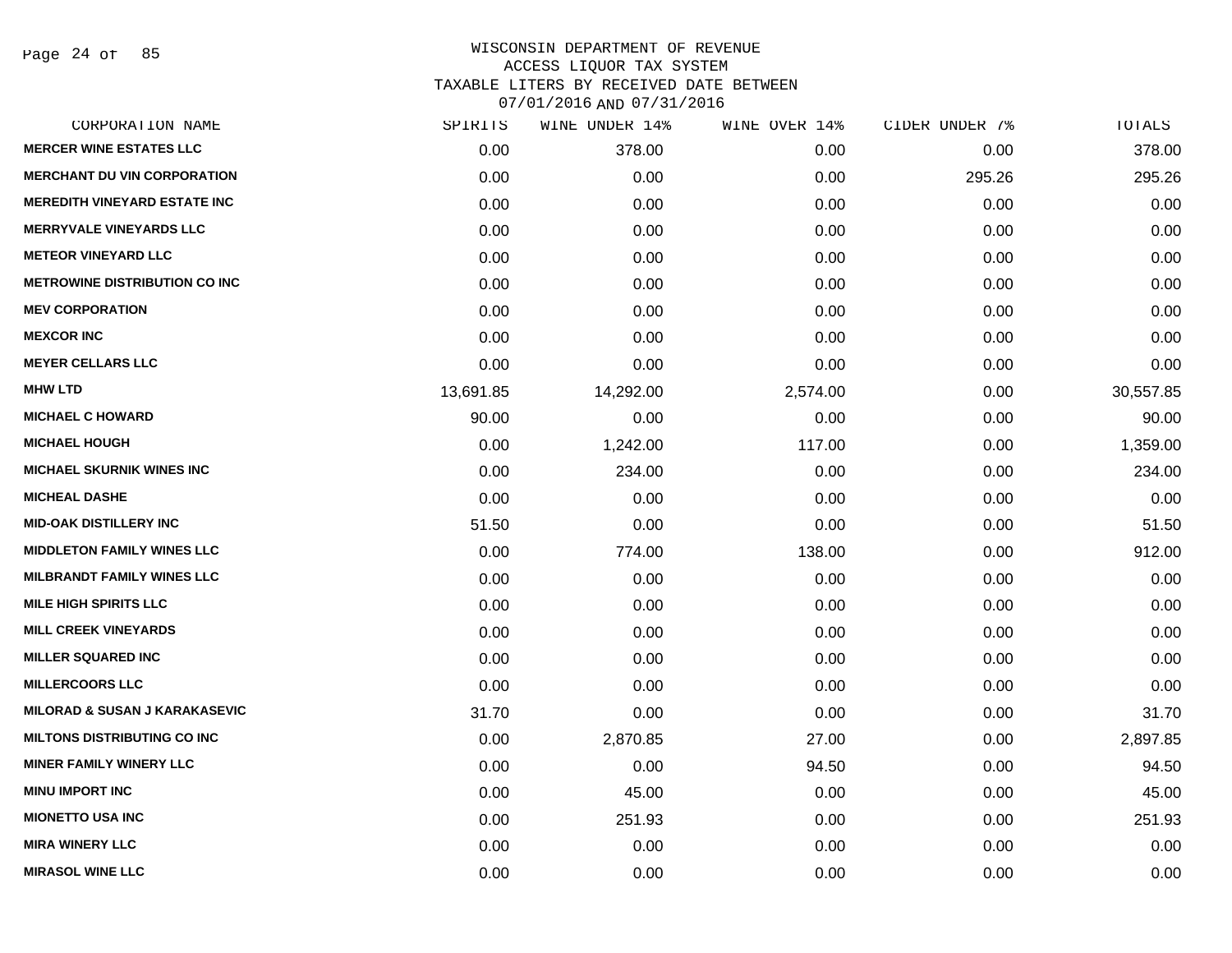Page 25 of 85

# WISCONSIN DEPARTMENT OF REVENUE

ACCESS LIQUOR TAX SYSTEM

TAXABLE LITERS BY RECEIVED DATE BETWEEN

| CORPORATION NAME                                                            | SPIRITS   | WINE UNDER 14% | WINE OVER 14% | CIDER UNDER 7% | TOTALS    |
|-----------------------------------------------------------------------------|-----------|----------------|---------------|----------------|-----------|
| <b>MISA IMPORTS INC</b>                                                     | 16,194.00 | 5,706.00       | 0.00          | 0.00           | 21,900.00 |
| <b>MISSISSIPPI RIVER DISTILLING COMPANY</b>                                 | 0.00      | 0.00           | 0.00          | 0.00           | 0.00      |
| <b>MISTARR WINE IMPORTERS</b>                                               | 0.00      | 126.00         | 0.00          | 0.00           | 126.00    |
| <b>MIURA VINEYARDS LLC</b>                                                  | 0.00      | 0.00           | 0.00          | 0.00           | 0.00      |
| <b>MODERN DEVELOPMENT COMPANY</b>                                           | 0.00      | 450.00         | 0.00          | 0.00           | 450.00    |
| <b>MODERN SPIRITS LLC</b>                                                   | 18.00     | 0.00           | 166.50        | 0.00           | 184.50    |
| <b>MODUS OPERANDI CELLARS LLC</b>                                           | 0.00      | 0.00           | 0.00          | 0.00           | 0.00      |
| <b>MOET HENNESSY USA, INC.</b>                                              | 5,362.80  | 4,331.25       | 2,074.50      | 0.00           | 11,768.55 |
| <b>MOLLYDOOKER INTERNATIONAL LLC</b>                                        | 0.00      | 0.00           | 1,764.00      | 0.00           | 1,764.00  |
| <b>MONICA NOGUES</b>                                                        | 0.00      | 459.00         | 45.00         | 0.00           | 504.00    |
| <b>MONTAGNA LLC</b>                                                         | 0.00      | 0.00           | 0.00          | 0.00           | 0.00      |
| <b>MONTANERO MEZCAL LLC</b>                                                 | 0.00      | 0.00           | 0.00          | 0.00           | 0.00      |
| <b>MONTEREY WINE COMPANY LLC</b>                                            | 0.00      | 1,134.00       | 0.00          | 0.00           | 1,134.00  |
| <b>MONTICELLO CELLARS INC</b>                                               | 0.00      | 0.00           | 0.00          | 0.00           | 0.00      |
| <b>MONTINORE VINEYARDS LIMITED</b>                                          | 0.00      | 63.00          | 0.00          | 0.00           | 63.00     |
| <b>MORGAN WINERY INC</b>                                                    | 0.00      | 342.00         | 504.00        | 0.00           | 846.00    |
| <b>MOUNT VEEDER FARMS LLC</b>                                               | 0.00      | 0.00           | 0.00          | 0.00           | 0.00      |
| <b>MOUNTAIN VIEW VINTNERS LLC</b>                                           | 0.00      | 783.00         | 0.00          | 0.00           | 783.00    |
| <b>MS WALKER INC</b>                                                        | 0.00      | 0.00           | 0.00          | 0.00           | 0.00      |
| <b>MUSTACHE MENTORS LLC</b>                                                 | 0.00      | 252.00         | 0.00          | 0.00           | 252.00    |
| <b>MUTUAL WHOLESALE LIQUOR INC</b>                                          | 0.00      | 63.00          | 0.00          | 0.00           | 63.00     |
| <b>NAKED WINES LLC</b>                                                      | 0.00      | 0.00           | 0.00          | 0.00           | 0.00      |
| NAPA VALLEY SPECIALTY WINES INC                                             | 0.00      | 1,560.00       | 1,005.00      | 0.00           | 2,565.00  |
| NATIONAL CONSUMER CREDIT GUARANTEE<br><b>ASSOCIATION OF CONNECTICUT INC</b> | 0.00      | 0.00           | 0.00          | 0.00           | 0.00      |
| <b>NATURAL MERCHANTS INC</b>                                                | 0.00      | 0.00           | 0.00          | 0.00           | 0.00      |
| <b>NATUREL WEST CORP</b>                                                    | 0.00      | 0.00           | 0.00          | 0.00           | 0.00      |
| <b>NAVARRO VINEYARDS, LLC</b>                                               | 0.00      | 0.00           | 0.00          | 0.00           | 0.00      |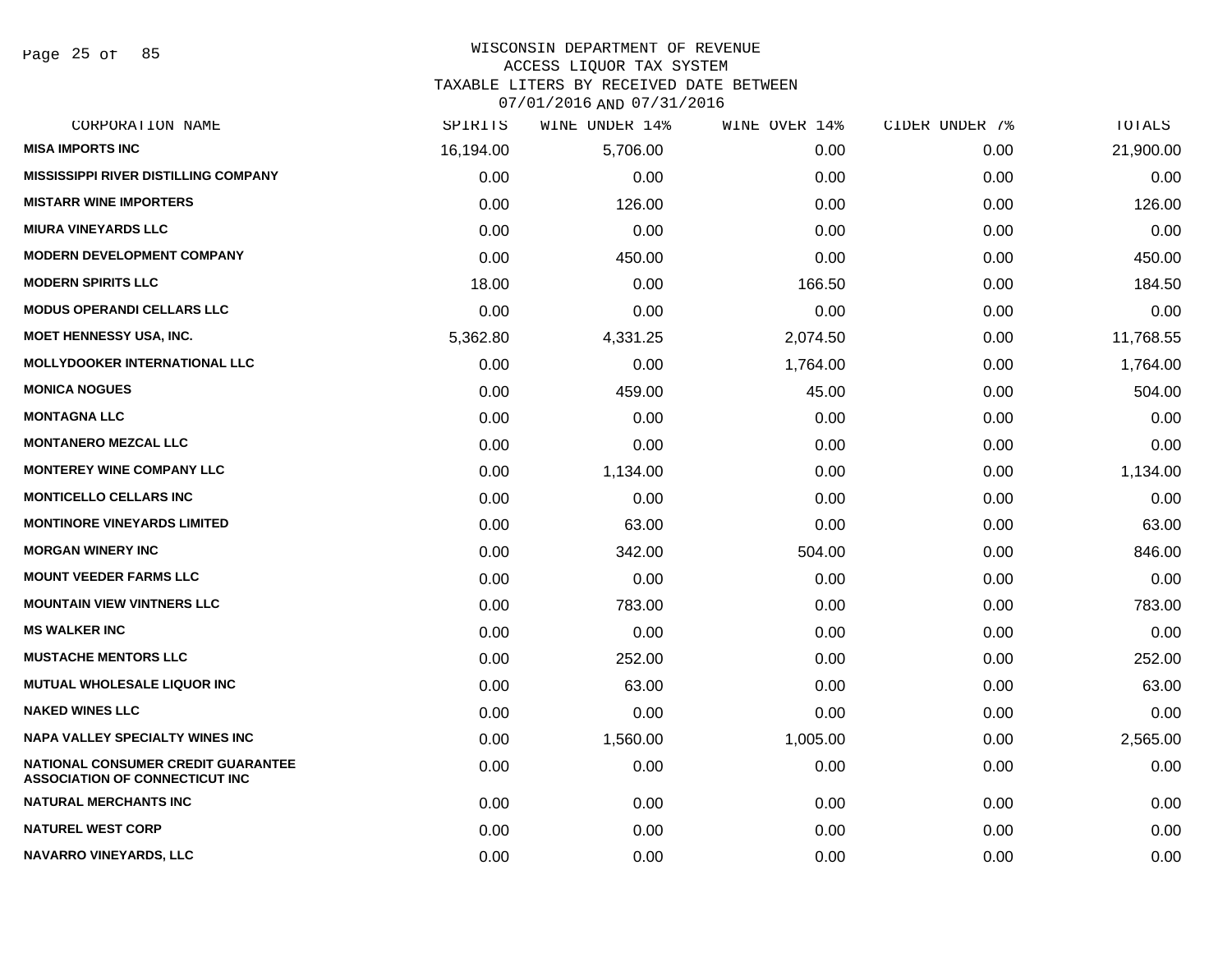Page 26 of 85

#### WISCONSIN DEPARTMENT OF REVENUE ACCESS LIQUOR TAX SYSTEM

TAXABLE LITERS BY RECEIVED DATE BETWEEN

| CORPORATION NAME                  | SPIRITS  | WINE UNDER 14% | WINE OVER 14% | CIDER UNDER 7% | TOTALS    |
|-----------------------------------|----------|----------------|---------------|----------------|-----------|
| <b>NDC SYSTEMS LP</b>             | 0.00     | 65,910.00      | 1,884.00      | 0.00           | 67,794.00 |
| <b>NEGOCIANTS USA INC</b>         | 0.00     | 832.50         | 135.00        | 0.00           | 967.50    |
| <b>NESTOR IMPORTS INC</b>         | 63.00    | 207.00         | 144.00        | 0.00           | 414.00    |
| <b>NEW HOLLAND BREWING CO LLC</b> | 0.00     | 0.00           | 0.00          | 0.00           | 0.00      |
| <b>NEW MEXICO WINERIES INC</b>    | 0.00     | 324.00         | 0.00          | 0.00           | 324.00    |
| <b>NEW PARROTT &amp; CO</b>       | 0.00     | 4,032.00       | 882.00        | 0.00           | 4,914.00  |
| <b>NEW VAVIN INC</b>              | 0.00     | 0.00           | 0.00          | 0.00           | 0.00      |
| NEW YORK MUTUAL TRADING CO INC    | 0.00     | 0.00           | 0.00          | 0.00           | 0.00      |
| <b>NEXUS BRANDS LLC</b>           | 0.00     | 0.00           | 0.00          | 0.00           | 0.00      |
| <b>NICHE IMPORT CO</b>            | 289.51   | 168.03         | 0.00          | 990.00         | 1,447.54  |
| NIEBAUM-COPPOLA ESTATE WINERY LP  | 0.00     | 0.00           | 0.00          | 0.00           | 0.00      |
| <b>NOLET SPIRITS USA INC</b>      | 0.00     | 0.00           | 0.00          | 0.00           | 0.00      |
| <b>NORTH SHORE DISTILLERY LLC</b> | 432.00   | 0.00           | 0.00          | 0.00           | 432.00    |
| <b>NOVA WINES, INC.</b>           | 0.00     | 36.00          | 0.00          | 0.00           | 36.00     |
| <b>NUCCIO &amp; WISE</b>          | 0.00     | 45.00          | 0.00          | 0.00           | 45.00     |
| <b>NV AWG LTD</b>                 | 0.00     | 42.00          | $-224.25$     | 0.00           | $-182.25$ |
| <b>NW WINE COMPANY LLC</b>        | 0.00     | 315.00         | 0.00          | 0.00           | 315.00    |
| O'NEILL BEVERAGES CO LLC          | 0.00     | 6,174.00       | 252.00        | 0.00           | 6,426.00  |
| <b>O'SHAUGHNESSY DEL OSO LLC</b>  | 0.00     | 0.00           | 0.00          | 0.00           | 0.00      |
| OAK RIDGE WINERY LLC              | 0.00     | 945.00         | 31.50         | 0.00           | 976.50    |
| <b>OLD BRIDGE CELLARS</b>         | 0.00     | 3,040.50       | 495.00        | 0.00           | 3,535.50  |
| <b>OLDE WORLD IMPORTS INC</b>     | 0.00     | 0.00           | 0.00          | 0.00           | 0.00      |
| OLE SMOKY DISTILLERY LLC          | 1,350.30 | 0.00           | 0.00          | 0.00           | 1,350.30  |
| OLIVER WINE COMPANY INC           | 0.00     | 1,512.00       | 0.00          | 0.00           | 1,512.00  |
| ONE TRUE VINE LLC                 | 0.00     | 0.00           | 0.00          | 0.00           | 0.00      |
| <b>OPICI IMPORT COMPANY</b>       | 0.00     | 2,478.00       | 189.00        | 0.00           | 2,667.00  |
| <b>OPOLO WINES LP</b>             | 0.00     | 0.00           | 0.00          | 0.00           | 0.00      |
| <b>OPUS ONE WINERY LLC</b>        | 0.00     | 0.00           | 0.00          | 0.00           | 0.00      |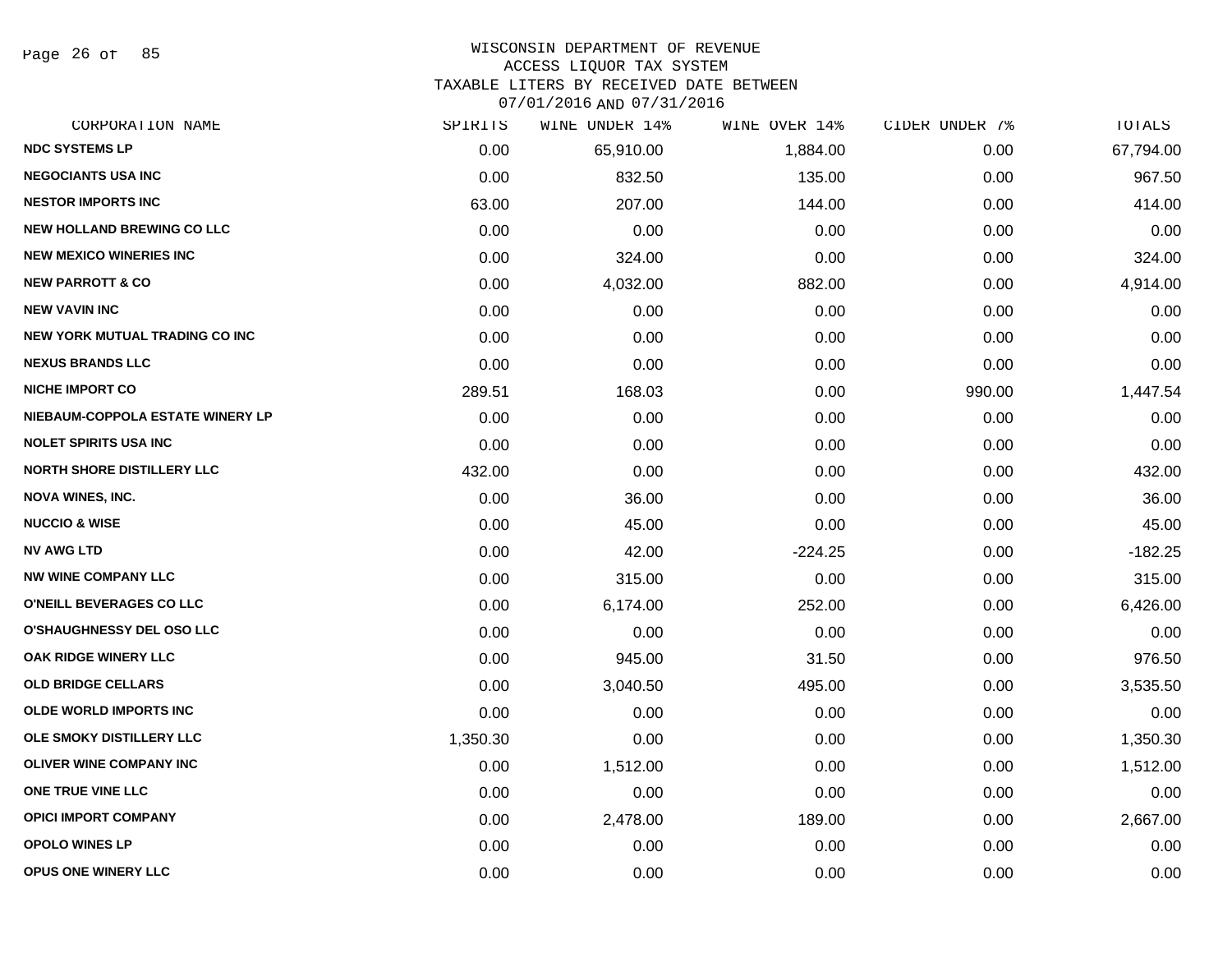Page 27 of 85

| CORPORATION NAME                         | SPIRITS  | WINE UNDER 14% | WINE OVER 14% | CIDER UNDER 7% | TOTALS    |
|------------------------------------------|----------|----------------|---------------|----------------|-----------|
| ORCA PROPERTIES LLC                      | 0.00     | 0.00           | 0.00          | 0.00           | 0.00      |
| <b>OREGON BREWING COMPANY INC</b>        | 19.00    | 0.00           | 0.00          | 0.00           | 19.00     |
| <b>ORIGINAL SIN CORPORATION</b>          | 0.00     | 0.00           | 0.00          | 0.00           | 0.00      |
| ORIN SWIFT CELLARS LLC                   | 0.00     | 0.00           | 630.00        | 0.00           | 630.00    |
| ORVINO IMPORTS & DISTRIBUTING INC        | 0.00     | 0.00           | 0.00          | 0.00           | 0.00      |
| <b>OUTPOST WINES LLC</b>                 | 0.00     | 0.00           | 0.00          | 0.00           | 0.00      |
| <b>OWEN ROE LLC</b>                      | 0.00     | 126.00         | 189.00        | 0.00           | 315.00    |
| <b>P R GRISLEY CO INC</b>                | 0.00     | 0.00           | 0.00          | 0.00           | 0.00      |
| <b>PABST HOLDINGS LLC</b>                | 0.00     | 0.00           | 0.00          | 0.00           | 0.00      |
| <b>PACIFIC EDGE MARKETING GROUP INC</b>  | 151.51   | 0.00           | 0.00          | 0.00           | 151.51    |
| <b>PACIFIC INTERNATIONAL LIQUOR INC.</b> | 45.00    | 122.40         | 257.76        | 0.00           | 425.16    |
| <b>PACIFIC PRIME WINES LLC</b>           | 0.00     | 0.00           | 0.00          | 0.00           | 0.00      |
| <b>PAHLMEYER LLC</b>                     | 0.00     | 0.00           | 0.00          | 0.00           | 0.00      |
| PALI WINE COMPANY LP                     | 0.00     | 0.00           | 135.00        | 0.00           | 135.00    |
| PALM BAY INTERNATIONAL INC               | 531.00   | 65,420.53      | 733.50        | 0.00           | 66,685.03 |
| <b>PAMELA FRYE</b>                       | 0.00     | 0.00           | 0.00          | 0.00           | 0.00      |
| <b>PAMPA BEVERAGES LLC</b>               | 0.00     | 0.00           | 0.00          | 0.00           | 0.00      |
| <b>PANEBIANCO LLC</b>                    | 0.00     | 0.00           | 0.00          | 0.00           | 0.00      |
| <b>PANTHER CREEK CELLARS LLC</b>         | 0.00     | 0.00           | 0.00          | 0.00           | 0.00      |
| PARAGON VINEYARD CO INC                  | 0.00     | 120.00         | 0.00          | 0.00           | 120.00    |
| PARK STREET IMPORTS, LLC                 | 2,587.00 | 12,159.00      | 108.00        | 0.00           | 14,854.00 |
| PARK WINE COMPANY INC                    | 0.00     | 0.00           | 1,134.00      | 0.00           | 1,134.00  |
| <b>PARKER STATION INC</b>                | 0.00     | 0.00           | 1,224.00      | 0.00           | 1,224.00  |
| <b>PASTERNAK WINE IMPORTS LLC</b>        | 0.00     | 2,151.00       | 94.50         | 0.00           | 2,245.50  |
| <b>PAT WINES LLC</b>                     | 0.00     | 0.00           | 0.00          | 0.00           | 0.00      |
| <b>PATERNO IMPORTS LTD</b>               | 1,146.00 | 14,696.83      | 3,108.60      | 0.00           | 18,951.43 |
| <b>PATRICIO C MATA</b>                   | 0.00     | 4,176.00       | 72.00         | 0.00           | 4,248.00  |
| <b>PATRICK A RONEY</b>                   | 0.00     | 12,010.50      | 1,017.00      | 0.00           | 13,027.50 |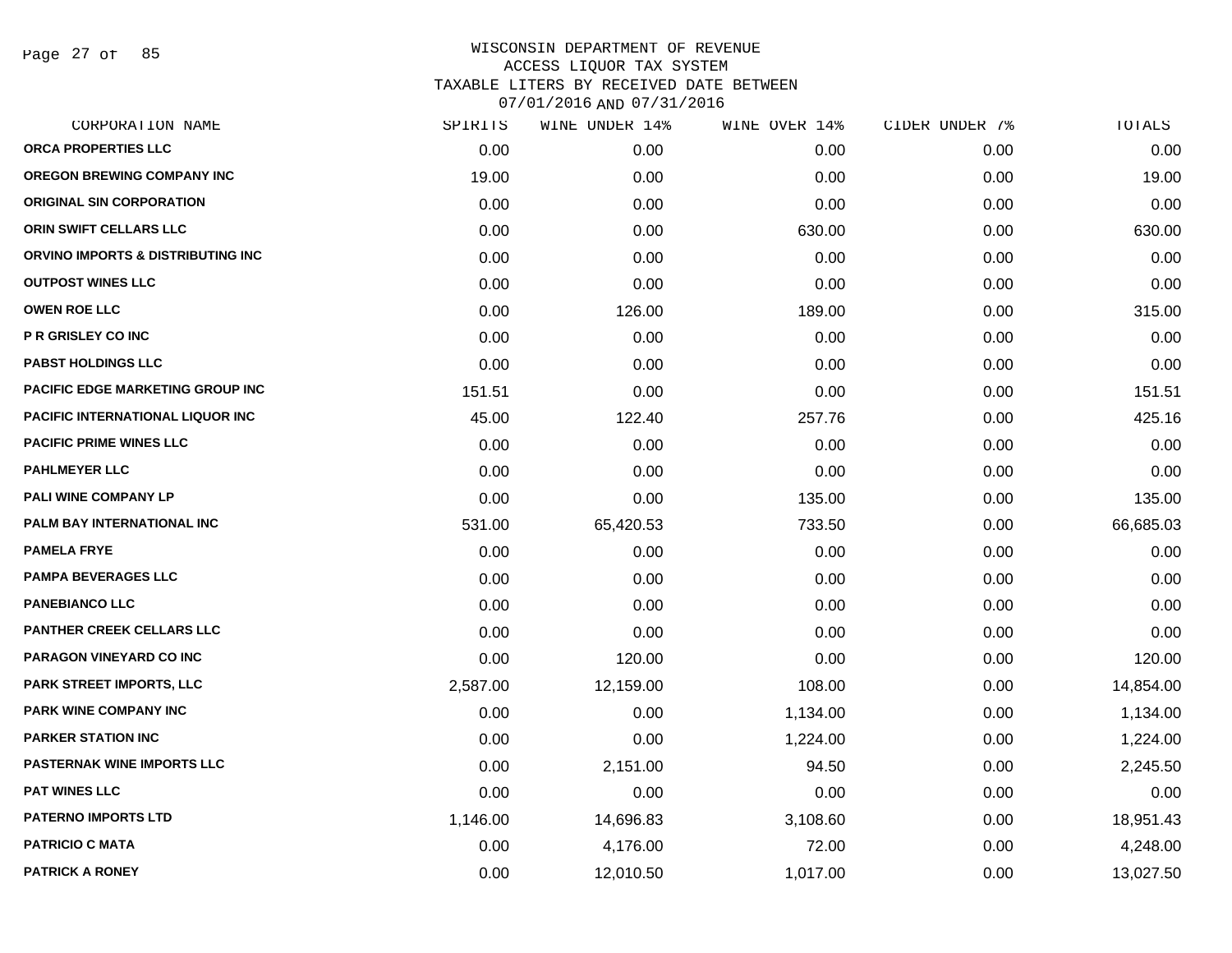Page 28 of 85

| CORPORATION NAME                        | SPIRITS   | WINE UNDER 14% | WINE OVER 14% | CIDER UNDER 7% | TOTALS    |
|-----------------------------------------|-----------|----------------|---------------|----------------|-----------|
| <b>PATRON SPIRITS COMPANY</b>           | 25,145.55 | 0.00           | 0.00          | 0.00           | 25,145.55 |
| <b>PATZ &amp; HALL WINE COMPANY INC</b> | 0.00      | 0.00           | 0.00          | 0.00           | 0.00      |
| <b>PAUL HOBBS IMPORTS INC</b>           | 0.00      | 0.00           | 0.00          | 0.00           | 0.00      |
| PAUL HOBBS WINERY LP                    | 0.00      | 0.00           | 0.00          | 0.00           | 0.00      |
| <b>PAUL W QUACKENBUSH</b>               | 0.00      | 0.00           | 0.00          | 0.00           | 0.00      |
| <b>PAVI WINES LLC</b>                   | 0.00      | 0.00           | 0.00          | 0.00           | 0.00      |
| <b>PAWEL LATO</b>                       | 0.00      | 0.00           | 0.00          | 0.00           | 0.00      |
| <b>PAX MAHLE WINES LLC</b>              | 0.00      | 0.00           | 0.00          | 0.00           | 0.00      |
| PEACH SYSTEMS INC                       | 0.00      | 0.00           | 0.00          | 0.00           | 0.00      |
| PEACHY CANYON WINERY                    | 0.00      | 0.00           | 0.00          | 0.00           | 0.00      |
| PEJU FAMILY OPERATING PARTNERSHIP LP    | 0.00      | 0.00           | 0.00          | 0.00           | 0.00      |
| <b>PELU PARTNERS LLC</b>                | 0.00      | 504.00         | 0.00          | 0.00           | 504.00    |
| <b>PENNER-ASH LLC</b>                   | 0.00      | 0.00           | 0.00          | 0.00           | 0.00      |
| PEPPER BRIDGE WINERY LLC                | 0.00      | 0.00           | 0.00          | 0.00           | 0.00      |
| PERFECTA CAMERA CORP                    | 0.00      | 366.00         | 0.00          | 0.00           | 366.00    |
| PERNOD RICARD USA LLC                   | 45,216.35 | 13,661.48      | 1,395.00      | 0.00           | 60,272.83 |
| PETER ANDREW LLC                        | 0.00      | 0.00           | 0.00          | 0.00           | 0.00      |
| <b>PETER CREIGHTON</b>                  | 0.00      | 0.00           | 0.00          | 0.00           | 0.00      |
| PETER M MESROBIAN                       | 0.00      | 0.00           | 0.00          | 0.00           | 0.00      |
| <b>PETER ROSBACK</b>                    | 0.00      | 216.00         | 54.00         | 0.00           | 270.00    |
| PETERSON WINERY LLC                     | 0.00      | 724.00         | 0.00          | 0.00           | 724.00    |
| PETIT HAMEAU LLC                        | 0.00      | 0.00           | 0.00          | 63.00          | 63.00     |
| PHENIX BRANDS LLC                       | 0.00      | 0.00           | 0.00          | 0.00           | 0.00      |
| <b>PHILIP LAROCCA</b>                   | 0.00      | 0.00           | 0.00          | 0.00           | 0.00      |
| PHILIP TOGNI VINEYARD LP                | 0.00      | 0.00           | 0.00          | 0.00           | 0.00      |
| PHILLIP STEINSCHREIBER                  | 0.00      | 0.00           | 0.00          | 0.00           | 0.00      |
| <b>PHILLIPS FARMS LLC</b>               | 0.00      | 450.00         | 7,452.00      | 0.00           | 7,902.00  |
| PHUSION PROJECTS LLC                    | 0.00      | 0.00           | 0.00          | 0.00           | 0.00      |
|                                         |           |                |               |                |           |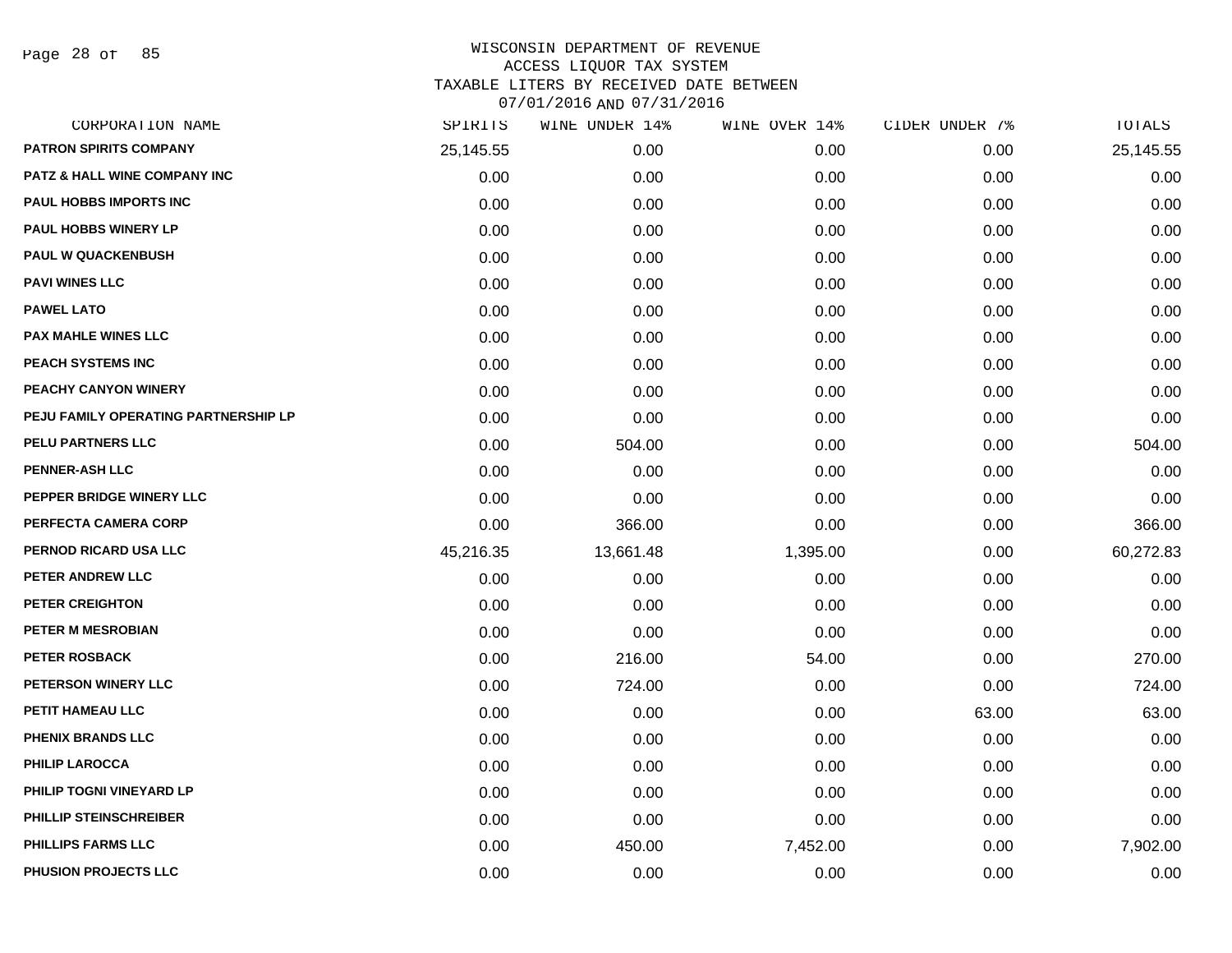Page 29 of 85

# WISCONSIN DEPARTMENT OF REVENUE ACCESS LIQUOR TAX SYSTEM TAXABLE LITERS BY RECEIVED DATE BETWEEN

| CORPORATION NAME                  | SPIRITS    | WINE UNDER 14% | WINE OVER 14% | CIDER UNDER 7% | TOTALS     |
|-----------------------------------|------------|----------------|---------------|----------------|------------|
| PIEDMONT DISTILLERS INC           | 0.00       | 0.00           | 0.00          | 0.00           | 0.00       |
| <b>PINA CELLARS LP</b>            | 0.00       | 0.00           | 0.00          | 0.00           | 0.00       |
| PINE RIDGE WINERY LLC             | 0.00       | 1,113.00       | 184.50        | 0.00           | 1,297.50   |
| <b>PL BRANDS INC</b>              | 0.00       | 0.00           | 0.00          | 0.00           | 0.00       |
| PLUME RIDGE IRREVOCABLE TRUST     | 0.00       | 0.00           | 0.00          | 0.00           | 0.00       |
| <b>POPCORN DESIGN LLC</b>         | 0.00       | 0.00           | 0.00          | 0.00           | 0.00       |
| POPCORN SUTTON DISTILLING LLC     | 0.00       | 0.00           | 0.00          | 0.00           | 0.00       |
| <b>POST WINERY INC</b>            | 0.00       | 0.00           | 0.00          | 0.00           | 0.00       |
| PRAGER WINERY & PORT WORKS, INC.  | 0.00       | 0.00           | 0.00          | 0.00           | 0.00       |
| PRECEPT BRANDS LLC                | 0.00       | 8,433.00       | 1,449.00      | 0.00           | 9,882.00   |
| PREMIERE DISTILLERY LLC           | 0.00       | 0.00           | 0.00          | 0.00           | 0.00       |
| <b>PREMIUM PORT WINES INC</b>     | 0.00       | 0.00           | 495.00        | 0.00           | 495.00     |
| <b>PRESTIGE IMPORTS LLC</b>       | 1,080.00   | 0.00           | 0.00          | 0.00           | 1,080.00   |
| <b>PRESTIGE WINE IMPORTS CORP</b> | 0.00       | 26,162.92      | 0.00          | 0.00           | 26,162.92  |
| PRICHARDS DISTILLERY INC          | 900.00     | 0.00           | 0.00          | 0.00           | 900.00     |
| PRIDE MOUNTAIN VINEYARDS LLC      | 0.00       | 0.00           | 0.00          | 0.00           | 0.00       |
| PRINCE MICHEL LLC                 | 0.00       | 0.00           | 0.00          | 0.00           | 0.00       |
| <b>PRO-LIQUITECH LLC</b>          | 0.00       | 0.00           | 0.00          | 0.00           | 0.00       |
| PROST BEVERAGE COMPANY LLC        | 0.00       | 0.00           | 0.00          | 0.00           | 0.00       |
| <b>PROXIMO SPIRITS INC</b>        | 311,041.05 | 0.00           | 0.00          | 0.00           | 311,041.05 |
| <b>PRWL PARTNERS LLC</b>          | 0.00       | 126.00         | 0.00          | 0.00           | 126.00     |
| <b>PURPLE WINE COMPANY LLC</b>    | 0.00       | 5,355.00       | 198.00        | 0.00           | 5,553.00   |
| <b>QUADY SOUTH WINERY LLC</b>     | 0.00       | 0.00           | 36.00         | 0.00           | 36.00      |
| <b>QUANTUM WINES LLC</b>          | 0.00       | 0.00           | 0.00          | 0.00           | 0.00       |
| <b>QUATERNA LLC</b>               | 0.00       | 0.00           | 0.00          | 0.00           | 0.00       |
| QUILCEDA CREEK VINTNERS INC       | 0.00       | 0.00           | 0.00          | 0.00           | 0.00       |
| <b>QUINTESSENTIAL LLC</b>         | 0.00       | 1,836.00       | 405.00        | 0.00           | 2,241.00   |
| QUO VINO LLC                      | 0.00       | 0.00           | 0.00          | 0.00           | 0.00       |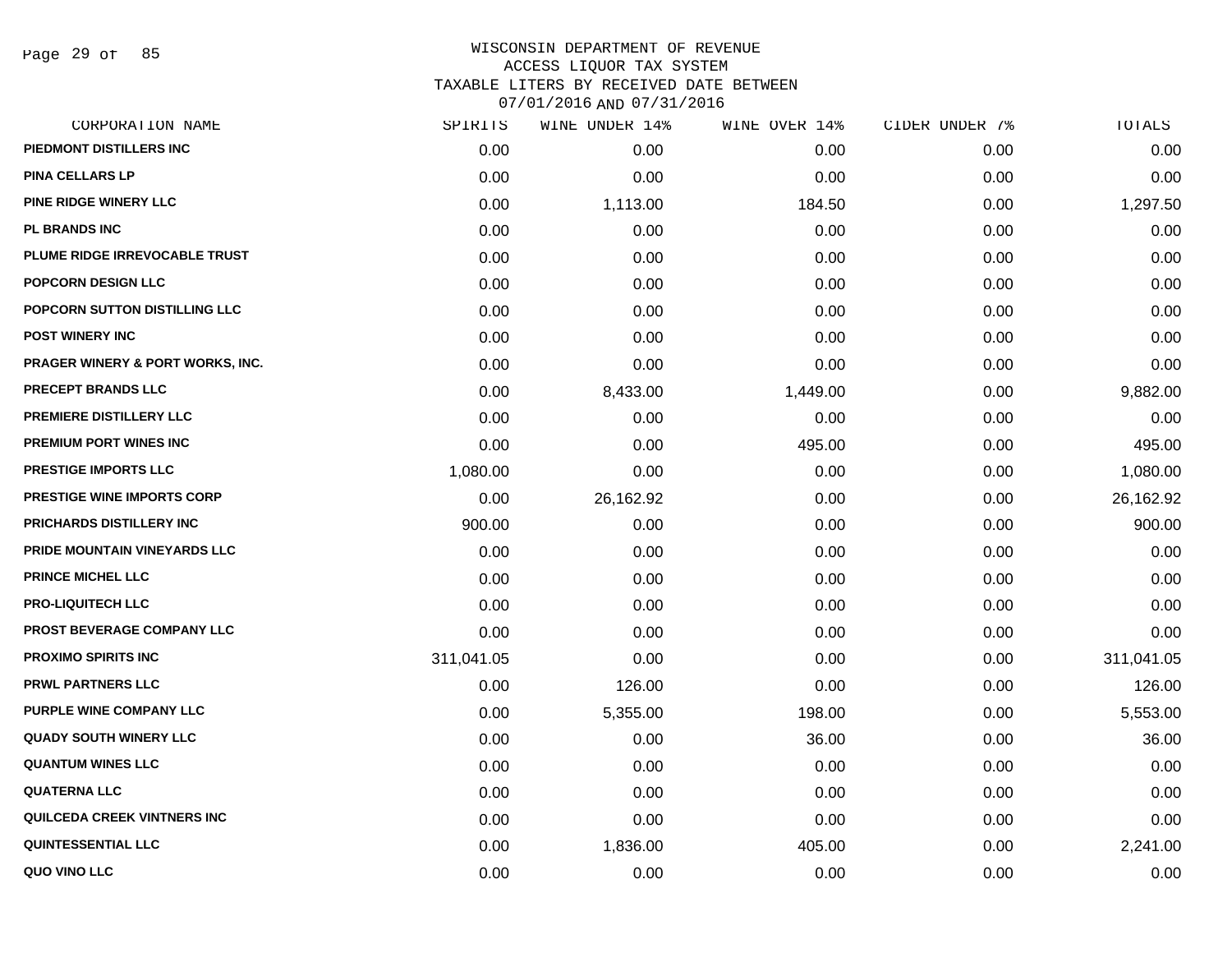Page 30 of 85

# WISCONSIN DEPARTMENT OF REVENUE ACCESS LIQUOR TAX SYSTEM

TAXABLE LITERS BY RECEIVED DATE BETWEEN

| CORPORATION NAME                      | SPIRITS   | WINE UNDER 14% | WINE OVER 14% | CIDER UNDER 7% | TOTALS    |
|---------------------------------------|-----------|----------------|---------------|----------------|-----------|
| R & G SCHATZ FARMS INC                | 0.00      | 288.21         | 30.91         | 0.00           | 319.12    |
| <b>R &amp; M BRANDS INC</b>           | 1,050.00  | 1,083.00       | 72.00         | 0.00           | 2,205.00  |
| <b>R H KEENAN CO</b>                  | 0.00      | 0.00           | 0.00          | 0.00           | 0.00      |
| <b>R LAWSON ENTERPRISES LLC</b>       | 0.00      | 0.00           | 0.00          | 0.00           | 0.00      |
| <b>RACINE WINE CO LLC</b>             | 0.00      | 0.00           | 0.00          | 0.00           | 0.00      |
| <b>RADIO-COTEAU WINE CELLARS LLC</b>  | 0.00      | 0.00           | 0.00          | 0.00           | 0.00      |
| <b>RAINIER WINE LLC</b>               | 0.00      | 0.00           | 0.00          | 0.00           | 0.00      |
| <b>RAMEY WINE CELLARS INC</b>         | 0.00      | 126.00         | 396.00        | 0.00           | 522.00    |
| <b>RANSOM SPIRITS LLC</b>             | 0.00      | 0.00           | 0.00          | 0.00           | 0.00      |
| <b>RB WINE ASSOCIATES LLC</b>         | 0.00      | 0.00           | 0.00          | 0.00           | 0.00      |
| <b>RBZ VINEYARDS LLC</b>              | 0.00      | 0.00           | 0.00          | 0.00           | 0.00      |
| <b>RED CAR WINE COMPANY LLC</b>       | 0.00      | 0.00           | 0.00          | 0.00           | 0.00      |
| <b>REDEMPTION SPIRITS LLC</b>         | 0.00      | 0.00           | 133.14        | 0.00           | 133.14    |
| <b>REDWOOD SPIRITS INC</b>            | 0.00      | 0.00           | 0.00          | 0.00           | 0.00      |
| <b>REGAL WINE IMPORTS INC</b>         | 0.00      | 396.00         | 0.00          | 0.00           | 396.00    |
| <b>REGUSCI WINERY INC</b>             | 0.00      | 0.00           | 0.00          | 0.00           | 0.00      |
| <b>REMY COINTREAU AMERIQUE USA</b>    | 14,947.50 | 234.00         | 0.00          | 0.00           | 15,181.50 |
| <b>REN ACQUISITION INC</b>            | 0.00      | 0.00           | 0.00          | 0.00           | 0.00      |
| RENO G FARINELLI & JOSEF H SHEBL      | 0.00      | 0.00           | 0.00          | 0.00           | 0.00      |
| <b>RENT A BBQ</b>                     | 0.00      | 0.00           | 0.00          | 0.00           | 0.00      |
| <b>RESERVA WINES LLC</b>              | 0.00      | 0.00           | 0.00          | 0.00           | 0.00      |
| <b>REULING FAMILY WINES LLC</b>       | 0.00      | 0.00           | 0.00          | 0.00           | 0.00      |
| <b>REYNOLDS CREATIVE PRODUCTS INC</b> | 0.00      | 0.00           | 0.00          | 0.00           | 0.00      |
| <b>RGI BRANDS LLC</b>                 | 0.00      | 0.00           | 0.00          | 0.00           | 0.00      |
| <b>RICHARD C POE II</b>               | 0.00      | 0.00           | 0.00          | 0.00           | 0.00      |
| <b>RICHARD STELTZNER</b>              | 0.00      | 0.00           | 0.00          | 0.00           | 0.00      |
| <b>RIDGE VINEYARDS INC</b>            | 0.00      | 0.00           | 126.00        | 0.00           | 126.00    |
| <b>RIVER VIEW WINERY LLC</b>          | 0.00      | 18.00          | 0.00          | 0.00           | 18.00     |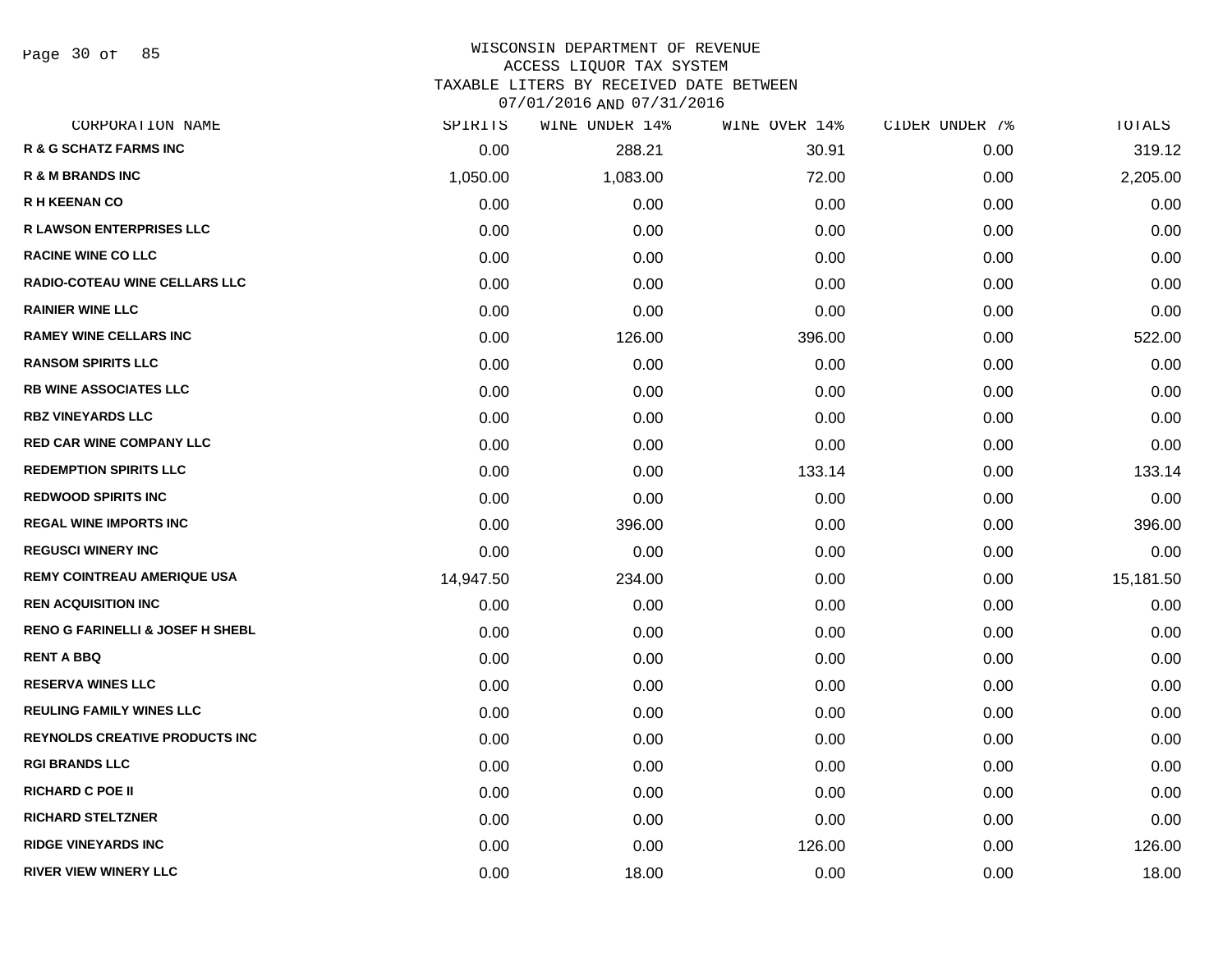Page 31 of 85

# WISCONSIN DEPARTMENT OF REVENUE ACCESS LIQUOR TAX SYSTEM TAXABLE LITERS BY RECEIVED DATE BETWEEN

| CORPORATION NAME                                 | SPIRITS | WINE UNDER 14% | WINE OVER 14% | CIDER UNDER 7% | TOTALS    |
|--------------------------------------------------|---------|----------------|---------------|----------------|-----------|
| <b>RO SALES &amp; DISTRIBUTION SERVICES INC.</b> | 0.00    | 2,358.00       | 0.00          | 0.00           | 2,358.00  |
| <b>ROADSEND FARM LLC</b>                         | 0.00    | 0.00           | 0.00          | 0.00           | 0.00      |
| <b>ROBERT A CUTTER</b>                           | 0.00    | 522.00         | 0.00          | 0.00           | 522.00    |
| <b>ROBERT CRAIG WINERY LP</b>                    | 0.00    | 0.00           | 0.00          | 0.00           | 0.00      |
| <b>ROBERT J COOPER</b>                           | 702.00  | 0.00           | 0.00          | 0.00           | 702.00    |
| <b>ROBERT J GROSS</b>                            | 0.00    | 252.00         | 0.00          | 0.00           | 252.00    |
| <b>ROBERT KACHER SELECTIONS LLC</b>              | 0.00    | 0.00           | 0.00          | 0.00           | 0.00      |
| <b>ROBERT L HUDSON</b>                           | 0.00    | 0.00           | 0.00          | 0.00           | 0.00      |
| <b>ROBERT YOUNG ESTATE WINERY LLC</b>            | 0.00    | 0.00           | 0.00          | 0.00           | 0.00      |
| <b>ROCK SAKE LLC</b>                             | 0.00    | 0.00           | 0.00          | 0.00           | 0.00      |
| <b>ROCK WALL WINE COMPANY INC</b>                | 0.00    | 0.00           | 0.00          | 0.00           | 0.00      |
| <b>ROMBAUER VINEYARDS INC</b>                    | 0.00    | 0.00           | 430.33        | 0.00           | 430.33    |
| <b>RONALD J WICKER</b>                           | 0.00    | 0.00           | 0.00          | 0.00           | 0.00      |
| <b>RONALD T RUBIN</b>                            | 0.00    | 0.00           | 0.00          | 0.00           | 0.00      |
| <b>ROOTS RUN DEEP LLC</b>                        | 0.00    | 0.00           | 171.00        | 0.00           | 171.00    |
| <b>ROSE IMPORTING &amp; DISTRIBUTING LLC</b>     | 0.00    | 351.00         | 0.00          | 0.00           | 351.00    |
| ROSENTHAL WINE MERCHANT NY LTD                   | 0.00    | 0.00           | 0.00          | 0.00           | 0.00      |
| <b>ROTTA WINERY LLC</b>                          | 0.00    | 3.00           | 1.50          | 0.00           | 4.50      |
| <b>ROUND HILL CELLARS</b>                        | 0.00    | 4,935.00       | 0.00          | 0.00           | 4,935.00  |
| <b>ROUND POND ESTATE LLC</b>                     | 0.00    | 0.00           | 441.00        | 0.00           | 441.00    |
| <b>ROW ELEVEN WINE CO LLC</b>                    | 0.00    | 0.00           | 0.00          | 0.00           | 0.00      |
| <b>ROYAL WINE CORPORATION</b>                    | 270.00  | 3,142.20       | 0.00          | 0.00           | 3,412.20  |
| <b>RUBISSOW FAMILY WINES LLC</b>                 | 0.00    | 0.00           | 0.00          | 0.00           | 0.00      |
| RUSSIAN STANDARD VODKA (USA) INC                 | 226.26  | 0.00           | 0.00          | 0.00           | 226.26    |
| <b>RYAN E ROARK</b>                              | 0.00    | 0.00           | 0.00          | 0.00           | 0.00      |
| <b>S &amp; R WINES LLC</b>                       | 0.00    | 0.00           | 0.00          | 0.00           | 0.00      |
| <b>SLJ GROUP INC</b>                             | 0.00    | 31,991.24      | 10,195.15     | 0.00           | 42,186.39 |
| <b>SABEMOS BEVERAGES LLC</b>                     | 0.00    | 0.00           | 0.00          | 0.00           | 0.00      |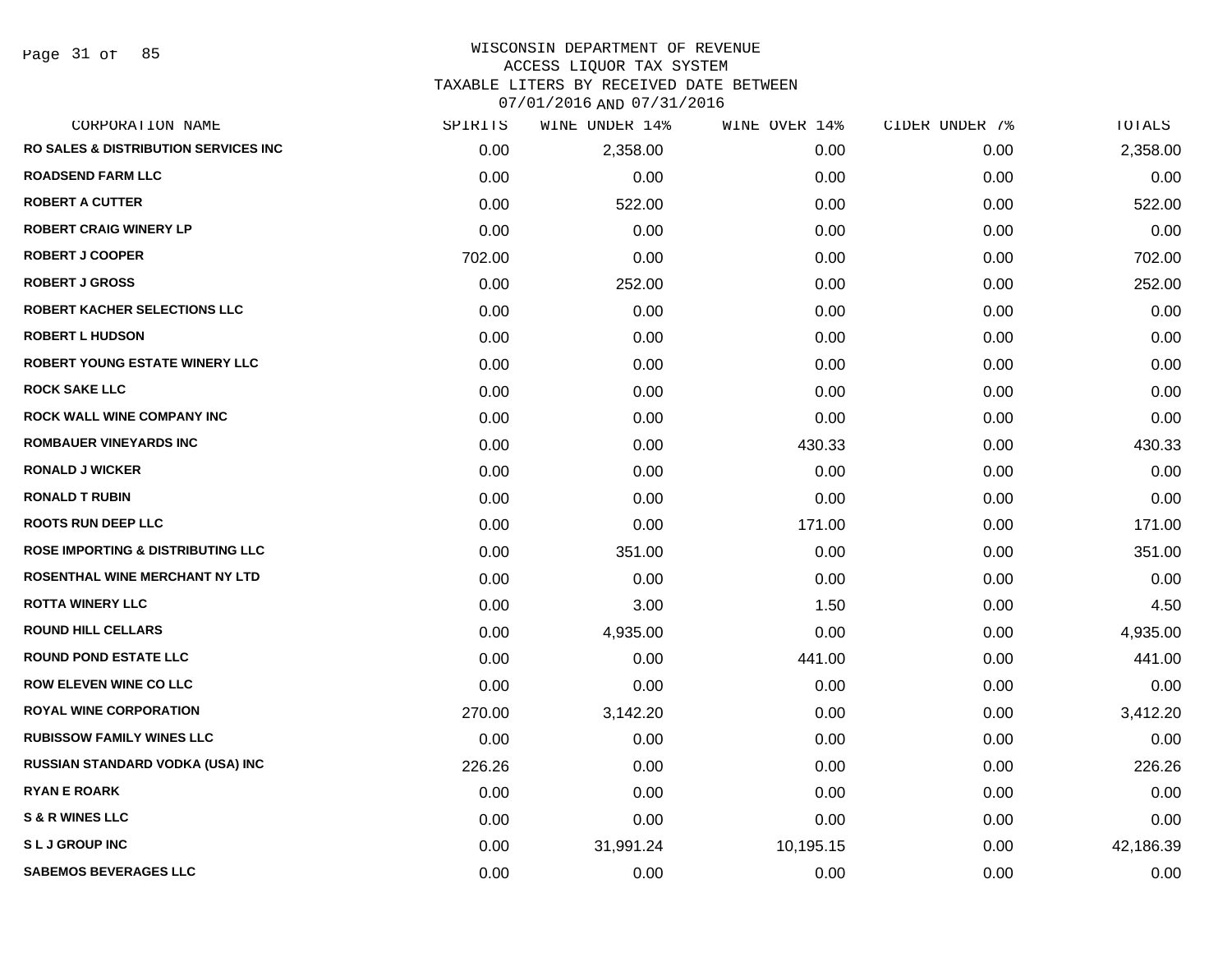Page 32 of 85

# WISCONSIN DEPARTMENT OF REVENUE ACCESS LIQUOR TAX SYSTEM TAXABLE LITERS BY RECEIVED DATE BETWEEN

| CORPORATION NAME                            | SPIRITS    | WINE UNDER 14% | WINE OVER 14% | CIDER UNDER 7% | TOTALS     |
|---------------------------------------------|------------|----------------|---------------|----------------|------------|
| <b>SAINTSBURY LLC</b>                       | 0.00       | 0.00           | 0.00          | 0.00           | 0.00       |
| <b>SAKEONE CORPORATION</b>                  | 0.00       | 145.80         | 441.18        | 0.00           | 586.98     |
| <b>SAN ANTONIO WINERY INC</b>               | 0.00       | 2,502.00       | 144.00        | 0.00           | 2,646.00   |
| <b>SAN FRANCISCO WINE EXCHANGE INC.</b>     | 0.00       | 0.00           | 225.00        | 0.00           | 225.00     |
| SAN GABRIEL VALLEY WAREHOUSE & STORAGE INC  | 0.00       | 0.00           | 696.00        | 0.00           | 696.00     |
| SAN JOAQUIN WINE COMPANY INC                | 0.00       | 2,016.00       | 0.00          | 0.00           | 2,016.00   |
| <b>SAN LUIS SPIRITS INC</b>                 | 0.00       | 0.00           | 0.00          | 0.00           | 0.00       |
| <b>SAN MARTINO IMPORTS INC</b>              | 0.00       | 0.00           | 0.00          | 0.00           | 0.00       |
| <b>SANGLIER CELLARS LLC</b>                 | 0.00       | 0.00           | 0.00          | 0.00           | 0.00       |
| <b>SANGLIER SELECTIONS LLC</b>              | 0.00       | 0.00           | 0.00          | 0.00           | 0.00       |
| <b>SANS LIEGE INC</b>                       | 0.00       | 202.00         | 144.00        | 0.00           | 346.00     |
| <b>SANS WINE &amp; SPIRITS CO</b>           | 793.50     | 0.00           | 0.00          | 0.00           | 793.50     |
| <b>SANTA MARGHERITA USA INC</b>             | 0.00       | 0.00           | 0.00          | 0.00           | 0.00       |
| <b>SARACINA VINEYARDS LLC</b>               | 0.00       | 252.00         | 126.00        | 0.00           | 378.00     |
| <b>SARMENTO'S IMPORTS &amp; EXPORTS INC</b> | 0.00       | 0.00           | 0.00          | 0.00           | 0.00       |
| <b>SAVIAH ROSE WINERY LLC</b>               | 0.00       | 0.00           | 0.00          | 0.00           | 0.00       |
| <b>SAVIO SOARES SELECTIONS CORP</b>         | 0.00       | 0.00           | 0.00          | 0.00           | 0.00       |
| <b>SAZERAC COMPANY INC</b>                  | 428,386.65 | 125.99         | 380.98        | 0.00           | 428,893.62 |
| <b>SAZERAC NORTH AMERICA INC</b>            | 759,698.40 | 0.00           | 0.00          | 0.00           | 759,698.40 |
| <b>SB WINE CO LLC</b>                       | 0.00       | 0.00           | 0.00          | 0.00           | 0.00       |
| <b>SBRAGIA FAMILY VINEYARDS LLC</b>         | 0.00       | 0.00           | 0.00          | 0.00           | 0.00       |
| <b>SCENIC ROOT WINEGROWERS LLC</b>          | 0.00       | 0.00           | 567.00        | 0.00           | 567.00     |
| <b>SCHEID VINEYARDS CALIFORNIA INC</b>      | 0.00       | 756.00         | 0.00          | 0.00           | 756.00     |
| <b>SCHMITT SOHNE INC</b>                    | 0.00       | 0.00           | 0.00          | 0.00           | 0.00       |
| <b>SCHUG WINERY LLC</b>                     | 0.00       | 0.00           | 0.00          | 0.00           | 0.00       |
| <b>SCHUMACHER IMPORTS INC</b>               | 138.00     | 0.00           | 0.00          | 0.00           | 138.00     |
| <b>SCOPERTA IMPORTING CO INC</b>            | 0.00       | 3,105.00       | 0.00          | 0.00           | 3,105.00   |
| <b>SCOTT PAUL WINES OREGON LLC</b>          | 0.00       | 0.00           | 0.00          | 0.00           | 0.00       |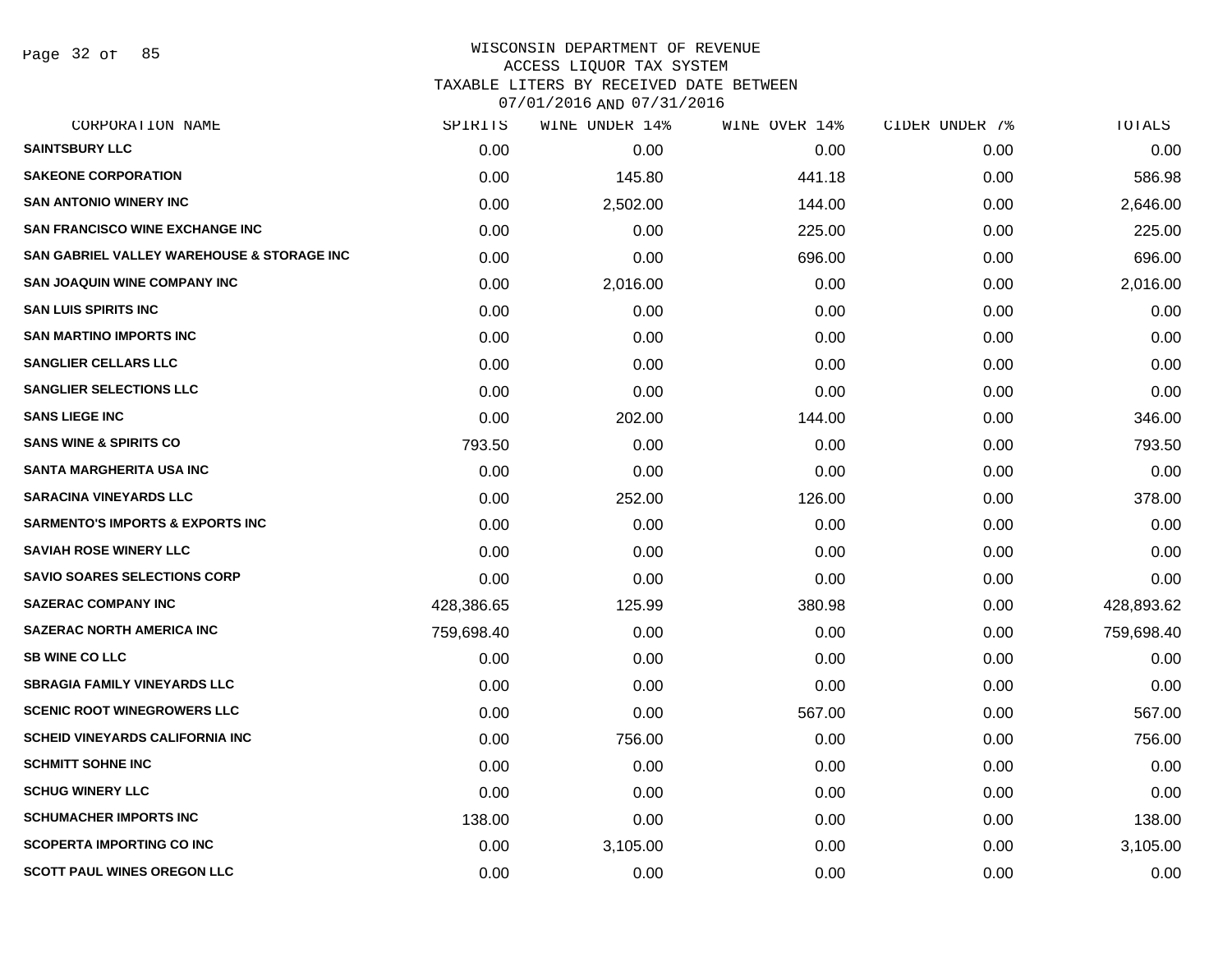Page 33 of 85

| CORPORATION NAME                | SPIRITS  | WINE UNDER 14% | WINE OVER 14% | CIDER UNDER 7% | TOTALS   |
|---------------------------------|----------|----------------|---------------|----------------|----------|
| SEATTLE CIDER COMPANY LLC       | 0.00     | 0.00           | 0.00          | 0.00           | 0.00     |
| <b>SEAVEY VINEYARD LP</b>       | 0.00     | 0.00           | 0.00          | 0.00           | 0.00     |
| <b>SELBY ENTERPRISES INC</b>    | 0.00     | 0.00           | 0.00          | 0.00           | 0.00     |
| SELECTIVE WINE ESTATES INC      | 0.00     | 504.00         | 0.00          | 0.00           | 504.00   |
| <b>SERGEY CHISTOV</b>           | 0.00     | 0.00           | 0.00          | 0.00           | 0.00     |
| <b>SERRALLES USA LLC</b>        | 8,227.50 | 0.00           | 0.00          | 0.00           | 8,227.50 |
| <b>SEVEN HILLS WINERY LLC</b>   | 0.00     | 0.00           | 0.00          | 0.00           | 0.00     |
| <b>SHAFER VINEYARDS INC</b>     | 0.00     | 0.00           | 126.00        | 0.00           | 126.00   |
| <b>SHANE WINE CELLARS LLC</b>   | 0.00     | 0.00           | 0.00          | 0.00           | 0.00     |
| <b>SHANNON RIDGE INC</b>        | 0.00     | 1,350.00       | 441.00        | 0.00           | 1,791.00 |
| <b>SHAW-ROSS HOLDING CO LLC</b> | 1,482.00 | 2,328.00       | 99.00         | 0.00           | 3,909.00 |
| SHEA WINE CELLARS LLC           | 0.00     | 0.00           | 0.00          | 0.00           | 0.00     |
| SHELTON-MACKENZIE WINE COMPANY  | 0.00     | 0.00           | 126.00        | 0.00           | 126.00   |
| <b>SHORTS BREWING COMPANY</b>   | 0.00     | 0.00           | 0.00          | 2,856.57       | 2,856.57 |
| SIDNEY FRANK IMPORTING CO INC   | 1,153.20 | 0.00           | 0.00          | 0.00           | 1,153.20 |
| SILVER OAK WINE CELLARS LP      | 0.00     | 45.00          | 0.00          | 0.00           | 45.00    |
| <b>SIMIONI IMPORTS LLC</b>      | 0.00     | 0.00           | 0.00          | 0.00           | 0.00     |
| <b>SINSKEY VINEYARDS INC</b>    | 0.00     | 14.00          | 0.00          | 0.00           | 14.00    |
| <b>SIX SIGMA WINERY LLC</b>     | 0.00     | 0.00           | 0.00          | 0.00           | 0.00     |
| <b>SKINNER-DAVENA LLC</b>       | 0.00     | 0.00           | 0.00          | 0.00           | 0.00     |
| <b>SLO DOWN WINES LLC</b>       | 0.00     | 189.00         | 0.00          | 0.00           | 189.00   |
| <b>SMALL VINES WINES INC</b>    | 0.00     | 0.00           | 0.00          | 0.00           | 0.00     |
| <b>SMART VENDING LLC</b>        | 0.00     | 0.00           | 0.00          | 0.00           | 0.00     |
| <b>SMITH &amp; SMITH</b>        | 0.00     | 0.00           | 0.00          | 0.00           | 0.00     |
| <b>SMT ACQUISITIONS LLC</b>     | 0.00     | 0.00           | 0.00          | 0.00           | 0.00     |
| <b>SOCIAL ENJOYMENTS LLC</b>    | 0.00     | 518.13         | 0.00          | 0.00           | 518.13   |
| SOGEVINUS FINE WINES USA INC    | 0.00     | 0.00           | 0.00          | 0.00           | 0.00     |
| <b>SOKOL BLOSSER LTD</b>        | 0.00     | 1,764.00       | 0.00          | 0.00           | 1,764.00 |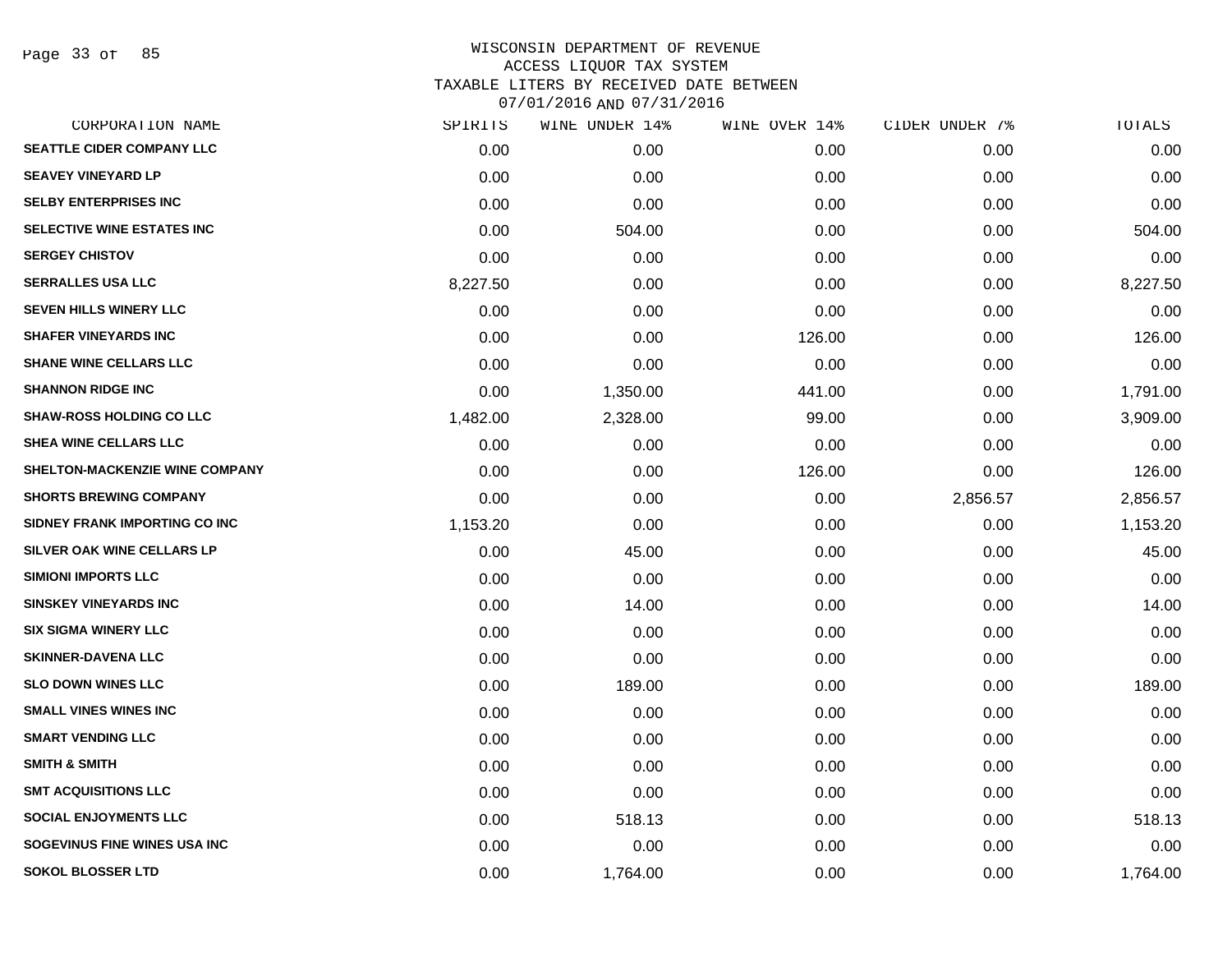Page 34 of 85

| CORPORATION NAME                      | SPIRITS  | WINE UNDER 14% | WINE OVER 14% | CIDER UNDER 7% | TOTALS    |
|---------------------------------------|----------|----------------|---------------|----------------|-----------|
| <b>SOLBERG DISTILLING LLC</b>         | 0.00     | 0.00           | 0.00          | 0.00           | 0.00      |
| <b>SOLENA CELLARS LLC</b>             | 0.00     | 0.00           | 0.00          | 0.00           | 0.00      |
| <b>SOMERSTON WINE COMPANY, LLC</b>    | 0.00     | 0.00           | 0.00          | 0.00           | 0.00      |
| <b>SONOMA BEVERAGE WORKS INC</b>      | 0.00     | 0.00           | 0.00          | 0.00           | 0.00      |
| <b>SONOMA ESTATE VINTNERS LLC</b>     | 0.00     | 0.00           | 0.00          | 0.00           | 0.00      |
| <b>SOOS CREEK WINE CELLARS LLC</b>    | 0.00     | 0.00           | 0.00          | 0.00           | 0.00      |
| SORELLE CASA FINE WINES LLC           | 0.00     | 0.00           | 0.00          | 0.00           | 0.00      |
| <b>SOURCE CODE BEVERAGE LLC</b>       | 0.00     | 0.00           | 0.00          | 0.00           | 0.00      |
| SOUTH BAY WINE GROUP LLC              | 0.00     | 693.00         | 0.00          | 0.00           | 693.00    |
| <b>SOUTHERN STARZ INC</b>             | 0.00     | 315.00         | 63.00         | 0.00           | 378.00    |
| SOUTHERN WINE GROUP LLC               | 0.00     | 711.00         | 27.00         | 0.00           | 738.00    |
| <b>SOVEREIGN BRANDS LLC</b>           | 0.00     | 1,089.00       | 0.00          | 0.00           | 1,089.00  |
| <b>SPANN VINEYARDS INC</b>            | 0.00     | 0.00           | 0.00          | 0.00           | 0.00      |
| <b>SPARKLING OREGON LLC</b>           | 0.00     | 0.00           | 0.00          | 0.00           | 0.00      |
| <b>SPEAKEASY SPIRITS LLC</b>          | 336.00   | 0.00           | 0.00          | 0.00           | 336.00    |
| <b>SPENCER HOOPES</b>                 | 0.00     | 0.00           | 0.00          | 0.00           | 0.00      |
| <b>SPIRIT IMPORTS INC</b>             | 0.00     | 0.00           | 0.00          | 0.00           | 0.00      |
| <b>SPLINTER GROUP NAPA LLC</b>        | 0.00     | 0.00           | 0.00          | 0.00           | 0.00      |
| <b>SPOTTSWOODE WINERY INC</b>         | 0.00     | 0.00           | 126.00        | 0.00           | 126.00    |
| <b>SPRING MOUNTAIN VINEYARD INC</b>   | 0.00     | 0.00           | 0.00          | 0.00           | 0.00      |
| <b>SQUARE ONE ORGANIC SPIRITS LLC</b> | 0.00     | 0.00           | 0.00          | 0.00           | 0.00      |
| <b>SQUARE ONE ORGANIC SPIRITS LLC</b> | 40.50    | 0.00           | 0.00          | 0.00           | 40.50     |
| ST GEORGE SPIRITS INC                 | 1,106.40 | 0.00           | 0.00          | 0.00           | 1,106.40  |
| <b>ST HELENA ESTATE LLC</b>           | 0.00     | 0.00           | 45.00         | 0.00           | 45.00     |
| <b>ST INNOCENT LTD</b>                | 0.00     | 450.00         | 0.00          | 0.00           | 450.00    |
| ST JULIAN WINE COMPANY INC            | 0.00     | 21,088.73      | 0.00          | 0.00           | 21,088.73 |
| ST KILLIAN IMPORTING CO INC           | 0.00     | 0.00           | 0.00          | 0.00           | 0.00      |
| <b>ST SUPERY INC</b>                  | 0.00     | 720.00         | 139.50        | 0.00           | 859.50    |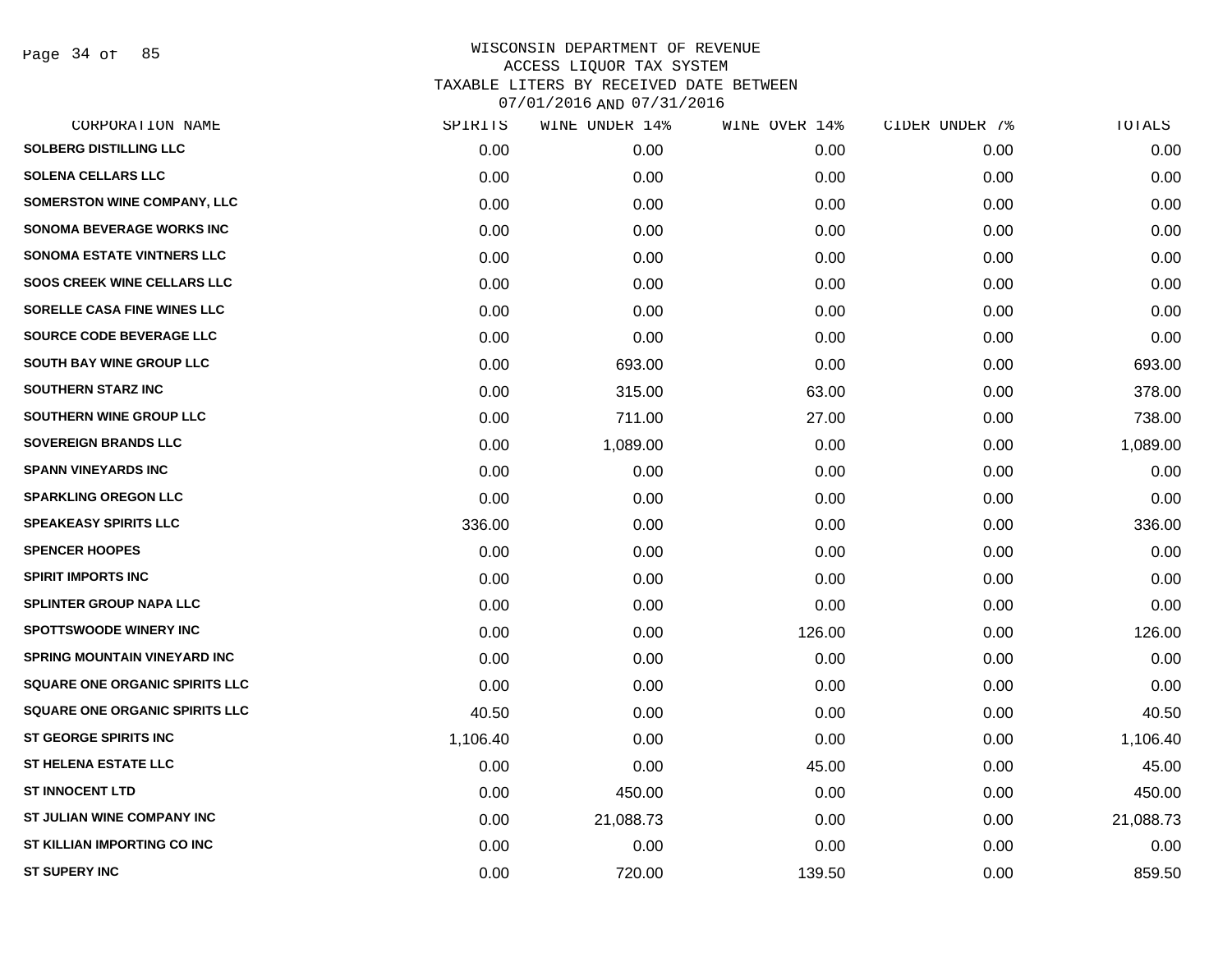Page 35 of 85

| CORPORATION NAME                       | SPIRITS  | WINE UNDER 14% | WINE OVER 14% | CIDER UNDER 7% | TOTALS     |
|----------------------------------------|----------|----------------|---------------|----------------|------------|
| <b>STACKED WINES LLC</b>               | 0.00     | 0.00           | 0.00          | 0.00           | 0.00       |
| <b>STACY RYBACKI</b>                   | 0.00     | 0.00           | 0.00          | 0.00           | 0.00       |
| <b>STAGLIN FAMILY VINEYARD LLC</b>     | 0.00     | 0.00           | 0.00          | 0.00           | 0.00       |
| <b>STANLEY STAWSKI DIST CO INC</b>     | 30.00    | 0.00           | 0.00          | 0.00           | 30.00      |
| <b>STAR INDUSTRIES INC</b>             | 0.00     | 0.00           | 0.00          | 0.00           | 0.00       |
| <b>STARRY NIGHT WINERY LLC</b>         | 0.00     | 0.00           | 0.00          | 0.00           | 0.00       |
| <b>STE MICHELLE WINE ESTATES LTD</b>   | 459.00   | 70,560.00      | 11,934.00     | 0.00           | 82,953.00  |
| <b>STEELE WINES INC</b>                | 0.00     | 306.00         | 1,215.00      | 0.00           | 1,521.00   |
| <b>STEFANO SALOCCHI</b>                | 0.00     | 540.00         | 0.00          | 0.00           | 540.00     |
| <b>STELLAR IMPORTING COMPANY LLC</b>   | 0.00     | 0.00           | 0.00          | 0.00           | 0.00       |
| <b>STEM CIDERS LLC</b>                 | 0.00     | 0.00           | 0.00          | 0.00           | 0.00       |
| <b>STEPHAN VINEYARD INC</b>            | 0.00     | 0.00           | 0.00          | 0.00           | 0.00       |
| STEPHEN DOOLEY WINE CO INC             | 0.00     | 0.00           | 0.00          | 0.00           | 0.00       |
| <b>STEVE MILES SELECTIONS INC</b>      | 0.00     | 0.00           | 0.00          | 0.00           | 0.00       |
| STEVEN EDMUNDS & CORNELIA ST JOHN      | 0.00     | 0.00           | 0.00          | 0.00           | 0.00       |
| <b>STEZ &amp; BOWER</b>                | 0.00     | 45.00          | 54.00         | 0.00           | 99.00      |
| STOLI GROUP (USA) LLC                  | 3,012.01 | 38.05          | 11.89         | 0.00           | 3,061.95   |
| <b>STOLLER VINEYARDS INC</b>           | 0.00     | 0.00           | 0.00          | 0.00           | 0.00       |
| STOLLER WHOLESALE WINE & SPIRITS INC   | 168.00   | 0.00           | 0.00          | 0.00           | 168.00     |
| <b>STOLPMAN VINEYARDS LLC</b>          | 0.00     | 0.00           | 0.00          | 0.00           | 0.00       |
| <b>STONEBRAKER-SOLES INC</b>           | 0.00     | 0.00           | 0.00          | 0.00           | 0.00       |
| <b>STONECUSHION INC</b>                | 0.00     | 0.00           | 0.00          | 0.00           | 0.00       |
| <b>SUPREX INTERNATIONAL LTD</b>        | 0.00     | 0.00           | 0.00          | 0.00           | 0.00       |
| <b>SURVILLE ENTERPRISES CORP</b>       | 0.00     | 6,125.42       | 0.00          | 0.00           | 6,125.42   |
| <b>SUTTER HOME WINERY INC.</b>         | 544.50   | 322,563.99     | 3,204.00      | 273.00         | 326,585.49 |
| <b>SVENSKA FOOD &amp; BEVERAGE LLC</b> | 0.00     | 0.00           | 0.00          | 0.00           | 0.00       |
| <b>SVP WINERY LLC</b>                  | 0.00     | 0.00           | 0.00          | 0.00           | 0.00       |
| <b>SYLVESTER WINERY INC</b>            | 0.00     | 0.00           | 0.00          | 0.00           | 0.00       |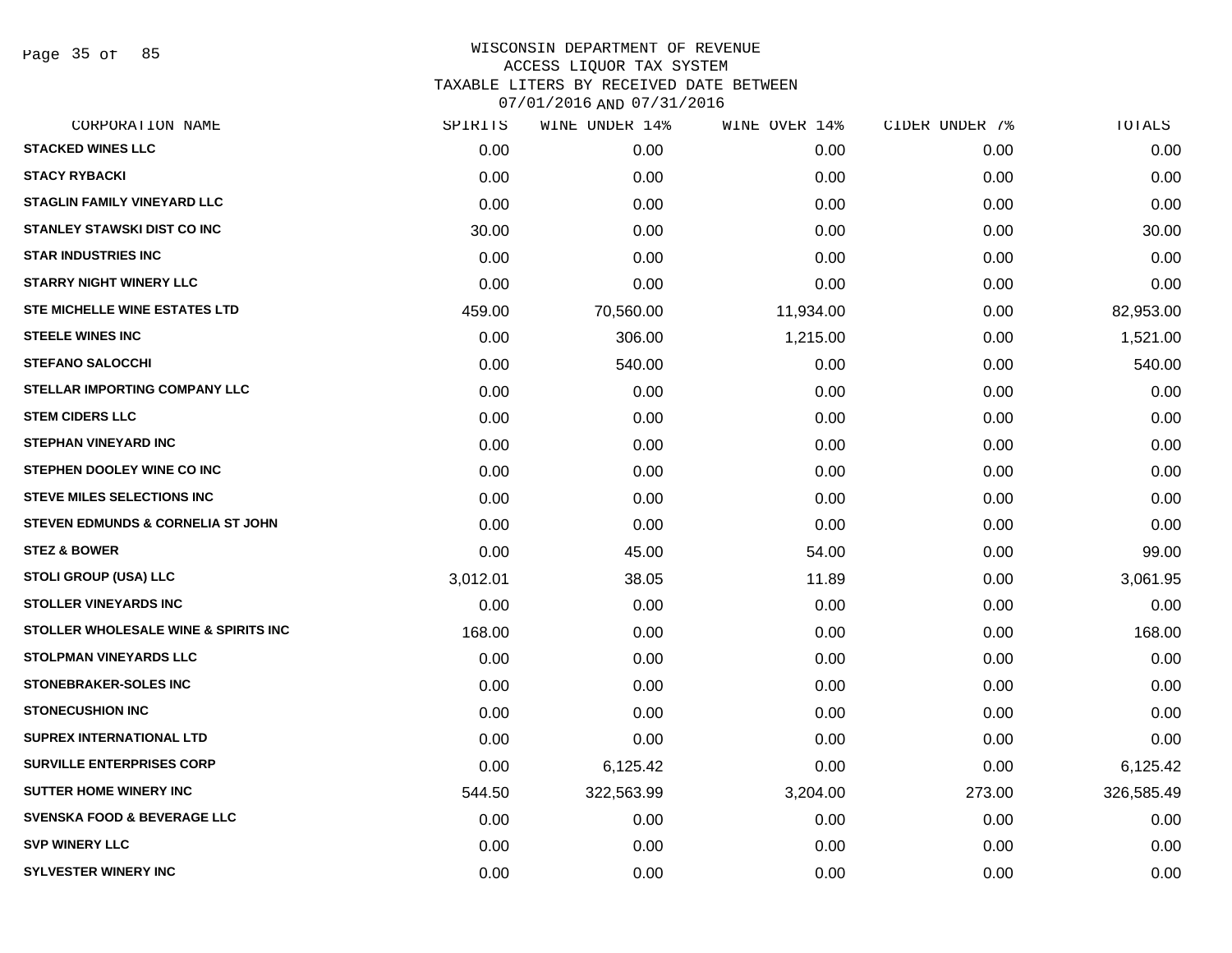Page 36 of 85

| CORPORATION NAME                   | SPIRITS | WINE UNDER 14% | WINE OVER 14% | CIDER UNDER 7% | TOTALS   |
|------------------------------------|---------|----------------|---------------|----------------|----------|
| <b>T ELENTENY HOLDINGS LLC</b>     | 0.00    | 728.19         | 4.50          | 0.00           | 732.69   |
| <b>TAFT STREET INC</b>             | 0.00    | 0.00           | 0.00          | 0.00           | 0.00     |
| TAKARA SAKE USA INC                | 4.50    | 920.70         | 286.20        | 0.00           | 1,211.40 |
| <b>TALLEY VINEYARDS INC</b>        | 0.00    | 126.00         | 0.00          | 0.00           | 126.00   |
| <b>TAMBER BEY VINEYARDS LLC</b>    | 0.00    | 0.00           | 0.00          | 0.00           | 0.00     |
| <b>TATOMER INC</b>                 | 0.00    | 0.00           | 0.00          | 0.00           | 0.00     |
| <b>TATOOSH DISTILLERY LLC</b>      | 0.00    | 0.00           | 0.00          | 0.00           | 0.00     |
| <b>TATTERSALL COMPANIES LLC</b>    | 0.00    | 0.00           | 0.00          | 0.00           | 0.00     |
| <b>TEQUILA PARTIDA LLC</b>         | 0.00    | 0.00           | 0.00          | 0.00           | 0.00     |
| <b>TERRA VINUM LLC</b>             | 0.00    | 252.00         | 252.00        | 0.00           | 504.00   |
| <b>TERRANEO MERCHANTS INC</b>      | 0.00    | 0.00           | 0.00          | 0.00           | 0.00     |
| <b>TERRAVANT WINE COMPANY LLC</b>  | 0.00    | 63.00          | 0.00          | 0.00           | 63.00    |
| <b>TERRESSENTIA CORPORATION</b>    | 0.00    | 0.00           | 0.00          | 0.00           | 0.00     |
| <b>TERRIZZI VINO INC</b>           | 0.00    | 117.00         | 0.00          | 0.00           | 117.00   |
| TESTA WINES OF THE WORLD LTD       | 0.00    | 0.00           | 0.00          | 0.00           | 0.00     |
| <b>TGE LLC</b>                     | 0.00    | 3,164.04       | 0.00          | 0.00           | 3,164.04 |
| THE AUSTRALIAN WINE CONNECTION INC | 0.00    | 0.00           | 0.00          | 0.00           | 0.00     |
| THE BIALE ESTATE                   | 0.00    | 0.00           | 0.00          | 0.00           | 0.00     |
| THE BLACK PRINCE DISTILLERY INC    | 0.00    | 0.00           | 0.00          | 0.00           | 0.00     |
| THE BRANDER VINEYARD               | 0.00    | 0.00           | 0.00          | 0.00           | 0.00     |
| THE BUSINESS CHAIN INC             | 0.00    | 0.00           | 0.00          | 0.00           | 0.00     |
| THE EDRINGTON GROUP USA LLC        | 782.25  | 0.00           | 0.00          | 0.00           | 782.25   |
| THE HESS COLLECTION WINERY         | 0.00    | 1,189.97       | 575.38        | 0.00           | 1,765.35 |
| THE HOUSE OF BURGUNDY INC          | 0.00    | 0.00           | 0.00          | 0.00           | 0.00     |
| THE INFINITE MONKEY THEOREM INC    | 0.00    | 0.00           | 0.00          | 0.00           | 0.00     |
| THE MEEKER VINEYARD                | 0.00    | 0.00           | 0.00          | 0.00           | 0.00     |
| THE MORLET SELECTION INC           | 0.00    | 0.00           | 0.00          | 0.00           | 0.00     |
| THE MORNE WINE COMPANY             | 0.00    | 3,024.00       | 0.00          | 0.00           | 3,024.00 |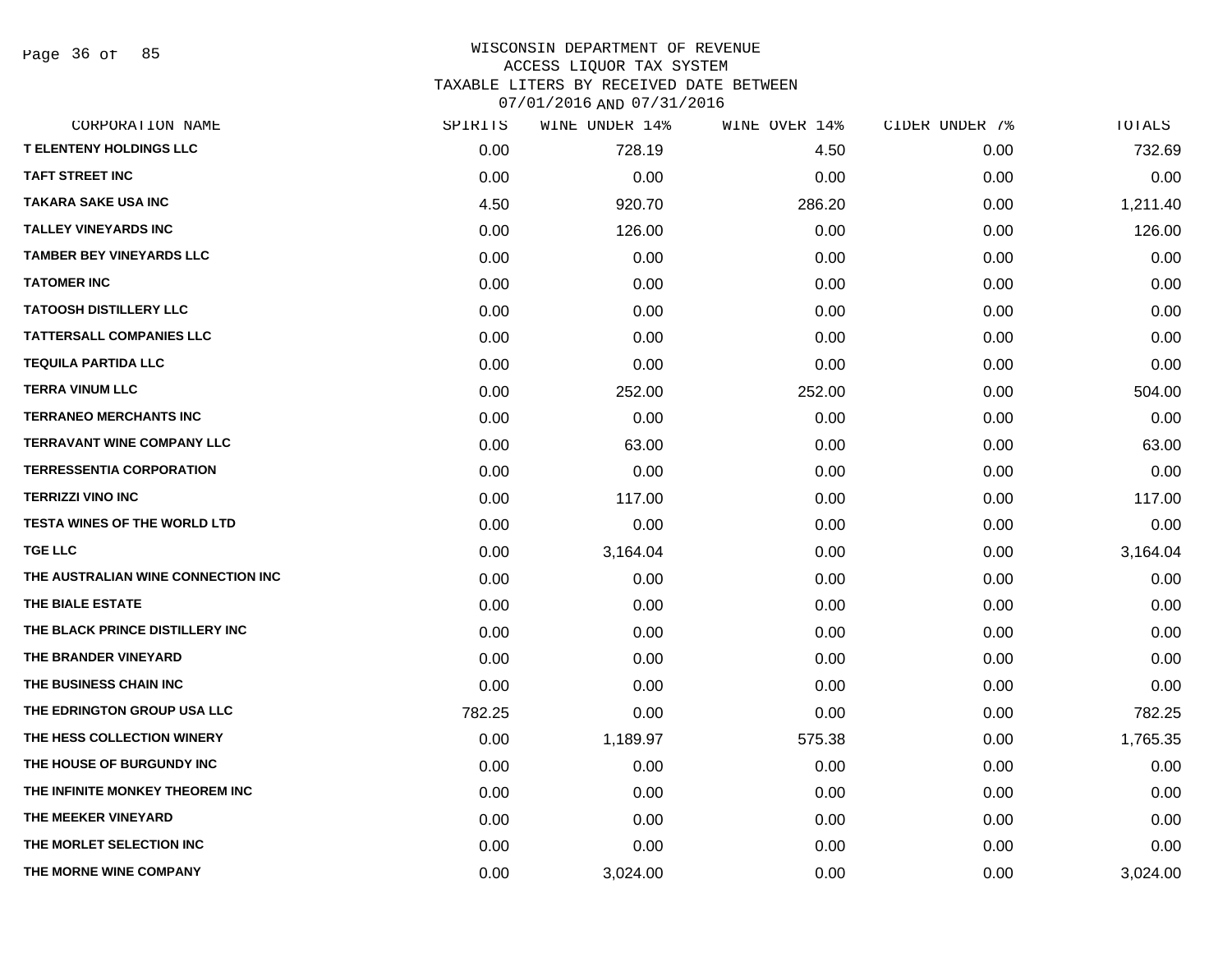Page 37 of 85

| SPIRITS | WINE UNDER 14% | WINE OVER 14% | CIDER UNDER 7% | TOTALS     |
|---------|----------------|---------------|----------------|------------|
| 0.00    | 0.00           | 0.00          | 0.00           | 0.00       |
| 0.00    | 0.00           | 252.00        | 0.00           | 252.00     |
| 0.00    | 436.50         | 0.00          | 0.00           | 436.50     |
| 0.00    | 0.00           | 0.00          | 0.00           | 0.00       |
| 0.00    | 836,031.48     | 23,022.00     | 0.00           | 859,053.48 |
| 0.00    | 81.00          | 0.00          | 0.00           | 81.00      |
| 0.00    | 945.00         | 567.00        | 0.00           | 1,512.00   |
| 0.00    | 0.00           | 0.00          | 0.00           | 0.00       |
| 0.00    | 0.00           | 0.00          | 0.00           | 0.00       |
| 0.00    | 0.00           | 0.00          | 0.00           | 0.00       |
| 0.00    | 252.00         | 0.00          | 0.00           | 252.00     |
| 0.00    | 252.00         | 0.00          | 0.00           | 252.00     |
| 0.00    | 0.00           | 399.45        | 0.00           | 399.45     |
| 0.00    | 0.00           | 0.00          | 0.00           | 0.00       |
| 0.00    | 0.00           | 0.00          | 0.00           | 0.00       |
| 0.00    | 1,812.00       | 567.00        | 0.00           | 2,379.00   |
| 0.00    | 0.00           | 0.00          | 0.00           | 0.00       |
| 0.00    | 0.00           | 0.00          | 0.00           | 0.00       |
| 0.00    | 0.00           | 0.00          | 0.00           | 0.00       |
| 0.00    | 0.00           | 0.00          | 0.00           | 0.00       |
| 0.00    | 0.00           | 0.00          | 0.00           | 0.00       |
| 0.00    | 0.00           | 0.00          | 0.00           | 0.00       |
| 0.00    | 0.00           | 0.00          | 0.00           | 0.00       |
| 0.00    | 82,881.42      | 4,362.75      | 0.00           | 87,244.17  |
| 0.00    | 0.00           | 0.00          | 0.00           | 0.00       |
| 0.00    | 0.00           | 0.00          | 0.00           | 0.00       |
| 0.00    | 126.00         | 0.00          | 0.00           | 126.00     |
| 0.00    | 7,506.00       | 0.00          | 0.00           | 7,506.00   |
|         |                |               |                |            |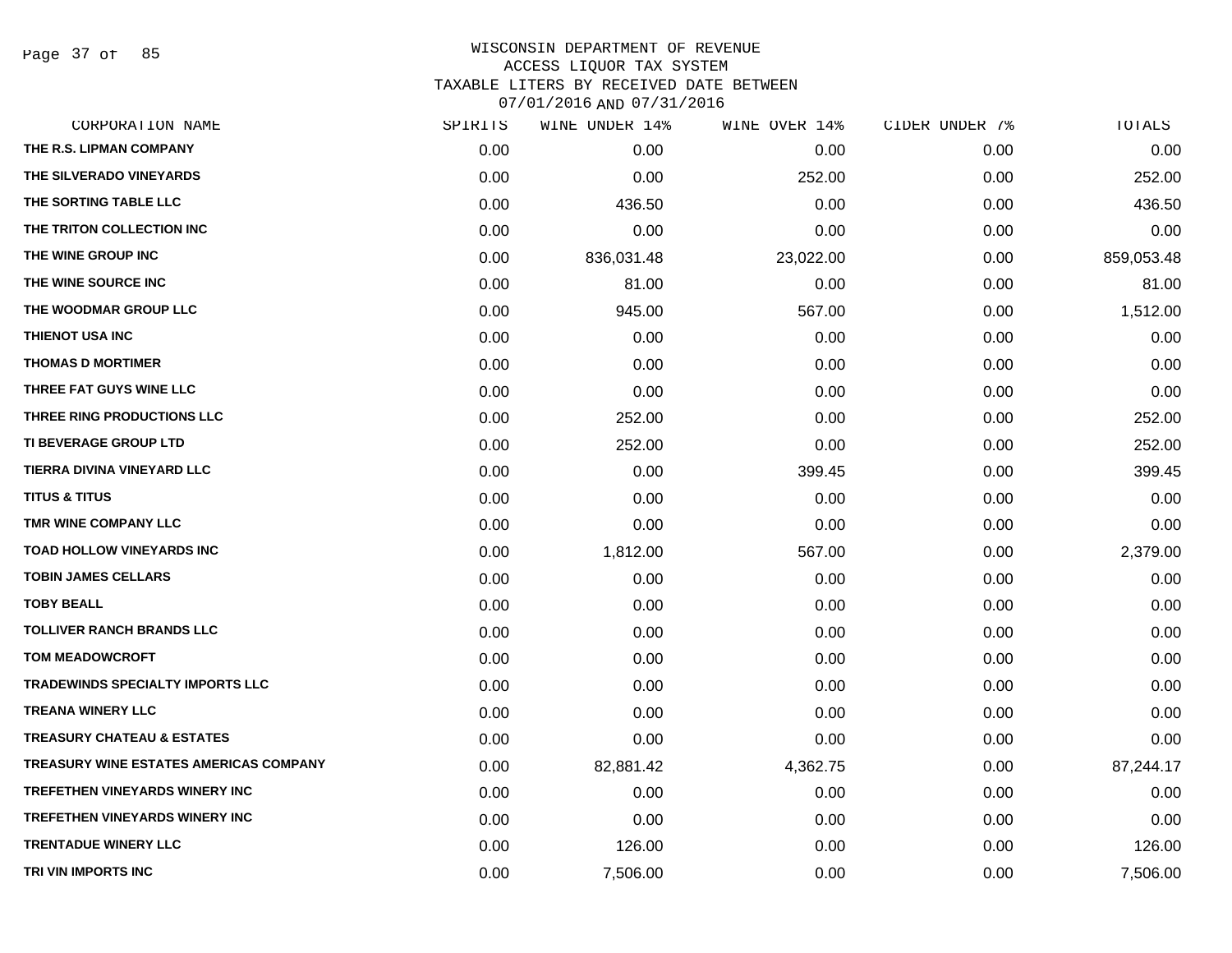Page 38 of 85

#### WISCONSIN DEPARTMENT OF REVENUE ACCESS LIQUOR TAX SYSTEM TAXABLE LITERS BY RECEIVED DATE BETWEEN

| CORPORATION NAME                      | SPIRITS    | WINE UNDER 14% | WINE OVER 14% | CIDER UNDER 7% | TOTALS     |
|---------------------------------------|------------|----------------|---------------|----------------|------------|
| TRI-STAR MARKETING INC                | 0.00       | 7,434.00       | 252.00        | 0.00           | 7,686.00   |
| <b>TRINITAS CELLARS LLC</b>           | 0.00       | 0.00           | 0.00          | 0.00           | 0.00       |
| <b>TRIONE VINEYARDS LLC</b>           | 0.00       | 45.00          | 31.50         | 0.00           | 76.50      |
| <b>TURLEY WINE CELLARS INC</b>        | 0.00       | 0.00           | 0.00          | 0.00           | 0.00       |
| <b>TURN KEY WINE BRANDS LLC</b>       | 0.00       | 63.00          | 0.00          | 0.00           | 63.00      |
| <b>TURNBULL WINE CELLARS</b>          | 0.00       | 0.00           | 0.00          | 0.00           | 0.00       |
| <b>TWIN PEAKS WINERY INC</b>          | 0.00       | 0.00           | 0.00          | 0.00           | 0.00       |
| TY KU, LLC                            | $-166.50$  | 47.52          | 91.26         | 0.00           | $-27.72$   |
| UN SOGNO LLC                          | 118.50     | 0.00           | 0.00          | 0.00           | 118.50     |
| UNCLE JOHN'S FRUIT HOUSE WINERY LLC   | 0.00       | 0.00           | 0.00          | 974.37         | 974.37     |
| <b>UNION WINE COMPANY</b>             | 0.00       | 2,439.00       | 0.00          | 0.00           | 2,439.00   |
| UNITED STATES DISTILLED PRODUCTS CO.  | 301,233.30 | 67,972.11      | 1,332.00      | 0.00           | 370,537.41 |
| UNITED WINE AND SPIRITS LLC           | 0.00       | 0.00           | 0.00          | 0.00           | 0.00       |
| UNTI WINE CO LLC                      | 0.00       | 45.00          | 0.00          | 0.00           | 45.00      |
| USA WINE IMPORTS INC                  | 63.00      | 648.00         | 0.00          | 0.00           | 711.00     |
| <b>USA WINE WEST LLC</b>              | 126.00     | 11,473.00      | 5,082.80      | 0.00           | 16,681.80  |
| <b>UVE ENTERPRISES INC</b>            | 0.00       | 335.25         | 148.50        | 0.00           | 483.75     |
| <b>V&amp;CLLC</b>                     | 0.00       | 0.00           | 0.00          | 0.00           | 0.00       |
| <b>V2 WINE GROUP LLC</b>              | 0.00       | 4,383.00       | 994.50        | 0.00           | 5,377.50   |
| <b>VALCKENBERG INTERNATIONAL INC</b>  | 0.00       | 0.00           | 0.00          | 0.00           | 0.00       |
| <b>VALOR WINE CO LLC</b>              | 0.00       | 0.00           | 1,357.47      | 0.00           | 1,357.47   |
| VAN RUITEN FAMILY WINERY LLC          | 0.00       | 0.00           | 0.00          | 0.00           | 0.00       |
| <b>VANDER MILL LLC</b>                | 0.00       | 0.00           | 0.00          | 0.00           | 0.00       |
| <b>VEN CAL RANCHES LLC</b>            | 0.00       | 0.00           | 0.00          | 0.00           | 0.00       |
| <b>VENGE VINEYARDS INC</b>            | 0.00       | 0.00           | 43.98         | 0.00           | 43.98      |
| <b>VERITY WINES LLC</b>               | 0.00       | 0.00           | 0.00          | 0.00           | 0.00       |
| <b>VERMEIL WINE GROUP LLC</b>         | 0.00       | 0.00           | 0.00          | 0.00           | 0.00       |
| <b>VERMONT HARD CIDER COMPANY LLC</b> | 0.00       | 0.00           | 0.00          | 21,722.00      | 21,722.00  |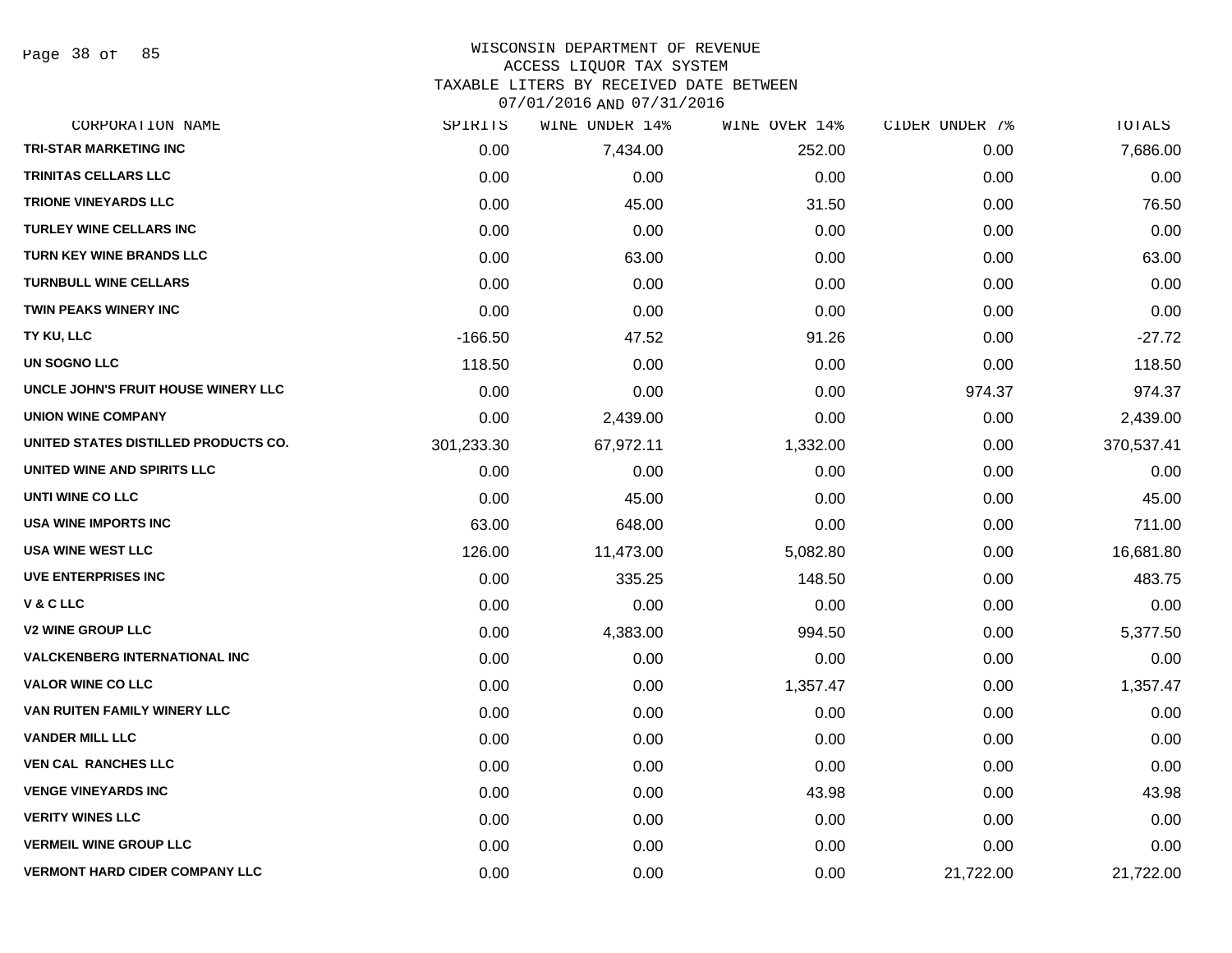Page 39 of 85

#### WISCONSIN DEPARTMENT OF REVENUE ACCESS LIQUOR TAX SYSTEM TAXABLE LITERS BY RECEIVED DATE BETWEEN

| CORPORATION NAME                 | SPIRITS | WINE UNDER 14% | WINE OVER 14% | CIDER UNDER 7% | TOTALS   |
|----------------------------------|---------|----------------|---------------|----------------|----------|
| VI. SCO. INC                     | 0.00    | 0.00           | 0.00          | 0.00           | 0.00     |
| <b>VIAS IMPORTS LTD</b>          | 0.00    | 441.00         | 0.00          | 0.00           | 441.00   |
| <b>VIATUS</b>                    | 0.00    | 1,062.00       | 0.00          | 0.00           | 1,062.00 |
| <b>VICENTE GANDIA USA INC</b>    | 0.00    | 0.00           | 0.00          | 0.00           | 0.00     |
| <b>VIEUX VINS INC</b>            | 0.00    | 0.00           | 0.00          | 0.00           | 0.00     |
| <b>VIKRE DISTILLERY LLC</b>      | 594.00  | 0.00           | 0.00          | 0.00           | 594.00   |
| <b>VILLA CREEK INC</b>           | 0.00    | 0.00           | 0.00          | 0.00           | 0.00     |
| <b>VILLA ENCINAL PARTNERS LP</b> | 0.00    | 0.00           | 189.00        | 0.00           | 189.00   |
| VIN DE ZO LLC                    | 0.00    | 0.00           | 0.00          | 0.00           | 0.00     |
| <b>VIN DIVINO LTD</b>            | 0.00    | 0.00           | 0.00          | 0.00           | 0.00     |
| <b>VINA ROBLES INC</b>           | 0.00    | 45.00          | 459.00        | 0.00           | 504.00   |
| <b>VINAMERICAS INC</b>           | 0.00    | 0.00           | 0.00          | 0.00           | 0.00     |
| <b>VINCENZO PADULA</b>           | 0.00    | 0.00           | 0.00          | 0.00           | 0.00     |
| <b>VINE CLIFF WINERY INC</b>     | 0.00    | 0.00           | 0.00          | 0.00           | 0.00     |
| <b>VINE CONNECTIONS LLC</b>      | 0.00    | 873.00         | 270.00        | 0.00           | 1,143.00 |
| <b>VINEBURG LLC</b>              | 0.00    | 0.00           | 504.00        | 0.00           | 504.00   |
| <b>VINEDREA WINES LLC</b>        | 9.00    | 456.00         | 0.00          | 0.00           | 465.00   |
| <b>VINEYARD 29 LLC</b>           | 0.00    | 0.00           | 0.00          | 0.00           | 0.00     |
| <b>VINEYARD BRANDS LLC</b>       | 0.00    | 2,879.50       | 472.50        | 0.00           | 3,352.00 |
| <b>VINEYARD VARIETIES INC</b>    | 0.00    | 0.00           | 0.00          | 0.00           | 0.00     |
| <b>VINIFERA IMPORTS LTD</b>      | 0.00    | 0.00           | 0.00          | 0.00           | 0.00     |
| <b>VINIFERA WINE COMPANY LLC</b> | 0.00    | 0.00           | 0.00          | 0.00           | 0.00     |
| <b>VINO DEL SOL INC</b>          | 0.00    | 882.00         | 18.00         | 0.00           | 900.00   |
| <b>VINO ET SPIRITUS LLC</b>      | 0.00    | 1,187.99       | 0.00          | 0.00           | 1,187.99 |
| <b>VINO.COM LLC</b>              | 153.00  | 1,314.00       | 414.00        | 0.00           | 1,881.00 |
| <b>VINOVIA WINE GROUP INC</b>    | 0.00    | 0.00           | 0.00          | 0.00           | 0.00     |
| <b>VINTAGE '59 IMPORTS LLC</b>   | 0.00    | 0.00           | 0.00          | 0.00           | 0.00     |
| <b>VINTAGE POINT LLC</b>         | 0.00    | 378.00         | 0.00          | 0.00           | 378.00   |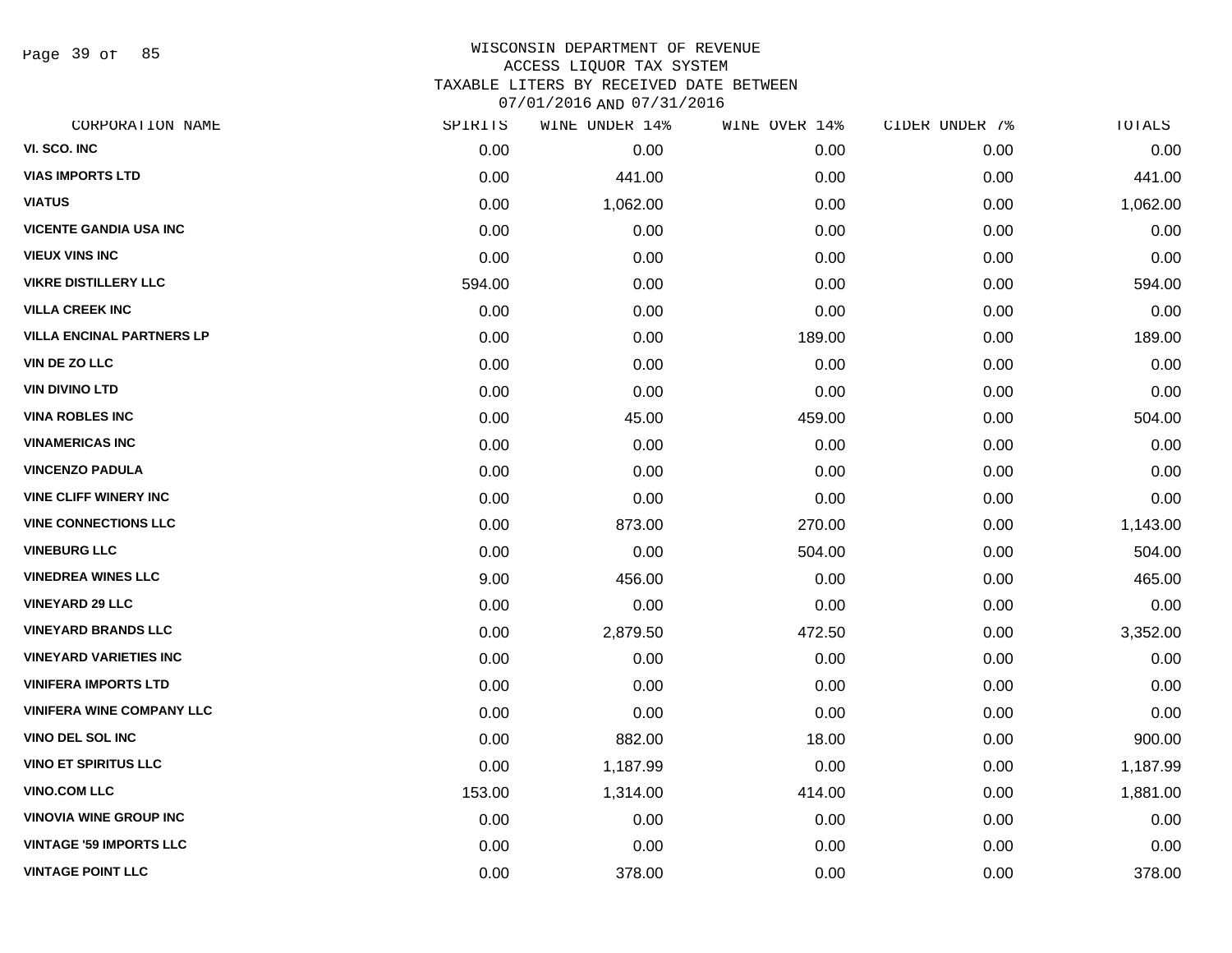Page 40 of 85

| CORPORATION NAME                               | SPIRITS   | WINE UNDER 14% | WINE OVER 14% | CIDER UNDER 7% | TOTALS    |
|------------------------------------------------|-----------|----------------|---------------|----------------|-----------|
| <b>VINTURE WINE COMPANY LLC</b>                | 0.00      | 0.00           | 63.00         | 0.00           | 63.00     |
| <b>VINTUS LLC</b>                              | 0.00      | 1,408.50       | 130.50        | 0.00           | 1,539.00  |
| <b>VINTWOOD INTERNATIONAL LTD</b>              | 0.00      | 0.00           | 0.00          | 0.00           | 0.00      |
| <b>VITANI SPIRITS LLC</b>                      | 0.00      | 0.00           | 0.00          | 0.00           | 0.00      |
| <b>VOTTO VINES IMPORTING INC</b>               | 0.00      | 0.00           | 0.00          | 0.00           | 0.00      |
| <b>W J DEUTSCH &amp; SONS LTD</b>              | 4,626.00  | 26,748.00      | 648.00        | 0.00           | 32,022.00 |
| <b>WAGNER WINE COMPANY LLC</b>                 | 0.00      | 2,772.00       | 4,104.00      | 0.00           | 6,876.00  |
| <b>WALLA WALLA VINTNERS LLC</b>                | 0.00      | 0.00           | 0.00          | 0.00           | 0.00      |
| <b>WALTER HANSEL WINERY &amp; VINEYARD LLC</b> | 0.00      | 0.00           | 0.00          | 0.00           | 0.00      |
| <b>WARWICK VALLEY WINE CO INC</b>              | 0.00      | 0.00           | 0.00          | 0.00           | 0.00      |
| <b>WEIBEL INCORPORATED</b>                     | 0.00      | 99.00          | 0.00          | 0.00           | 99.00     |
| <b>WEIN BAUER INC</b>                          | 6.00      | 10,226.48      | 0.00          | 0.00           | 10,232.48 |
| <b>WEST COAST WINE PARTNERS LLC</b>            | 0.00      | 0.00           | 171.00        | 0.00           | 171.00    |
| <b>WESTERN SPIRITS BEVERAGE LLC</b>            | 6,165.00  | 0.00           | 0.00          | 0.00           | 6,165.00  |
| <b>WEYGANDT-METZLER IMPORTING LTD</b>          | 0.00      | 216.00         | 0.00          | 0.00           | 216.00    |
| WHITE OAK VINEYARDS & WINERY LLC               | 0.00      | 0.00           | 0.00          | 0.00           | 0.00      |
| <b>WHYTE AND MACKAY (AMERICAS) LIMITED LLC</b> | 0.00      | 0.00           | 0.00          | 0.00           | 0.00      |
| <b>WI INC</b>                                  | 0.00      | 0.00           | 0.00          | 0.00           | 0.00      |
| <b>WILD WOOD VINEYARD &amp; WINERY</b>         | 0.00      | 0.00           | 0.00          | 0.00           | 0.00      |
| <b>WILLAKENZIE ESTATE INC</b>                  | 0.00      | 252.00         | 0.00          | 0.00           | 252.00    |
| <b>WILLAMETTE VALLEY VINEYARDS INC</b>         | 0.00      | 441.00         | 63.00         | 0.00           | 504.00    |
| <b>WILLIAM GRANT &amp; SONS INC</b>            | 25,674.60 | 0.00           | 0.00          | 0.00           | 25,674.60 |
| <b>WILLIAM J WOLF</b>                          | 0.00      | 0.00           | 0.00          | 0.00           | 0.00      |
| <b>WILLIAM P KNUTTEL</b>                       | 0.00      | 0.00           | 0.00          | 0.00           | 0.00      |
| <b>WILLIAM PRICE III</b>                       | 0.00      | 0.00           | 4.50          | 0.00           | 4.50      |
| <b>WILLIAM WOODRUFF</b>                        | 0.00      | 0.00           | 0.00          | 0.00           | 0.00      |
| <b>WILSON CREEK WINERY &amp; VINEYARDS INC</b> | 0.00      | 0.00           | 0.00          | 0.00           | 0.00      |
| <b>WILSON DANIELS LLC</b>                      | 0.00      | 576.00         | 0.00          | 0.00           | 576.00    |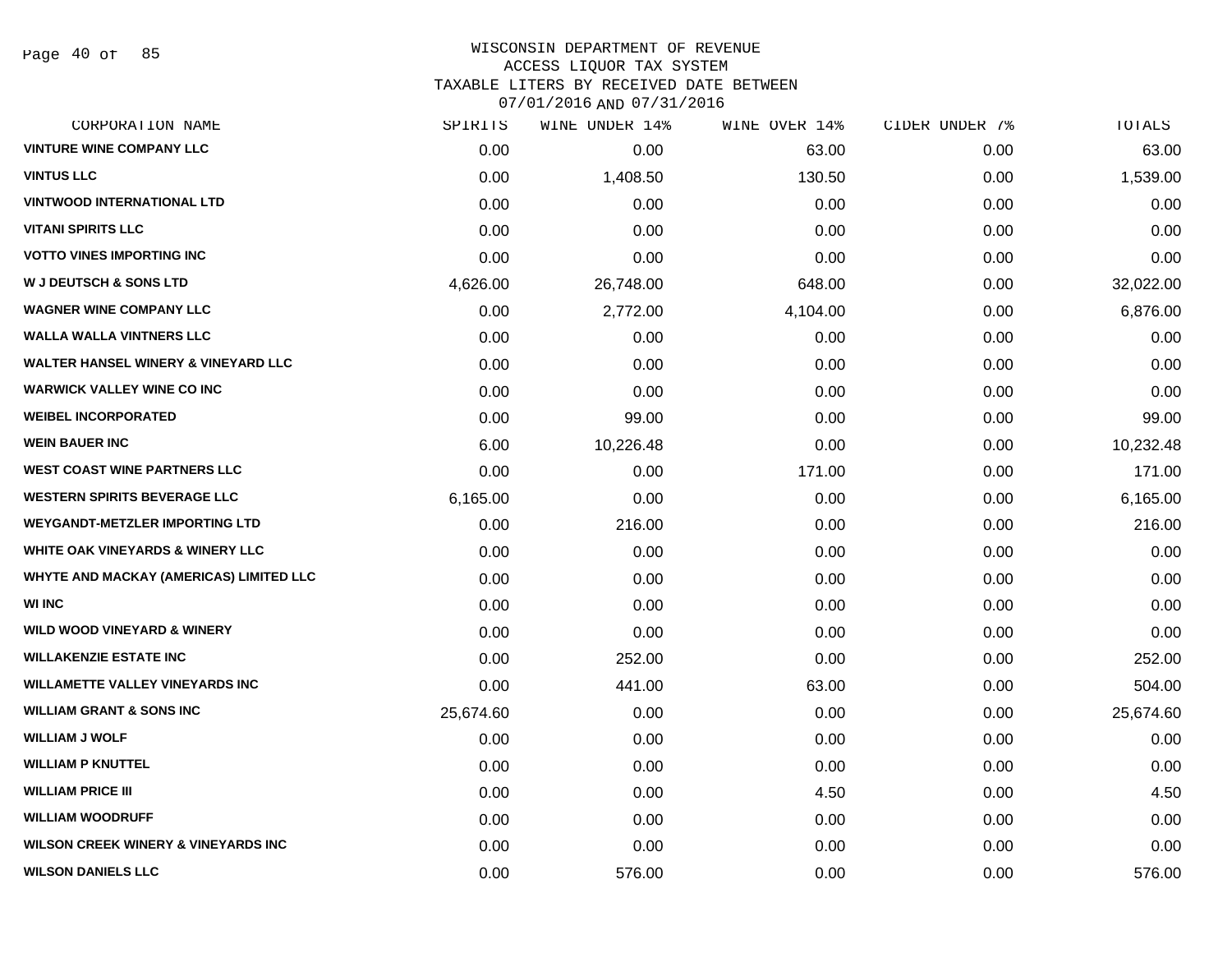Page 41 of 85

| CORPORATION NAME                          | SPIRITS      | WINE UNDER 14% | WINE OVER 14% | CIDER UNDER 7% | TOTALS       |
|-------------------------------------------|--------------|----------------|---------------|----------------|--------------|
| <b>WILSON DANIELS LTD</b>                 | 26,674.20    | 0.00           | 534.00        | 0.00           | 27,208.20    |
| <b>WINDY CITY DISTILLING INC</b>          | 0.00         | 0.00           | 0.00          | 0.00           | 0.00         |
| WINDY HILL SPIRITS INC                    | 0.00         | 0.00           | 0.00          | 0.00           | 0.00         |
| <b>WINE BRIDGE IMPORTS INC</b>            | 0.00         | 0.00           | 0.00          | 0.00           | 0.00         |
| WINE COUNTRY INTERNATIONAL INC            | 0.00         | 0.00           | 0.00          | 0.00           | 0.00         |
| <b>WINE CREEK LLC</b>                     | 0.00         | 0.00           | 0.00          | 0.00           | 0.00         |
| <b>WINE HOOLIGANS LLC</b>                 | 0.00         | 0.00           | 0.00          | 0.00           | 0.00         |
| <b>WINE WINE SITUATION LLC</b>            | 0.00         | 0.00           | 0.00          | 0.00           | 0.00         |
| <b>WINEPLAYGROUND.COM INC</b>             | 0.00         | 0.00           | 0.00          | 0.00           | 0.00         |
| <b>WINERIES &amp; SELECT PRODUCTS LLC</b> | 0.00         | 36.00          | 954.00        | 0.00           | 990.00       |
| <b>WINERY AT BLACK STAR FARMS LLC</b>     | 0.00         | 0.00           | 0.00          | 0.00           | 0.00         |
| <b>WINERY EXCHANGE, INC.</b>              | 0.00         | 0.00           | 0.00          | 0.00           | 0.00         |
| <b>WINES OF FRANCE INC</b>                | 0.00         | 0.00           | 0.00          | 0.00           | 0.00         |
| <b>WINES UNLIMITED INC</b>                | 0.00         | 0.00           | 0.00          | 0.00           | 0.00         |
| <b>WINESELLERS LTD</b>                    | 0.00         | 6,192.86       | 0.00          | 0.00           | 6,192.86     |
| <b>WISD LLC</b>                           | 0.00         | 0.00           | 0.00          | 0.00           | 0.00         |
| <b>WOODSHED BEVERAGE LLC</b>              | 0.00         | 0.00           | 0.00          | 0.00           | 0.00         |
| <b>WOODSON WINES LLC</b>                  | 0.00         | 0.00           | 0.00          | 0.00           | 0.00         |
| <b>WORLD TRAVELER IMPORTS LLC</b>         | 0.00         | 468.00         | 36.00         | 0.00           | 504.00       |
| <b>WYOMING WHISKEY INC</b>                | 810.00       | 0.00           | 0.00          | 0.00           | 810.00       |
| YAEGAKI CORPORATION OF USA                | 0.00         | 0.00           | 0.00          | 0.00           | 0.00         |
| <b>ZD WINES LLC</b>                       | 0.00         | 0.00           | 0.00          | 0.00           | 0.00         |
| <b>ZEILER SPIRITS LLC</b>                 | 0.00         | 0.00           | 0.00          | 0.00           | 0.00         |
| <b>ZEPALTAS WINES LLC</b>                 | 0.00         | 0.00           | 0.00          | 0.00           | 0.00         |
| <b>ZONIN USA INC</b>                      | 0.00         | 21,138.50      | 27.00         | 0.00           | 21,165.50    |
| TOTAL LITERS FOR 7/31/2016                | 5,048,509.97 | 4,022,619.30   | 258,707.04    | 355,382.44     | 9,685,218.75 |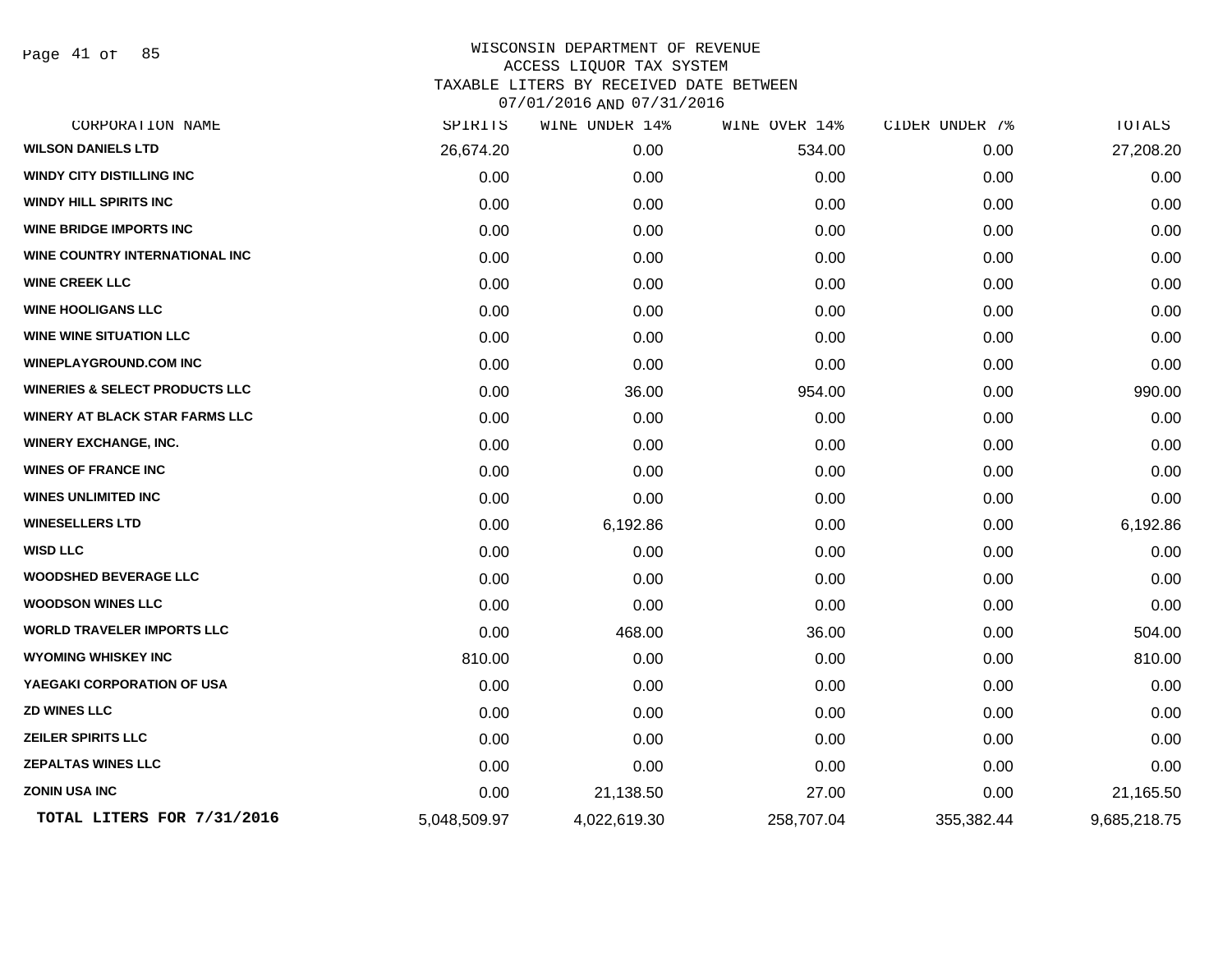Page 42 of 85

## WISCONSIN DEPARTMENT OF REVENUE ACCESS LIQUOR TAX SYSTEM TAXABLE LITERS BY RECEIVED DATE BETWEEN 07/01/2016 AND 07/31/2016

**IN STATE WHOLESALER (W) ALLSTATE LIQUOR & WINE COMPANY, INC.**  $0.00$   $0.00$   $0.00$   $0.00$   $0.00$   $0.00$   $0.00$   $0.00$   $0.00$   $0.00$   $0.00$   $0.00$ **AMPHORAE, LLC** 0.00 0.00 0.00 0.00 0.00 **ARCADIA BEVERAGE COMPANY** 0.00 0.00 0.00 0.00 0.00 **AVA WINE & SPIRITS LLC** 0.00 3,298.25 0.00 0.00 3,298.25 **BACKDOOR BRANDS LLC** 1,944.00 0.00 0.00 0.00 1,944.00 **BADGER DISTRIBUTING OF MILWAUKEE LLC** 0.00 0.00 0.00 0.00 0.00 **BADGER LIQUOR CO INC** 344,277.32 121,812.48 9,666.00 0.00 475,755.80 **BADGER STATE WINERY COOPERATIVE** 0.00 0.00 0.00 0.00 0.00 **BADGER WINE & SPIRITS LLC**  $\begin{array}{ccc} 0.00 & 0.00 & 0.00 \\ 0.00 & 0.00 & 0.00 \end{array}$ **BEECHWOOD DISTRIBUTORS, INC.** 0.00 0.00 0.00 0.00 0.00 **BEER CAPITOL DISTRIBUTING, INC.** 0.00 0.00 0.00 0.00 0.00 **BILL'S DISTRIBUTING, LTD.** 0.00 0.00 0.00 0.00 0.00 **BRANT T NEHMER** 0.00 0.00 0.00 0.00 0.00 **BREAKTHRU BEVERAGE GROUP LLC** 0.00 0.00 0.00 0.00 0.00 **BREAKTHRU BEVERAGE GROUP LLC**  $80.071.01$   $19.276.26$   $0.00$   $0.00$   $0.00$   $99.347.27$ **BREAKTHRU BEVERAGE WISCONSIN NORTH LLC** 0.00 0.00 0.00 0.00 0.00 **C.J.W., INC.** 0.00 0.00 0.00 0.00 0.00 **CAPITOL-HUSTING COMPANY, INC.** 21,417.00 54,947.28 6,552.00 0.00 82,916.28 **CATHRINE BENNETT** 0.00 0.00 0.00 0.00 0.00 **CENTRAL BEER DISTRIBUTORS, INC.** 0.00 0.00 0.00 0.00 0.00 **DE PERE LIQUOR CO LLC** 0.00 0.00 0.00 0.00 0.00 **DEAN DISTRIBUTING, INC.** 0.00 0.00 0.00 0.00 0.00 **DEAN DISTRIBUTING, INC.** 0.00 0.00 0.00 0.00 0.00 **DEWITT CHURCH GOODS, INC.** 0.00 0.00 0.00 0.00 0.00 **ELIZABETH G KARANDANIS** 0.00 0.00 0.00 0.00 0.00 CORPORATION NAME SPIRITS WINE UNDER 14% WINE OVER 14% CIDER UNDER 7% TOTALS

**FABIANO BROTHERS - WISCONSIN LLC** 0.00 0.00 0.00 0.00 0.00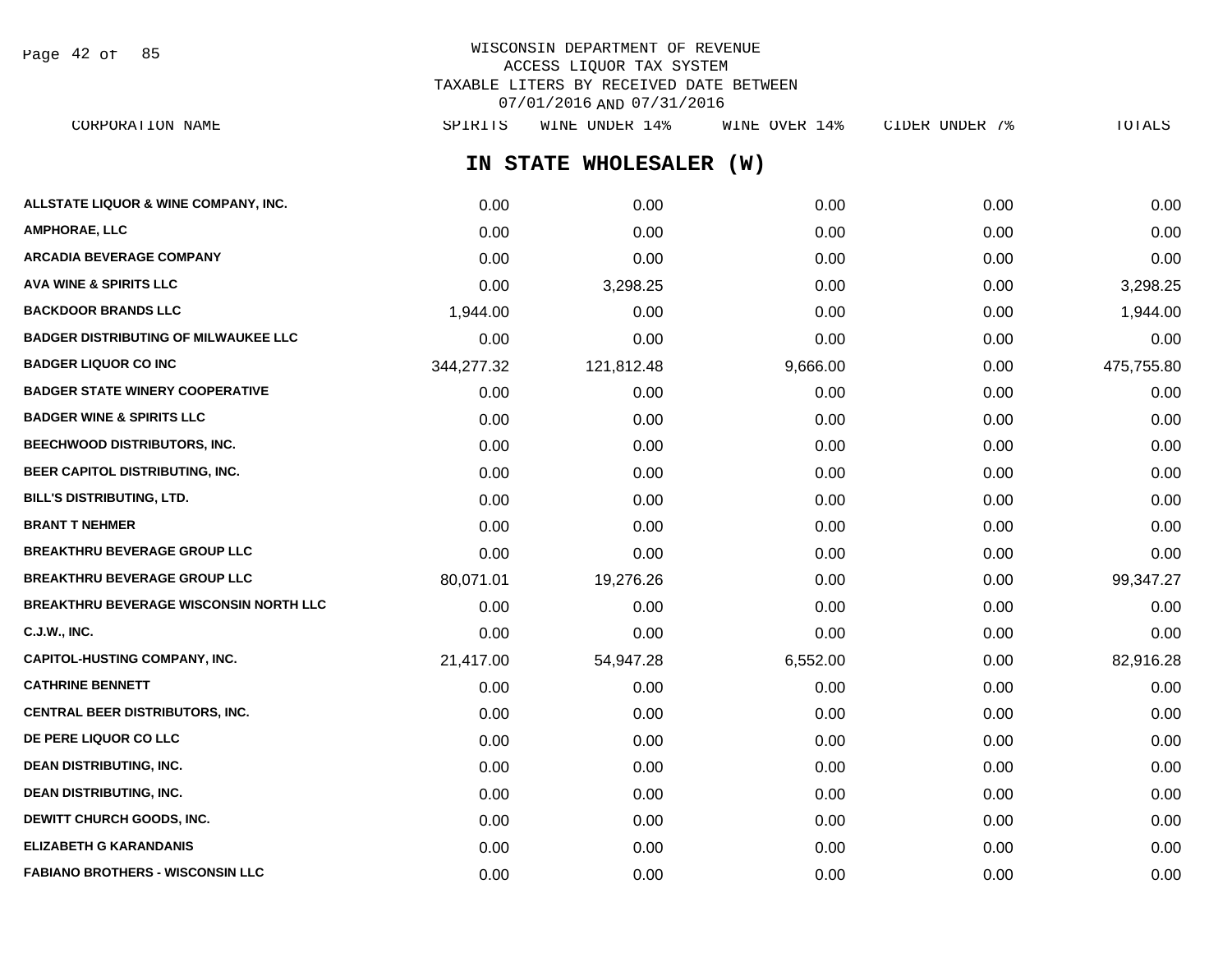Page 43 of 85

| CORPORATION NAME                             | SPIRITS   | WINE UNDER 14% | WINE OVER 14% | CIDER UNDER 7% | TOTALS      |
|----------------------------------------------|-----------|----------------|---------------|----------------|-------------|
| <b>FAUSTO FIORAVANTI</b>                     | 0.00      | 0.00           | 0.00          | 0.00           | 0.00        |
| FLANIGAN DISTRIBUTING OF DOOR COUNTY, INC.   | 0.00      | 0.00           | 0.00          | 0.00           | 0.00        |
| FOUR SEASONS BEER DISTRIBUTORS INC           | 0.00      | 0.00           | 0.00          | 0.00           | 0.00        |
| FRANK BEER DISTRIBUTORS, INC.                | 0.00      | 0.00           | 0.00          | 0.00           | 0.00        |
| FRANK LIQUOR COMPANY, INC.                   | 68,987.70 | 6,614.87       | 0.00          | 0.00           | 75,602.57   |
| <b>FRANK LIQUORS OF LA CROSSE, INC.</b>      | 0.00      | 0.00           | 0.00          | 0.00           | 0.00        |
| <b>GB SALES MILWAUKEE, INC.</b>              | 0.00      | 0.00           | 0.00          | 0.00           | 0.00        |
| <b>GENERAL BEER DISTRIBUTORS CO.</b>         | 0.00      | 0.00           | 0.00          | 0.00           | 0.00        |
| <b>GENERAL BEER-NORTHEAST INC</b>            | 0.00      | 0.00           | 0.00          | 0.00           | 0.00        |
| <b>GENERAL BEER-NORTHEAST INC</b>            | 0.00      | 0.00           | 0.00          | 0.00           | 0.00        |
| <b>GENERAL BEER-NORTHWEST, INC.</b>          | 0.00      | 0.00           | 0.00          | 0.00           | 0.00        |
| <b>GENERAL BEER-NORTHWEST, INC.</b>          | 0.00      | 0.00           | 0.00          | 0.00           | 0.00        |
| <b>GENERAL BEVERAGE SALES CO- OSHKOSH</b>    | 9.00      | 40,922.28      | 153.00        | 0.00           | 41,084.28   |
| <b>GENERAL BEVERAGE SALES CO.</b>            | 8,388.00  | 41,167.75      | 10,836.00     | 0.00           | 60,391.75   |
| <b>GENERAL BEVERAGE SALES CO.- MILWAUKEE</b> | 0.00      | 87,192.93      | 531.00        | 0.00           | 87,723.93   |
| <b>GLORIA R RAGSDALE</b>                     | 0.00      | 0.00           | 0.00          | 0.00           | 0.00        |
| GVARDIA LLC                                  | 0.00      | 0.00           | 0.00          | 0.00           | 0.00        |
| <b>HENDRICKS BEVERAGE, INC.</b>              | 0.00      | 0.00           | 0.00          | 0.00           | 0.00        |
| <b>IMPORT! WINES, INC.</b>                   | 0.00      | 0.00           | 0.00          | 0.00           | 0.00        |
| <b>IRL, INCORPORATED</b>                     | 0.00      | 0.00           | 0.00          | 0.00           | 0.00        |
| JACQUES VIEAU, INC.                          | 0.00      | 0.00           | 0.00          | 0.00           | 0.00        |
| JANDRAIN RELIGIOUS SUPPLY, INC.              | 0.00      | $-666.00$      | $-22.50$      | 0.00           | $-688.50$   |
| <b>JANSEN INTERNATIONAL LLC</b>              | 0.00      | 2,016.00       | 0.00          | 0.00           | 2,016.00    |
| <b>JAW PROPERTIES LLC</b>                    | 0.00      | 0.00           | 0.00          | 0.00           | 0.00        |
| <b>JOHN J COLLETTI</b>                       | $-180.00$ | $-1,377.00$    | 0.00          | 0.00           | $-1,557.00$ |
| JOHNSON BROTHERS OF WISCONSIN INC            | 19,615.80 | 34,372.47      | $-171.75$     | 0.00           | 53,816.52   |
| <b>JONATHON LODUCA</b>                       | 0.00      | 0.00           | 0.00          | 0.00           | 0.00        |
| <b>JOYVINE LLC</b>                           | 0.00      | 0.00           | 0.00          | 0.00           | 0.00        |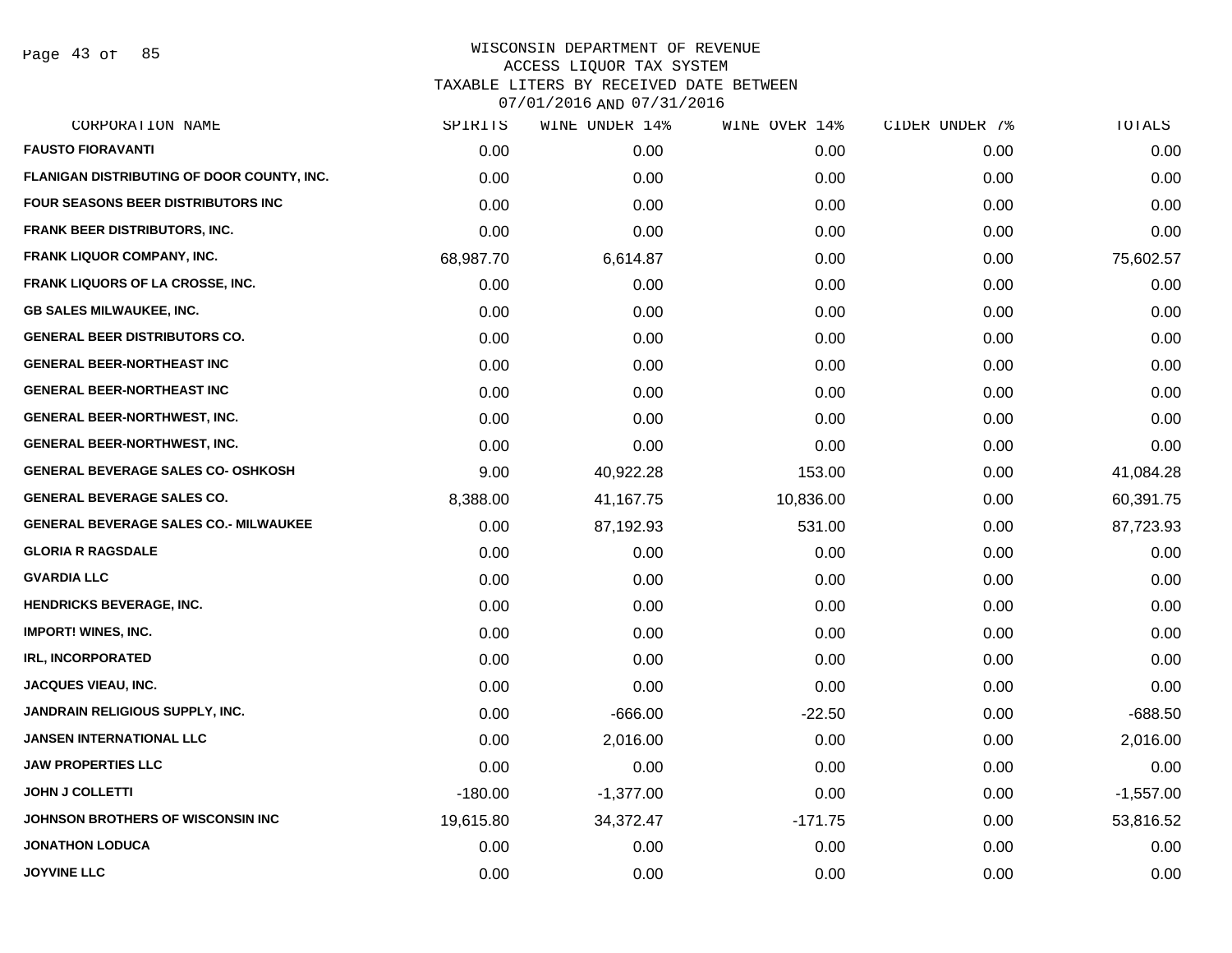Page 44 of 85

#### WISCONSIN DEPARTMENT OF REVENUE ACCESS LIQUOR TAX SYSTEM TAXABLE LITERS BY RECEIVED DATE BETWEEN

| CORPORATION NAME                         | SPIRITS   | WINE UNDER 14% | WINE OVER 14% | CIDER UNDER 7% | TOTALS    |
|------------------------------------------|-----------|----------------|---------------|----------------|-----------|
| KAY BEER DISTRIBUTING, INC.              | 0.00      | 0.00           | 0.00          | 0.00           | 0.00      |
| <b>L'EFT BANK WINE COMPANY LIMITED</b>   | 0.00      | 35,902.40      | 832.50        | 0.00           | 36,734.90 |
| <b>LA CROSSE BEVERAGE LLC</b>            | 0.00      | 0.00           | 0.00          | 0.00           | 0.00      |
| LA RIOJA RESTAURANT LLC                  | 0.00      | 0.00           | 0.00          | 0.00           | 0.00      |
| <b>LARRY'S DISTRIBUTING CO., INC.</b>    | 0.00      | 0.00           | 0.00          | 0.00           | 0.00      |
| LEE BEVERAGE OF WISCONSIN LLC            | 0.00      | 0.00           | 0.00          | 0.00           | 0.00      |
| LEE BEVERAGE OF WISCONSIN LLC            | 0.00      | 0.00           | 0.00          | 0.00           | 0.00      |
| LEE BEVERAGE-CIDERS WINES & SPIRITS LLC  | 0.00      | 0.00           | 0.00          | 0.00           | 0.00      |
| LETRAH INTERNATIONAL CORPORATION         | 0.00      | 0.00           | 0.00          | 0.00           | 0.00      |
| LO DUCA BROS., INC.                      | 0.00      | 9,207.00       | 0.00          | 0.00           | 9,207.00  |
| <b>LORI SCOTT</b>                        | $-35.25$  | 0.00           | 0.00          | 0.00           | $-35.25$  |
| <b>LOS ALTOS AGAVE DISTRIBUTOR INC</b>   | 14,109.00 | 0.00           | 360.00        | 0.00           | 14,469.00 |
| <b>M SHIRAZ LLC</b>                      | 0.00      | 0.00           | 0.00          | 0.00           | 0.00      |
| <b>MARCO BRUZZI</b>                      | 0.00      | 0.00           | 0.00          | 0.00           | 0.00      |
| <b>MICCA HUTCHINS</b>                    | 0.00      | 0.00           | 0.00          | 0.00           | 0.00      |
| <b>MICHAEL G ANSAY</b>                   | 0.00      | 495.00         | 0.00          | 0.00           | 495.00    |
| <b>MIDWEST SALES &amp; SERVICE, INC.</b> | 0.00      | 0.00           | 0.00          | 0.00           | 0.00      |
| MILLER BEER OF THE NORTHWOODS, INC.      | 0.00      | 0.00           | 0.00          | 0.00           | 0.00      |
| <b>NOELKE DISTRIBUTORS, INC.</b>         | 0.00      | 0.00           | 0.00          | 0.00           | 0.00      |
| <b>NORTHWEST BEVERAGES, INC.</b>         | 0.00      | 0.00           | 0.00          | 0.00           | 0.00      |
| <b>NOUVEAU VENTURES LLC</b>              | $-151.48$ | 0.00           | 0.00          | 0.00           | $-151.48$ |
| OTT SCHWEITZER DISTRIBUTORSHIP, INC.     | 0.00      | 0.00           | 0.00          | 0.00           | 0.00      |
| <b>PARK RIDGE DISTRIBUTING, INC.</b>     | 0.00      | 0.00           | 0.00          | 0.00           | 0.00      |
| PEHLER DISTRIBUTING, INC.                | 0.00      | 0.00           | 0.00          | 0.00           | 0.00      |
| PHILLIPS DISTRIBUTING CORPORATION        | 9,364.50  | 0.00           | 0.00          | 0.00           | 9,364.50  |
| PHILLIPS WINE COMPANY                    | 0.00      | 0.00           | 0.00          | 0.00           | 0.00      |
| PHILLY'S PREMIUM BEVERAGES LLC           | 0.00      | 0.00           | 0.00          | 0.00           | 0.00      |
| <b>PURE WINE WISCONSIN INC</b>           | 0.00      | 0.00           | 0.00          | 0.00           | 0.00      |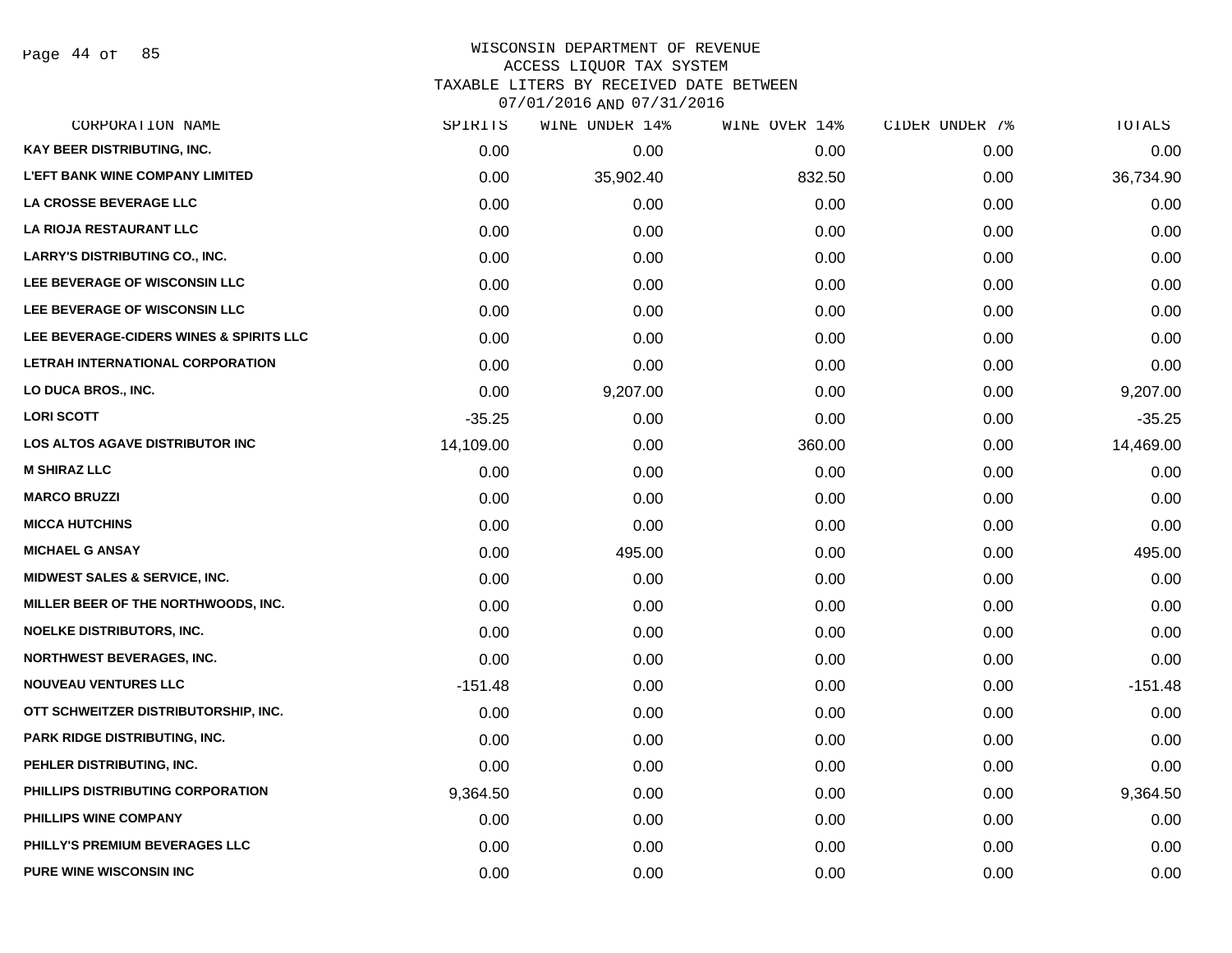Page 45 of 85

#### WISCONSIN DEPARTMENT OF REVENUE ACCESS LIQUOR TAX SYSTEM

TAXABLE LITERS BY RECEIVED DATE BETWEEN

| CORPORATION NAME                            | SPIRITS    | UNDER 14%<br>WINE | WINE OVER 14% | CIDER UNDER 7% | <b>TOTALS</b> |
|---------------------------------------------|------------|-------------------|---------------|----------------|---------------|
| <b>PURPLE FEET WINES, LLC</b>               | 0.00       | 12,149.25         | 11,470.50     | 0.00           | 23,619.75     |
| RANGE BEVERAGE, INCORPORATED                | 0.00       | 0.00              | 0.00          | 0.00           | 0.00          |
| <b>RATAS WHOLESALE LIQUOR COMPANY</b>       | 0.00       | 0.00              | 0.00          | 0.00           | 0.00          |
| RIVER CITY DISTRIBUTING CO., INC.           | 0.00       | 0.00              | 0.00          | 0.00           | 0.00          |
| S. & S. DISTRIBUTING, INC.                  | 0.00       | 0.00              | 0.00          | 0.00           | 0.00          |
| S. & S. DISTRIBUTING, INC.                  | 0.00       | 0.00              | 0.00          | 0.00           | 0.00          |
| <b>SALIM M SHAMMO</b>                       | 0.00       | 0.00              | 0.00          | 0.00           | 0.00          |
| <b>SARATOGA LIQUOR CO., INC.</b>            | 0.00       | 20,250.00         | 0.00          | 0.00           | 20,250.00     |
| <b>SQUARE ROOT LLC</b>                      | 0.00       | 0.00              | 0.00          | 0.00           | 0.00          |
| <b>STATE WINE &amp; SPIRITS COMPANY LLC</b> | 0.00       | 0.00              | 0.00          | 0.00           | 0.00          |
| SUPERIOR BEVERAGES LLC                      | 0.00       | 0.00              | 0.00          | 0.00           | 0.00          |
| <b>TIMOTHY REILLY SR</b>                    | 0.00       | 0.00              | 0.00          | 0.00           | 0.00          |
| TJ INTERNATIONAL LTD                        | 0.00       | 0.00              | 0.00          | 0.00           | 0.00          |
| <b>TRI-MART COMPANY LLC</b>                 | 0.00       | 0.00              | 0.00          | 0.00           | 0.00          |
| TRIANGLE DISTRIBUTING COMPANY, INC.         | 0.00       | 0.00              | 0.00          | 0.00           | 0.00          |
| <b>VINCITA TRADING LLC</b>                  | 0.00       | 0.00              | 0.00          | 0.00           | 0.00          |
| VINO VERITAS, LTD.                          | 0.00       | 3,748.50          | 183.00        | 0.00           | 3,931.50      |
| <b>WDI LLC</b>                              | 0.00       | 0.00              | 0.00          | 0.00           | 0.00          |
| <b>WDI LLC</b>                              | 0.00       | 0.00              | 0.00          | 0.00           | 0.00          |
| <b>WISCONSIN DISTRIBUTORS EAST LLC</b>      | 0.00       | 0.00              | 0.00          | 0.00           | 0.00          |
| <b>WISCONSIN DISTRIBUTORS NORTH LLC</b>     | 0.00       | 0.00              | 0.00          | 0.00           | 0.00          |
| <b>WISCONSIN WINERY CO-OP</b>               | 0.00       | 0.00              | 0.00          | 0.00           | 0.00          |
| <b>WOODFIELD DISTRIBUTION LLC</b>           | 0.00       | 0.00              | 0.00          | 0.00           | 0.00          |
| ZASTROW THE BEER MAN, INC.                  | 0.00       | 0.00              | 0.00          | 0.00           | 0.00          |
| TOTAL LITERS FOR 7/31/2016                  | 567,816.60 | 491,329.72        | 40,389.75     | 0.00           | 1,099,536.07  |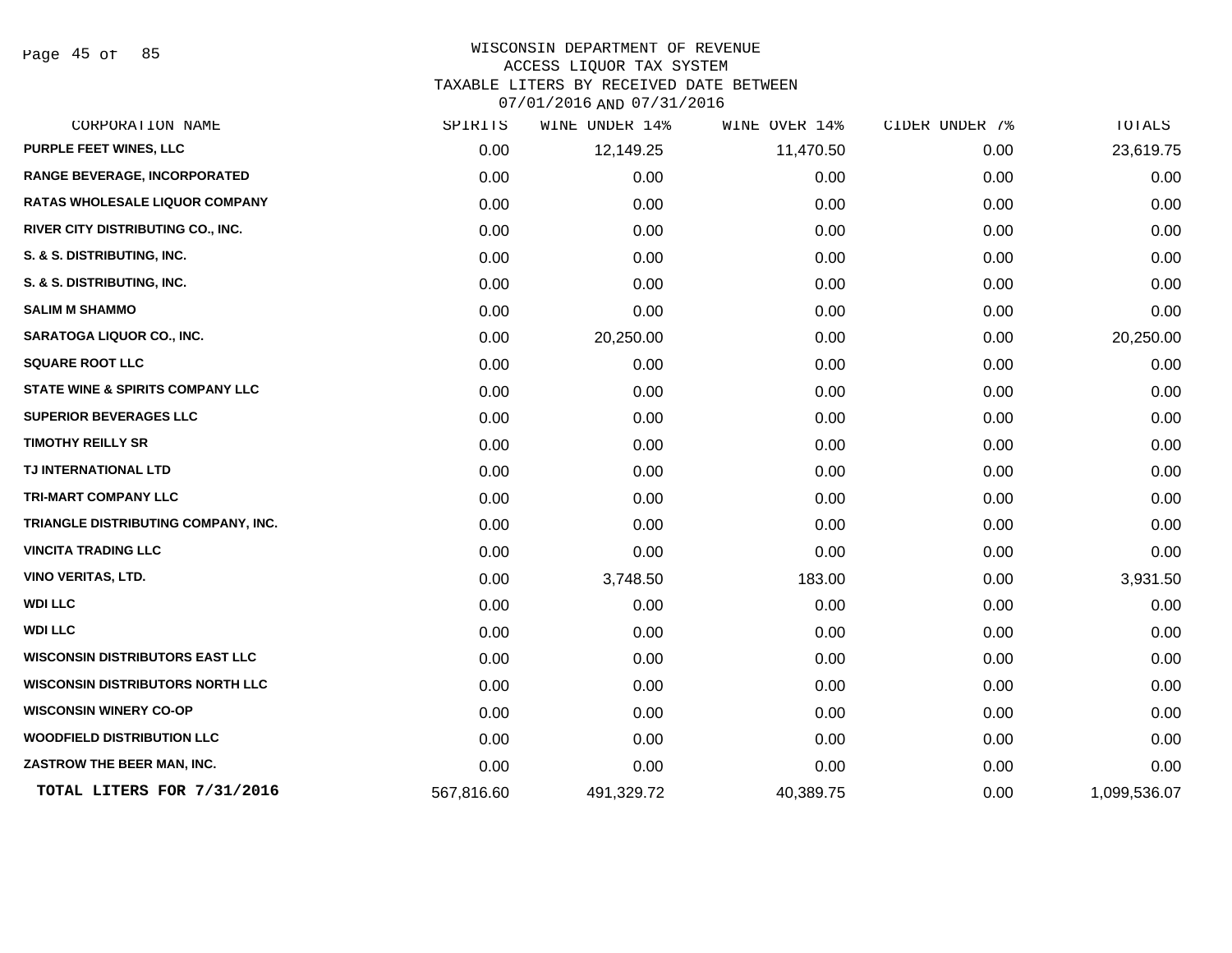| Page 46 of |  |  | 85 |
|------------|--|--|----|
|------------|--|--|----|

## WISCONSIN DEPARTMENT OF REVENUE ACCESS LIQUOR TAX SYSTEM TAXABLE LITERS BY RECEIVED DATE BETWEEN 07/01/2016 AND 07/31/2016

**IN STATE MANUFACTURER (WM) 45TH PARALLEL SPIRITS, LLC** 0.00 0.00 0.00 0.00 0.00 **ACE ETHANOL LLC** 0.00 0.00 0.00 0.00 0.00 **AEPPELTREOW INC** 91.49 0.00 0.00 0.00 91.49 **ANGRY SPIRITS DISTILLING LLC** 0.00 0.00 0.00 0.00 0.00 **B & E DISTILLERY INC.** 0.00 0.00 0.00 0.00 0.00 **BRIAN SAMMONS** 591.05 0.00 0.00 0.00 591.05 **C & N CORPORATION** 4,442.96 0.00 0.00 0.00 4,442.96 **CENTRAL STANDARD LLC** 317.90 0.00 0.00 0.00 317.90 **CHIPPEWA RIVER DISTILLERY AND BREWERY LLC**  $463.07$  0.00 0.00 0.00 0.00 0.00 0.00 463.07 **CLOVER MEADOW LLC** 0.00 0.00 0.00 0.00 0.00 **DEATH'S DOOR DISTILLERY LLC** 107.99 0.00 0.00 0.00 107.99 **DISTILLERY PARTNERS, LLC** 1,777.24 0.00 0.00 0.00 1,777.24 **DRIFTLESS GLEN DISTILLERY LLC** 920.42 0.00 0.00 0.00 920.42 **EMCO CHEMICAL DISTRIBUTORS, INC.** 0.00 0.00 0.00 0.00 0.00 **GLOBAL DISTILLERS SRL LLC** 9,032.60 287.99 0.00 0.00 9,320.59 **GRANT J VAN DRIEST** 124.92 0.00 0.00 0.00 124.92 **GREAT LAKES DISTILLERY LLC** 1,038.71 0.00 0.00 0.00 1,038.71 **HENDRICKS FAMILY DISTILLERY LLC** 628.75 528.75 0.00 0.00 0.00 0.00 0.00 0.00 528.75 **KELLY M YOCOM** 0.00 0.00 0.00 0.00 0.00 **MATTHEW RICK** 0.00 0.00 0.00 0.00 0.00 **MILLERCOORS LLC** 0.00 0.00 0.00 86,758.23 86,758.23 **NATHAN G GREENAWALT** 564.38 0.00 0.00 0.00 564.38 **NORTHERN WATERS DISTILLERY LLC** 667.52 667.52 0.00 0.00 0.00 0.00 0.00 0.00 667.52 **PERLICK FARMS LLC** 67.89 567.89 0.00 0.00 0.00 0.00 0.00 0.00 0.00 567.89 **PO CHOUA LO** 0.00 0.00 0.00 0.00 0.00 CORPORATION NAME SPIRITS WINE UNDER 14% WINE OVER 14% CIDER UNDER 7% TOTALS

**RIVER BEND VINEYARD & WINERY LLC** 204.11 0.00 0.00 0.00 204.11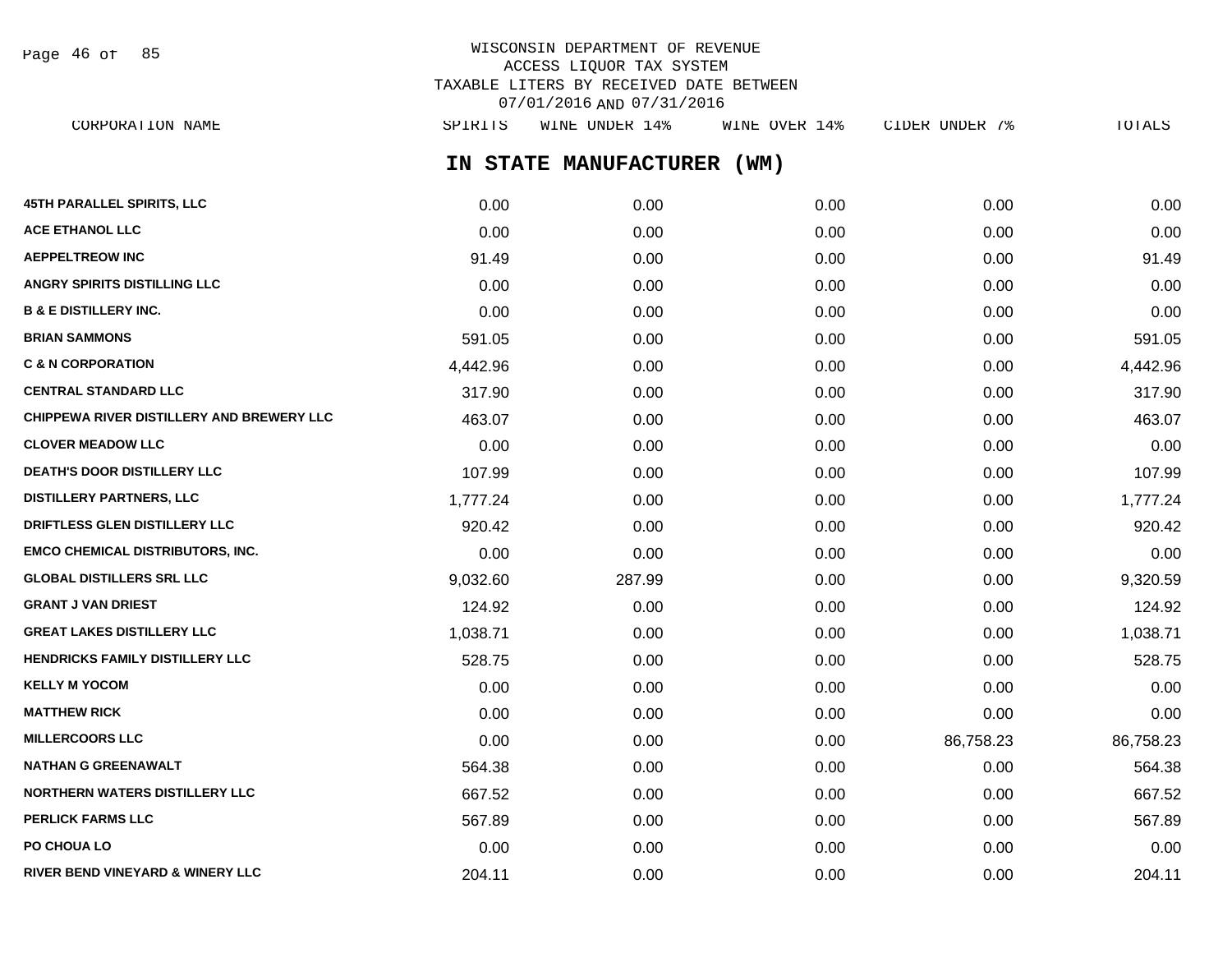Page 47 of 85

| CORPORATION NAME                | SPIRITS   | UNDER 14%<br>WINE | OVER 14%<br>WINE | UNDER 7%<br>CIDER | TOTALS     |
|---------------------------------|-----------|-------------------|------------------|-------------------|------------|
| <b>SENSIENT FLAVORS LLC</b>     | 0.00      | 0.00              | 0.00             | 0.00              | 0.00       |
| <b>ST CROIX SPIRITS LLC</b>     | 0.00      | 0.00              | 0.00             | 0.00              | 0.00       |
| THE NORTH WOODS DISTILLERY LLC  | 758.25    | 0.00              | 0.00             | 0.00              | 758.25     |
| WHITE WINTER WINERY INC         | 243.55    | 0.00              | 0.00             | 0.00              | 243.55     |
| <b>WOLLERSHEIM WINERY, INC.</b> | 1.088.94  | 0.00              | 0.00             | 0.00              | 1,088.94   |
| YAHARA BAY DISTILLERS, INC.     | 3.337.43  | 0.00              | 0.00             | 0.00              | 3,337.43   |
| TOTAL LITERS FOR 7/31/2016      | 26,869.17 | 287.99            | 0.00             | 86,758.23         | 113,915.39 |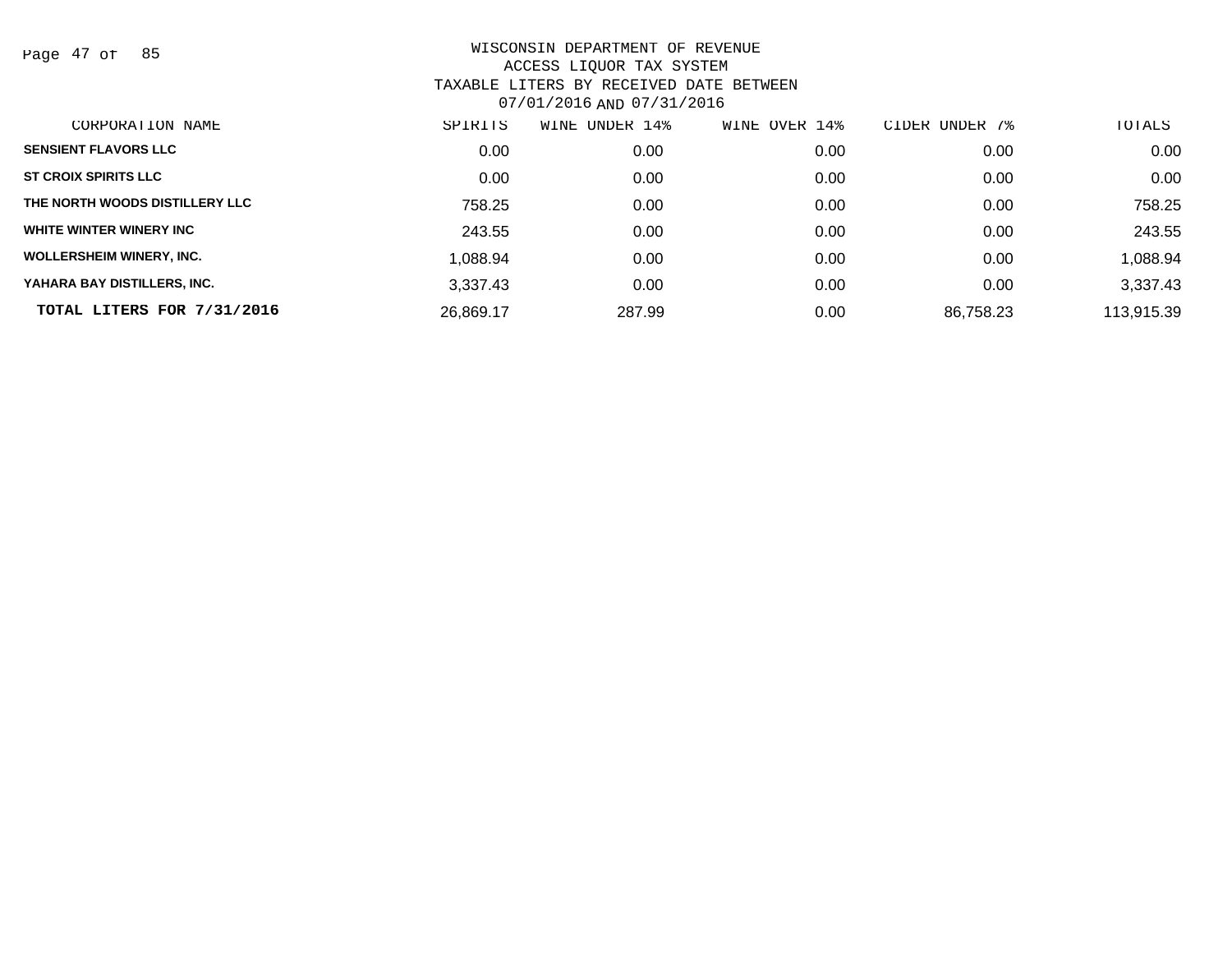| Page 48 of |  |  | 85 |
|------------|--|--|----|
|------------|--|--|----|

# WISCONSIN DEPARTMENT OF REVENUE ACCESS LIQUOR TAX SYSTEM TAXABLE LITERS BY RECEIVED DATE BETWEEN 07/01/2016 AND 07/31/2016

CORPORATION NAME SPIRITS WINE UNDER 14% WINE OVER 14% CIDER UNDER 7% TOTALS

# **IN STATE RECTIFIER (WR)**

| <b>45TH PARALLEL SPIRITS, LLC</b>      | 2,624.25     | 0.00 | 0.00 | 0.00 | 2,624.25      |
|----------------------------------------|--------------|------|------|------|---------------|
| <b>ARTYS</b>                           | 0.00         | 0.00 | 0.00 | 0.00 | 0.00          |
| <b>CITY BREWING COMPANY, LLC</b>       | $-99,173.43$ | 0.00 | 0.00 | 0.00 | $-99,173.43$  |
| <b>DISTILLERY PARTNERS, LLC</b>        | 0.00         | 0.00 | 0.00 | 0.00 | 0.00          |
| <b>GALLOWAY COMPANY</b>                | 0.00         | 0.00 | 0.00 | 0.00 | 0.00          |
| <b>GREAT LAKES DISTILLERY LLC</b>      | 3,101.23     | 0.00 | 0.00 | 0.00 | 3,101.23      |
| <b>HENRY FARMS PRAIRIE SPIRITS LLC</b> | -432.00      | 0.00 | 0.00 | 0.00 | $-432.00$     |
| <b>KELLY M YOCOM</b>                   | 0.00         | 0.00 | 0.00 | 0.00 | 0.00          |
| <b>MIDWEST CUSTOM BOTTLING LLC</b>     | $-16,010.29$ | 0.00 | 0.00 | 0.00 | $-16,010.29$  |
| <b>NATHAN G GREENAWALT</b>             | 0.00         | 0.00 | 0.00 | 0.00 | 0.00          |
| PO CHOUA LO                            | 0.00         | 0.00 | 0.00 | 0.00 | 0.00          |
| YAHARA BAY DISTILLERS, INC.            | 0.00         | 0.00 | 0.00 | 0.00 | 0.00          |
| TOTAL LITERS FOR 7/31/2016             | -109,890.24  | 0.00 | 0.00 | 0.00 | $-109,890.24$ |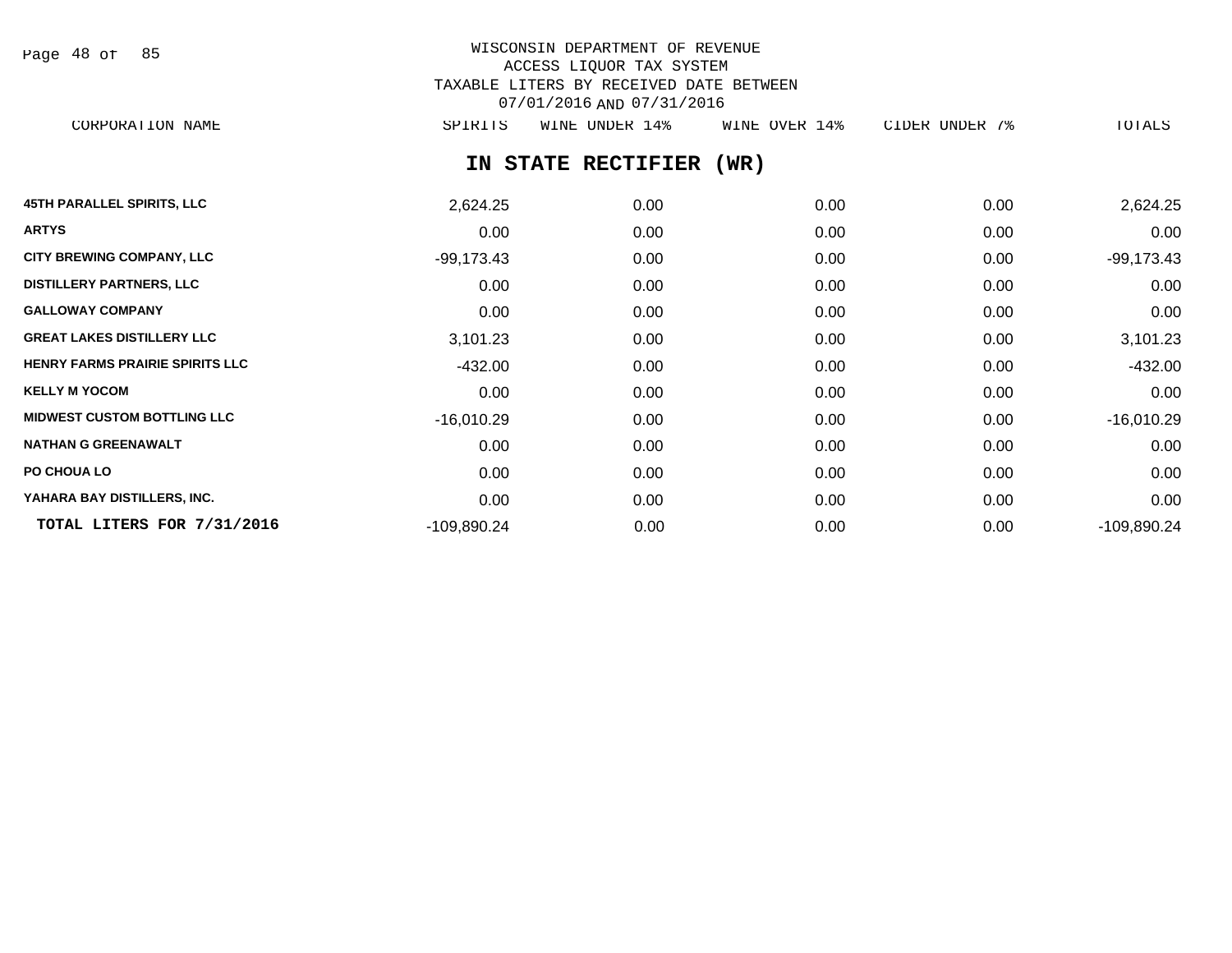Page 49 of 85

## WISCONSIN DEPARTMENT OF REVENUE ACCESS LIQUOR TAX SYSTEM TAXABLE LITERS BY RECEIVED DATE BETWEEN 07/01/2016 AND 07/31/2016

**IN STATE WINERY (WWI) AEPPELTREOW INC** 1,706.98 22.71 1,301.19 1,706.98 **AMANDA STEFL** 0.00 0.00 0.00 0.00 0.00 **BARABOO BLUFF WINERY, LLC** 0.00 1,599.33 0.00 0.00 1,599.33 **BAUER-KEARNS WINERY LLC** 0.00 0.00 0.00 0.00 0.00 **BAYFIELD WINERY, LTD.** 0.00 2,629.49 0.00 0.00 2,629.49 **BELLEVINEZ LLC** 0.00 897.14 0.00 0.00 897.14 **BLIND HORSE WINERY LLC** 0.00 0.00 0.00 0.00 0.00 **BOTHAM VINEYARDS, INC.** 0.00 2,017.62 0.00 0.00 2,017.62 **BRANCHES WINERY LLC** 1,693.97 0.00 1,693.97 **BRIGADOON FARM & WINERY LLC** 0.00 0.00 0.00 0.00 0.00 CORPORATION NAME SPIRITS WINE UNDER 14% WINE OVER 14% CIDER UNDER 7% TOTALS

**BUZZ & BREW SHOP LLC** 68.14 0.00 68.14 0.00 68.14 0.00 0.00 68.14 0.00 0.00 0.00 68.14 **C & N CORPORATION** 0.00 41,369.76 919.51 0.00 42,289.27 **CHATEAU ST CROIX WINERY & VINEYARD LLC** 0.00 1,391.97 515.61 0.00 1,907.58 **CIDER HOUSE OF WISCONSIN LLC** 0.00 0.00 0.00 0.00 0.00 70.03 70.03 70.03 **CLAY JAR HOLDINGS LLC** 854.27 **CLINTON CLINGERMAN** 0.00 385.81 0.00 0.00 385.81

|                                    | $\mathsf{v} \cdot \mathsf{v} \cdot \mathsf{v}$ | 000.OT   | $\mathsf{v} \cdot \mathsf{v} \cdot \mathsf{v}$ | $\mathsf{v} \cdot \mathsf{v} \cdot \mathsf{v}$ | $\sim\!\sim\!$ |
|------------------------------------|------------------------------------------------|----------|------------------------------------------------|------------------------------------------------|----------------|
| <b>CLOVER MEADOW LLC</b>           | 0.00                                           | 0.00     | 0.00                                           | 0.00                                           | 0.00           |
| <b>COLDSPRING OF WISCONSIN LLC</b> | 0.00                                           | 0.00     | 0.00                                           | 0.00                                           | 0.00           |
| <b>COLLEEN M BOS</b>               | 0.00                                           | 1,919.73 | 0.00                                           | 0.00                                           | 1,919.73       |
| <b>CRAIG FLETCHER</b>              | 0.00                                           | 2,524.86 | 0.00                                           | 0.00                                           | 2,524.86       |
| <b>DANIEL J KOEPKE</b>             | 0.00                                           | 0.00     | 0.00                                           | 0.00                                           | 0.00           |
| <b>DANZINGER VINEYARDS LLC</b>     | 0.00                                           | 0.00     | 0.00                                           | 0.00                                           | 0.00           |
| <b>DIANA HOBSON</b>                | 0.00                                           | 1,881.72 | 0.00                                           | 0.00                                           | 1,881.72       |
| <b>EDWARD J RINK</b>               | 0.00                                           | 96.75    | 0.00                                           | 0.00                                           | 96.75          |
| <b>ELISABETH W KLEIN</b>           | 0.00                                           | 757.08   | 0.00                                           | 0.00                                           | 757.08         |
| <b>FAWN CREEK WINERY LLC</b>       | 0.00                                           | 7,105.46 | $-4.50$                                        | 0.00                                           | 7,100.96       |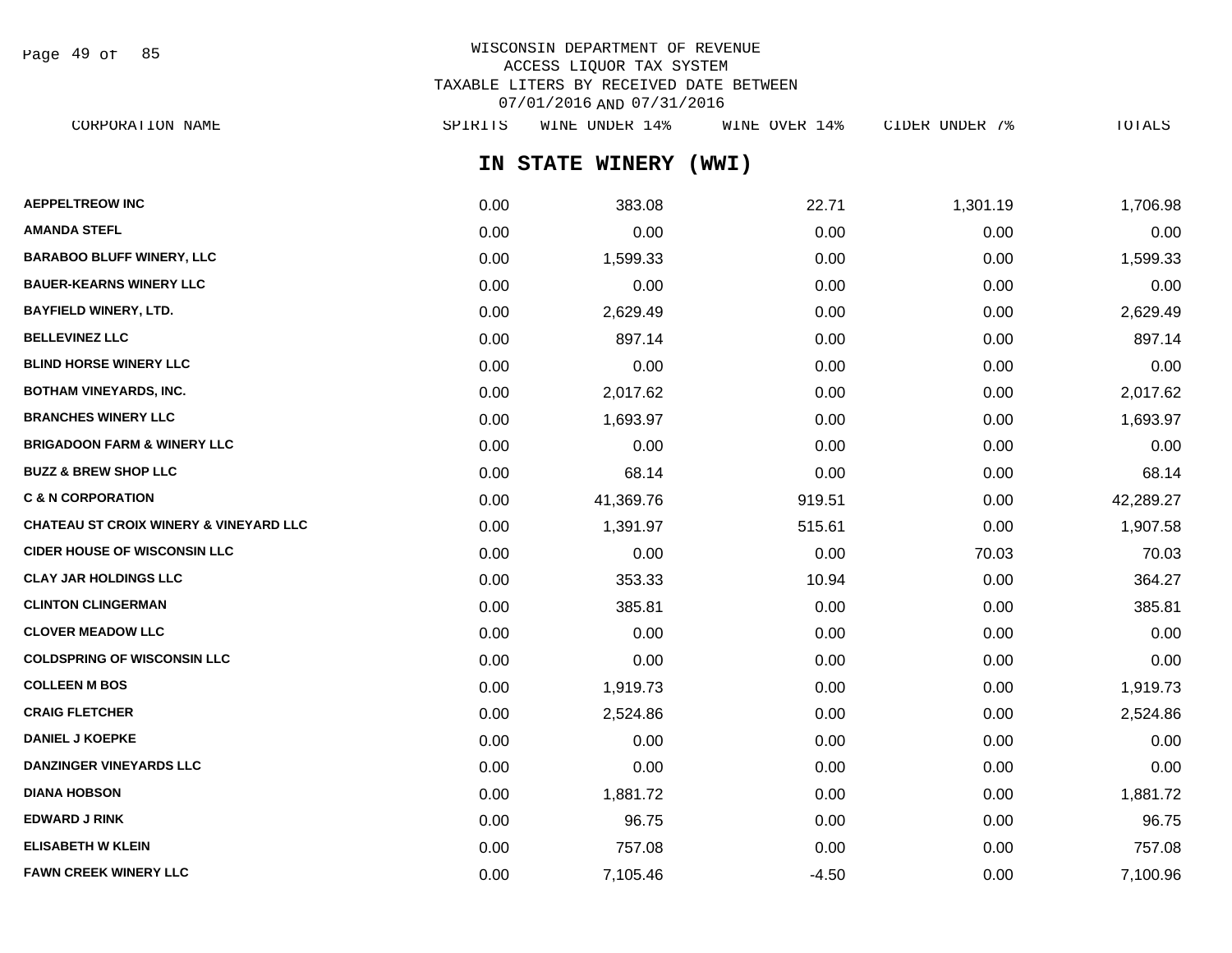#### WISCONSIN DEPARTMENT OF REVENUE ACCESS LIQUOR TAX SYSTEM

TAXABLE LITERS BY RECEIVED DATE BETWEEN

| CORPORATION NAME                        | SPIRITS | WINE UNDER 14% | WINE OVER 14% | CIDER UNDER 7% | TOTALS    |
|-----------------------------------------|---------|----------------|---------------|----------------|-----------|
| <b>FERMENTING CELLARS LLC</b>           | 0.00    | 239.63         | 0.00          | 0.00           | 239.63    |
| FISHER KING WINERY, LLC                 | 0.00    | 0.00           | 0.00          | 0.00           | 0.00      |
| <b>FRESAR INC</b>                       | 0.00    | 98.42          | 0.00          | 0.00           | 98.42     |
| FRUIT OF THE WOODS WINE CELLAR, INC.    | 0.00    | 17,287.50      | 0.00          | 0.00           | 17,287.50 |
| <b>HALF KRAKT LLC</b>                   | 0.00    | 636.74         | 0.00          | 0.00           | 636.74    |
| <b>HALF MOON HILL LLC</b>               | 0.00    | 0.00           | 0.00          | 0.00           | 0.00      |
| <b>HARALD TOMESCH</b>                   | 0.00    | 0.00           | 0.00          | 0.00           | 0.00      |
| <b>HARBOR RIDGE WINERY INC.</b>         | 0.00    | 5,175.97       | 0.00          | 0.00           | 5,175.97  |
| <b>HERDIE BAISDEN</b>                   | 0.00    | 0.00           | 0.00          | 0.00           | 0.00      |
| <b>HOOKSTONE INC.</b>                   | 0.00    | 1,161.24       | 44.29         | 0.00           | 1,205.53  |
| <b>ISLAND ORCHARD CIDER LLC</b>         | 0.00    | 0.00           | 0.00          | 0.00           | 0.00      |
| <b>JACKSON WINE LLC</b>                 | 0.00    | 0.00           | 0.00          | 0.00           | 0.00      |
| <b>JAMES PLOETZ</b>                     | 0.00    | 488.30         | 0.00          | 0.00           | 488.30    |
| <b>JEFFERY BEMIS</b>                    | 0.00    | 0.00           | 0.00          | 0.00           | 0.00      |
| <b>JEFFREY L STOEGER</b>                | 0.00    | 325.32         | 0.00          | 0.00           | 325.32    |
| <b>JORNY'S END LLC</b>                  | 0.00    | 6,984.06       | 0.00          | 0.00           | 6,984.06  |
| <b>JOSEPH CALLOW</b>                    | 0.00    | 28.80          | 0.00          | 0.00           | 28.80     |
| <b>JOSEPH CALLOW</b>                    | 0.00    | 2,256.86       | 0.00          | 0.00           | 2,256.86  |
| <b>JOSEPH STALLER</b>                   | 0.00    | 2,310.61       | 0.00          | 0.00           | 2,310.61  |
| <b>JOSEPH WYNIMKO</b>                   | 0.00    | 295.37         | 0.00          | 0.00           | 295.37    |
| <b>JULIE A ANDRZEJCZAK</b>              | 0.00    | 0.00           | 0.00          | 0.00           | 0.00      |
| <b>KEVIN BEHNKE</b>                     | 0.00    | 0.00           | 0.00          | 0.00           | 0.00      |
| <b>LAKE NOKOMIS CRANBERRIES INC</b>     | 0.00    | 109.02         | 0.00          | 0.00           | 109.02    |
| <b>LANDTA WINES LLC</b>                 | 0.00    | 0.00           | 0.00          | 0.00           | 0.00      |
| <b>LARSON &amp; LARSON</b>              | 0.00    | 612.48         | 0.00          | 0.00           | 612.48    |
| <b>LAUTENBACH'S ORCHARD COUNTRY INC</b> | 0.00    | 14,705.82      | 0.00          | 0.00           | 14,705.82 |
| <b>LEDGE STONE VINEYARDS LLC</b>        | 0.00    | 24.61          | 3.03          | 0.00           | 27.64     |
| <b>LOST ISLAND WINE LLC</b>             | 0.00    | 1,277.23       | 0.00          | 67.80          | 1,345.03  |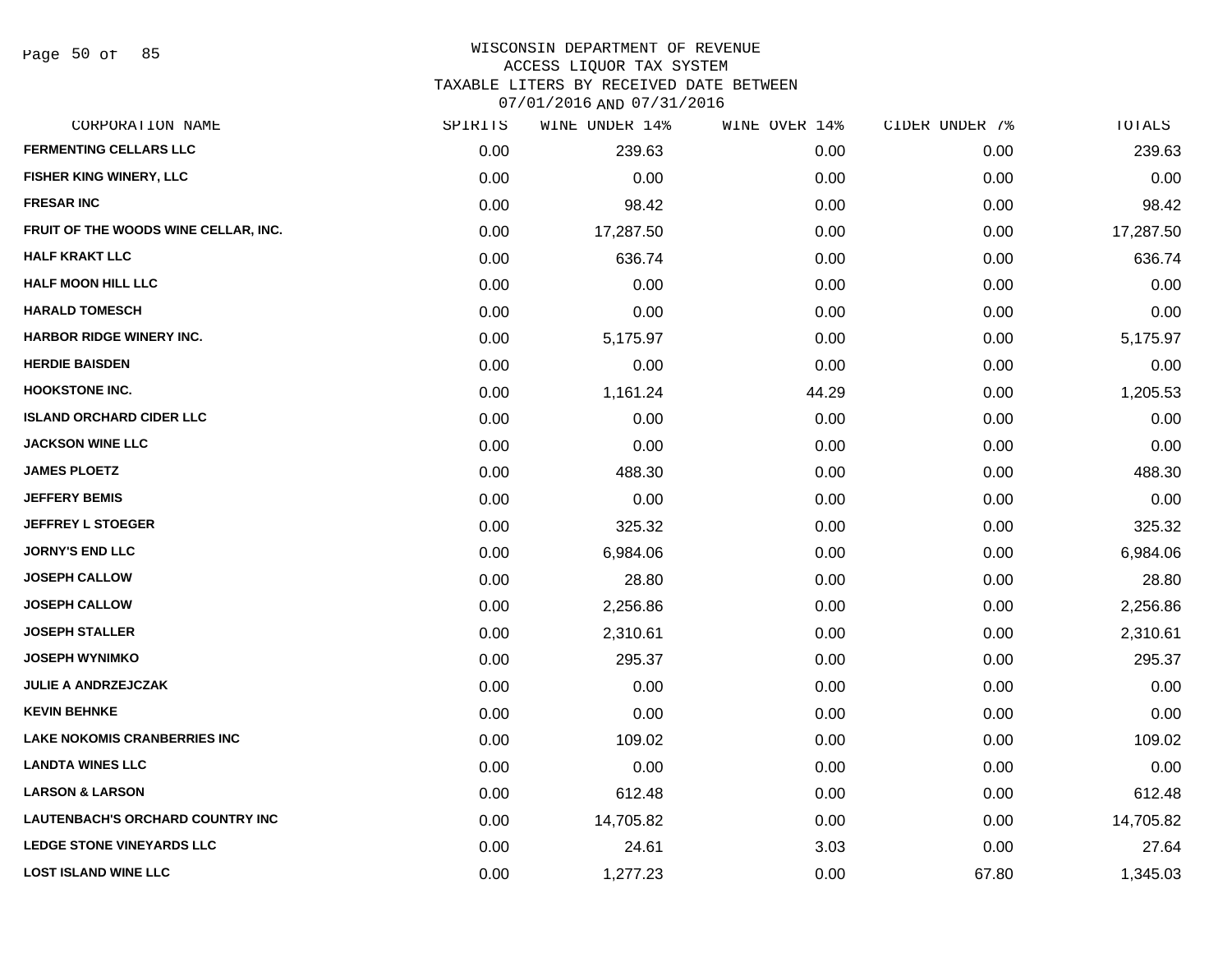| CORPORATION NAME                                 | SPIRITS | WINE UNDER 14% | WINE OVER 14% | CIDER UNDER 7% | TOTALS   |
|--------------------------------------------------|---------|----------------|---------------|----------------|----------|
| <b>LUNCH CREEK VINEYARDS LLC</b>                 | 0.00    | 0.00           | 0.00          | 0.00           | 0.00     |
| MARION J WEGLARZ AND MARLYS A BOCK PTRS          | 0.00    | 0.00           | 0.00          | 0.00           | 0.00     |
| <b>MARTIN E SELL</b>                             | 0.00    | 24.61          | 1.89          | 0.00           | 26.50    |
| <b>MARY BELLAZZINI</b>                           | 0.00    | 0.00           | 0.00          | 0.00           | 0.00     |
| <b>MATENAER CORPORATION</b>                      | 0.00    | 0.00           | 0.00          | 0.00           | 0.00     |
| <b>MATTHEW RICK</b>                              | 0.00    | 0.00           | 0.00          | 0.00           | 0.00     |
| <b>MCILQUHAM LLC</b>                             | 0.00    | 4,212.01       | 0.00          | 0.00           | 4,212.01 |
| <b>MERSHONIAN CIDERY LLC</b>                     | 0.00    | 117.35         | 0.00          | 1,570.94       | 1,688.29 |
| <b>MUNSON BRIDGE WINERY INC</b>                  | 0.00    | 738.15         | 0.00          | 0.00           | 738.15   |
| <b>MUSETTA WINERY, LLC</b>                       | 0.00    | $-6.75$        | 0.00          | 0.00           | $-6.75$  |
| <b>NORTHLEAF WINERY, LLC</b>                     | 0.00    | 1,899.14       | 33.39         | 0.00           | 1,932.53 |
| PARALLEL 44 VINEYARD & WINERY, INC.              | 0.00    | 5,935.51       | 139.49        | 0.00           | 6,075.00 |
| PARALLEL 44 VINEYARD & WINERY, INC.              | 0.00    | 3,518.98       | 91.19         | 0.00           | 3,610.17 |
| <b>PATRICK ARNDT</b>                             | 0.00    | 37.85          | 0.00          | 0.00           | 37.85    |
| <b>PAUL D ASPER</b>                              | 0.00    | 1,037.99       | 0.00          | 777.52         | 1,815.51 |
| <b>PAUL G BLOMMEL</b>                            | 0.00    | 0.00           | 0.00          | 0.00           | 0.00     |
| <b>PAUL J FRANZEN</b>                            | 0.00    | 0.00           | 0.00          | 0.00           | 0.00     |
| <b>PIEPERTK LLC</b>                              | 0.00    | 1,757.98       | 14.23         | 0.00           | 1,772.21 |
| <b>RED OAK VINEYARD INC</b>                      | 0.00    | 7,915.27       | 0.00          | 0.00           | 7,915.27 |
| <b>RIVER BEND VINEYARD &amp; WINERY LLC</b>      | 0.00    | 4,795.34       | 0.00          | 0.00           | 4,795.34 |
| <b>ROBERT BORUCKI</b>                            | 0.00    | 0.00           | 0.00          | 0.00           | 0.00     |
| <b>ROBERT BORUCKI</b>                            | 0.00    | 695.95         | 0.00          | 0.00           | 695.95   |
| <b>ROCK N WOOL WINERY LLC</b>                    | 0.00    | 0.00           | 0.00          | 0.00           | 0.00     |
| <b>RUSH RIVER BREWING LLC</b>                    | 0.00    | 0.00           | 0.00          | 78.22          | 78.22    |
| <b>RUSHFORD MEADERY AND WINERY LLC</b>           | 0.00    | 1,226.47       | 0.00          | 0.00           | 1,226.47 |
| <b>RYAN PRELLWITZ</b>                            | 0.00    | 1,726.14       | 0.00          | 0.00           | 1,726.14 |
| S & J WINERY, LLC                                | 0.00    | 0.00           | 0.00          | 0.00           | 0.00     |
| <b>SANDSTONE RIDGE VINEYARD &amp; WINERY LLC</b> | 0.00    | 622.81         | 16.20         | 0.00           | 639.01   |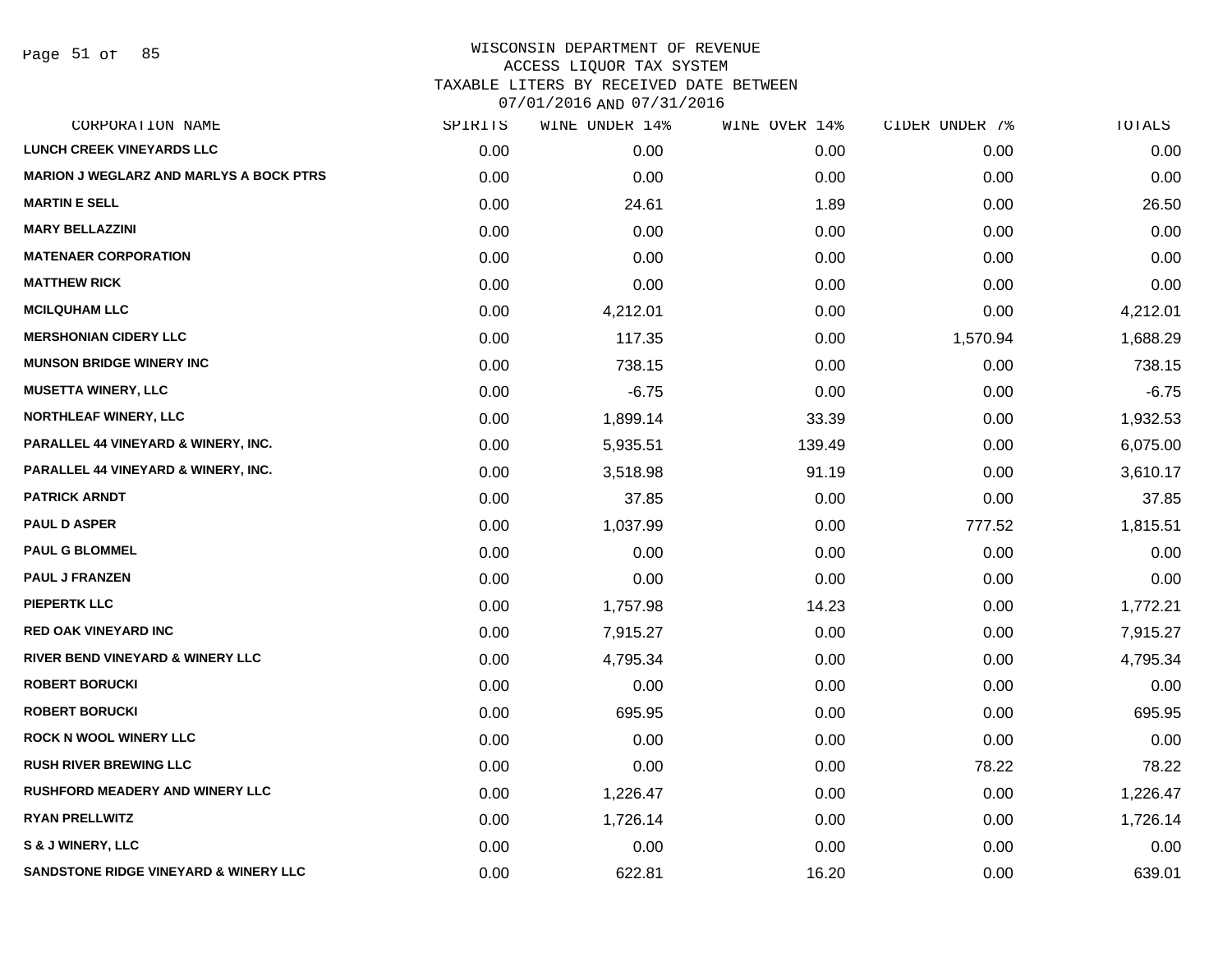Page 52 of 85

## WISCONSIN DEPARTMENT OF REVENUE ACCESS LIQUOR TAX SYSTEM TAXABLE LITERS BY RECEIVED DATE BETWEEN

| CORPORATION NAME                           | SPIRITS | WINE UNDER 14% | WINE OVER 14% | CIDER UNDER 7% | TOTALS    |
|--------------------------------------------|---------|----------------|---------------|----------------|-----------|
| <b>SANTA FE FUTURES, INC.</b>              | 0.00    | 0.00           | 0.00          | 0.00           | 0.00      |
| <b>SEVEN HAWKS VINEYARDS LLC</b>           | 0.00    | 7,570.80       | 0.00          | 0.00           | 7,570.80  |
| <b>SEVEN HAWKS VINEYARDS LLC</b>           | 0.00    | 0.00           | 0.00          | 0.00           | 0.00      |
| <b>SHARON L PINGEL</b>                     | 0.00    | 0.00           | 0.00          | 0.00           | 0.00      |
| <b>SHERRY HARDIE</b>                       | 0.00    | 242.25         | 0.00          | 0.00           | 242.25    |
| <b>SIMON CREEK VINEYARD LLC</b>            | 0.00    | 5,729.88       | 364.84        | 0.00           | 6,094.72  |
| SINNIPEE VALLEY VINEYARD LLC               | 0.00    | 0.00           | 0.00          | 0.00           | 0.00      |
| <b>SPB LLC</b>                             | 0.00    | 0.00           | 0.00          | 74,360.95      | 74,360.95 |
| <b>SPIRITS OF NORWAY VINEYARD LLC</b>      | 0.00    | 0.00           | 0.00          | 0.00           | 0.00      |
| <b>SPRECHER BREWING COMPANY, INC.</b>      | 0.00    | 0.00           | 0.00          | 6,278.08       | 6,278.08  |
| <b>SPURGEON VINEYARDS &amp; WINERY LLC</b> | 0.00    | 6,939.02       | 62.84         | 0.00           | 7,001.86  |
| <b>STEPHEN M KENNEDY</b>                   | 0.00    | 867.24         | 0.00          | 0.00           | 867.24    |
| <b>STEVEN J DE BAKER</b>                   | 0.00    | 180.00         | 31.49         | 0.00           | 211.49    |
| STEVEN M & JUDITH A JACOBSON LLC           | 0.00    | 1,069.87       | 0.00          | 0.00           | 1,069.87  |
| <b>SUNSET POINT WINERY LLC</b>             | 0.00    | 871.02         | 40.50         | 0.00           | 911.52    |
| <b>TENBA RIDGE WINERY LLC</b>              | 0.00    | 0.00           | 0.00          | 0.00           | 0.00      |
| THE RUM TREE, INC.                         | 0.00    | 18.02          | 18.02         | 0.00           | 36.04     |
| THE WINE VINEYARD LLC                      | 0.00    | 3,464.93       | 0.00          | 0.00           | 3,464.93  |
| THE WOODLAND TRAIL BEVERAGE COMPANY, INC.  | 0.00    | 931.97         | 0.00          | 0.00           | 931.97    |
| <b>TOMMYS TOO HIGH WINES LLC</b>           | 0.00    | 0.00           | 0.00          | 0.00           | 0.00      |
| <b>TROY LANDWEHR</b>                       | 0.00    | 849.00         | 90.00         | 0.00           | 939.00    |
| <b>TWO BROTHERS WINES LLC</b>              | 0.00    | 409.47         | 270.01        | 0.00           | 679.48    |
| VAN WYCHEN WINES INC.                      | 0.00    | 0.00           | 0.00          | 0.00           | 0.00      |
| <b>VERNON VINEYARDS LTD</b>                | 0.00    | 875.94         | 0.00          | 0.00           | 875.94    |
| <b>VETRO WINERY LLC</b>                    | 0.00    | 300.00         | 0.00          | 0.00           | 300.00    |
| <b>VINES TO CELLAR, INC.</b>               | 0.00    | 823.51         | 0.00          | 0.00           | 823.51    |
| VON STIEHL WINERY LTD.                     | 0.00    | 0.00           | 0.00          | 0.00           | 0.00      |
| <b>VON STIEHL WINERY LTD.</b>              | 0.00    | 0.00           | 0.00          | 0.00           | 0.00      |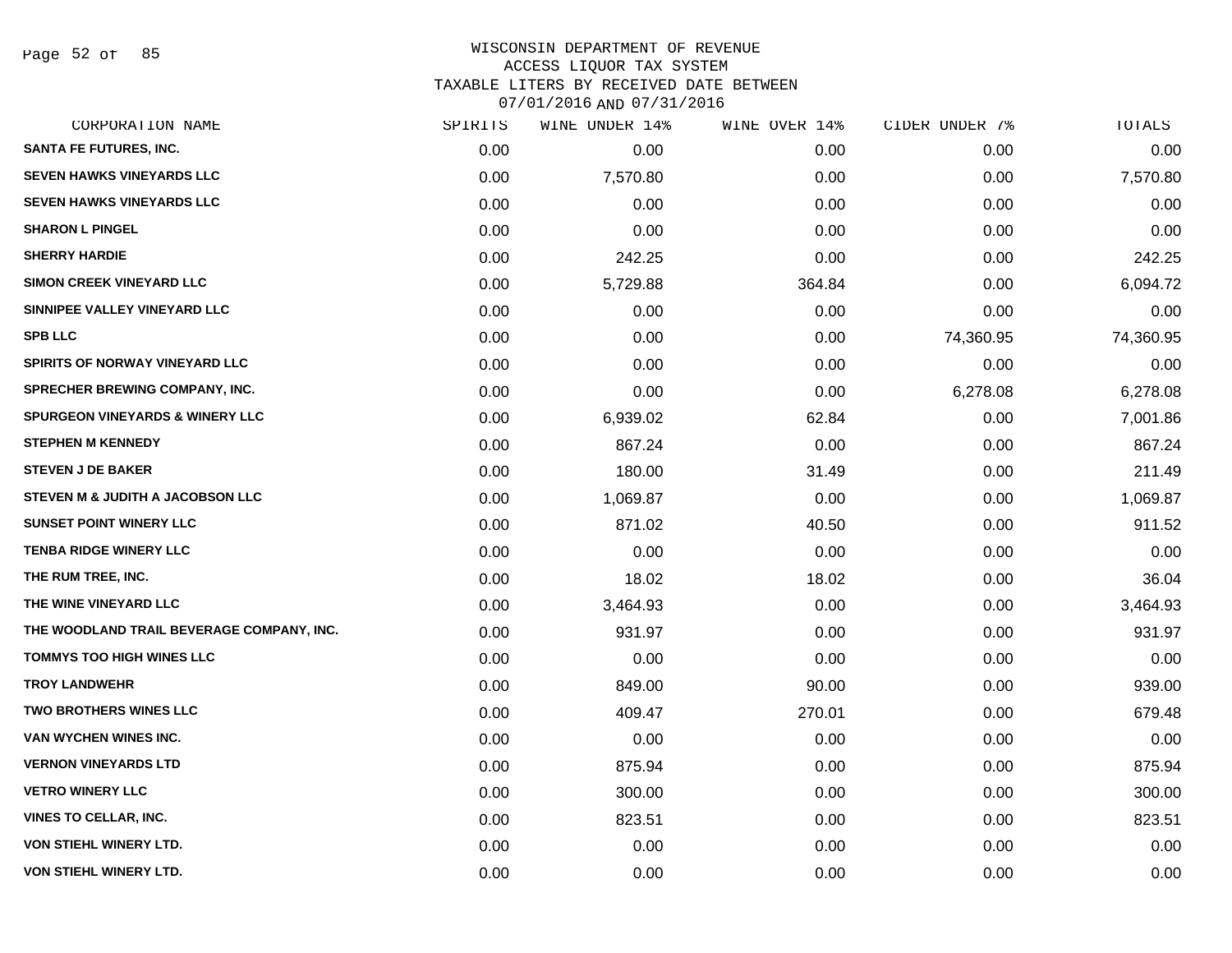Page 53 of 85

# WISCONSIN DEPARTMENT OF REVENUE

# ACCESS LIQUOR TAX SYSTEM

TAXABLE LITERS BY RECEIVED DATE BETWEEN

| CORPORATION NAME                                   | SPIRITS | UNDER 14%<br>WINE | WINE OVER 14% | CIDER UNDER 7% | TOTALS     |
|----------------------------------------------------|---------|-------------------|---------------|----------------|------------|
| <b>VON STIEHL WINERY LTD.</b>                      | 0.00    | 15,561.02         | 5,732.99      | 495.13         | 21,789.14  |
| <b>WEST PRAIRIE WINERY LLC</b>                     | 0.00    | 10,525.12         | 0.00          | 0.00           | 10,525.12  |
| <b>WHISPERING BLUFFS VINEYARD &amp; WINERY LTD</b> | 0.00    | 0.00              | 0.00          | 0.00           | 0.00       |
| <b>WHISPERING WINDS WINERY LLC</b>                 | 0.00    | 0.00              | 0.00          | 0.00           | 0.00       |
| <b>WHITE BEAR SPIRITS LLC</b>                      | 0.00    | 0.00              | 0.00          | 0.00           | 0.00       |
| WHITE WINTER WINERY INC                            | 0.00    | 5,639.87          | 93.50         | 1,869.99       | 7,603.36   |
| <b>WILLIAM F BLUHM</b>                             | 0.00    | 2,877.70          | 12.74         | 0.00           | 2,890.44   |
| <b>WINE STATION HUDSON LLC</b>                     | 0.00    | 0.00              | 0.00          | 0.00           | 0.00       |
| <b>WINEMAKER'S DAUGHTER LLC</b>                    | 0.00    | 127.19            | 0.00          | 0.00           | 127.19     |
| <b>WINESITTER BREWHOUSE LLC</b>                    | 0.00    | 0.00              | 0.00          | 0.00           | 0.00       |
| <b>WOLLERSHEIM WINERY, INC.</b>                    | 0.00    | 29,360.70         | 876.75        | 0.00           | 30,237.45  |
| <b>WOLLERSHEIM WINERY, INC.</b>                    | 0.00    | 14,003.83         | 679.83        | 0.00           | 14,683.66  |
| TOTAL LITERS FOR 7/31/2016                         | 0.00    | 266,586.37        | 10,081.49     | 86,869.85      | 363,537.71 |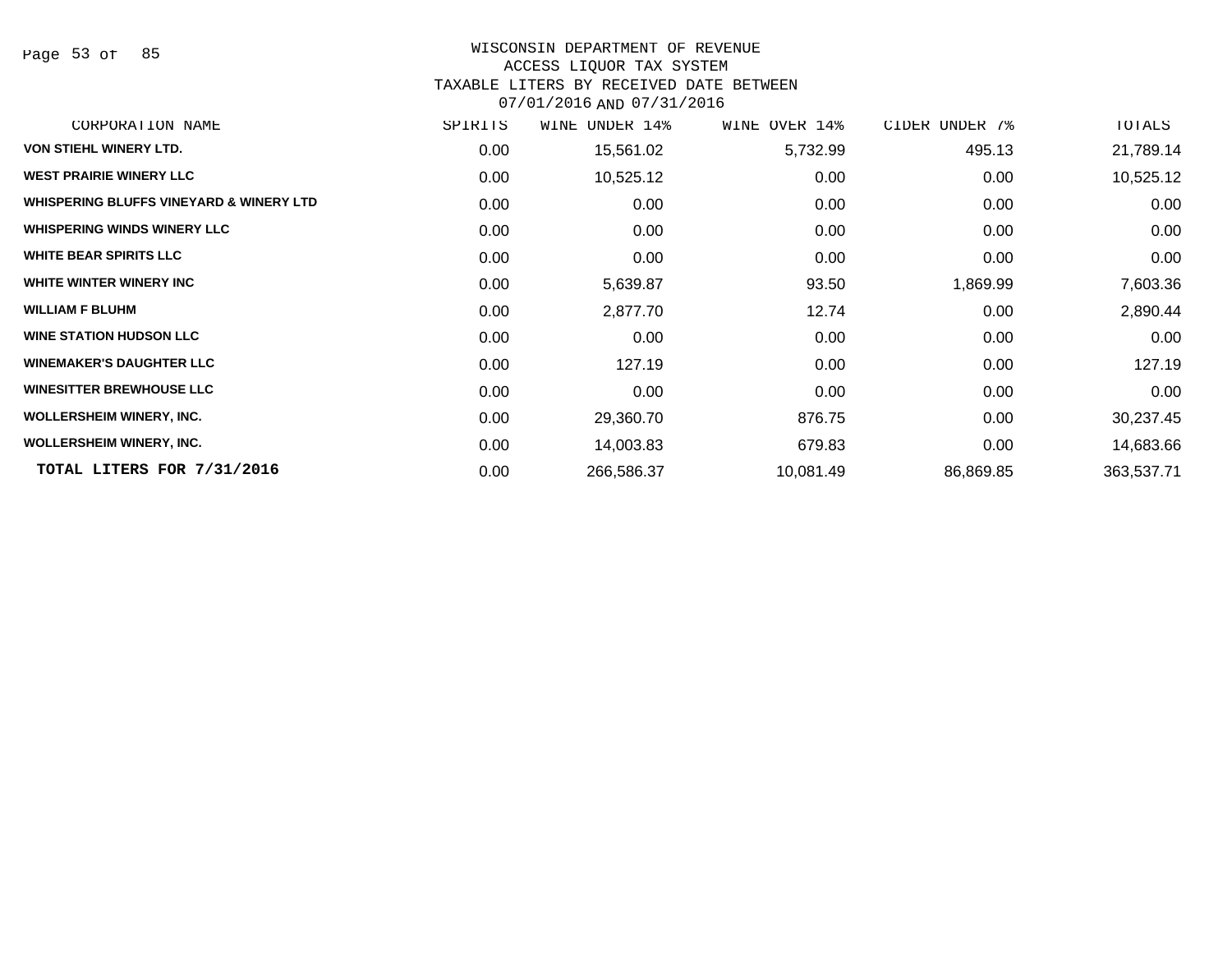Page 54 of 85

## WISCONSIN DEPARTMENT OF REVENUE ACCESS LIQUOR TAX SYSTEM TAXABLE LITERS BY RECEIVED DATE BETWEEN 07/01/2016 AND 07/31/2016

**WINE DIRECT SHIPPER (WDS)** CORPORATION NAME SPIRITS WINE UNDER 14% WINE OVER 14% CIDER UNDER 7% TOTALS

| 1-800 WINESHOP.COM INC                      | 0.00 | 2,083.50 | 462.75   | 0.00 | 2,546.25 |
|---------------------------------------------|------|----------|----------|------|----------|
| 7 & 8 LLC                                   | 0.00 | 0.00     | 10.50    | 0.00 | 10.50    |
| <b>A TO Z WINEWORKS LLC</b>                 | 0.00 | 8.25     | 8.25     | 0.00 | 16.50    |
| AARON POTT AND CLAIRE POTT                  | 0.00 | 0.00     | 0.00     | 0.00 | 0.00     |
| ABACELA VINEYARDS & WINERY INC              | 0.00 | 5.25     | 4.50     | 0.00 | 9.75     |
| <b>ABEJA LLC</b>                            | 0.00 | 0.00     | 2.38     | 0.00 | 2.38     |
| <b>ABERNATHY HOFFMAN, LLC</b>               | 0.00 | 0.00     | 0.00     | 0.00 | 0.00     |
| <b>ABREU VINEYARDS INC</b>                  | 0.00 | 0.00     | 0.00     | 0.00 | 0.00     |
| <b>AC VIN CO LLC</b>                        | 0.00 | 76.50    | 15.00    | 0.00 | 91.50    |
| <b>ACCOLADE WINES NORTH AMERICA INC</b>     | 0.00 | 21.00    | 12.75    | 0.00 | 33.75    |
| <b>ACORN ALEGRIA WINERY</b>                 | 0.00 | 0.00     | 0.00     | 0.00 | 0.00     |
| ADAMS WINERY LLC                            | 0.00 | 25.50    | 158.25   | 0.00 | 183.75   |
| ADELAIDA CELLARS INC                        | 0.00 | 16.50    | 127.50   | 0.00 | 144.00   |
| <b>ADELSHEIM VINEYARD LLC</b>               | 0.00 | 167.25   | 0.00     | 0.00 | 167.25   |
| <b>AGATE RIDGE VINEYARD LLC</b>             | 0.00 | 0.00     | 0.00     | 0.00 | 0.00     |
| AH WINES INC                                | 0.00 | 0.00     | 0.00     | 0.00 | 0.00     |
| <b>ALEXANDER P OXMAN</b>                    | 0.00 | 4,813.50 | 2,125.50 | 0.00 | 6,939.00 |
| ALEXANDRIA NICOLE CELLARS LLC               | 0.00 | 5.25     | 27.75    | 0.00 | 33.00    |
| <b>ALPHA &amp; OMEGA WINERY LLC</b>         | 0.00 | 0.00     | 115.50   | 0.00 | 115.50   |
| ALTAMURA WINERY INC                         | 0.00 | 0.00     | 9.00     | 0.00 | 9.00     |
| <b>ALVAREZ VINEYARDS LLC</b>                | 0.00 | 0.00     | 15.75    | 0.00 | 15.75    |
| <b>AMAPOLA CREEK VINEYARDS &amp; WINERY</b> | 0.00 | 9.00     | 9.00     | 0.00 | 18.00    |
| AMAVI CELLARS LLC                           | 0.00 | 6.75     | 9.00     | 0.00 | 15.75    |
| <b>AMPELOS CELLARS INC</b>                  | 0.00 | 0.00     | 35.25    | 0.00 | 35.25    |
| <b>AMUSE BOUCHE LLC</b>                     | 0.00 | 0.00     | 0.00     | 0.00 | 0.00     |
| <b>ANCIENT PEAK INC</b>                     | 0.00 | 22.75    | 0.00     | 0.00 | 22.75    |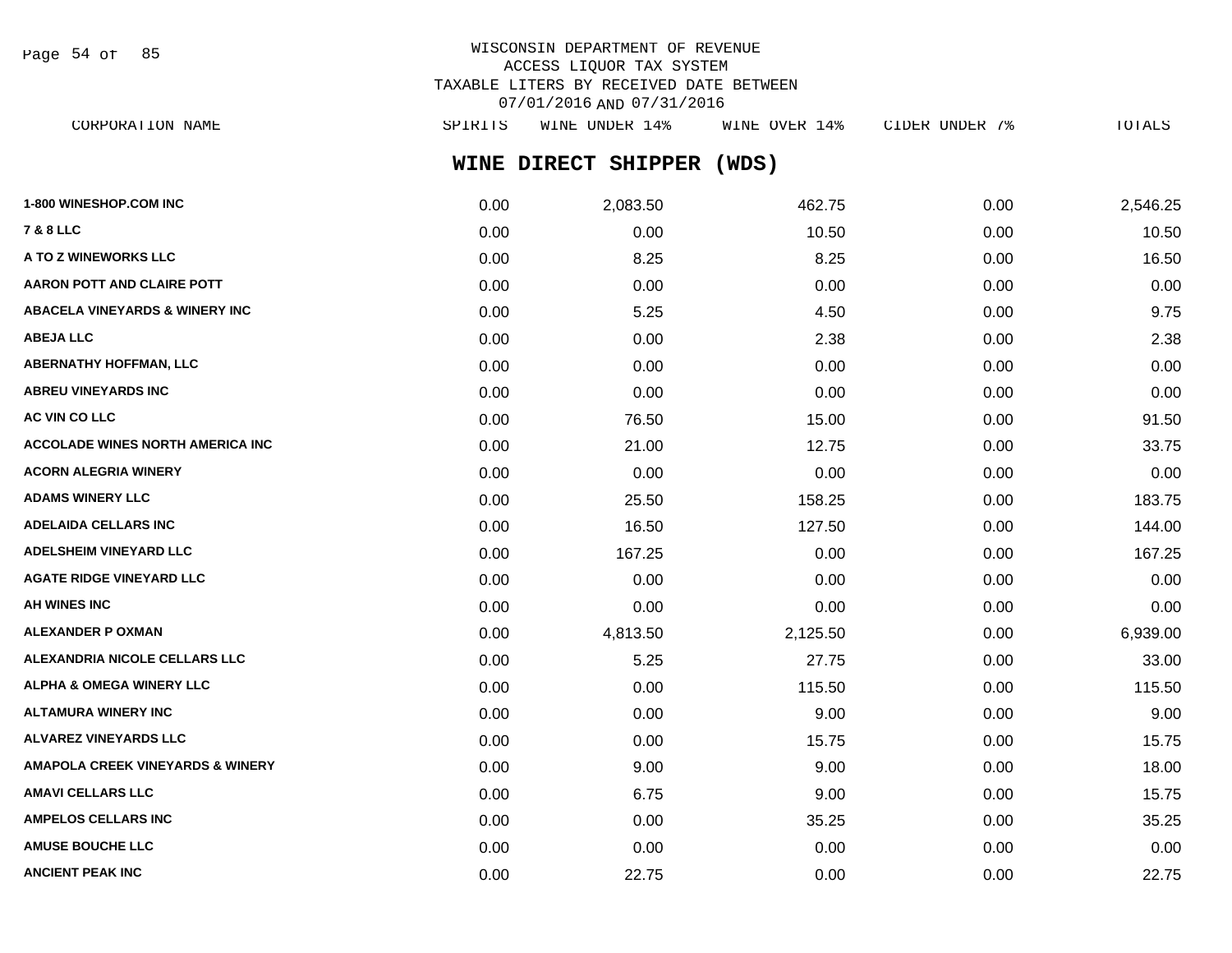Page 55 of 85

| CORPORATION NAME                        | SPIRITS | WINE UNDER 14% | WINE OVER 14% | CIDER UNDER 7% | TOTALS |
|-----------------------------------------|---------|----------------|---------------|----------------|--------|
| ANDERSONS CONN VALLEY WINERY INC        | 0.00    | 11.25          | 20.25         | 0.00           | 31.50  |
| <b>ANIMO LP</b>                         | 0.00    | 0.00           | 2.25          | 0.00           | 2.25   |
| <b>ANOMALY VINEYARDS LLC</b>            | 0.00    | 0.00           | 0.00          | 0.00           | 0.00   |
| <b>ANTHILL FARMS LLC</b>                | 0.00    | 21.75          | 0.00          | 0.00           | 21.75  |
| <b>ANTHONY M TRUCHARD</b>               | 0.00    | 0.00           | 117.00        | 0.00           | 117.00 |
| <b>AQUA PUMPKIN INC</b>                 | 0.00    | 26.25          | 6.00          | 0.00           | 32.25  |
| <b>ARCHANGEL INVESTMENTS LLC</b>        | 0.00    | 0.00           | 40.50         | 0.00           | 40.50  |
| <b>ARETE WINES LLC</b>                  | 0.00    | 0.00           | 0.00          | 0.00           | 0.00   |
| <b>ARIETTA INC</b>                      | 0.00    | 4.50           | 40.50         | 0.00           | 45.00  |
| <b>ARISTA WINES LLC</b>                 | 0.00    | 0.00           | 155.45        | 0.00           | 155.45 |
| <b>ARIZONA STRONGHOLD VINEYARDS LLC</b> | 0.00    | 0.00           | 0.00          | 0.00           | 0.00   |
| <b>ARKENSTONE VINEYARDS LLC</b>         | 0.00    | 0.00           | 33.00         | 0.00           | 33.00  |
| <b>ARMIDA WINERY INC</b>                | 0.00    | 0.00           | 0.00          | 0.00           | 0.00   |
| <b>ARMSTRONG FAMILY WINERY LLC</b>      | 0.00    | 0.00           | 0.00          | 0.00           | 0.00   |
| <b>ARMSTRONG VINEYARDS INC</b>          | 0.00    | 0.00           | 4.50          | 0.00           | 4.50   |
| <b>ARRINGTON VINEYARDS LLC</b>          | 0.00    | 30.00          | 33.75         | 0.00           | 63.75  |
| <b>ARTISTE MANAGEMENT CO LLC</b>        | 0.00    | 0.00           | 4.50          | 0.00           | 4.50   |
| AU BON CLIMAT LLC                       | 0.00    | 24.75          | 0.00          | 0.00           | 24.75  |
| <b>AUBERT WINEGROWING INC</b>           | 0.00    | 0.00           | 265.50        | 0.00           | 265.50 |
| <b>AUGUST BRIGGS JR INC</b>             | 0.00    | 9.00           | 0.00          | 0.00           | 9.00   |
| <b>AVV WINERY CO LLC</b>                | 0.00    | 6.00           | 50.63         | 0.00           | 56.63  |
| AW DIRECT INC                           | 0.00    | 9.00           | 0.00          | 0.00           | 9.00   |
| <b>BALTIMORE BEND VINEYARD LLC</b>      | 0.00    | 0.00           | 0.00          | 0.00           | 0.00   |
| <b>BANSHEE WINES LLC</b>                | 0.00    | 10.50          | 0.75          | 0.00           | 11.25  |
| <b>BARABOO BLUFF WINERY, LLC</b>        | 0.00    | 0.00           | 0.00          | 0.00           | 0.00   |
| <b>BARGETTOS SANTA CRUZ WINERY INC</b>  | 0.00    | 24.43          | 13.50         | 0.00           | 37.93  |
| <b>BARNARD GRIFFIN INC</b>              | 0.00    | 1.50           | 1.50          | 0.00           | 3.00   |
| <b>BARNETT VINEYARDS LP</b>             | 0.00    | 34.50          | 21.00         | 0.00           | 55.50  |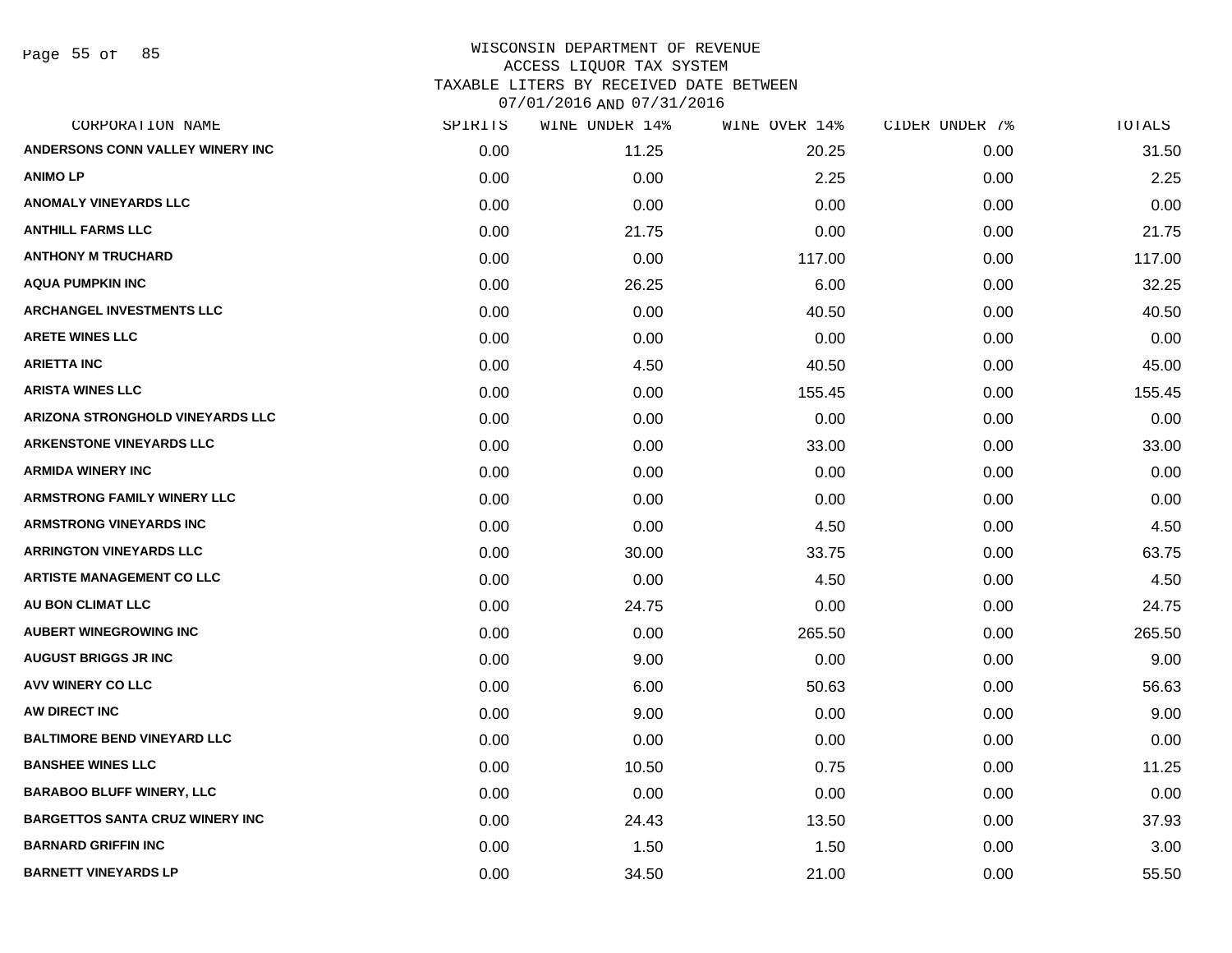Page 56 of 85

| CORPORATION NAME                       | SPIRITS | WINE UNDER 14% | WINE OVER 14% | CIDER UNDER 7% | TOTALS   |
|----------------------------------------|---------|----------------|---------------|----------------|----------|
| <b>BAUER-KEARNS WINERY LLC</b>         | 0.00    | 0.00           | 0.00          | 0.00           | 0.00     |
| <b>BAW INC</b>                         | 0.00    | 0.00           | 0.00          | 0.00           | 0.00     |
| <b>BAYFIELD WINERY, LTD.</b>           | 0.00    | 0.00           | 0.00          | 0.00           | 0.00     |
| <b>BECKER FARMS INC</b>                | 0.00    | 0.00           | 0.00          | 0.00           | 0.00     |
| <b>BEHRENS AND DRINKWARD</b>           | 0.00    | 0.00           | 4.50          | 0.00           | 4.50     |
| <b>BEL VINO LLC</b>                    | 0.00    | 6.00           | 6.25          | 0.00           | 12.25    |
| <b>BELLEVINEZ LLC</b>                  | 0.00    | 0.00           | 0.00          | 0.00           | 0.00     |
| <b>BENESSERE VINEYARDS LTD</b>         | 0.00    | 0.00           | 0.00          | 0.00           | 0.00     |
| <b>BENNETT LANE WINERY LLC</b>         | 0.00    | 0.00           | 141.00        | 0.00           | 141.00   |
| <b>BENOVIA WINERY LLC</b>              | 0.00    | 0.00           | 25.50         | 0.00           | 25.50    |
| <b>BENT CREEK WINERY LLC</b>           | 0.00    | 0.00           | 6.75          | 0.00           | 6.75     |
| <b>BENTON-LANE LLC</b>                 | 0.00    | 23.25          | 5.25          | 0.00           | 28.50    |
| <b>BENZIGER FAMILY WINERY LLC</b>      | 0.00    | 228.75         | 1,201.50      | 0.00           | 1,430.25 |
| <b>BERGSTROM WINES LLC</b>             | 0.00    | 110.25         | 6.75          | 0.00           | 117.00   |
| <b>BERNARDUS LLC</b>                   | 0.00    | 13.50          | 31.50         | 0.00           | 45.00    |
| BETHEL HEIGHTS VINEYARD INC            | 0.00    | 25.50          | 0.75          | 0.00           | 26.25    |
| <b>BETTER BRANDS INTERNATIONAL</b>     | 0.00    | 0.00           | 0.00          | 0.00           | 0.00     |
| <b>BETZ CELLARS LLC</b>                | 0.00    | 0.00           | 6.00          | 0.00           | 6.00     |
| <b>BIG BASIN VINEYARDS LLC</b>         | 0.00    | 3.75           | 5.25          | 0.00           | 9.00     |
| <b>BILTMORE ESTATE WINE COMPANY</b>    | 0.00    | 94.51          | 85.50         | 0.00           | 180.01   |
| <b>BLACKBIRD VINEYARDS LLC</b>         | 0.00    | 4.50           | 14.25         | 0.00           | 18.75    |
| <b>BLACKBURN ENTERPRISES LLC</b>       | 0.00    | 0.00           | 0.00          | 0.00           | 0.00     |
| <b>BLANKIET ESTATE LLC</b>             | 0.00    | 0.75           | 83.25         | 0.00           | 84.00    |
| <b>BLIND HORSE WINERY LLC</b>          | 0.00    | 0.00           | 0.00          | 0.00           | 0.00     |
| <b>BLUE MOUNTAIN CIDER COMPANY LLC</b> | 0.00    | 0.00           | 0.00          | 3.90           | 3.90     |
| <b>BLUE SKY VINTNERS LLC</b>           | 0.00    | 2.25           | 14.25         | 0.00           | 16.50    |
| <b>BNA WINE GROUP LLC</b>              | 0.00    | 27.00          | 0.00          | 0.00           | 27.00    |
| <b>BOEGER WINERY INC</b>               | 0.00    | 5.25           | 36.00         | 0.00           | 41.25    |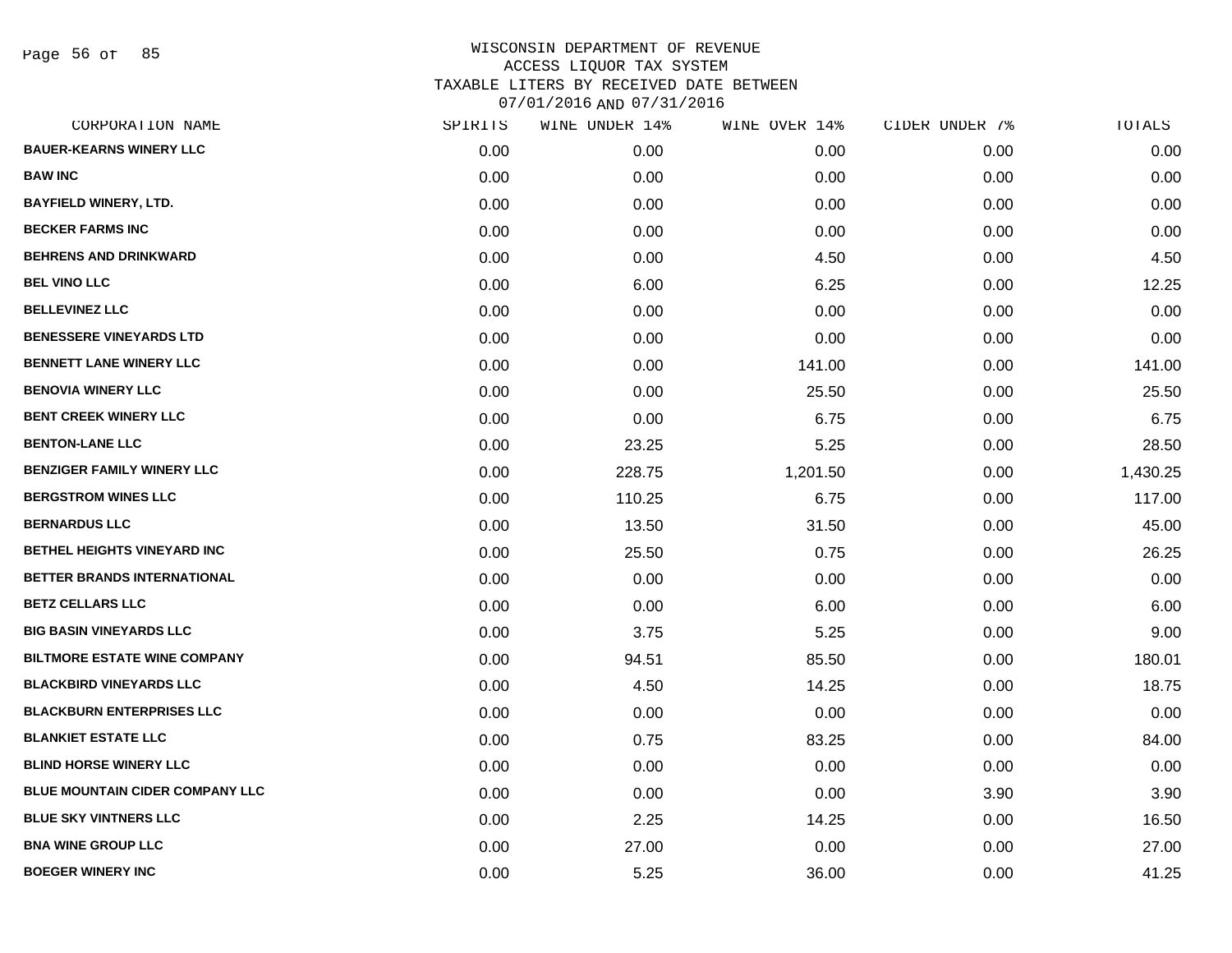Page 57 of 85

| CORPORATION NAME                               | SPIRITS | WINE UNDER 14% | WINE OVER 14% | CIDER UNDER 7% | TOTALS      |
|------------------------------------------------|---------|----------------|---------------|----------------|-------------|
| <b>BOGLE VINEYARDS INC</b>                     | 0.00    | 5.25           | 6.00          | 0.00           | 11.25       |
| <b>BON AFFAIR INC</b>                          | 0.00    | 0.00           | 0.00          | 0.00           | 0.00        |
| <b>BONNY DOON WINERY INC</b>                   | 0.00    | 109.13         | 24.00         | 0.00           | 133.13      |
| <b>BOOKWALTER WINERY LLC</b>                   | 0.00    | 0.00           | 2.25          | 0.00           | 2.25        |
| <b>BOTHAM VINEYARDS, INC.</b>                  | 0.00    | 0.00           | 0.00          | 0.00           | 0.00        |
| <b>BOUCHAINE VINEYARDS INC</b>                 | 0.00    | 23.25          | 20.25         | 0.00           | 43.50       |
| <b>BOWERS HARBOR VINEYARDS AND WINERY INC.</b> | 0.00    | 0.00           | 0.00          | 0.00           | 0.00        |
| <b>BRANCHES WINERY LLC</b>                     | 0.00    | 0.00           | 0.00          | 0.00           | 0.00        |
| <b>BRASSFIELD ESTATE WINERY LLC</b>            | 0.00    | 3.00           | 16.50         | 0.00           | 19.50       |
| <b>BRESSLER VINEYARDS LLC</b>                  | 0.00    | 0.00           | 0.00          | 0.00           | 0.00        |
| <b>BRET LOPEZ</b>                              | 0.00    | 0.00           | 11.25         | 0.00           | 11.25       |
| <b>BREWER-CLIFTON LLC</b>                      | 0.00    | 0.00           | 0.00          | 0.00           | 0.00        |
| <b>BRIAN CARTER CELLARS LLC</b>                | 0.00    | 15.00          | 7.50          | 0.00           | 22.50       |
| <b>BRIGADOON FARM &amp; WINERY LLC</b>         | 0.00    | 0.00           | 0.00          | 0.00           | 0.00        |
| <b>BROWN ESTATE VINEYARDS LLC</b>              | 0.00    | 24.00          | 65.63         | 0.00           | 89.63       |
| <b>BRUTOCAO CELLARS LP</b>                     | 0.00    | 66.75          | 77.25         | 0.00           | 144.00      |
| <b>BRYANT VINEYARDS INC</b>                    | 0.00    | 0.00           | 0.00          | 0.00           | 0.00        |
| <b>BUCKLER FAMILY VINEYARDS LLC</b>            | 0.00    | 1.50           | 57.00         | 0.00           | 58.50       |
| <b>BULLY HILL VINEYARDS INC</b>                | 0.00    | 0.00           | 0.00          | 0.00           | 0.00        |
| <b>BURGESS CELLARS INC</b>                     | 0.00    | 0.00           | 0.00          | 0.00           | 0.00        |
| <b>BURRELL SCHOOL VINEYARDS INC</b>            | 0.00    | 0.00           | 0.00          | 0.00           | 0.00        |
| <b>BUTTONWOOD FARM WINERY INC</b>              | 0.00    | 32.25          | 6.00          | 0.00           | 38.25       |
| <b>C &amp; C WINE SERVICES INC</b>             | 0.00    | 21.00          | 87.75         | 0.00           | 108.75      |
| <b>C &amp; N CORPORATION</b>                   | 0.00    | $-1,272.39$    | 0.00          | 0.00           | $-1,272.39$ |
| <b>C G DI ARIE VINEYARD &amp; WINERY LLC</b>   | 0.00    | 12.00          | 104.25        | 0.00           | 116.25      |
| <b>C MONDAVI &amp; SONS</b>                    | 0.00    | 34.50          | 119.25        | 0.00           | 153.75      |
| <b>CAIN CELLARS INC</b>                        | 0.00    | 13.50          | 25.88         | 0.00           | 39.38       |
| <b>CAIRDEAN VINEYARDS LLC</b>                  | 0.00    | 1.50           | 3.00          | 0.00           | 4.50        |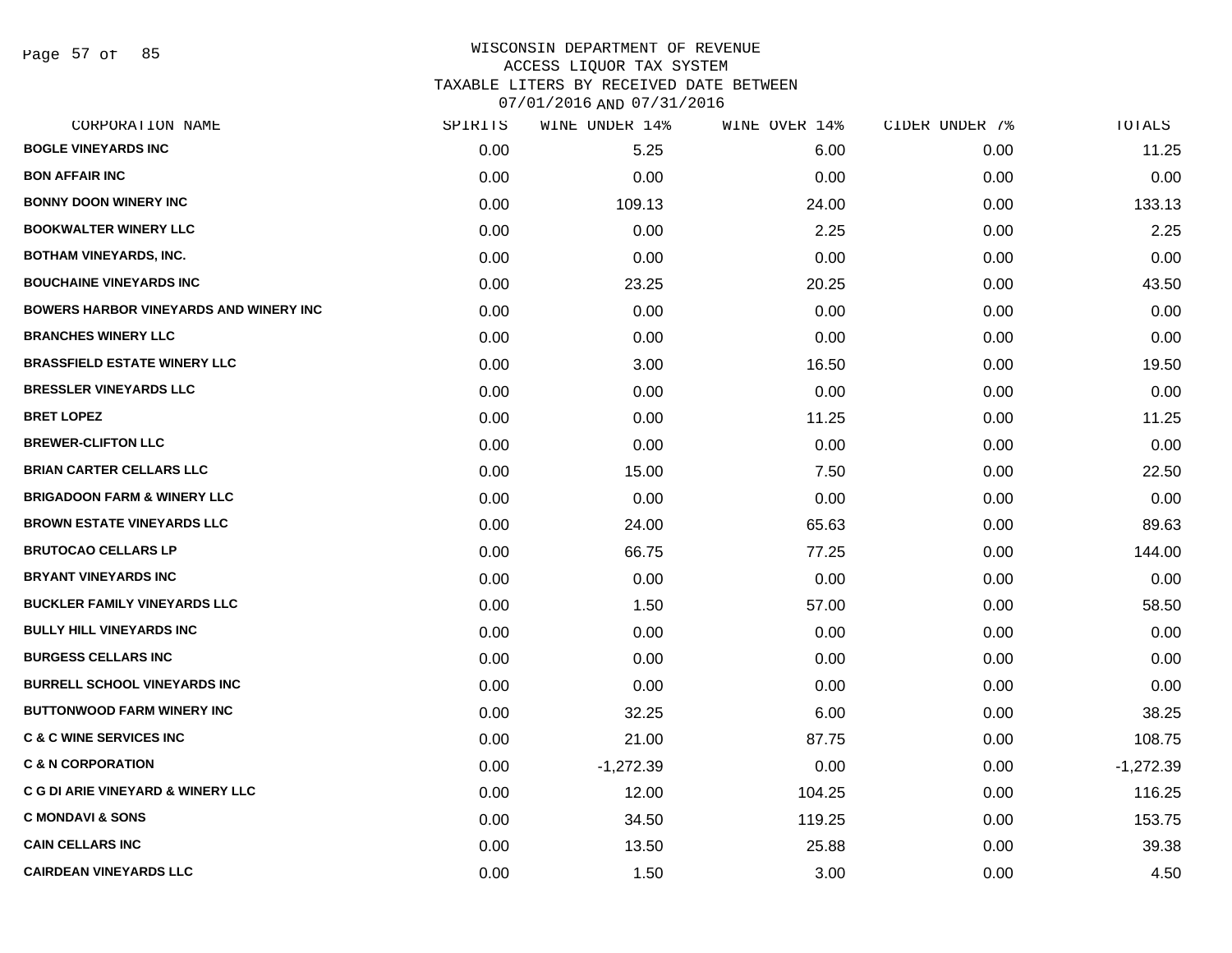Page 58 of 85

#### WISCONSIN DEPARTMENT OF REVENUE ACCESS LIQUOR TAX SYSTEM TAXABLE LITERS BY RECEIVED DATE BETWEEN

| CORPORATION NAME                                  | SPIRITS | WINE UNDER 14% | WINE OVER 14% | CIDER UNDER 7% | TOTALS   |
|---------------------------------------------------|---------|----------------|---------------|----------------|----------|
| <b>CAKEBREAD CELLARS</b>                          | 0.00    | 246.75         | 782.25        | 0.00           | 1,029.00 |
| <b>CALCAREOUS VINEYARD LLC</b>                    | 0.00    | 0.00           | 0.00          | 0.00           | 0.00     |
| <b>CALDWELL WINERY LLC</b>                        | 0.00    | 31.25          | 43.50         | 0.00           | 74.75    |
| <b>CALERA WINE COMPANY LP</b>                     | 0.00    | 0.00           | 22.50         | 0.00           | 22.50    |
| <b>CALLAWAY TEMECULA LP</b>                       | 0.00    | 33.71          | 19.50         | 0.00           | 53.21    |
| <b>CARACCIOLI CELLARS INC</b>                     | 0.00    | 0.00           | 0.00          | 0.00           | 0.00     |
| <b>CARL THOMA</b>                                 | 0.00    | 12.00          | 9.00          | 0.00           | 21.00    |
| <b>CARLISLE WINERY &amp; VINEYARDS LLC</b>        | 0.00    | 30.75          | 465.00        | 0.00           | 495.75   |
| <b>CASTORO CELLARS</b>                            | 0.00    | 179.25         | 27.75         | 0.00           | 207.00   |
| <b>CAYMUS VINEYARDS INC</b>                       | 0.00    | 0.00           | 155.25        | 0.00           | 155.25   |
| <b>CECIL A ZERBA</b>                              | 0.00    | 0.00           | 4.50          | 0.00           | 4.50     |
| <b>CEDAR KNOLL VINEYARDS INC</b>                  | 0.00    | 0.00           | 64.50         | 0.00           | 64.50    |
| <b>CEJA VINEYARDS INC</b>                         | 0.00    | 12.75          | 16.50         | 0.00           | 29.25    |
| <b>CELLAR RAT CELLARS LLC</b>                     | 0.00    | 40.50          | 0.00          | 0.00           | 40.50    |
| <b>CHACEWATER LLC</b>                             | 0.00    | 0.00           | 0.00          | 0.00           | 0.00     |
| <b>CHAPPELLET WINERY INC</b>                      | 0.00    | 0.00           | 308.25        | 0.00           | 308.25   |
| <b>CHARLES &amp; MARTHA BARRA</b>                 | 0.00    | 42.75          | 4.50          | 0.00           | 47.25    |
| <b>CHARLES REININGER LLC</b>                      | 0.00    | 12.00          | 21.00         | 0.00           | 33.00    |
| <b>CHATEAU BIANCA INC</b>                         | 0.00    | 0.00           | 0.00          | 0.00           | 0.00     |
| <b>CHATEAU DIANA LLC</b>                          | 0.00    | 21.00          | 37.50         | 0.00           | 58.50    |
| <b>CHATEAU GRAND TRAVERSE LTD</b>                 | 0.00    | 78.75          | 0.00          | 0.00           | 78.75    |
| <b>CHATEAU MORRISETTE INC</b>                     | 0.00    | 63.75          | 0.00          | 0.00           | 63.75    |
| <b>CHATEAU OPERATIONS, LTD.</b>                   | 0.00    | 12.75          | 0.50          | 0.00           | 13.25    |
| <b>CHATEAU POTELLE HOLDINGS LLC</b>               | 0.00    | 0.00           | 71.25         | 0.00           | 71.25    |
| <b>CHATEAU ST CROIX WINERY &amp; VINEYARD LLC</b> | 0.00    | 0.00           | 0.00          | 0.00           | 0.00     |
| <b>CHERRY HILL LLC</b>                            | 0.00    | 9.00           | 0.00          | 0.00           | 9.00     |
| <b>CHIARELLO FAMILY VINEYARDS LLC</b>             | 0.00    | 1.50           | 3.00          | 0.00           | 4.50     |
| <b>CHIMNEY ROCK WINERY LLC</b>                    | 0.00    | 0.00           | 233.25        | 0.00           | 233.25   |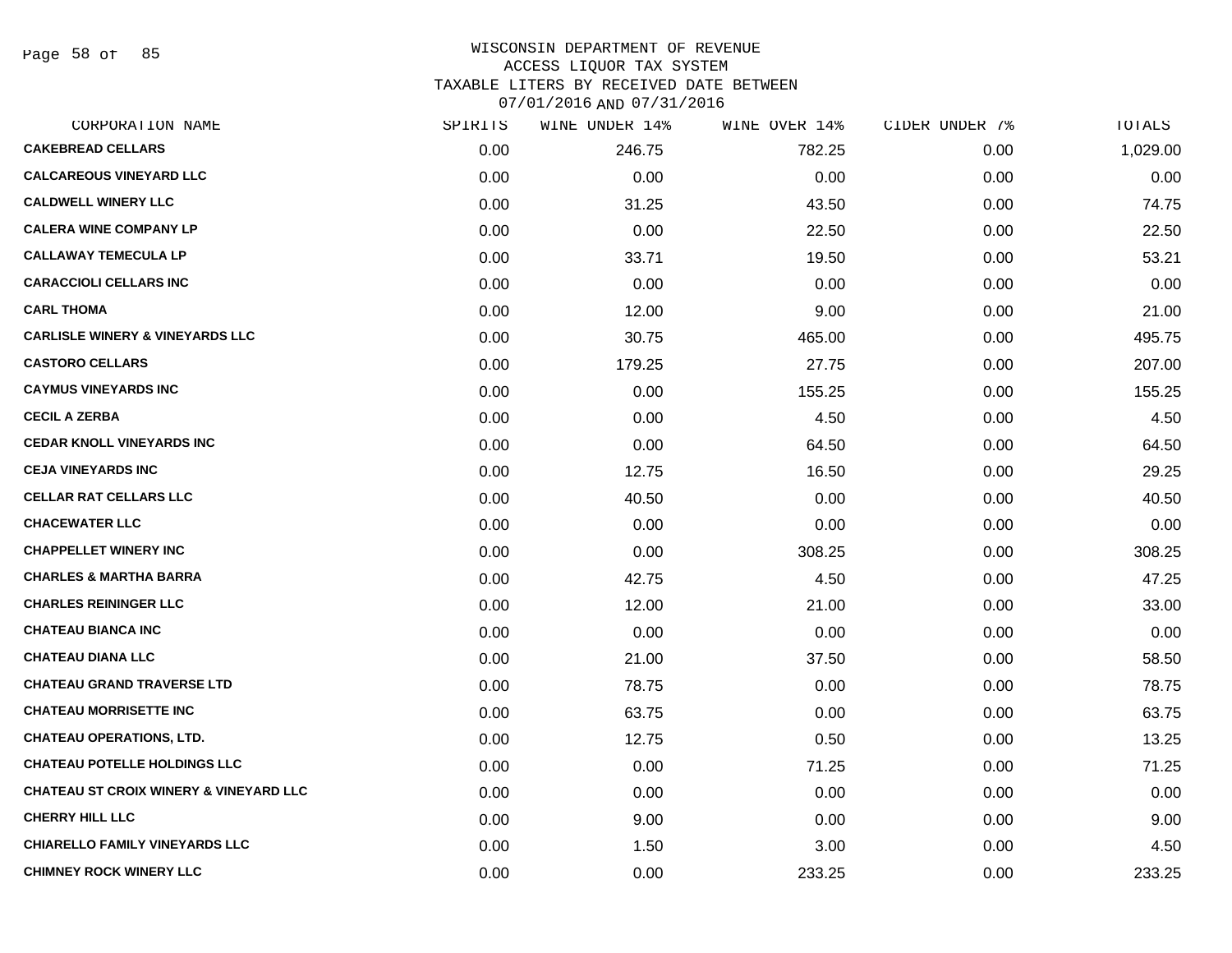Page 59 of 85

| CORPORATION NAME                                | SPIRITS | WINE UNDER 14% | WINE OVER 14% | CIDER UNDER 7% | TOTALS   |
|-------------------------------------------------|---------|----------------|---------------|----------------|----------|
| <b>CHRISTOPHE BARON</b>                         | 0.00    | 0.00           | 0.00          | 0.00           | 0.00     |
| <b>CHRISTOPHER DRAKE WHITCRAFT</b>              | 0.00    | 1.50           | 0.00          | 0.00           | 1.50     |
| <b>CHRISTOPHER FIGGINS</b>                      | 0.00    | 15.75          | 4.50          | 0.00           | 20.25    |
| <b>CIDER HOUSE OF WISCONSIN LLC</b>             | 0.00    | 0.00           | 0.00          | 0.00           | 0.00     |
| <b>CINNABAR WINERY LLC</b>                      | 0.00    | 0.75           | 6.75          | 0.00           | 7.50     |
| CITY VINTNERS SAN FRANCISCO WINERY LLC          | 0.00    | 2.25           | 0.75          | 0.00           | 3.00     |
| <b>CLARA STREET COMPANY</b>                     | 0.00    | 632.25         | 1,035.00      | 0.00           | 1,667.25 |
| <b>CLAY JAR HOLDINGS LLC</b>                    | 0.00    | 0.00           | 0.00          | 0.00           | 0.00     |
| <b>CLIF BAR FAMILY WINERY &amp; FARM LLC</b>    | 0.00    | 0.00           | 80.25         | 0.00           | 80.25    |
| <b>CLINE CELLARS INC</b>                        | 0.00    | 57.75          | 129.00        | 0.00           | 186.75   |
| <b>CLOS DU VAL WINE CO LTD</b>                  | 0.00    | 34.50          | 86.25         | 0.00           | 120.75   |
| <b>CLOS LACHANCE WINES LLC</b>                  | 0.00    | 9.75           | 20.25         | 0.00           | 30.00    |
| <b>COCKERELL WINE CONSULTING LLC</b>            | 0.00    | 0.00           | 0.00          | 0.00           | 0.00     |
| <b>CODORNIU NAPA INC</b>                        | 0.00    | 23.25          | 405.75        | 0.00           | 429.00   |
| <b>COL SOLARE, LLP</b>                          | 0.00    | 0.00           | 20.25         | 0.00           | 20.25    |
| <b>COLGIN PARTNERS LLC</b>                      | 0.00    | 0.00           | 4.50          | 0.00           | 4.50     |
| <b>COLLEEN M BOS</b>                            | 0.00    | 0.00           | 0.00          | 0.00           | 0.00     |
| <b>COLUMBIA RIVER WINERY INC</b>                | 0.00    | 16.50          | 5.25          | 0.00           | 21.75    |
| <b>CONSTELLATION BRANDS U.S. OPERATIONS INC</b> | 0.00    | 249.84         | 525.75        | 0.00           | 775.59   |
| <b>CONUNDRUM WINERY LLC</b>                     | 0.00    | 3.75           | 4.50          | 0.00           | 8.25     |
| <b>CONWAY VINEYARDS INC</b>                     | 0.00    | 18.00          | 0.00          | 0.00           | 18.00    |
| <b>COOL HAND VINEYARDS LLC</b>                  | 0.00    | 3.00           | 10.50         | 0.00           | 13.50    |
| <b>COPAIN WINE CELLARS LLC</b>                  | 0.00    | 86.25          | 0.00          | 0.00           | 86.25    |
| <b>COPPER CANE LLC</b>                          | 0.00    | 0.00           | 22.50         | 0.00           | 22.50    |
| <b>CORNERSTONE CELLARS INC</b>                  | 0.00    | 11.25          | 21.75         | 0.00           | 33.00    |
| <b>COURAGEOUS INC</b>                           | 0.00    | 0.00           | 0.00          | 0.00           | 0.00     |
| <b>CRAIG FLETCHER</b>                           | 0.00    | 0.00           | 0.00          | 0.00           | 0.00     |
| <b>CRAIG S HANDLY</b>                           | 0.00    | 0.00           | 0.00          | 0.00           | 0.00     |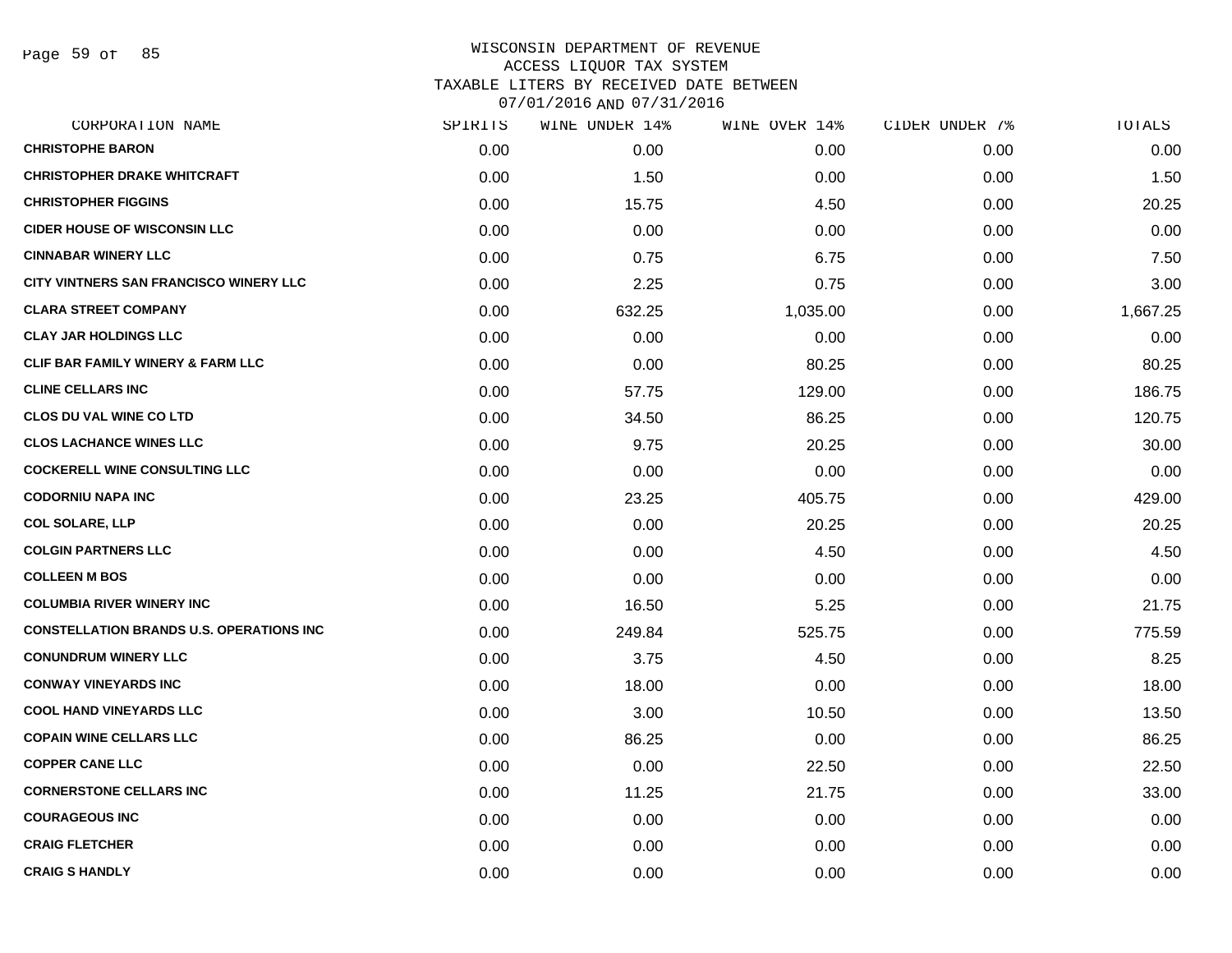Page 60 of 85

| SPIRITS | WINE UNDER 14% | WINE OVER 14% | CIDER UNDER 7% | TOTALS |
|---------|----------------|---------------|----------------|--------|
| 0.00    | 0.00           | 0.00          | 0.00           | 0.00   |
| 0.00    | 15.00          | 0.75          | 0.00           | 15.75  |
| 0.00    | 19.50          | 21.00         | 0.00           | 40.50  |
| 0.00    | 33.75          | 0.00          | 0.00           | 33.75  |
| 0.00    | 0.00           | 49.50         | 0.00           | 49.50  |
| 0.00    | 0.00           | 0.00          | 0.00           | 0.00   |
| 0.00    | 6.00           | 51.75         | 0.00           | 57.75  |
| 0.00    | 76.50          | 48.75         | 0.00           | 125.25 |
| 0.00    | 138.00         | 63.00         | 0.00           | 201.00 |
| 0.00    | 22.50          | 34.00         | 0.00           | 56.50  |
| 0.00    | 0.00           | 0.00          | 0.00           | 0.00   |
| 0.00    | 0.00           | 0.00          | 0.00           | 0.00   |
| 0.00    | 21.75          | 22.50         | 0.00           | 44.25  |
| 0.00    | 0.00           | 0.00          | 0.00           | 0.00   |
| 0.00    | 0.00           | 37.50         | 0.00           | 37.50  |
| 0.00    | 0.00           | 167.63        | 0.00           | 167.63 |
| 0.00    | 0.00           | 19.50         | 0.00           | 19.50  |
| 0.00    | 16.50          | 15.00         | 0.00           | 31.50  |
| 0.00    | 25.50          | 0.00          | 0.00           | 25.50  |
| 0.00    | 4.50           | 2.25          | 0.00           | 6.75   |
| 0.00    | 0.00           | 0.00          | 0.00           | 0.00   |
| 0.00    | 0.00           | 92.25         | 0.00           | 92.25  |
| 0.00    | 54.75          | 29.25         | 0.00           | 84.00  |
| 0.00    | 75.00          | 139.85        | 0.00           | 214.85 |
| 0.00    | 57.38          | 150.75        | 0.00           | 208.13 |
| 0.00    | 5.25           | 18.00         | 0.00           | 23.25  |
| 0.00    | 3.00           | 3.00          | 0.00           | 6.00   |
| 0.00    | 0.00           | 10.50         | 0.00           | 10.50  |
|         |                |               |                |        |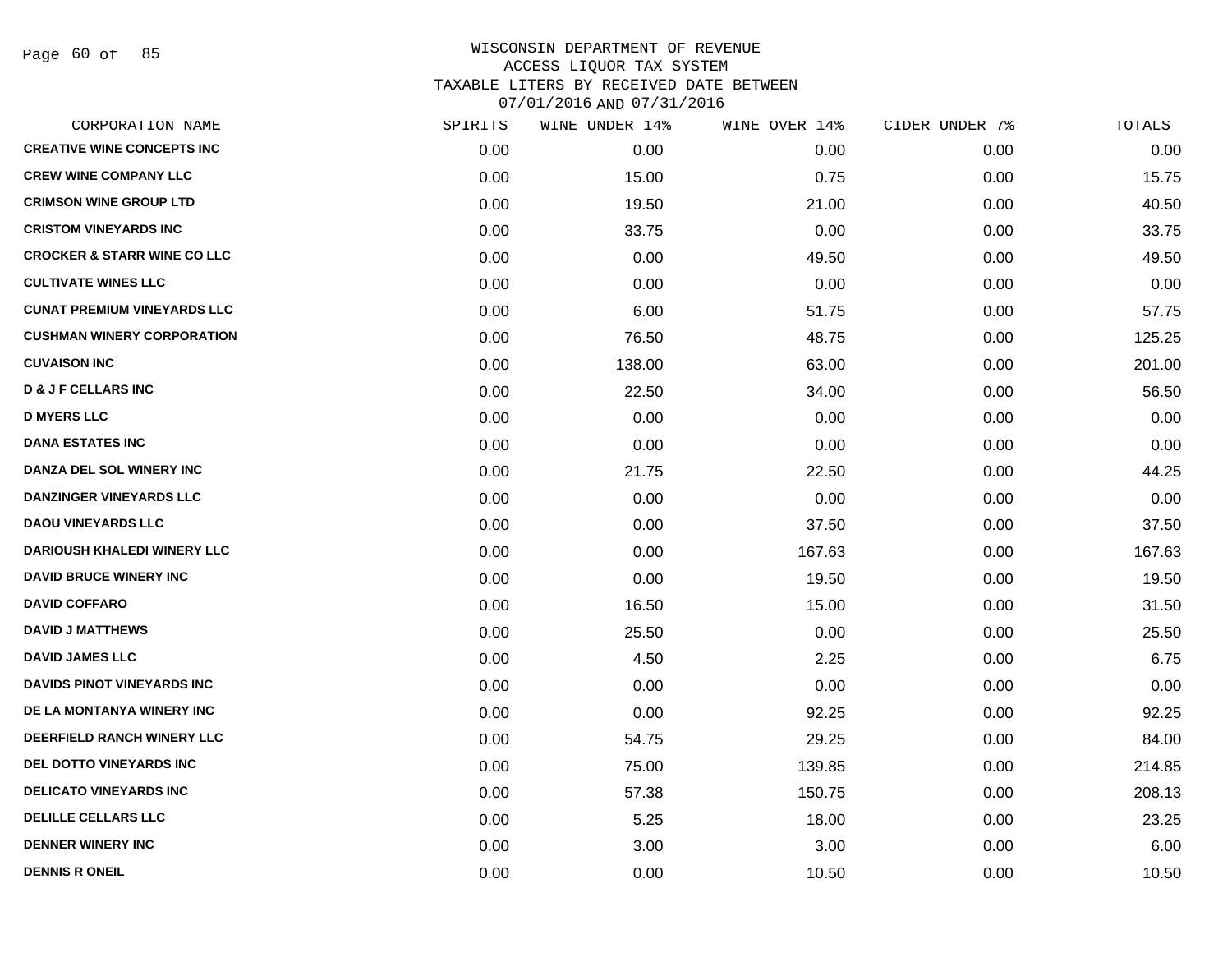Page 61 of 85

| CORPORATION NAME                                              | SPIRITS | WINE UNDER 14% | WINE OVER 14% | CIDER UNDER 7% | TOTALS    |
|---------------------------------------------------------------|---------|----------------|---------------|----------------|-----------|
| <b>DEREK ROHLFFS</b>                                          | 0.00    | 40.50          | 0.00          | 0.00           | 40.50     |
| DH GUSTAFSON FAMILY VINEYARDS LLC                             | 0.00    | 0.00           | 9.00          | 0.00           | 9.00      |
| DIAMOND MOUNTAIN VINEYARD                                     | 0.00    | 0.00           | 22.50         | 0.00           | 22.50     |
| <b>DIANA HOBSON</b>                                           | 0.00    | 0.00           | 0.00          | 0.00           | 0.00      |
| <b>DOMAINE CARNEROS LTD</b>                                   | 0.00    | 242.25         | 107.25        | 0.00           | 349.50    |
| <b>DOMAINE CHANDON INC</b>                                    | 0.00    | 570.37         | 65.25         | 0.00           | 635.62    |
| <b>DOMAINE DE MARIA SOTER LLC</b>                             | 0.00    | 87.75          | 5.25          | 0.00           | 93.00     |
| <b>DOMAINE DROUHIN OREGON LLC</b>                             | 0.00    | 6.00           | 9.00          | 0.00           | 15.00     |
| <b>DOMAINE MB LLC</b>                                         | 0.00    | 0.00           | 0.00          | 0.00           | 0.00      |
| <b>DOMAINE SERENE VINEYARDS &amp; WINERY INC</b>              | 0.00    | 55.50          | 1.50          | 0.00           | 57.00     |
| <b>DOMINICK CHIRICHILLO</b>                                   | 0.00    | 0.00           | 0.00          | 0.00           | 0.00      |
| DON SEBASTIANI & SONS INTERNATIONAL WINE<br><b>NEGOCIANTS</b> | 0.00    | 4.50           | 0.00          | 0.00           | 4.50      |
| DONATI FAMILY VINEYARD INC                                    | 0.00    | 23.25          | 2.25          | 0.00           | 25.50     |
| <b>DONELAN FAMILY WINE CELLARS LLC</b>                        | 0.00    | 60.00          | 49.50         | 0.00           | 109.50    |
| <b>DOUBLE CANYON VINEYARDS LLC</b>                            | 0.00    | 0.00           | 0.00          | 0.00           | 0.00      |
| <b>DOUBLE D WINERY LLC</b>                                    | 0.00    | 0.00           | 0.00          | 0.00           | 0.00      |
| <b>DRINKS LICENSING LLC</b>                                   | 0.00    | 20,591.25      | 55.50         | 0.00           | 20,646.75 |
| DRY CREEK VINEYARD INC                                        | 0.00    | 74.25          | 481.50        | 0.00           | 555.75    |
| <b>DSC INVESTORS INC</b>                                      | 0.00    | 0.00           | 0.00          | 0.00           | 0.00      |
| <b>DUCKHORN WINE COMPANY</b>                                  | 0.00    | 84.00          | 459.00        | 0.00           | 543.00    |
| <b>DUNHAM CELLARS LLC</b>                                     | 0.00    | 30.00          | 6.75          | 0.00           | 36.75     |
| <b>DUNN VINEYARDS LLC</b>                                     | 0.00    | 0.00           | 0.00          | 0.00           | 0.00      |
| <b>DUPLIN WINE CELLARS INC</b>                                | 0.00    | 295.50         | 0.00          | 0.00           | 295.50    |
| <b>DUTTON GOLDFIELD WINERY LLC</b>                            | 0.00    | 142.50         | 11.25         | 0.00           | 153.75    |
| <b>E &amp; J GALLO WINERY</b>                                 | 0.00    | 453.75         | 551.63        | 0.00           | 1,005.38  |
| <b>EAGLES LANDING WINERY LLC</b>                              | 0.00    | 11.63          | 0.00          | 0.00           | 11.63     |
| <b>EARL E BROWN &amp; SONS INC</b>                            | 0.00    | 0.00           | 0.00          | 0.00           | 0.00      |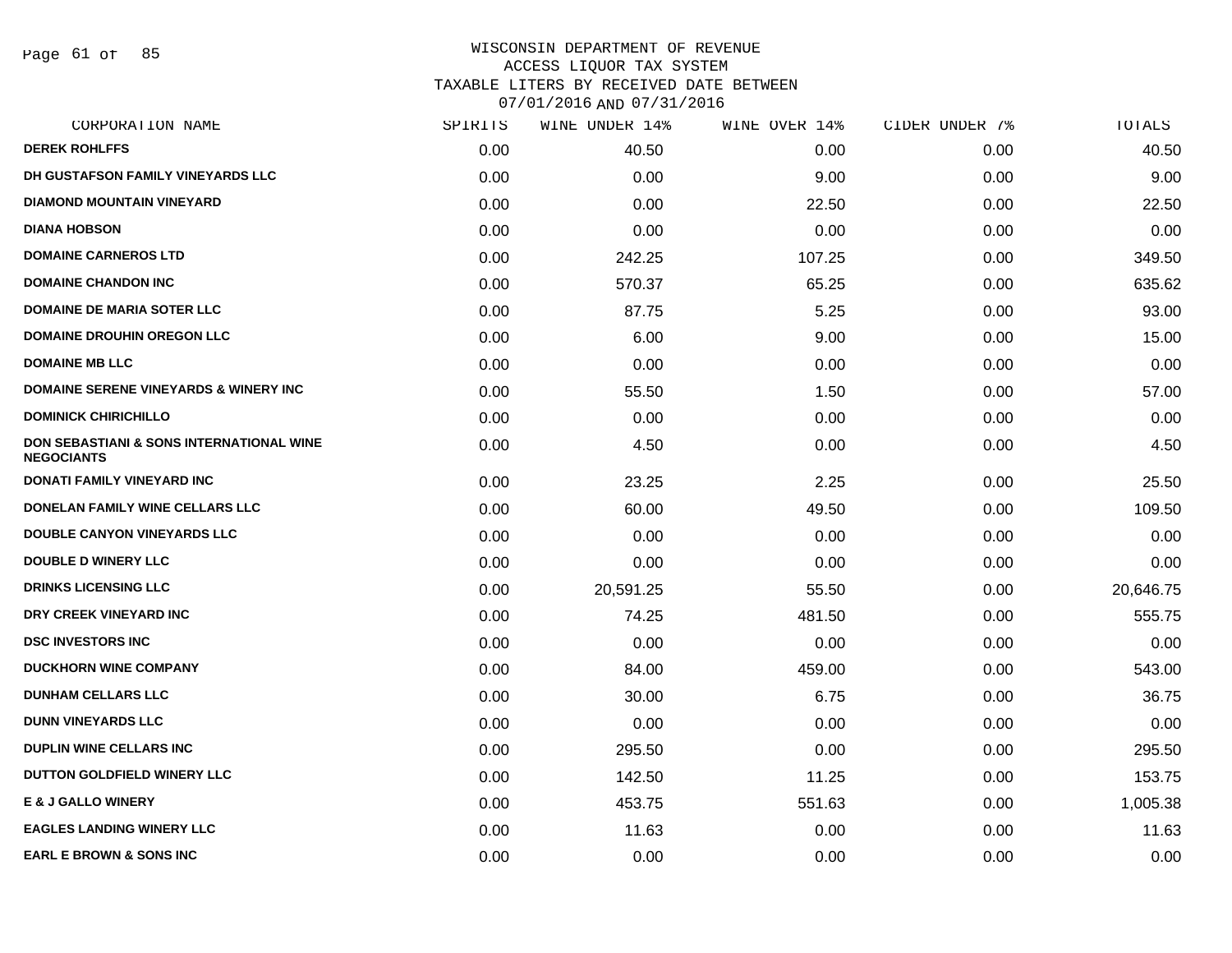Page 62 of 85

| CORPORATION NAME                                 | SPIRITS | WINE UNDER 14% | WINE OVER 14% | CIDER UNDER 7% | TOTALS |
|--------------------------------------------------|---------|----------------|---------------|----------------|--------|
| <b>EBERLE WINERY LP</b>                          | 0.00    | 12.00          | 24.75         | 0.00           | 36.75  |
| <b>EDWARD J RINK</b>                             | 0.00    | 0.00           | 0.00          | 0.00           | 0.00   |
| EHREN JORDAN WINE CELLARS LLC                    | 0.00    | 42.75          | 24.75         | 0.00           | 67.50  |
| <b>ELISABETH W KLEIN</b>                         | 0.00    | 0.00           | 0.00          | 0.00           | 0.00   |
| <b>ELK COVE VINEYARDS INC</b>                    | 0.00    | 102.00         | 0.00          | 0.00           | 102.00 |
| <b>ELV HOLDINGS INC</b>                          | 0.00    | 0.00           | 0.00          | 0.00           | 0.00   |
| <b>ELV-OREGON LLC</b>                            | 0.00    | 0.00           | 0.00          | 0.00           | 0.00   |
| <b>ELYSE WINERY LLC</b>                          | 0.00    | 9.00           | 53.25         | 0.00           | 62.25  |
| <b>EMILIO GUGLIELMO WINERY INC</b>               | 0.00    | 6.00           | 3.00          | 0.00           | 9.00   |
| <b>ERIC J KEATING</b>                            | 0.00    | 0.00           | 0.00          | 0.00           | 0.00   |
| <b>ERNEST VINEYARDS LLC</b>                      | 0.00    | 0.00           | 0.00          | 0.00           | 0.00   |
| <b>ESCALERA-BOULET LLC</b>                       | 0.00    | 1.50           | 14.25         | 0.00           | 15.75  |
| <b>ESTERLINA VINEYARDS &amp; WINERY LLC</b>      | 0.00    | 0.00           | 0.00          | 0.00           | 0.00   |
| <b>F KORBEL &amp; BROS INC</b>                   | 0.00    | 353.90         | 14.50         | 0.00           | 368.40 |
| <b>FANTESCA LLC</b>                              | 0.00    | 0.00           | 111.75        | 0.00           | 111.75 |
| <b>FAT BOYS INC</b>                              | 0.00    | 10.50          | 6.00          | 0.00           | 16.50  |
| <b>FAWN CREEK WINERY LLC</b>                     | 0.00    | 0.00           | 0.00          | 0.00           | 0.00   |
| <b>FENESTRA WINERY INC</b>                       | 0.00    | 18.00          | 9.00          | 0.00           | 27.00  |
| <b>FERMENTING CELLARS LLC</b>                    | 0.00    | 0.00           | 0.00          | 0.00           | 0.00   |
| <b>FERRARI CARANO VINEYARDS &amp; WINERY LLC</b> | 0.00    | 15.00          | 199.13        | 0.00           | 214.13 |
| <b>FETZER VINEYARDS</b>                          | 0.00    | 19.13          | 19.50         | 0.00           | 38.63  |
| <b>FIDDLEHEAD CELLARS LP</b>                     | 0.00    | 3.75           | 0.16          | 0.00           | 3.91   |
| <b>FIDELITAS WINES LLC</b>                       | 0.00    | 0.00           | 0.00          | 0.00           | 0.00   |
| <b>FIELD STONE WINERY &amp; VINEYARD INC</b>     | 0.00    | 168.00         | 95.25         | 0.00           | 263.25 |
| <b>FIESTA VINEYARD &amp; WINERY LLC</b>          | 0.00    | 10.50          | 0.00          | 0.00           | 10.50  |
| <b>FIJI WATER COMPANY HOLDINGS LLC</b>           | 0.00    | 51.00          | 525.00        | 0.00           | 576.00 |
| <b>FINKELSTEIN VINEYARDS INC</b>                 | 0.00    | 0.00           | 0.00          | 0.00           | 0.00   |
| <b>FIRESTEED CORPORATION</b>                     | 0.00    | 0.00           | 0.00          | 0.00           | 0.00   |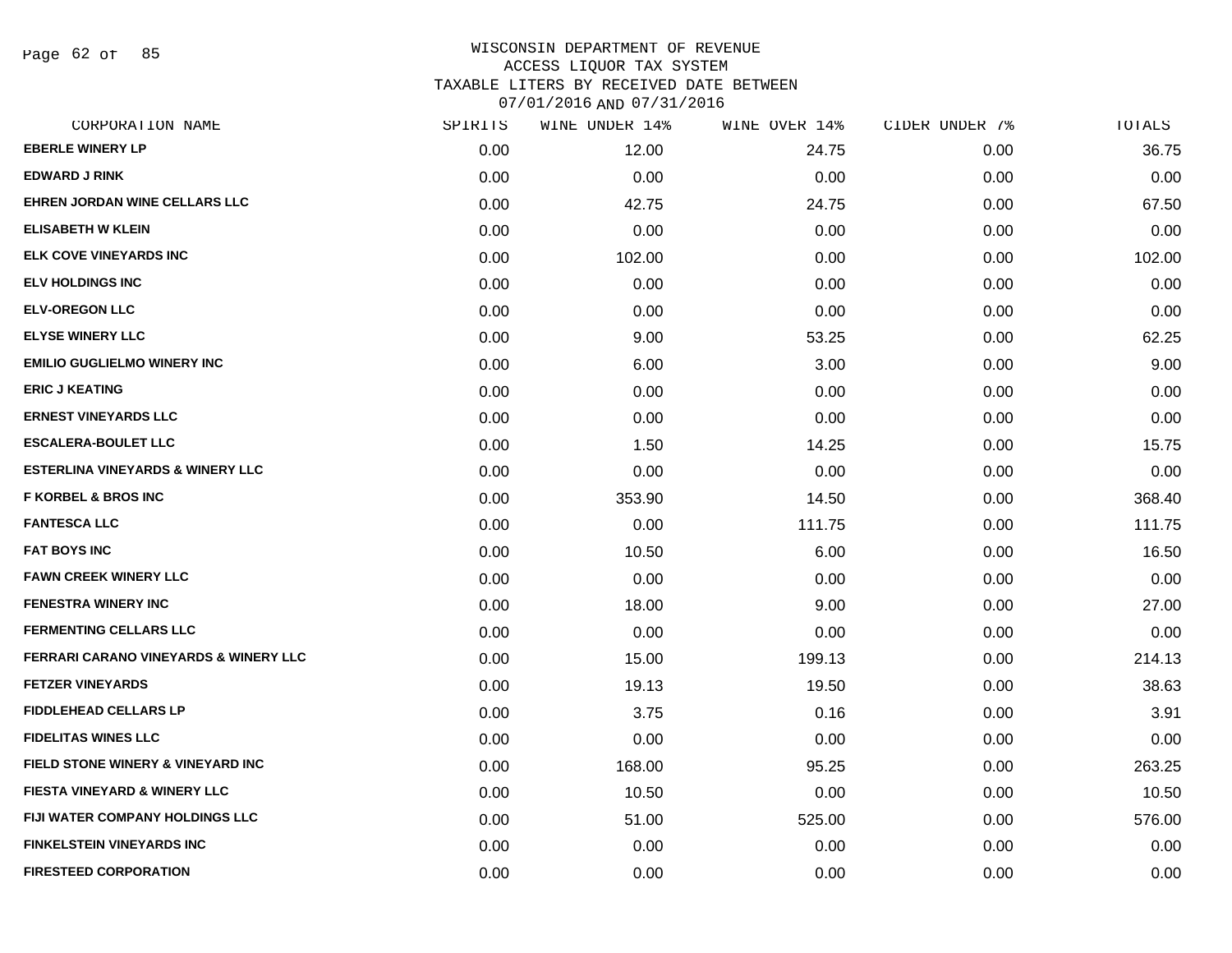|      | WINE UNDER 14% |        |               | TOTALS         |
|------|----------------|--------|---------------|----------------|
| 0.00 | 0.00           | 0.00   | 0.00          | 0.00           |
| 0.00 | 0.00           | 33.00  | 0.00          | 33.00          |
| 0.00 | 0.00           | 2.25   | 0.00          | 2.25           |
| 0.00 | 99.75          | 262.50 | 0.00          | 362.25         |
| 0.00 | 74.25          | 0.00   | 0.00          | 74.25          |
| 0.00 | 2.25           | 30.75  | 0.00          | 33.00          |
| 0.00 | 1.89           | 228.75 | 0.00          | 230.64         |
| 0.00 | 16.50          | 87.00  | 0.00          | 103.50         |
| 0.00 | 90.00          | 252.75 | 0.00          | 342.75         |
| 0.00 | 9.00           | 0.00   | 0.00          | 9.00           |
| 0.00 | 0.00           | 0.00   | 0.00          | 0.00           |
| 0.00 | 0.00           | 0.00   | 0.00          | 0.00           |
| 0.00 | 44.27          | 50.25  | 0.00          | 94.52          |
| 0.00 | 597.94         | 228.75 | 0.00          | 826.69         |
| 0.00 | 397.50         | 442.50 | 0.00          | 840.00         |
| 0.00 | 19.50          | 104.26 | 0.00          | 123.76         |
| 0.00 | 0.00           | 0.00   | 0.00          | 0.00           |
| 0.00 | 109.50         | 15.00  | 0.00          | 124.50         |
| 0.00 | 81.00          | 0.00   | 0.00          | 81.00          |
| 0.00 | 201.00         | 0.00   | 0.00          | 201.00         |
| 0.00 | 87.17          | 0.00   | 0.00          | 87.17          |
| 0.00 | 0.00           | 0.00   | 0.00          | 0.00           |
| 0.00 | 739.50         | 0.00   | 0.00          | 739.50         |
| 0.00 | 0.00           | 0.00   | 0.00          | 0.00           |
| 0.00 | 8.25           | 12.00  | 0.00          | 20.25          |
| 0.00 | 0.00           | 4.50   | 0.00          | 4.50           |
| 0.00 | 0.00           | 0.00   | 0.00          | 0.00           |
| 0.00 | 0.00           | 0.00   | 0.00          | 0.00           |
|      | SPIRITS        |        | WINE OVER 14% | CIDER UNDER 7% |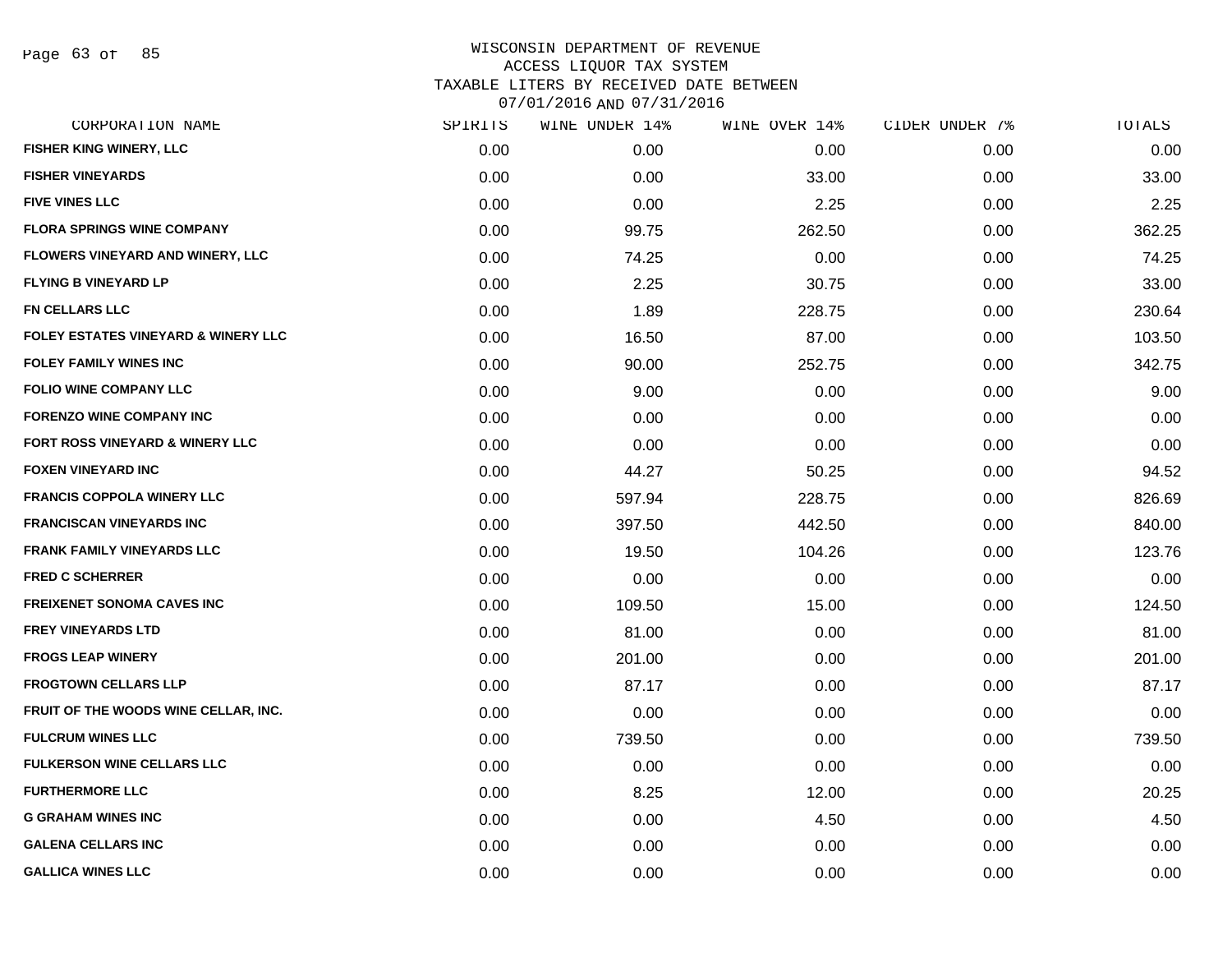| CORPORATION NAME                                    | SPIRITS | WINE UNDER 14% | WINE OVER 14% | CIDER UNDER 7% | TOTALS |
|-----------------------------------------------------|---------|----------------|---------------|----------------|--------|
| <b>GAMBLE FAMILY VINEYARDS LLC</b>                  | 0.00    | 15.00          | 3.75          | 0.00           | 18.75  |
| <b>GARROD TRUST</b>                                 | 0.00    | 2.25           | 0.00          | 0.00           | 2.25   |
| <b>GARVIN HEIGHTS VINEYARDS, LLC</b>                | 0.00    | 6.75           | 6.00          | 0.00           | 12.75  |
| <b>GEARY MARKET INVESTMENT COMPANY LTD</b>          | 0.00    | 0.00           | 0.00          | 0.00           | 0.00   |
| <b>GEMSTONE VINEYARDS LLC</b>                       | 0.00    | 0.00           | 0.00          | 0.00           | 0.00   |
| <b>GENERATIONS OF SONOMA LLC</b>                    | 0.00    | 9.00           | 31.50         | 0.00           | 40.50  |
| <b>GENESEO PARTNERS LP</b>                          | 0.00    | 0.00           | 53.25         | 0.00           | 53.25  |
| <b>GEORGE O HENDRY</b>                              | 0.00    | 26.25          | 87.00         | 0.00           | 113.25 |
| <b>GERBER, GERBER &amp; GERBER DISCLAIMER TRUST</b> | 0.00    | 2.25           | 0.00          | 0.00           | 2.25   |
| <b>GF WINES LLC</b>                                 | 0.00    | 147.00         | 90.00         | 0.00           | 237.00 |
| <b>GIFT SERVICES INC</b>                            | 0.00    | 0.00           | 0.00          | 0.00           | 0.00   |
| <b>GOLDIN INVESTMENT II INC</b>                     | 0.00    | 0.00           | 9.00          | 0.00           | 9.00   |
| <b>GOLDRIDGEPINOT.COM LLC</b>                       | 0.00    | 27.00          | 54.00         | 0.00           | 81.00  |
| <b>GOOD FOUNDATIONS INC</b>                         | 0.00    | 54.00          | 0.00          | 0.00           | 54.00  |
| <b>GOOSE RIDGE LLC</b>                              | 0.00    | 0.00           | 9.00          | 0.00           | 9.00   |
| <b>GRAPE VISIONS LLC</b>                            | 0.00    | 0.00           | 139.50        | 0.00           | 139.50 |
| <b>GRAPESEED WINE FUND LLC</b>                      | 0.00    | 30.00          | 21.75         | 0.00           | 51.75  |
| <b>GRASSINI FAMILY VINEYARDS LLC</b>                | 0.00    | 0.00           | 0.00          | 0.00           | 0.00   |
| <b>GREEN FAMILY WINERY LLC</b>                      | 0.00    | 0.00           | 0.00          | 0.00           | 0.00   |
| <b>GRGICH HILLS CELLAR</b>                          | 0.00    | 5.64           | 150.00        | 0.00           | 155.64 |
| <b>GRIEB OPTIMAL WINECRAFTING LLC</b>               | 0.00    | 19.50          | 0.00          | 0.00           | 19.50  |
| <b>GROTH VINEYARDS &amp; WINERY LLC</b>             | 0.00    | 0.00           | 25.50         | 0.00           | 25.50  |
| <b>GULLETT &amp; GULLETT</b>                        | 0.00    | 0.00           | 0.00          | 0.00           | 0.00   |
| H DE V LLC                                          | 0.00    | 0.00           | 0.00          | 0.00           | 0.00   |
| <b>HAFNER VINEYARD LLC</b>                          | 0.00    | 312.75         | 0.00          | 0.00           | 312.75 |
| <b>HAGAFEN CELLARS INC</b>                          | 0.00    | 45.75          | 0.00          | 0.00           | 45.75  |
| <b>HALF KRAKT LLC</b>                               | 0.00    | 0.00           | 0.00          | 0.00           | 0.00   |
| <b>HALL WINES LLC</b>                               | 0.00    | 1.13           | 396.75        | 0.00           | 397.88 |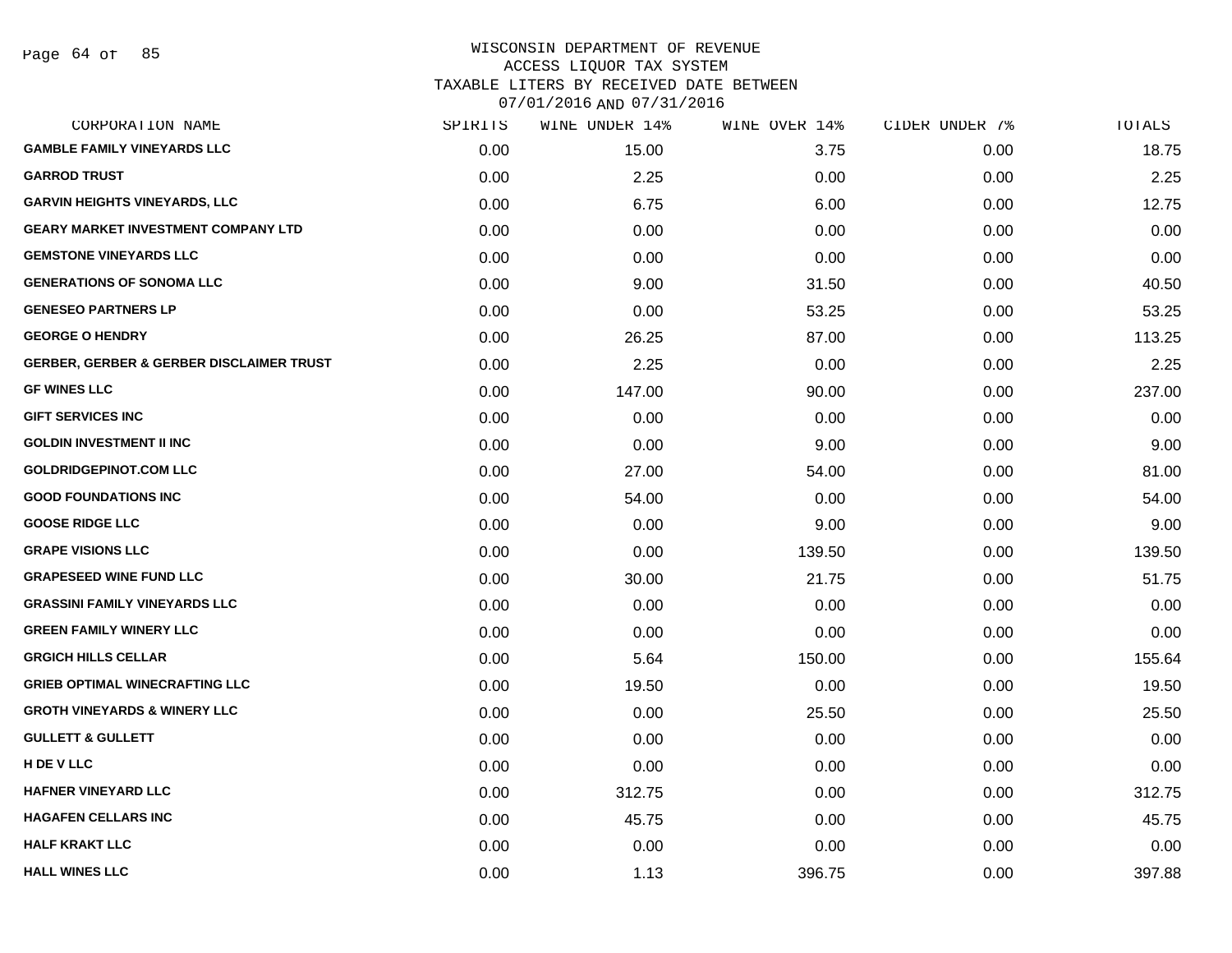Page 65 of 85

| SPIRITS | WINE UNDER 14% | WINE OVER 14% | CIDER UNDER 7% | TOTALS   |
|---------|----------------|---------------|----------------|----------|
| 0.00    | 15.00          | 39.00         | 0.00           | 54.00    |
| 0.00    | 101.25         | 249.75        | 0.00           | 351.00   |
| 0.00    | 89.25          | 105.00        | 0.00           | 194.25   |
| 0.00    | 0.00           | 0.00          | 0.00           | 0.00     |
| 0.00    | 0.00           | 0.00          | 0.00           | 0.00     |
| 0.00    | 0.00           | 0.00          | 0.00           | 0.00     |
| 0.00    | 0.00           | 160.50        | 0.00           | 160.50   |
| 0.00    | 0.00           | 0.00          | 0.00           | 0.00     |
| 0.00    | 0.00           | 0.00          | 0.00           | 0.00     |
| 0.00    | 168.75         | 30.50         | 0.00           | 199.25   |
| 0.00    | 0.00           | 4.50          | 0.00           | 4.50     |
| 0.00    | 5.25           | 86.25         | 0.00           | 91.50    |
| 0.00    | 304.13         | 117.00        | 0.00           | 421.13   |
| 0.00    | 27.75          | 40.50         | 0.00           | 68.25    |
| 0.00    | 12.75          | 92.25         | 0.00           | 105.00   |
| 0.00    | 0.00           | 1.50          | 0.00           | 1.50     |
| 0.00    | 0.00           | 0.00          | 0.00           | 0.00     |
| 0.00    | 0.00           | 45.00         | 0.00           | 45.00    |
| 0.00    | 0.75           | 9.00          | 0.00           | 9.75     |
| 0.00    | 9.75           | 51.00         | 0.00           | 60.75    |
| 0.00    | 12.75          | 0.00          | 0.00           | 12.75    |
| 0.00    | 9.00           | 0.00          | 0.00           | 9.00     |
| 0.00    | 0.00           | 19.50         | 0.00           | 19.50    |
| 0.00    | 4.50           | 89.25         | 0.00           | 93.75    |
| 0.00    | $-13.50$       | 0.00          | 0.00           | $-13.50$ |
| 0.00    | 0.00           | 0.00          | 0.00           | 0.00     |
| 0.00    | 608.25         | 138.75        | 0.00           | 747.00   |
| 0.00    | 0.00           | 6.00          | 0.00           | 6.00     |
|         |                |               |                |          |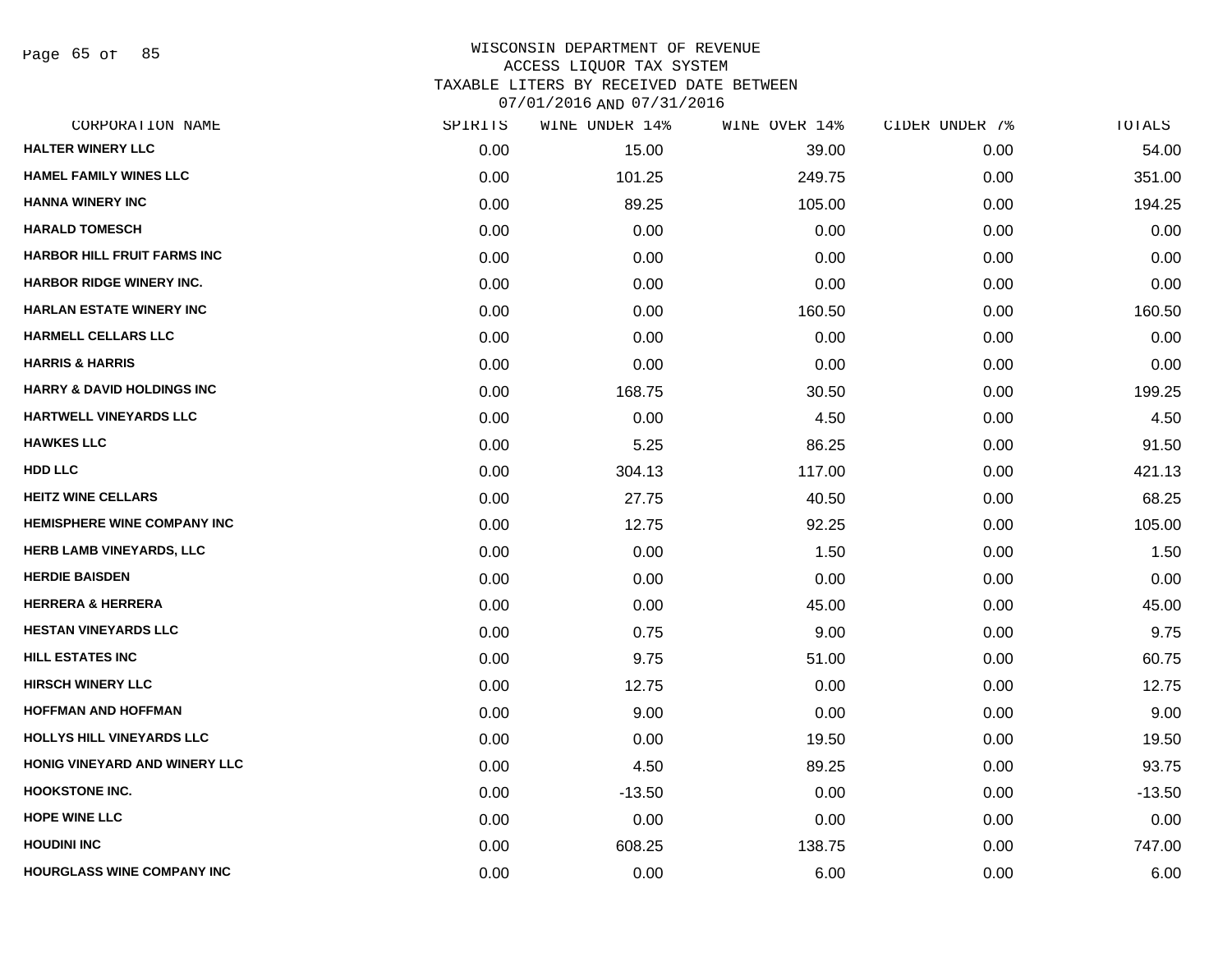Page 66 of 85

| CORPORATION NAME                      | SPIRITS | WINE UNDER 14% | WINE OVER 14% | CIDER UNDER 7% | TOTALS   |
|---------------------------------------|---------|----------------|---------------|----------------|----------|
| <b>HUNEEUS VINTNERS LLC</b>           | 0.00    | 60.75          | 209.25        | 0.00           | 270.00   |
| HUNT COUNTRY VINEYARDS LLC            | 0.00    | 34.50          | 1.00          | 0.00           | 35.50    |
| <b>HUSCH VINEYARDS INC</b>            | 0.00    | 406.50         | 61.50         | 0.00           | 468.00   |
| <b>INCEPTION WINES LLC</b>            | 0.00    | 0.00           | 0.00          | 0.00           | 0.00     |
| <b>INMAN FAMILY WINES LLC</b>         | 0.00    | 4.50           | 0.00          | 0.00           | 4.50     |
| <b>INVESTOR'S OF AMERICA LP</b>       | 0.00    | 12.75          | 14.25         | 0.00           | 27.00    |
| <b>IRON HORSE VINEYARDS LP</b>        | 0.00    | 109.50         | 6.75          | 0.00           | 116.25   |
| <b>ISENHOWER CELLARS LLC</b>          | 0.00    | 13.50          | 1.62          | 0.00           | 15.12    |
| <b>ISLAND ORCHARD CIDER LLC</b>       | 0.00    | 0.00           | 0.00          | 0.00           | 0.00     |
| <b>ISR VINEYARDS ASSOCIATION</b>      | 0.00    | 1.50           | 39.00         | 0.00           | 40.50    |
| <b>J LOHR WINERY CORP</b>             | 0.00    | 43.13          | 47.25         | 0.00           | 90.38    |
| J PEDRONCELLI WINERY                  | 0.00    | 10.50          | 151.50        | 0.00           | 162.00   |
| <b>J RICKARDS WINERY LLC</b>          | 0.00    | 0.00           | 135.00        | 0.00           | 135.00   |
| <b>J-NH WINE GROUP LLC</b>            | 0.00    | 0.00           | 0.00          | 0.00           | 0.00     |
| <b>J.W. THOMAS LLC</b>                | 0.00    | 0.00           | 0.75          | 0.00           | 0.75     |
| <b>J3 WINE PARTNERS LLC</b>           | 0.00    | 0.00           | 27.00         | 0.00           | 27.00    |
| JACK JOHN INVESTMENTS INC             | 0.00    | 0.00           | 11.25         | 0.00           | 11.25    |
| <b>JACKSON FAMILY WINES INC</b>       | 0.00    | 181.51         | 1,156.50      | 0.00           | 1,338.01 |
| <b>JACKSON WINE LLC</b>               | 0.00    | 0.00           | 0.00          | 0.00           | 0.00     |
| <b>JACKSON WINERY &amp; VINEYARDS</b> | 0.00    | 0.00           | 0.00          | 0.00           | 0.00     |
| <b>JACUZZI FAMILY VINEYARDS LLC</b>   | 0.00    | 133.50         | 152.25        | 0.00           | 285.75   |
| <b>JAM CELLARS INC</b>                | 0.00    | 0.00           | 0.00          | 0.00           | 0.00     |
| <b>JAMES L LAMBERT</b>                | 0.00    | 18.00          | 18.00         | 0.00           | 36.00    |
| <b>JAMES P PROSSER</b>                | 0.00    | 13.50          | 0.00          | 0.00           | 13.50    |
| <b>JAZMIN ENTERPRISES</b>             | 0.00    | 0.00           | 15.75         | 0.00           | 15.75    |
| <b>JB GEORGE LLC</b>                  | 0.00    | 2.25           | 4.50          | 0.00           | 6.75     |
| <b>JC CELLARS INC</b>                 | 0.00    | 0.00           | 0.00          | 0.00           | 0.00     |
| <b>JEFFERY M GORDON</b>               | 0.00    | 2.25           | 15.00         | 0.00           | 17.25    |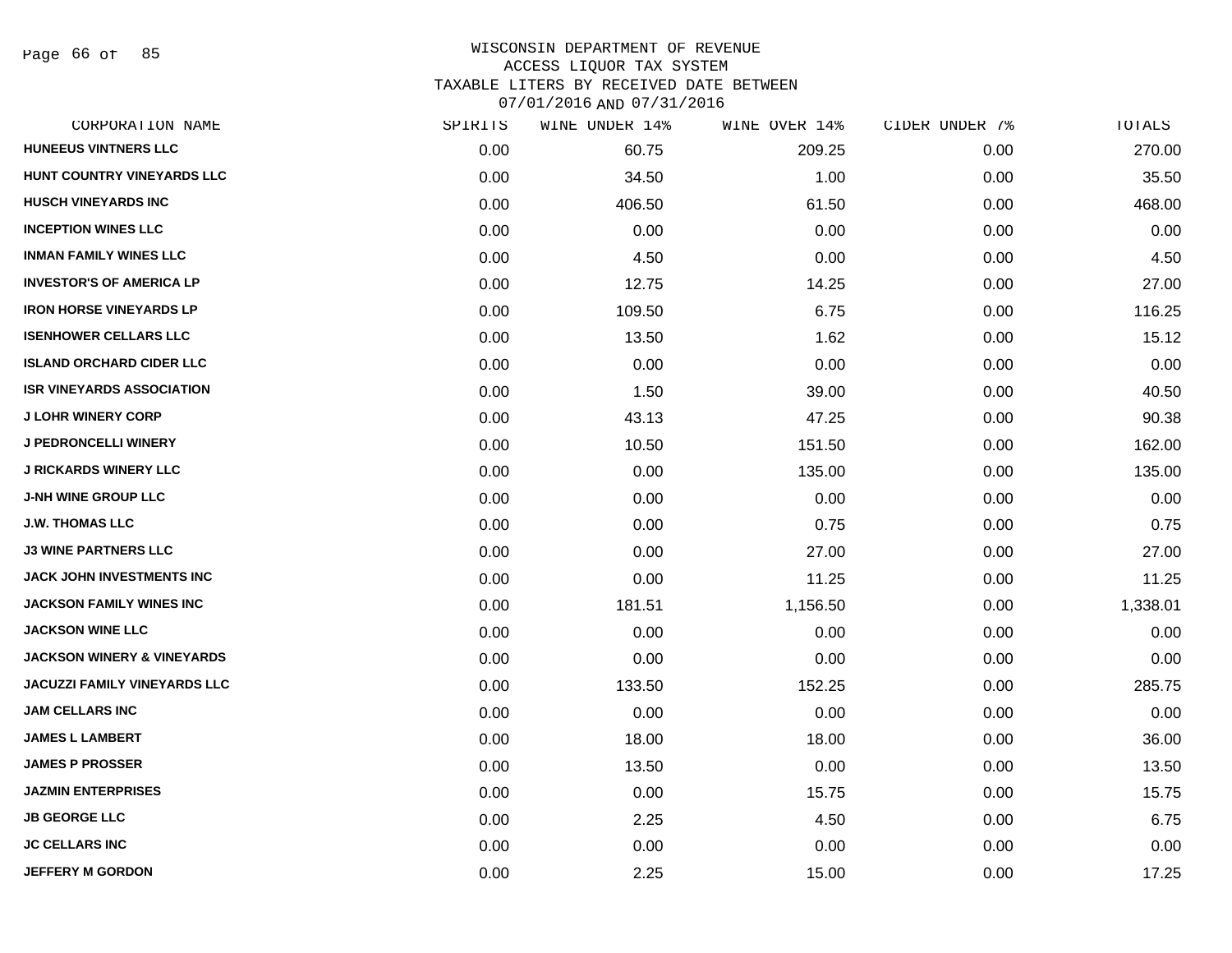Page 67 of 85

| CORPORATION NAME                         | SPIRITS | WINE UNDER 14% | WINE OVER 14% | CIDER UNDER 7% | TOTALS    |
|------------------------------------------|---------|----------------|---------------|----------------|-----------|
| <b>JEFFREY L STOEGER</b>                 | 0.00    | 0.00           | 0.00          | 0.00           | 0.00      |
| <b>JENNIFER L JACKSON-HARTFORD</b>       | 0.00    | 1.50           | 137.25        | 0.00           | 138.75    |
| <b>JESSUP CELLARS HOLDING CO LLC</b>     | 0.00    | 0.00           | 319.93        | 0.00           | 319.93    |
| <b>JM CELLARS COMPANY</b>                | 0.00    | 0.00           | 9.00          | 0.00           | 9.00      |
| JOHN ANTHONY VINEYARDS LLC               | 0.00    | 0.00           | 18.00         | 0.00           | 18.00     |
| <b>JOHN E NICOLOZAKES</b>                | 0.00    | 14.25          | 0.00          | 0.00           | 14.25     |
| <b>JONES FAMILY WINERY LLC</b>           | 0.00    | 0.00           | 18.75         | 0.00           | 18.75     |
| <b>JORNY'S END LLC</b>                   | 0.00    | $-108.22$      | 0.00          | 0.00           | $-108.22$ |
| <b>JOSEPH ALEXANDER VILLICANA II</b>     | 0.00    | 0.00           | 0.00          | 0.00           | 0.00      |
| <b>JOSEPH CALLOW</b>                     | 0.00    | 0.00           | 0.00          | 0.00           | 0.00      |
| <b>JOSEPH CALLOW</b>                     | 0.00    | 0.00           | 0.00          | 0.00           | 0.00      |
| <b>JOSEPH PHELPS VINEYARDS LLC</b>       | 0.00    | 165.75         | 28.50         | 0.00           | 194.25    |
| <b>JOSEPH STALLER</b>                    | 0.00    | 0.00           | 0.00          | 0.00           | 0.00      |
| <b>JOSEPH WYNIMKO</b>                    | 0.00    | 0.00           | 0.00          | 0.00           | 0.00      |
| <b>JOULLIAN VINEYARDS LTD</b>            | 0.00    | 0.00           | 0.00          | 0.00           | 0.00      |
| <b>JRV LLC</b>                           | 0.00    | 0.00           | 0.00          | 0.00           | 0.00      |
| <b>JUDD FAMILY VINEYARDS LP</b>          | 0.00    | 0.00           | 0.00          | 0.00           | 0.00      |
| <b>JULIE A ANDRZEJCZAK</b>               | 0.00    | 0.00           | 0.00          | 0.00           | 0.00      |
| <b>JUSTIN VINEYARDS &amp; WINERY LLC</b> | 0.00    | 12.75          | 231.00        | 0.00           | 243.75    |
| <b>JVW CORPORATION</b>                   | 0.00    | 99.00          | 0.00          | 0.00           | 99.00     |
| <b>K VINTNERS LLC</b>                    | 0.00    | 21.75          | 59.25         | 0.00           | 81.00     |
| <b>KACHINA CELLARS LLC</b>               | 0.00    | 1,830.00       | 1,886.25      | 0.00           | 3,716.25  |
| <b>KAMEN WINES LLC</b>                   | 0.00    | 0.00           | 31.50         | 0.00           | 31.50     |
| <b>KANGARU ENTERPRISES LLC</b>           | 0.00    | 5.25           | 30.75         | 0.00           | 36.00     |
| <b>KB WINES LLC</b>                      | 0.00    | 0.00           | 298.50        | 0.00           | 298.50    |
| <b>KEEVER VINEYARDS LLC</b>              | 0.00    | 0.00           | 0.00          | 0.00           | 0.00      |
| <b>KEN BROWN WINES LLC</b>               | 0.00    | 0.75           | 6.00          | 0.00           | 6.75      |
| <b>KENEFICK RANCHES WINERY LLC</b>       | 0.00    | 0.00           | 30.00         | 0.00           | 30.00     |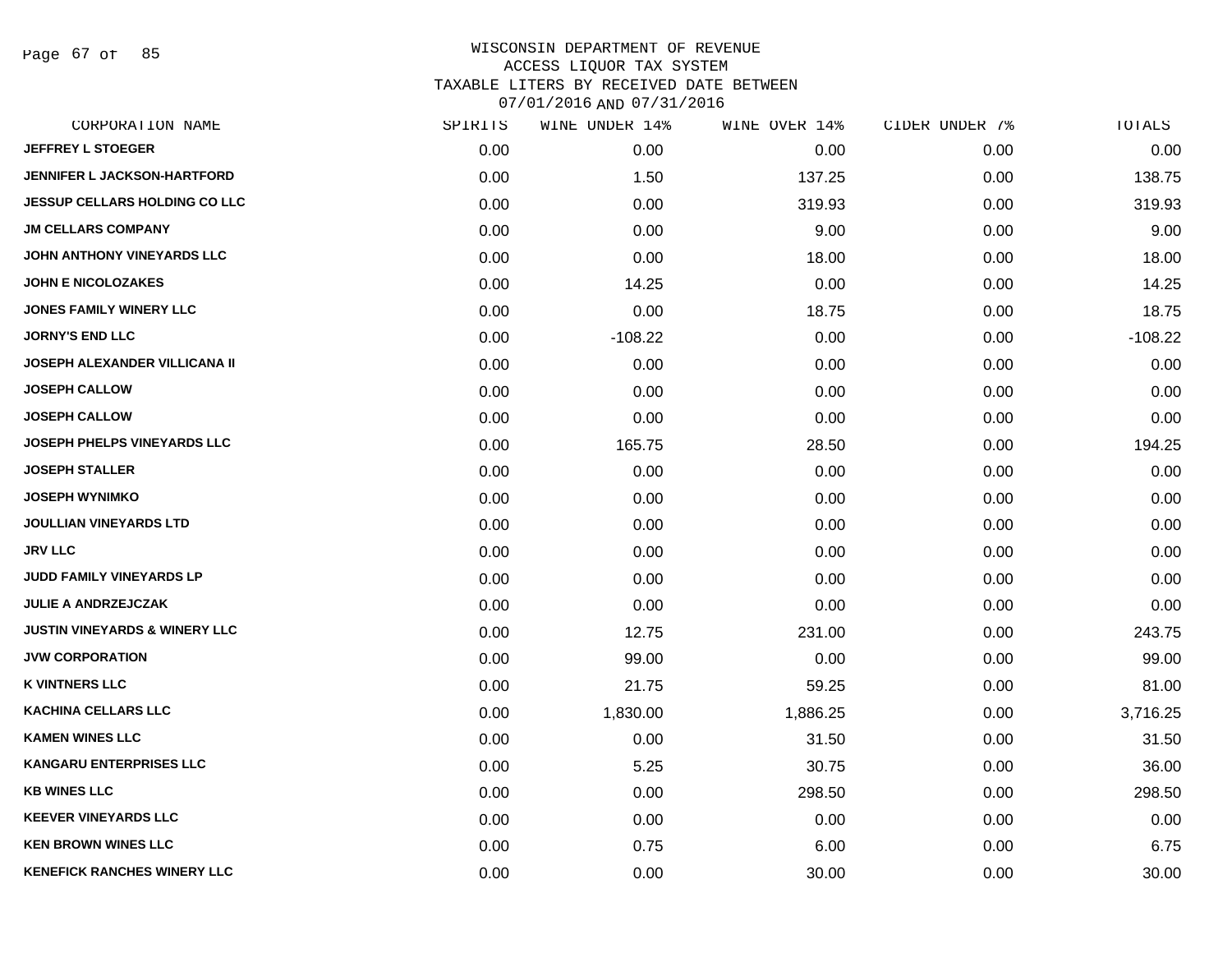Page 68 of 85

| CORPORATION NAME                                  | SPIRITS | WINE UNDER 14% | WINE OVER 14% | CIDER UNDER 7% | TOTALS |
|---------------------------------------------------|---------|----------------|---------------|----------------|--------|
| <b>KENT HUMPHREY</b>                              | 0.00    | 13.50          | 20.25         | 0.00           | 33.75  |
| <b>KENWARD FAMILY VINEYARDS, LLC</b>              | 0.00    | 0.00           | 86.25         | 0.00           | 86.25  |
| <b>KENZO ESTATE INC</b>                           | 0.00    | 0.38           | 13.13         | 0.00           | 13.51  |
| <b>KERWIN ESTATE LLC</b>                          | 0.00    | 0.00           | 45.75         | 0.00           | 45.75  |
| <b>KESTREL PROPERTIES LLC</b>                     | 0.00    | 0.00           | 0.00          | 0.00           | 0.00   |
| <b>KING ESTATE WINERY LP</b>                      | 0.00    | 59.25          | 15.75         | 0.00           | 75.00  |
| <b>KISTLER VINEYARDS, LLC</b>                     | 0.00    | 0.00           | 351.75        | 0.00           | 351.75 |
| <b>KLEIN FOODS INC</b>                            | 0.00    | 45.00          | 300.75        | 0.00           | 345.75 |
| <b>KNIGHTS BRIDGE WINERY LLC</b>                  | 0.00    | 0.00           | 1.50          | 0.00           | 1.50   |
| <b>KOEHLER WINERY LLC</b>                         | 0.00    | 6.00           | 12.00         | 0.00           | 18.00  |
| <b>KONSTANTIN D FRANK &amp; SONS</b>              | 0.00    | 51.00          | 0.00          | 0.00           | 51.00  |
| KOPRI INC                                         | 0.00    | 0.00           | 0.00          | 0.00           | 0.00   |
| <b>KRUPP BROTHERS LLC</b>                         | 0.00    | 0.00           | 8.25          | 0.00           | 8.25   |
| <b>KSSM LLC</b>                                   | 0.00    | 6.00           | 214.00        | 0.00           | 220.00 |
| <b>KT WINECO LLC</b>                              | 0.00    | 0.00           | 0.00          | 0.00           | 0.00   |
| <b>KULETO VILLA LLC</b>                           | 0.00    | 13.50          | 51.75         | 0.00           | 65.25  |
| <b>KUNDE ENTERPRISES INC</b>                      | 0.00    | 72.00          | 740.25        | 0.00           | 812.25 |
| <b>LC WINE</b>                                    | 0.00    | 0.00           | 52.50         | 0.00           | 52.50  |
| L FOPPIANO WINE CO INC                            | 0.00    | 0.00           | 6.75          | 0.00           | 6.75   |
| <b>L18 WINES LLC</b>                              | 0.00    | 0.00           | 0.00          | 0.00           | 0.00   |
| <b>LADERA WINERY LLC</b>                          | 0.00    | 46.50          | 16.50         | 0.00           | 63.00  |
| <b>LAETITIA VINEYARD &amp; WINERY INC</b>         | 0.00    | 27.75          | 27.00         | 0.00           | 54.75  |
| <b>LAGUNA OAKS VINEYARD &amp; WINERY INC</b>      | 0.00    | 33.75          | 3.00          | 0.00           | 36.75  |
| <b>LAIL VINEYARDS LLC</b>                         | 0.00    | 0.75           | 16.50         | 0.00           | 17.25  |
| <b>LAIRD FAMILY ESTATE LLC</b>                    | 0.00    | 0.00           | 28.50         | 0.00           | 28.50  |
| <b>LAKE NOKOMIS CRANBERRIES INC</b>               | 0.00    | 0.00           | 0.00          | 0.00           | 0.00   |
| <b>LAMBERT BRIDGE WINERY INC</b>                  | 0.00    | 0.00           | 84.00         | 0.00           | 84.00  |
| <b>LANCASTER ESTATE VINEYARD &amp; WINERY LLC</b> | 0.00    | 2.25           | 54.00         | 0.00           | 56.25  |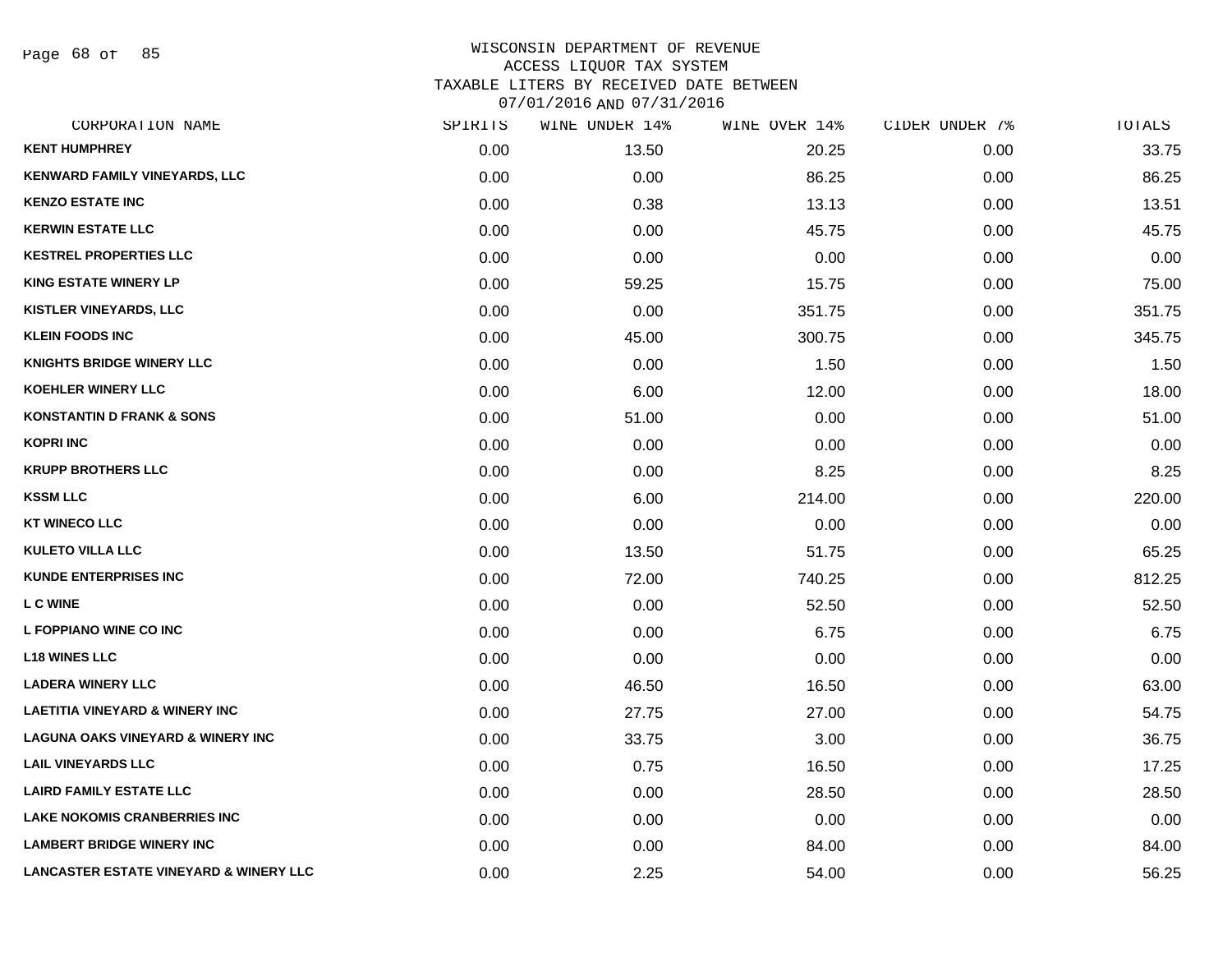Page 69 of 85

| CORPORATION NAME                    | SPIRITS | WINE UNDER 14% | WINE OVER 14% | CIDER UNDER 7% | TOTALS   |
|-------------------------------------|---------|----------------|---------------|----------------|----------|
| <b>LANCASTER VINEYARDS INC</b>      | 0.00    | 0.00           | 0.00          | 0.00           | 0.00     |
| <b>LANGE WINERY LLC</b>             | 0.00    | 47.25          | 0.00          | 0.00           | 47.25    |
| <b>LANGETWINS WINE CO INC</b>       | 0.00    | 15.75          | 5.25          | 0.00           | 21.00    |
| <b>LARKMEAD VINEYARDS INC</b>       | 0.00    | 0.00           | 33.00         | 0.00           | 33.00    |
| <b>LARSON &amp; LARSON</b>          | 0.00    | 0.00           | 0.00          | 0.00           | 0.00     |
| <b>LARSON FAMILY WINERY INC</b>     | 0.00    | 38.25          | 105.00        | 0.00           | 143.25   |
| <b>LATITUDE BEVERAGE COMPANY</b>    | 0.00    | 9.00           | 0.00          | 0.00           | 9.00     |
| LAUTENBACH'S ORCHARD COUNTRY INC    | 0.00    | 0.00           | 0.00          | 0.00           | 0.00     |
| <b>LAVA SPRINGS INC</b>             | 0.00    | 0.00           | 43.50         | 0.00           | 43.50    |
| <b>LAW ESTATE WINES</b>             | 0.00    | 0.00           | 0.00          | 0.00           | 0.00     |
| <b>LAWER FAMILY WINERY INC</b>      | 0.00    | 0.00           | 0.00          | 0.00           | 0.00     |
| LE CEP II INC                       | 0.00    | 1,462.00       | 0.00          | 0.00           | 1,462.00 |
| LEDGE STONE VINEYARDS LLC           | 0.00    | 0.00           | 0.00          | 0.00           | 0.00     |
| LEFT COAST CELLARS LLC              | 0.00    | 24.75          | 10.50         | 0.00           | 35.25    |
| <b>LEMELSON WINERY LLC</b>          | 0.00    | 4.50           | 4.50          | 0.00           | 9.00     |
| <b>LEONARDINI FAMILY WINERY LLC</b> | 0.00    | 3.00           | 86.63         | 0.00           | 89.63    |
| <b>LEONESSE CELLARS LLC</b>         | 0.00    | 30.37          | 81.25         | 0.00           | 111.62   |
| <b>LEVIATHAN WINE COMPANY LLC</b>   | 0.00    | 0.00           | 0.00          | 0.00           | 0.00     |
| LIFE IS SHORT! LLC                  | 0.00    | 0.00           | 0.00          | 0.00           | 0.00     |
| <b>LION NATHAN USA INC</b>          | 0.00    | 67.50          | 147.00        | 0.00           | 214.50   |
| <b>LIONS PEAK</b>                   | 0.00    | 0.00           | 0.00          | 0.00           | 0.00     |
| <b>LLOYD W DAVIS</b>                | 0.00    | 0.00           | 10.50         | 0.00           | 10.50    |
| <b>LOBO WINES LLC</b>               | 0.00    | 0.00           | 0.00          | 0.00           | 0.00     |
| <b>LONG MEADOW RANCH WINERY INC</b> | 0.00    | 35.25          | 10.50         | 0.00           | 45.75    |
| <b>LONG SHADOWS VINTNERS LLC</b>    | 0.00    | 0.00           | 27.00         | 0.00           | 27.00    |
| <b>LONGBOARD VINEYARDS LLC</b>      | 0.00    | 0.00           | 0.00          | 0.00           | 0.00     |
| <b>LONGORIA &amp; LONGORIA</b>      | 0.00    | 36.75          | 0.75          | 0.00           | 37.50    |
| <b>LORIMAR WINERY INC</b>           | 0.00    | 4.50           | 6.75          | 0.00           | 11.25    |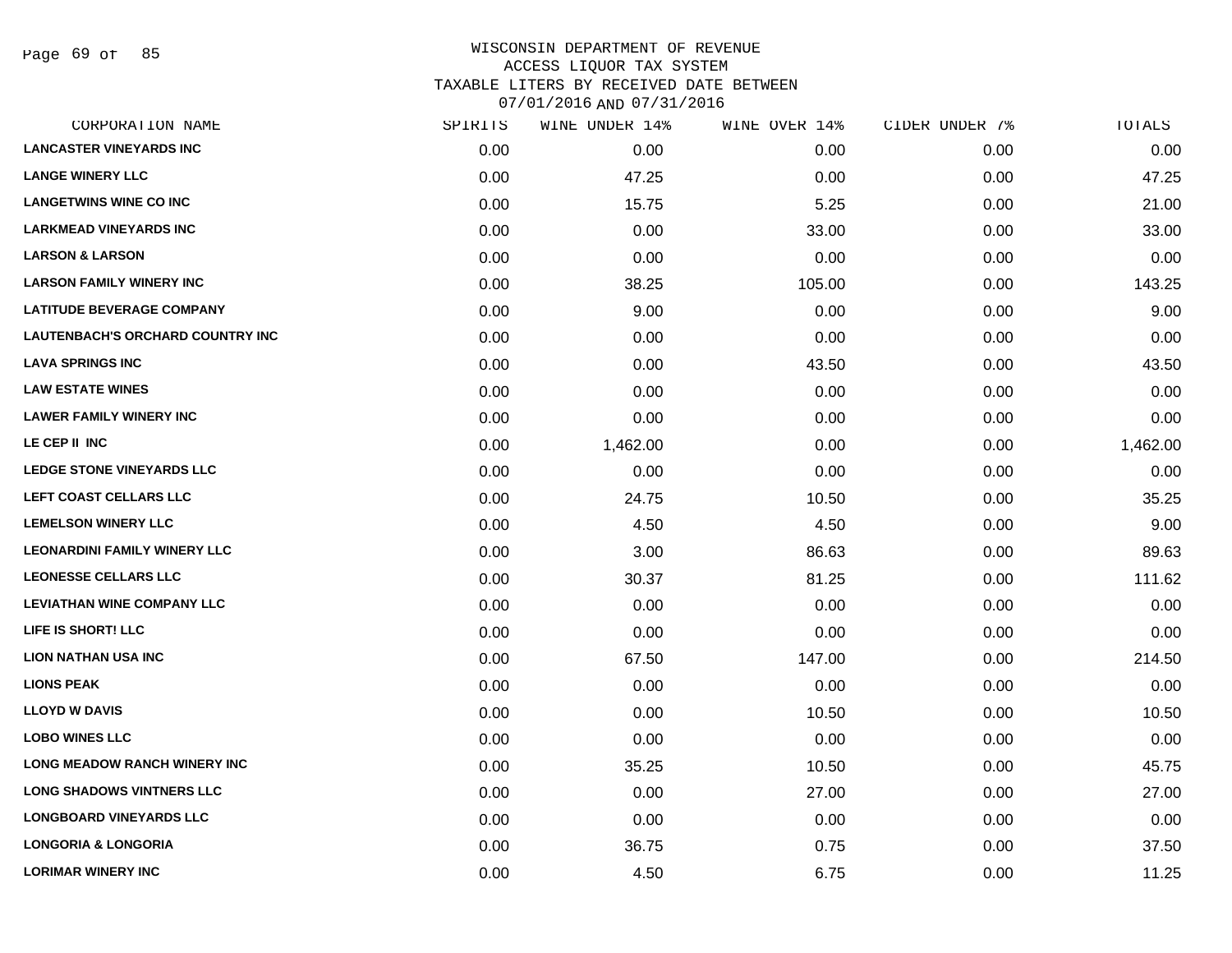Page 70 of 85

| SPIRITS | WINE UNDER 14% | WINE OVER 14% | CIDER UNDER 7% | TOTALS   |
|---------|----------------|---------------|----------------|----------|
| 0.00    | 0.00           | 0.00          | 0.00           | 0.00     |
| 0.00    | 6.75           | 15.00         | 0.00           | 21.75    |
| 0.00    | 27.00          | 35.25         | 0.00           | 62.25    |
| 0.00    | 11.25          | 18.75         | 0.00           | 30.00    |
| 0.00    | 11.26          | 30.75         | 0.00           | 42.01    |
| 0.00    | 26.25          | 0.00          | 0.00           | 26.25    |
| 0.00    | 0.00           | 96.00         | 0.00           | 96.00    |
| 0.00    | 31.50          | 0.75          | 0.00           | 32.25    |
| 0.00    | 0.00           | 8.25          | 0.00           | 8.25     |
| 0.00    | 51.25          | 27.00         | 0.00           | 78.25    |
| 0.00    | 13.50          | 23.75         | 0.00           | 37.25    |
| 0.00    | 0.00           | 0.00          | 0.00           | 0.00     |
| 0.00    | 0.00           | 0.00          | 0.00           | 0.00     |
| 0.00    | 12.75          | 16.50         | 0.00           | 29.25    |
| 0.00    | 0.00           | 0.00          | 0.00           | 0.00     |
| 0.00    | 11.25          | 77.25         | 0.00           | 88.50    |
| 0.00    | 0.00           | 0.00          | 0.00           | 0.00     |
| 0.00    | 2.25           | 3.00          | 0.00           | 5.25     |
| 0.00    | 12.75          | 81.00         | 0.00           | 93.75    |
| 0.00    | 0.00           | 0.00          | 0.00           | 0.00     |
| 0.00    | 36.00          | 3.00          | 0.00           | 39.00    |
| 0.00    | 0.00           | 27.75         | 0.00           | 27.75    |
| 0.00    | 873.75         | 147.01        | 0.00           | 1,020.76 |
| 0.00    | 0.00           | 0.00          | 0.00           | 0.00     |
| 0.00    | 0.00           | 9.00          | 0.00           | 9.00     |
| 0.00    | 111.00         | 17.26         | 0.00           | 128.26   |
| 0.00    | 21.00          | 177.00        | 0.00           | 198.00   |
| 0.00    | 0.00           | 0.00          | 0.00           | 0.00     |
|         |                |               |                |          |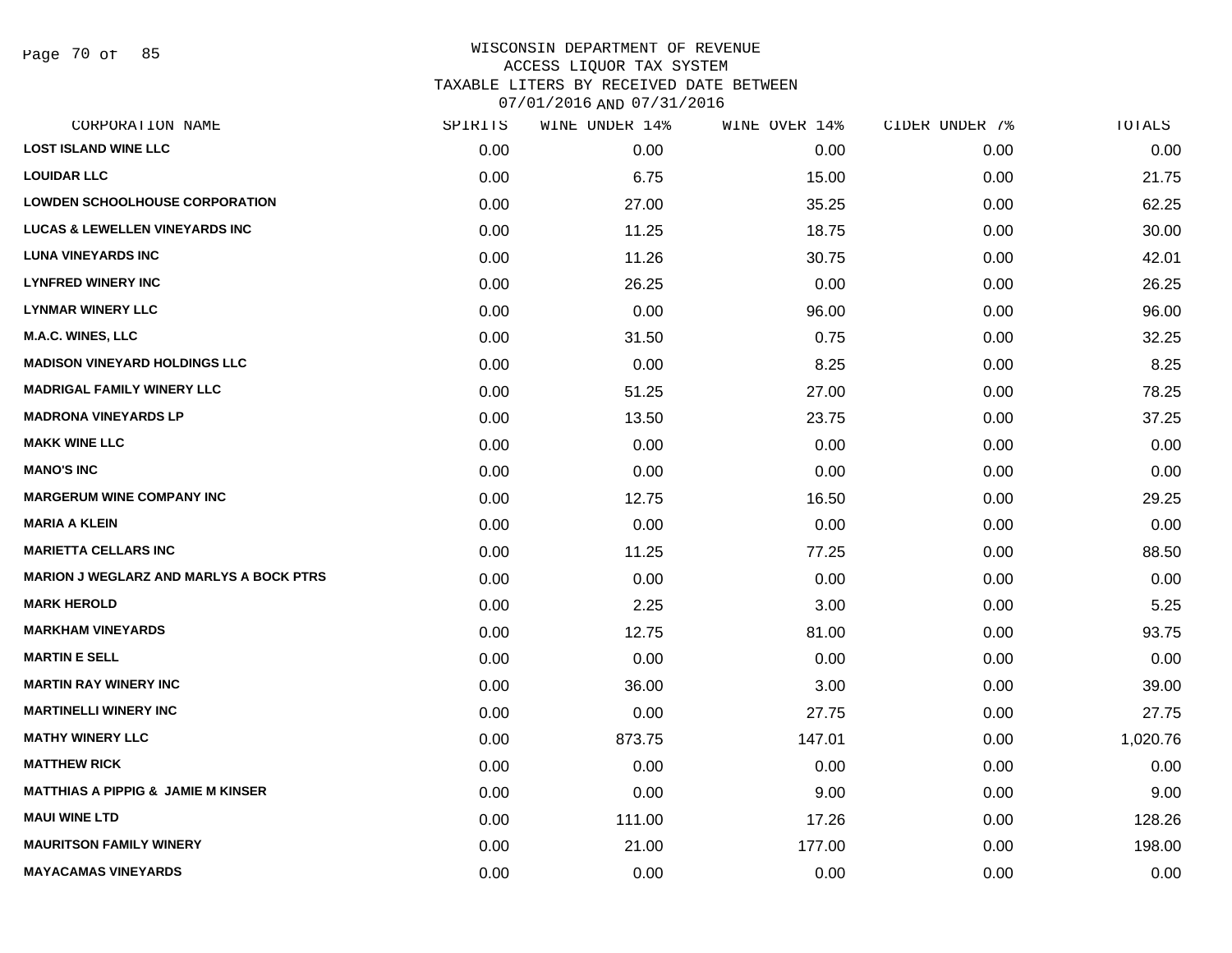Page 71 of 85

| CORPORATION NAME                     | SPIRITS | WINE UNDER 14% | WINE OVER 14% | CIDER UNDER 7% | TOTALS   |
|--------------------------------------|---------|----------------|---------------|----------------|----------|
| <b>MAYNARD J KEENAN</b>              | 0.00    | 9.75           | 0.00          | 0.00           | 9.75     |
| <b>MCILQUHAM LLC</b>                 | 0.00    | 0.00           | 0.00          | 0.00           | 0.00     |
| <b>MCKAHN FAMILY CELLARS, LLC</b>    | 0.00    | 0.00           | 13.50         | 0.00           | 13.50    |
| <b>MCNAB RIDGE WINERY LLC</b>        | 0.00    | 12.00          | 2.25          | 0.00           | 14.25    |
| <b>MELROSE CELLARS LLC</b>           | 0.00    | 0.00           | 0.00          | 0.00           | 0.00     |
| <b>MELVILLE VINEYARDS SOUTH LLC</b>  | 0.00    | 27.00          | 41.25         | 0.00           | 68.25    |
| <b>MENDOCINO WINE GROUP LLC</b>      | 0.00    | 219.75         | 49.50         | 0.00           | 269.25   |
| <b>MER ET SOLEIL LLC</b>             | 0.00    | 0.00           | 3.75          | 0.00           | 3.75     |
| <b>MERCER WINE ESTATES LLC</b>       | 0.00    | 3.75           | 3.00          | 0.00           | 6.75     |
| <b>MEREDITH VINEYARD ESTATE INC</b>  | 0.00    | 0.00           | 232.12        | 0.00           | 232.12   |
| <b>MERRYVALE VINEYARDS LLC</b>       | 0.00    | 64.50          | 169.00        | 0.00           | 233.50   |
| <b>MERSHONIAN CIDERY LLC</b>         | 0.00    | 0.00           | 0.00          | 0.00           | 0.00     |
| <b>METROPOLITAN WINES LLC</b>        | 0.00    | 0.00           | 12.75         | 0.00           | 12.75    |
| <b>MEV CORPORATION</b>               | 0.00    | 3.75           | 0.75          | 0.00           | 4.50     |
| <b>MEYER CELLARS LLC</b>             | 0.00    | 0.00           | 0.00          | 0.00           | 0.00     |
| <b>MICHEAL DASHE</b>                 | 0.00    | 1.50           | 0.75          | 0.00           | 2.25     |
| <b>MIDDLETON FAMILY WINES LLC</b>    | 0.00    | 5.25           | 73.50         | 0.00           | 78.75    |
| <b>MIDNIGHT CELLARS INC</b>          | 0.00    | 0.00           | 15.75         | 0.00           | 15.75    |
| <b>MILDARA BLASS INC</b>             | 0.00    | 4,663.50       | 1,714.50      | 0.00           | 6,378.00 |
| <b>MILLBROOK WINERY INC</b>          | 0.00    | 0.00           | 0.00          | 0.00           | 0.00     |
| <b>MINER FAMILY WINERY LLC</b>       | 0.00    | 0.00           | 164.25        | 0.00           | 164.25   |
| MINNESOTAS FINEST FERMENTED PRODUCTS | 0.00    | 0.00           | 0.00          | 222.39         | 222.39   |
| <b>MIRA WINERY LLC</b>               | 0.00    | 0.75           | 11.25         | 0.00           | 12.00    |
| <b>MIRASOL WINE LLC</b>              | 0.00    | 1.50           | 3.00          | 0.00           | 4.50     |
| <b>MIXOLOSEUM LLC</b>                | 0.00    | 12.00          | 82.13         | 0.00           | 94.13    |
| <b>MODERN DEVELOPMENT COMPANY</b>    | 0.00    | 0.75           | 68.25         | 0.00           | 69.00    |
| <b>MOLLYDOOKER INTERNATIONAL LLC</b> | 0.00    | 1.50           | 57.75         | 0.00           | 59.25    |
| <b>MONTICELLO CELLARS INC</b>        | 0.00    | 0.00           | 48.75         | 0.00           | 48.75    |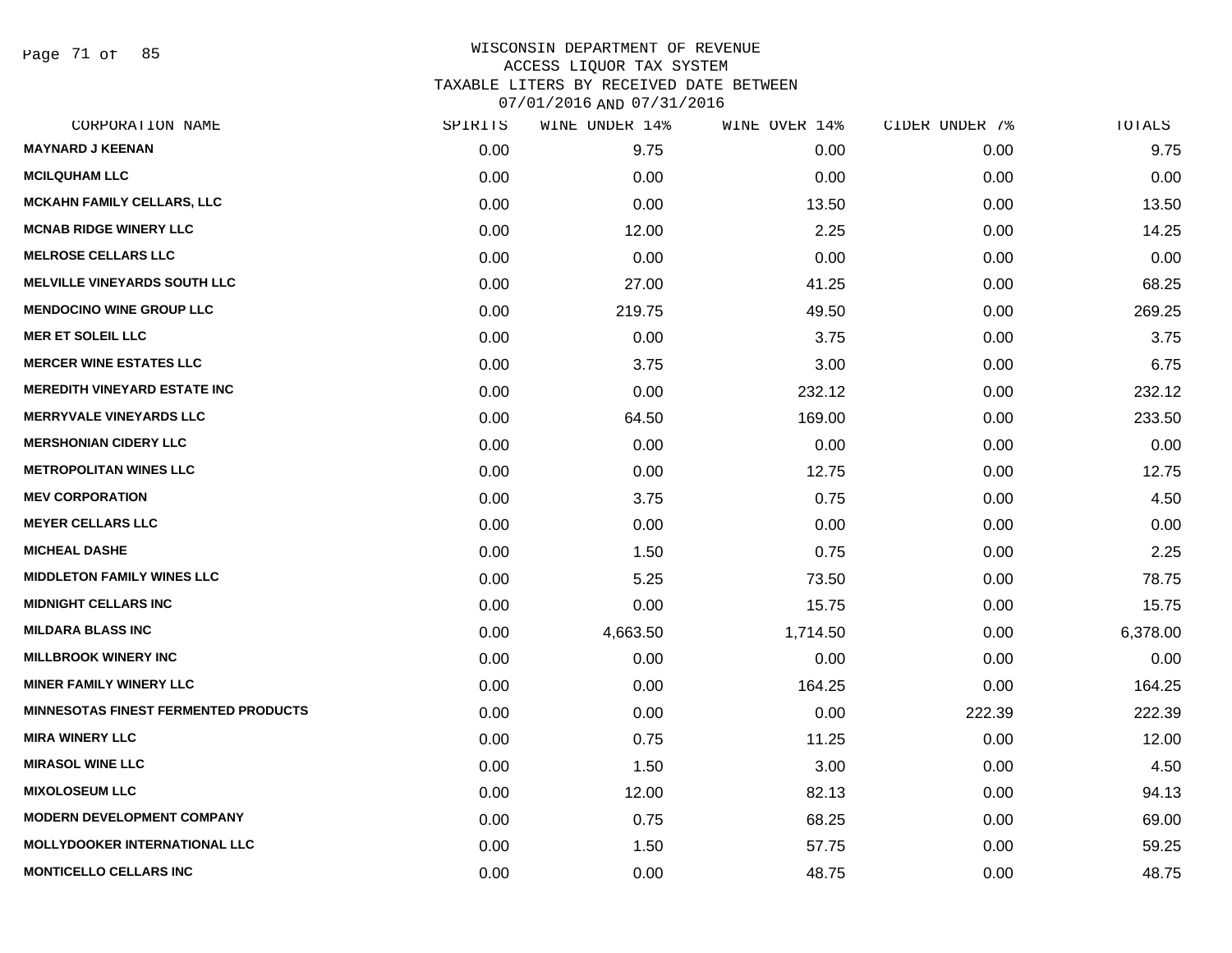Page 72 of 85

|      | WINE UNDER 14% |           |               | TOTALS         |
|------|----------------|-----------|---------------|----------------|
| 0.00 | 0.00           | 0.00      | 0.00          | 0.00           |
| 0.00 | 13.50          | 10.50     | 0.00          | 24.00          |
| 0.00 | 4.50           | 18.00     | 0.00          | 22.50          |
| 0.00 | 36.00          | 0.00      | 0.00          | 36.00          |
| 0.00 | 0.00           | 18.00     | 0.00          | 18.00          |
| 0.00 | 0.00           | 0.00      | 0.00          | 0.00           |
| 0.00 | 0.00           | 0.00      | 0.00          | 0.00           |
| 0.00 | 0.00           | 0.00      | 0.00          | 0.00           |
| 0.00 | 189.75         | 21.75     | 0.00          | 211.50         |
| 0.00 | 18,987.75      | 11,231.00 | 0.00          | 30,218.75      |
| 0.00 | 4.50           | 0.00      | 0.00          | 4.50           |
| 0.00 | 470.25         | 69.75     | 0.00          | 540.00         |
| 0.00 | 75.00          | 2.75      | 0.00          | 77.75          |
| 0.00 | 34.50          | 19.50     | 0.00          | 54.00          |
| 0.00 | 96.75          | 6.75      | 0.00          | 103.50         |
| 0.00 | 16.00          | 0.00      | 0.00          | 16.00          |
| 0.00 | 0.00           | 84.00     | 0.00          | 84.00          |
| 0.00 | 1.50           | 294.75    | 0.00          | 296.25         |
| 0.00 | 0.00           | 0.00      | 0.00          | 0.00           |
| 0.00 | 24.75          | 1.50      | 0.00          | 26.25          |
| 0.00 | 0.00           | 0.00      | 0.00          | 0.00           |
| 0.00 | 0.00           | 0.00      | 0.00          | 0.00           |
| 0.00 | 26.25          | 0.75      | 0.00          | 27.00          |
| 0.00 | 0.00           | 57.00     | 0.00          | 57.00          |
| 0.00 | 20.25          | 0.00      | 0.00          | 20.25          |
| 0.00 | 0.00           | 0.00      | 0.00          | 0.00           |
| 0.00 | 0.00           | 0.00      | 0.00          | 0.00           |
| 0.00 | 0.00           | 24.00     | 0.00          | 24.00          |
|      | SPIRITS        |           | WINE OVER 14% | CIDER UNDER 7% |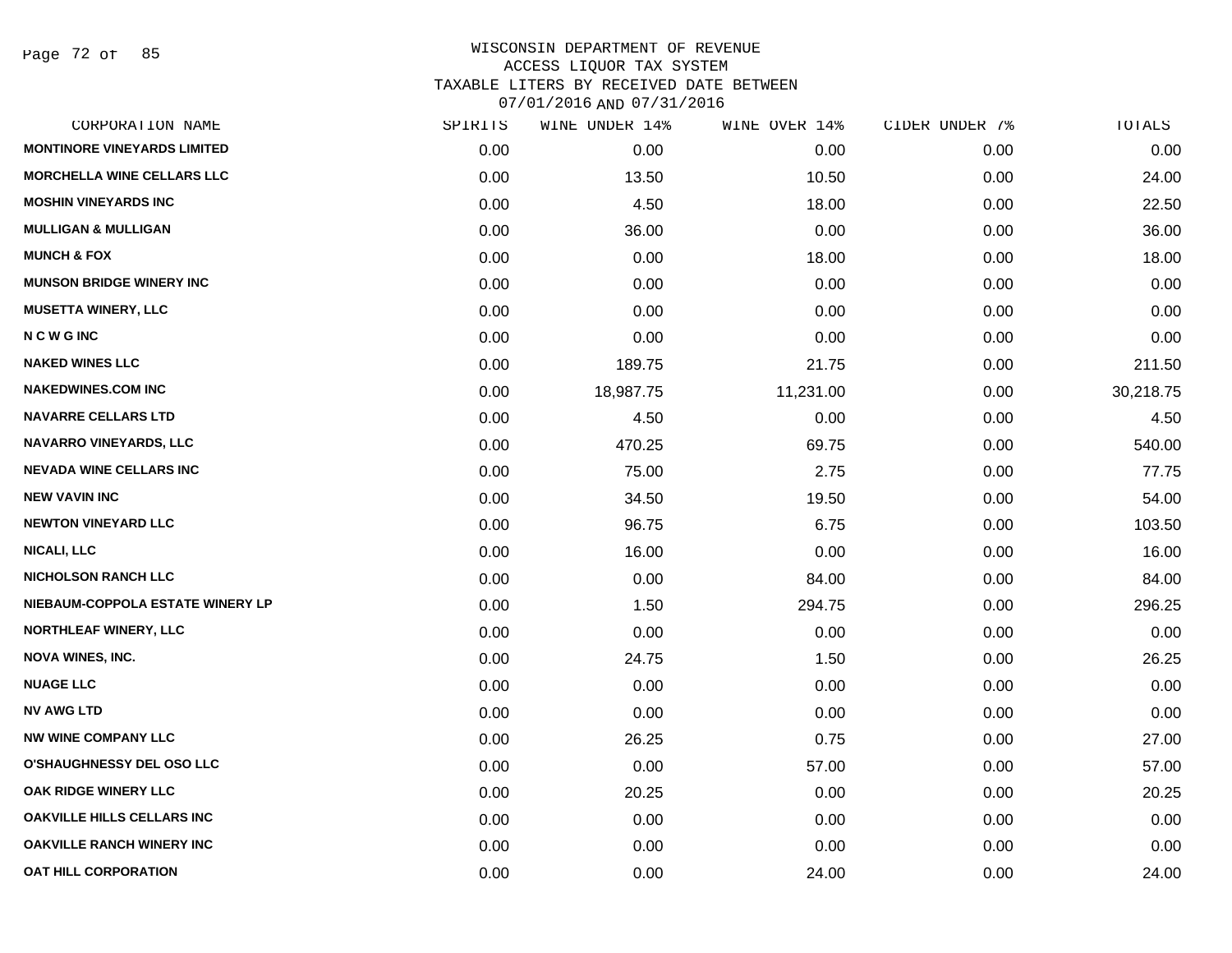Page 73 of 85

#### WISCONSIN DEPARTMENT OF REVENUE ACCESS LIQUOR TAX SYSTEM TAXABLE LITERS BY RECEIVED DATE BETWEEN

07/01/2016 AND 07/31/2016

| CORPORATION NAME                     | SPIRITS | WINE UNDER 14% | WINE OVER 14% | CIDER UNDER 7% | TOTALS |
|--------------------------------------|---------|----------------|---------------|----------------|--------|
| <b>OBRIEN FAMILY VINEYARD LLC</b>    | 0.00    | 14.25          | 143.25        | 0.00           | 157.50 |
| <b>OGB PARTNERS LLC</b>              | 0.00    | 0.00           | 0.00          | 0.00           | 0.00   |
| OLD VINE WINE PARTNERS LLC           | 0.00    | 0.00           | 0.00          | 0.00           | 0.00   |
| <b>OLIVER WINE COMPANY INC</b>       | 0.00    | 71.25          | 1.50          | 0.00           | 72.75  |
| <b>OPOLO WINES LP</b>                | 0.00    | 2.25           | 227.25        | 0.00           | 229.50 |
| <b>OPUS ONE WINERY LLC</b>           | 0.00    | 0.00           | 32.25         | 0.00           | 32.25  |
| ORCA PROPERTIES LLC                  | 0.00    | 22.50          | 0.00          | 0.00           | 22.50  |
| OREGON WINE SERVICES AND STORAGE LLC | 0.00    | 412.50         | 137.63        | 0.00           | 550.13 |
| ORFILA VINEYARDS INC                 | 0.00    | 3.00           | 16.50         | 0.00           | 19.50  |
| ORIN SWIFT CELLARS LLC               | 0.00    | 0.00           | 109.50        | 0.00           | 109.50 |
| <b>OWEN ROE LLC</b>                  | 0.00    | 3.75           | 9.75          | 0.00           | 13.50  |
| <b>PAHLMEYER LLC</b>                 | 0.00    | 0.00           | 71.25         | 0.00           | 71.25  |
| PALI WINE COMPANY LP                 | 0.00    | 0.00           | 9.00          | 0.00           | 9.00   |
| PALOMA VINEYARD LLC                  | 0.00    | 0.00           | 36.00         | 0.00           | 36.00  |
| PARAGON VINEYARD CO INC              | 0.00    | 12.00          | 10.50         | 0.00           | 22.50  |
| PARALLEL 44 VINEYARD & WINERY, INC.  | 0.00    | 0.00           | 0.00          | 0.00           | 0.00   |
| <b>PARKER STATION INC</b>            | 0.00    | 1.50           | 169.25        | 0.00           | 170.75 |
| <b>PATEL WINERY LLC</b>              | 0.00    | 0.00           | 0.00          | 0.00           | 0.00   |
| <b>PATRICIA A HOOVER</b>             | 0.00    | 3.75           | 5.25          | 0.00           | 9.00   |
| <b>PATRICK A RONEY</b>               | 0.00    | 75.75          | 286.50        | 0.00           | 362.25 |
| <b>PATRICK ARNDT</b>                 | 0.00    | 0.00           | 0.00          | 0.00           | 0.00   |
| PATZ & HALL WINE COMPANY INC         | 0.00    | 3.00           | 139.50        | 0.00           | 142.50 |
| <b>PAUL D ASPER</b>                  | 0.00    | 0.00           | 0.00          | 0.00           | 0.00   |
| <b>PAUL G BLOMMEL</b>                | 0.00    | 0.00           | 0.00          | 0.00           | 0.00   |
| <b>PAUL HOBBS WINERY LP</b>          | 0.00    | 3.00           | 55.50         | 0.00           | 58.50  |
| <b>PAUL J FRANZEN</b>                | 0.00    | 0.00           | 0.00          | 0.00           | 0.00   |
| <b>PAVI WINES LLC</b>                | 0.00    | 0.00           | 0.00          | 0.00           | 0.00   |
| PCJ, INC.                            | 0.00    | 0.75           | 1.50          | 0.00           | 2.25   |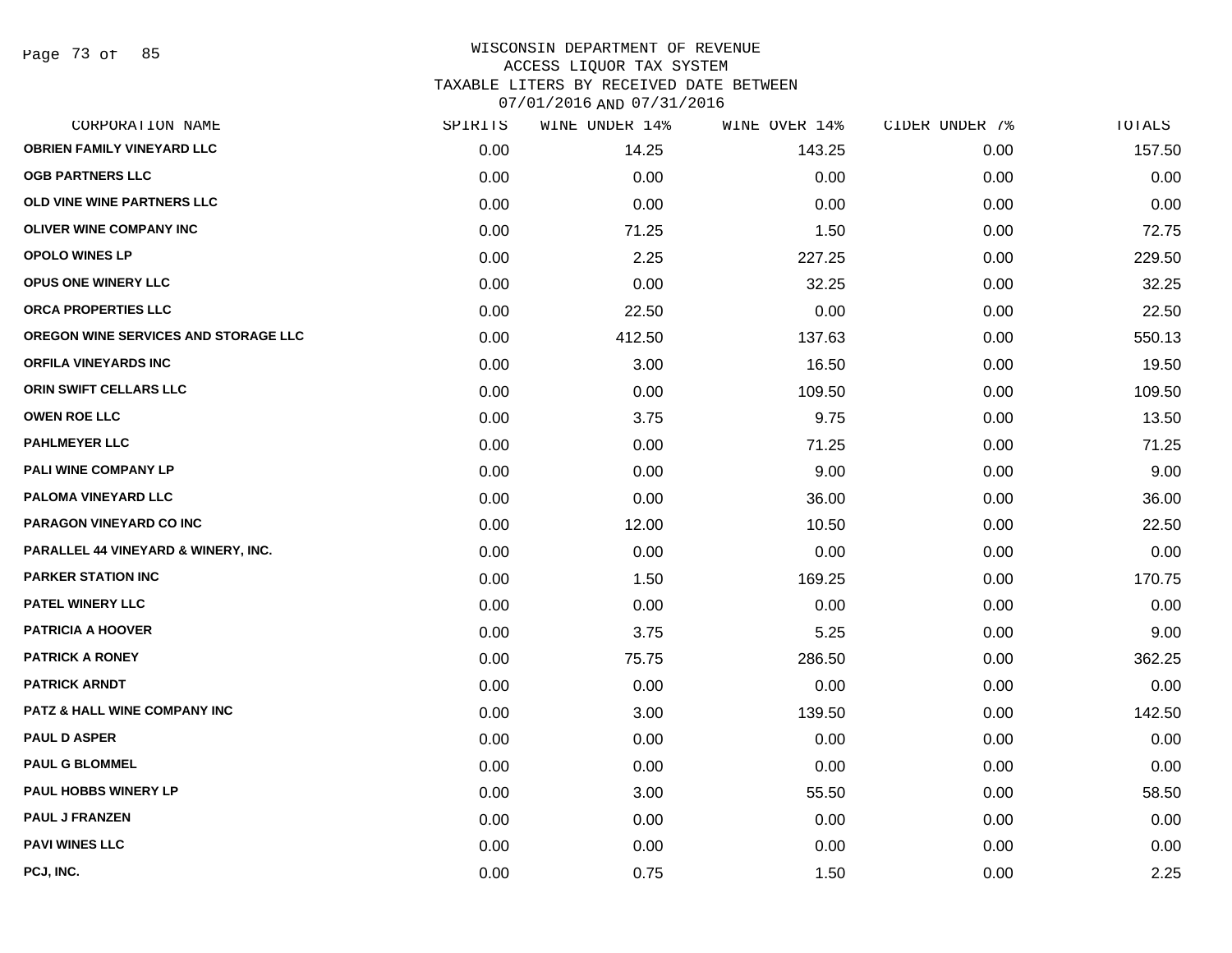| CORPORATION NAME                            | SPIRITS | WINE UNDER 14% | WINE OVER 14% | CIDER UNDER 7% | TOTALS |
|---------------------------------------------|---------|----------------|---------------|----------------|--------|
| PEACHY CANYON WINERY                        | 0.00    | 0.00           | 139.50        | 0.00           | 139.50 |
| PEAR VALLEY VINEYARD, INC.                  | 0.00    | 9.00           | 10.50         | 0.00           | 19.50  |
| PEAY VINEYARDS LLC                          | 0.00    | 42.75          | 0.00          | 0.00           | 42.75  |
| PEJU FAMILY OPERATING PARTNERSHIP LP        | 0.00    | 346.88         | 307.88        | 0.00           | 654.76 |
| PELLEGRINI RANCHES INC                      | 0.00    | 0.00           | 0.00          | 0.00           | 0.00   |
| <b>PENROSE LANE LIMITED</b>                 | 0.00    | 183.00         | 159.00        | 0.00           | 342.00 |
| PEPPER BRIDGE WINERY LLC                    | 0.00    | 7.50           | 12.75         | 0.00           | 20.25  |
| PERNOD RICARD KENWOOD HOLDING LLC           | 0.00    | 48.00          | 17.25         | 0.00           | 65.25  |
| PERNOD RICARD USA LLC                       | 0.00    | 293.25         | 45.00         | 0.00           | 338.25 |
| PETER FRANUS WINE COMPANY INC               | 0.00    | 0.00           | 4.00          | 0.00           | 4.00   |
| PETER HOEHN                                 | 0.00    | 2.25           | 0.00          | 0.00           | 2.25   |
| PETER MICHAEL WINERY                        | 0.00    | 0.00           | 0.00          | 0.00           | 0.00   |
| PETRONI VINEYARDS LLC                       | 0.00    | 0.00           | 57.00         | 0.00           | 57.00  |
| PHILIP TOGNI VINEYARD LP                    | 0.00    | 0.00           | 0.00          | 0.00           | 0.00   |
| <b>PHILLIPS FARMS LLC</b>                   | 0.00    | 6.00           | 75.00         | 0.00           | 81.00  |
| <b>PINA CELLARS LP</b>                      | 0.00    | 0.00           | 0.00          | 0.00           | 0.00   |
| <b>PINE RIDGE WINERY LLC</b>                | 0.00    | 75.75          | 780.75        | 0.00           | 856.50 |
| <b>PJK WINERY LLC</b>                       | 0.00    | 36.00          | 144.00        | 0.00           | 180.00 |
| POPE VALLEY WINERY LLC                      | 0.00    | 0.00           | 0.00          | 0.00           | 0.00   |
| PORTER FAMILY VINEYARDS LLC                 | 0.00    | 1.50           | 11.25         | 0.00           | 12.75  |
| <b>PRAGER WINERY &amp; PORT WORKS, INC.</b> | 0.00    | 5.25           | 52.51         | 0.00           | 57.76  |
| <b>PRAIRIE BERRY LLC</b>                    | 0.00    | 750.75         | 12.75         | 0.00           | 763.50 |
| <b>PRECEPT BRANDS LLC</b>                   | 0.00    | 222.00         | 0.00          | 0.00           | 222.00 |
| <b>PREMIUM VINTNERS LLC</b>                 | 0.00    | 0.00           | 0.00          | 0.00           | 0.00   |
| PRIDE MOUNTAIN VINEYARDS LLC                | 0.00    | 0.00           | 203.75        | 0.00           | 203.75 |
| <b>PRINCE MICHEL LLC</b>                    | 0.00    | 10.50          | 0.38          | 0.00           | 10.88  |
| <b>PROMONTORY LLC</b>                       | 0.00    | 0.00           | 0.00          | 0.00           | 0.00   |
| <b>PWG LLC</b>                              | 0.00    | 0.00           | 11.25         | 0.00           | 11.25  |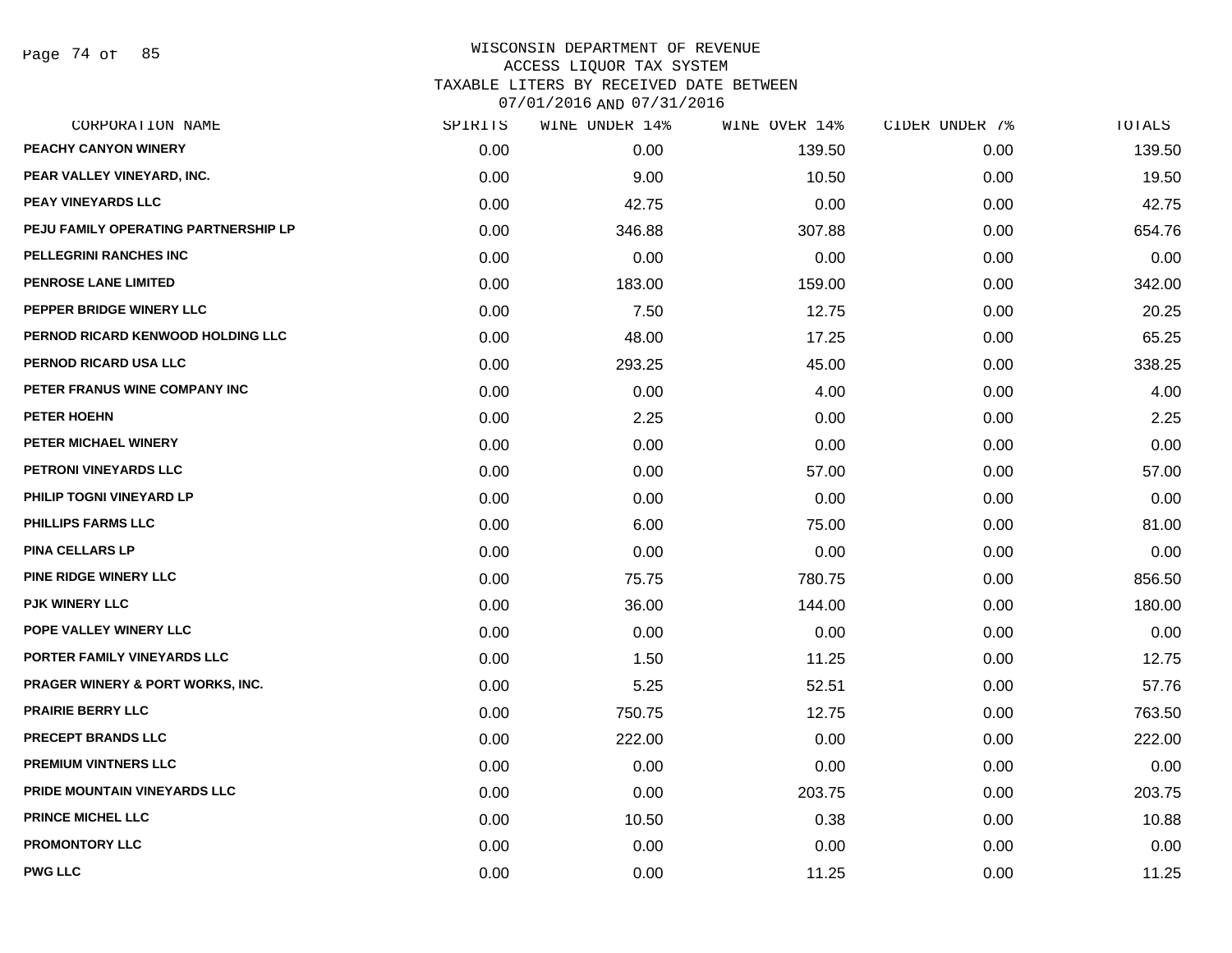Page 75 of 85

| CORPORATION NAME                         | SPIRITS | WINE UNDER 14% | WINE OVER 14% | CIDER UNDER 7% | TOTALS   |
|------------------------------------------|---------|----------------|---------------|----------------|----------|
| <b>QUADY SOUTH WINERY LLC</b>            | 0.00    | 11.25          | 17.25         | 0.00           | 28.50    |
| <b>QUILCEDA CREEK VINTNERS INC</b>       | 0.00    | 0.00           | 0.00          | 0.00           | 0.00     |
| QUPE WINE CELLARS LLC                    | 0.00    | 18.00          | 0.00          | 0.00           | 18.00    |
| <b>R LAWSON ENTERPRISES LLC</b>          | 0.00    | 0.00           | 0.00          | 0.00           | 0.00     |
| <b>RADIO-COTEAU WINE CELLARS LLC</b>     | 0.00    | 3.00           | 0.00          | 0.00           | 3.00     |
| <b>RAINIER WINE LLC</b>                  | 0.00    | 4.50           | 0.00          | 0.00           | 4.50     |
| <b>RAMAZZOTTI WINES LLC</b>              | 0.00    | 0.00           | 54.00         | 0.00           | 54.00    |
| <b>RAMEY WINE CELLARS INC</b>            | 0.00    | 0.00           | 23.25         | 0.00           | 23.25    |
| <b>RAPTOR RIDGE WINERY LLC</b>           | 0.00    | 1.50           | 0.75          | 0.00           | 2.25     |
| <b>RASA VINEYARDS, LLC</b>               | 0.00    | 0.00           | 54.00         | 0.00           | 54.00    |
| <b>RAYMOND SIGNORELLO</b>                | 0.00    | 0.00           | 10.50         | 0.00           | 10.50    |
| <b>RAYMOND VINEYARD &amp; CELLAR INC</b> | 0.00    | 24.00          | 142.50        | 0.00           | 166.50   |
| <b>RB WINE ASSOCIATES LLC</b>            | 0.00    | 2.25           | 0.00          | 0.00           | 2.25     |
| <b>RBZ VINEYARDS LLC</b>                 | 0.00    | 0.00           | 0.00          | 0.00           | 0.00     |
| <b>RED CAR WINE COMPANY LLC</b>          | 0.00    | 45.00          | 0.75          | 0.00           | 45.75    |
| <b>RED MARE WINES LLC</b>                | 0.00    | 0.00           | 0.00          | 0.00           | 0.00     |
| <b>RED OAK VINEYARD INC</b>              | 0.00    | 0.00           | 0.00          | 0.00           | 0.00     |
| <b>REGUSCI WINERY INC</b>                | 0.00    | 0.00           | 349.50        | 0.00           | 349.50   |
| <b>REN ACQUISITION INC</b>               | 0.00    | 0.00           | 0.00          | 0.00           | 0.00     |
| <b>REVANA FAMILY PARTNERS LP</b>         | 0.00    | 0.00           | 7.50          | 0.00           | 7.50     |
| <b>REVANA FAMILY PARTNERS LP</b>         | 0.00    | 22.50          | 31.50         | 0.00           | 54.00    |
| <b>RHYS VINEYARDS LLC</b>                | 0.00    | 18.00          | 0.00          | 0.00           | 18.00    |
| <b>RICHARD E LIBBY</b>                   | 0.00    | 2,844.75       | 0.00          | 0.00           | 2,844.75 |
| <b>RICHARD FORTUNE</b>                   | 0.00    | 0.00           | 0.00          | 0.00           | 0.00     |
| <b>RIDGE VINEYARDS INC</b>               | 0.00    | 48.75          | 289.50        | 0.00           | 338.25   |
| <b>RIGHT SIDE LLC</b>                    | 0.00    | 0.00           | 0.00          | 0.00           | 0.00     |
| RIVER BEND VINEYARD & WINERY LLC         | 0.00    | 0.00           | 0.00          | 0.00           | 0.00     |
| <b>RIVER VALLEY VINEYARD INC</b>         | 0.00    | 15.75          | 0.00          | 0.00           | 15.75    |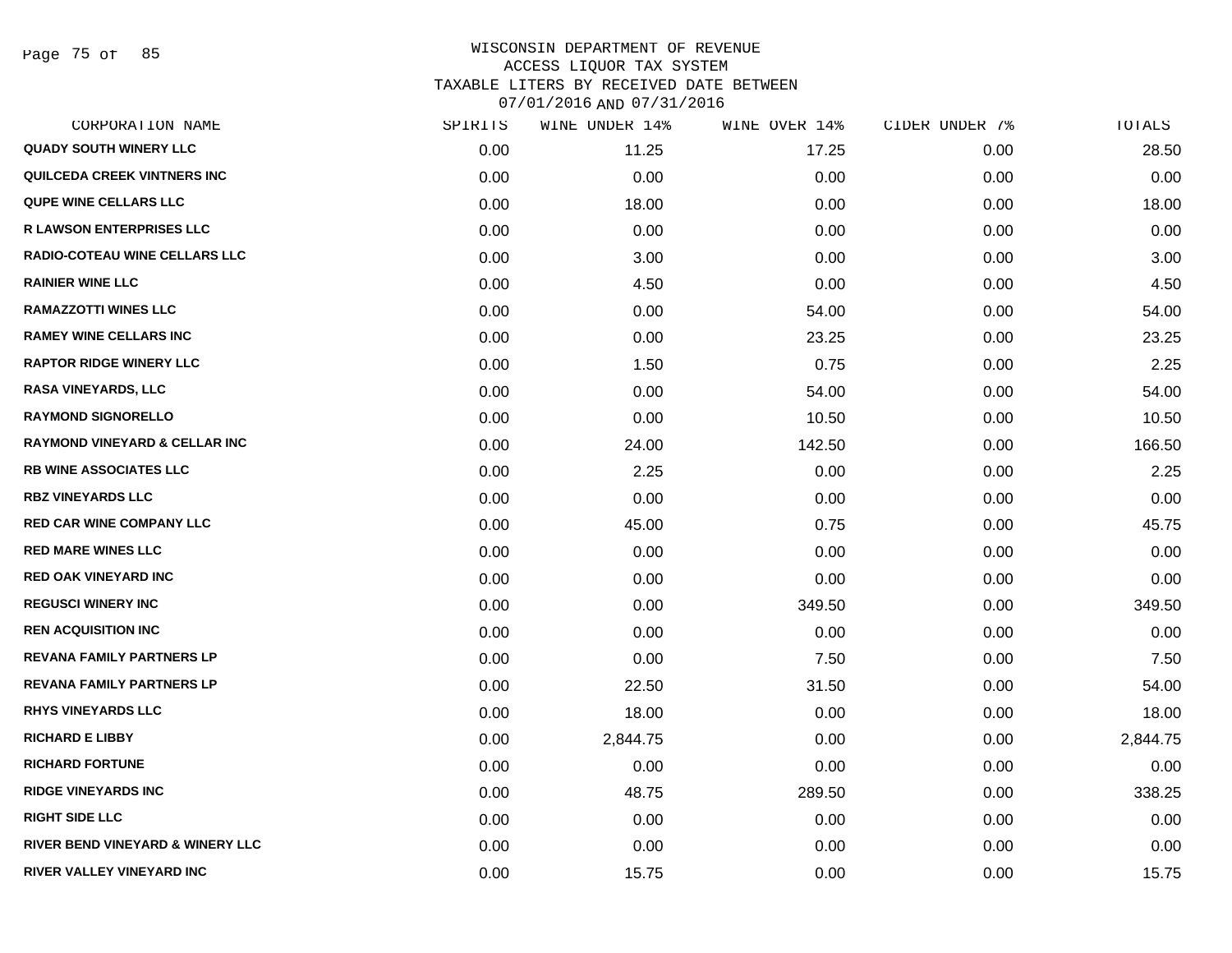Page 76 of 85

| CORPORATION NAME                       | SPIRITS | WINE UNDER 14% | WINE OVER 14% | CIDER UNDER 7% | TOTALS |
|----------------------------------------|---------|----------------|---------------|----------------|--------|
| <b>RIVERBENCH LLC</b>                  | 0.00    | 0.00           | 0.00          | 0.00           | 0.00   |
| <b>ROBERT BORUCKI</b>                  | 0.00    | 0.00           | 0.00          | 0.00           | 0.00   |
| <b>ROBERT CRAIG WINERY LP</b>          | 0.00    | 0.00           | 63.00         | 0.00           | 63.00  |
| <b>ROBERT FOLEY LLC</b>                | 0.00    | 0.00           | 0.00          | 0.00           | 0.00   |
| <b>ROBERT HALL WINERY LLC</b>          | 0.00    | 0.00           | 6.75          | 0.00           | 6.75   |
| <b>ROBERT MUELLER CELLARS</b>          | 0.00    | 0.00           | 0.00          | 0.00           | 0.00   |
| <b>ROBERT YOUNG ESTATE WINERY LLC</b>  | 0.00    | 0.00           | 96.00         | 0.00           | 96.00  |
| <b>ROCCA FAMILY VINEYARDS INC</b>      | 0.00    | 0.00           | 0.00          | 0.00           | 0.00   |
| <b>ROCK N WOOL WINERY LLC</b>          | 0.00    | 0.00           | 0.00          | 0.00           | 0.00   |
| <b>ROCK WALL WINE COMPANY INC</b>      | 0.00    | 0.00           | 0.00          | 0.00           | 0.00   |
| <b>ROEDERER ESTATE INC</b>             | 0.00    | 25.50          | 0.00          | 0.00           | 25.50  |
| <b>ROMBAUER VINEYARDS INC</b>          | 0.00    | 0.00           | 618.75        | 0.00           | 618.75 |
| <b>RONALD L FENOLIO</b>                | 0.00    | 0.00           | 0.00          | 0.00           | 0.00   |
| <b>RONALD T RUBIN</b>                  | 0.00    | 1.50           | 0.00          | 0.00           | 1.50   |
| <b>ROUND POND ESTATE LLC</b>           | 0.00    | 0.00           | 135.00        | 0.00           | 135.00 |
| <b>ROWLEY ESTATES LLC</b>              | 0.00    | 43.50          | 6.00          | 0.00           | 49.50  |
| <b>RRJ REAL PROPERTIES LLC</b>         | 0.00    | 0.00           | 1.50          | 0.00           | 1.50   |
| <b>RSB VINEYARDS LLC</b>               | 0.00    | 0.00           | 0.00          | 0.00           | 0.00   |
| <b>RUDD WINES INC</b>                  | 0.00    | 13.50          | 27.00         | 0.00           | 40.50  |
| <b>RUDIUS WINES, LLC</b>               | 0.00    | 0.00           | 9.00          | 0.00           | 9.00   |
| <b>RUSHFORD MEADERY AND WINERY LLC</b> | 0.00    | 0.00           | 0.00          | 0.00           | 0.00   |
| <b>RUTHERFORD HILL WINERY LLC</b>      | 0.00    | 108.75         | 282.00        | 0.00           | 390.75 |
| <b>RYAN PRELLWITZ</b>                  | 0.00    | 0.00           | 0.00          | 0.00           | 0.00   |
| <b>SAINTSBURY LLC</b>                  | 0.00    | 28.50          | 52.50         | 0.00           | 81.00  |
| <b>SANDHI WINES LLC</b>                | 0.00    | 0.00           | 0.00          | 0.00           | 0.00   |
| SANDSTONE RIDGE VINEYARD & WINERY LLC  | 0.00    | 0.00           | 0.00          | 0.00           | 0.00   |
| <b>SANFORD WINERY COMPANY LP</b>       | 0.00    | 12.00          | 72.75         | 0.00           | 84.75  |
| <b>SARACINA VINEYARDS LLC</b>          | 0.00    | 0.00           | 31.50         | 0.00           | 31.50  |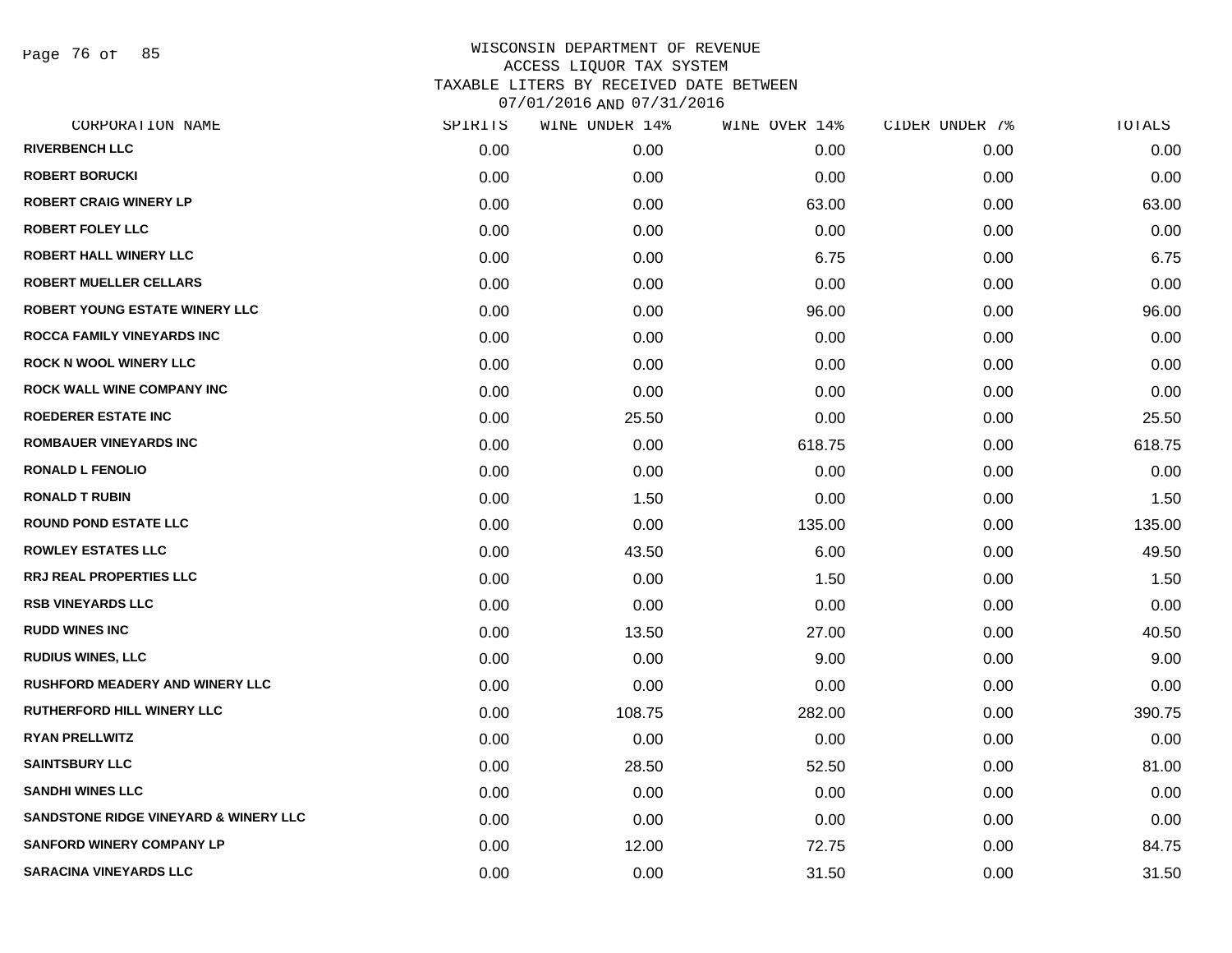Page 77 of 85

|      | WINE UNDER 14% |        |               | TOTALS         |
|------|----------------|--------|---------------|----------------|
| 0.00 | 0.00           | 12.75  | 0.00          | 12.75          |
| 0.00 | 0.00           | 13.50  | 0.00          | 13.50          |
| 0.00 | 0.00           | 6.00   | 0.00          | 6.00           |
| 0.00 | 0.00           | 39.00  | 0.00          | 39.00          |
| 0.00 | 29.25          | 31.50  | 0.00          | 60.75          |
| 0.00 | 0.00           | 0.00   | 0.00          | 0.00           |
| 0.00 | 389.63         | 70.50  | 0.00          | 460.13         |
| 0.00 | 53.25          | 54.00  | 0.00          | 107.25         |
| 0.00 | 0.00           | 2.25   | 0.00          | 2.25           |
| 0.00 | 0.00           | 0.00   | 0.00          | 0.00           |
| 0.00 | 0.00           | 8.25   | 0.00          | 8.25           |
| 0.00 | 2.25           | 16.50  | 0.00          | 18.75          |
| 0.00 | 1.50           | 140.25 | 0.00          | 141.75         |
| 0.00 | 4.50           | 0.75   | 0.00          | 5.25           |
| 0.00 | 0.00           | 0.00   | 0.00          | 0.00           |
| 0.00 | 0.00           | 0.00   | 0.00          | 0.00           |
| 0.00 | 0.00           | 31.50  | 0.00          | 31.50          |
| 0.00 | 0.00           | 0.00   | 0.00          | 0.00           |
| 0.00 | 0.00           | 0.00   | 0.00          | 0.00           |
| 0.00 | 28.50          | 43.13  | 0.00          | 71.63          |
| 0.00 | 0.00           | 0.00   | 0.00          | 0.00           |
| 0.00 | 10.50          | 0.75   | 0.00          | 11.25          |
| 0.00 | 99.00          | 15.75  | 0.00          | 114.75         |
| 0.00 | 0.00           | 40.50  | 0.00          | 40.50          |
| 0.00 | 0.00           | 9.00   | 0.00          | 9.00           |
| 0.00 | 0.00           | 0.00   | 0.00          | 0.00           |
| 0.00 | 135.75         | 2.25   | 0.00          | 138.00         |
| 0.00 | 0.00           | 15.00  | 0.00          | 15.00          |
|      | SPIRITS        |        | WINE OVER 14% | CIDER UNDER 7% |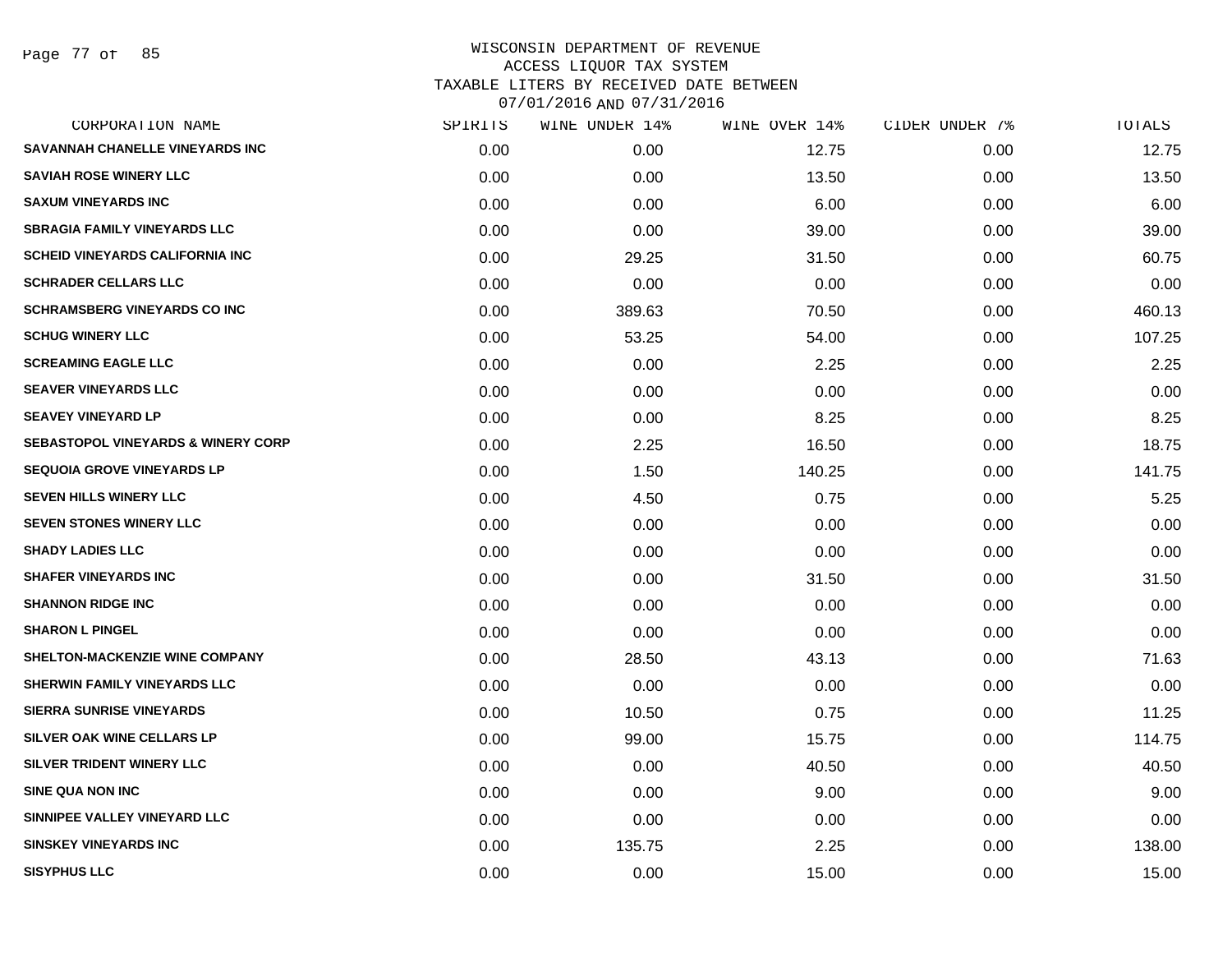Page 78 of 85

| CORPORATION NAME                           | SPIRITS | WINE UNDER 14% | WINE OVER 14% | CIDER UNDER 7% | TOTALS |
|--------------------------------------------|---------|----------------|---------------|----------------|--------|
| <b>SIX SIGMA WINERY LLC</b>                | 0.00    | 2.25           | 3.75          | 0.00           | 6.00   |
| <b>SMALL VINES WINES INC</b>               | 0.00    | 0.00           | 0.00          | 0.00           | 0.00   |
| <b>SMITH &amp; HOOK WINERY</b>             | 0.00    | 0.00           | 0.00          | 0.00           | 0.00   |
| <b>SMITH &amp; SMITH</b>                   | 0.00    | 0.00           | 4.50          | 0.00           | 4.50   |
| SMITH ANDERSON ENTERPRISES INC             | 0.00    | 0.00           | 0.00          | 0.00           | 0.00   |
| <b>SOKOL BLOSSER LTD</b>                   | 0.00    | 139.50         | 3.75          | 0.00           | 143.25 |
| <b>SOMERSTON WINE COMPANY, LLC</b>         | 0.00    | 0.00           | 48.00         | 0.00           | 48.00  |
| SONOMA-CUTRER VINEYARDS INC                | 0.00    | 32.25          | 113.25        | 0.00           | 145.50 |
| SOUTH COAST WINERY INC                     | 0.00    | 50.25          | 9.75          | 0.00           | 60.00  |
| SP GROSSNICKLE LLC                         | 0.00    | 0.00           | 0.00          | 0.00           | 0.00   |
| <b>SPANOS BERBERIAN WINERY LLC</b>         | 0.00    | 23.25          | 98.25         | 0.00           | 121.50 |
| <b>SPARKLING OREGON LLC</b>                | 0.00    | 3.00           | 0.00          | 0.00           | 3.00   |
| <b>SPIRITS OF NORWAY VINEYARD LLC</b>      | 0.00    | 0.00           | 0.00          | 0.00           | 0.00   |
| <b>SPOTTSWOODE WINERY INC</b>              | 0.00    | 52.50          | 10.50         | 0.00           | 63.00  |
| SPRECHER BREWING COMPANY, INC.             | 0.00    | 0.00           | 0.00          | 0.00           | 0.00   |
| <b>SPRING MOUNTAIN VINEYARD INC</b>        | 0.00    | 44.25          | 19.50         | 0.00           | 63.75  |
| <b>SPURGEON VINEYARDS &amp; WINERY LLC</b> | 0.00    | 0.00           | 0.00          | 0.00           | 0.00   |
| <b>ST HELENA ESTATE LLC</b>                | 0.00    | 0.00           | 13.50         | 0.00           | 13.50  |
| <b>ST JAMES WINERY INC</b>                 | 0.00    | 117.00         | 0.00          | 0.00           | 117.00 |
| ST JULIAN WINE COMPANY INC                 | 0.00    | 387.08         | 8.25          | 0.00           | 395.33 |
| <b>ST SUPERY INC</b>                       | 0.00    | 115.50         | 211.50        | 0.00           | 327.00 |
| ST. FRANCIS WINERY & VINEYARD L.P.         | 0.00    | 3.75           | 672.00        | 0.00           | 675.75 |
| <b>STAG'S LEAP WINE CELLARS LLC</b>        | 0.00    | 15.00          | 278.25        | 0.00           | 293.25 |
| <b>STAGLIN FAMILY VINEYARD LLC</b>         | 0.00    | 0.00           | 84.00         | 0.00           | 84.00  |
| <b>STANDING JOURNEY LLC</b>                | 0.00    | 81.75          | 184.50        | 0.00           | 266.25 |
| STE MICHELLE WINE ESTATES LTD              | 0.00    | 459.03         | 432.00        | 0.00           | 891.03 |
| <b>STEPHAN VINEYARD INC</b>                | 0.00    | 0.00           | 9.00          | 0.00           | 9.00   |
| <b>STEPHEN M KENNEDY</b>                   | 0.00    | 0.00           | 0.00          | 0.00           | 0.00   |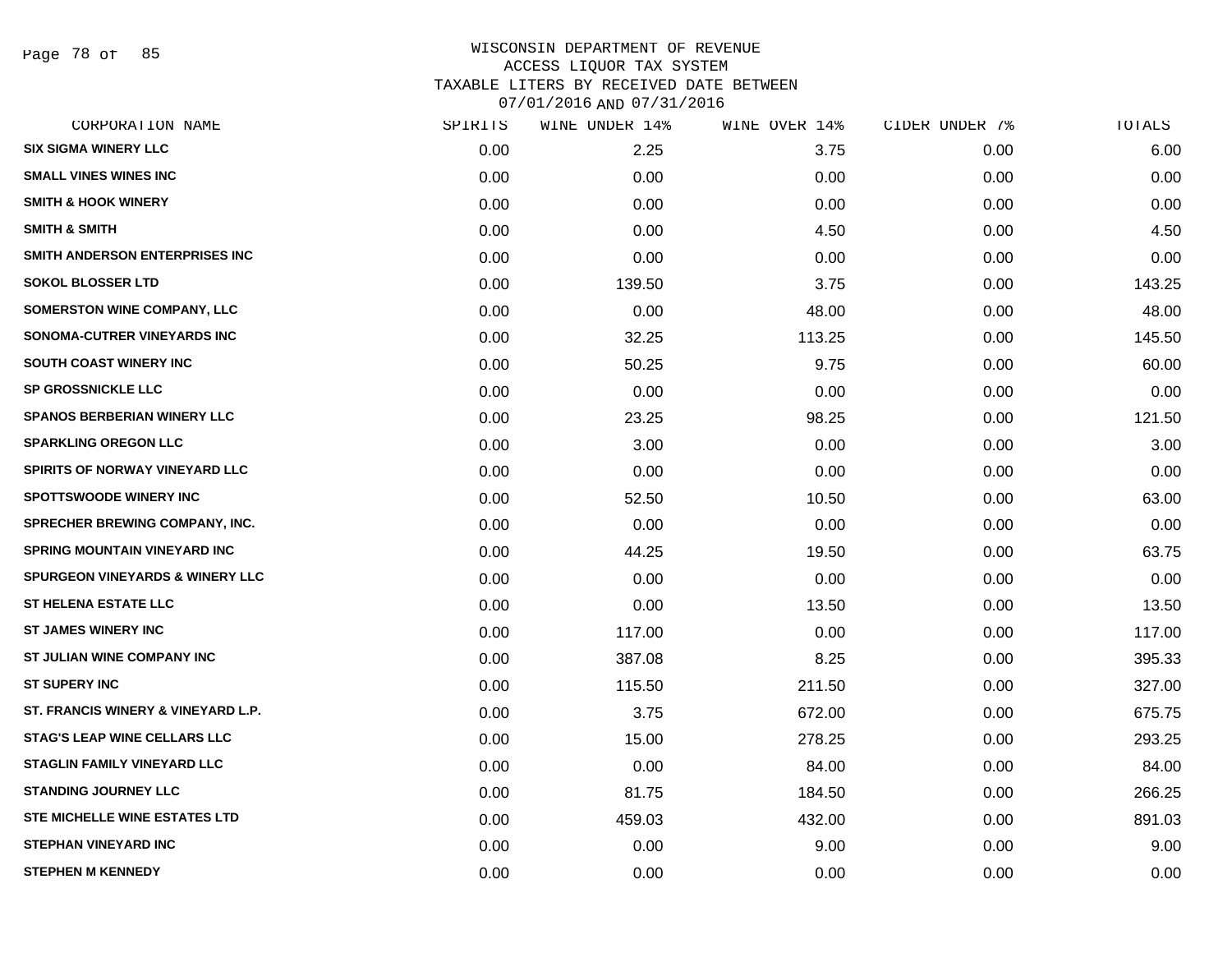Page 79 of 85

| SPIRITS | WINE UNDER 14% | WINE OVER 14% |      | TOTALS         |
|---------|----------------|---------------|------|----------------|
| 0.00    | 0.00           | 0.00          | 0.00 | 0.00           |
| 0.00    | 2.25           | 6.75          | 0.00 | 9.00           |
| 0.00    | 0.00           | 0.00          | 0.00 | 0.00           |
| 0.00    | 0.00           | 3.00          | 0.00 | 3.00           |
| 0.00    | 0.00           | 0.00          | 0.00 | 0.00           |
| 0.00    | 45.00          | 447.00        | 0.00 | 492.00         |
| 0.00    | 13.50          | 15.00         | 0.00 | 28.50          |
| 0.00    | 21.75          | 48.75         | 0.00 | 70.50          |
| 0.00    | 0.00           | 13.50         | 0.00 | 13.50          |
| 0.00    | 168.75         | 7.00          | 0.00 | 175.75         |
| 0.00    | 6.00           | 580.50        | 0.00 | 586.50         |
| 0.00    | 9.75           | 0.00          | 0.00 | 9.75           |
| 0.00    | 0.00           | 0.00          | 0.00 | 0.00           |
| 0.00    | 6.00           | 39.00         | 0.00 | 45.00          |
| 0.00    | 18.00          | 18.00         | 0.00 | 36.00          |
| 0.00    | 2.25           | 27.00         | 0.00 | 29.25          |
| 0.00    | 0.00           | 0.00          | 0.00 | 0.00           |
| 0.00    | 4.50           | 16.50         | 0.00 | 21.00          |
| 0.00    | 0.00           | 9.00          | 0.00 | 9.00           |
| 0.00    | 0.00           | 0.00          | 0.00 | 0.00           |
| 0.00    | 6.75           | 43.50         | 0.00 | 50.25          |
| 0.00    | 0.00           | 4.50          | 0.00 | 4.50           |
| 0.00    | 166.70         | 83.25         | 0.00 | 249.95         |
| 0.00    | 27.00          | 40.50         | 0.00 | 67.50          |
| 0.00    | 6.00           | 0.00          | 0.00 | 6.00           |
| 0.00    | 77.25          | 75.00         | 0.00 | 152.25         |
| 0.00    | 81.75          | 14.25         | 0.00 | 96.00          |
| 0.00    | 158.70         | 0.00          | 0.00 | 158.70         |
|         |                |               |      | CIDER UNDER 7% |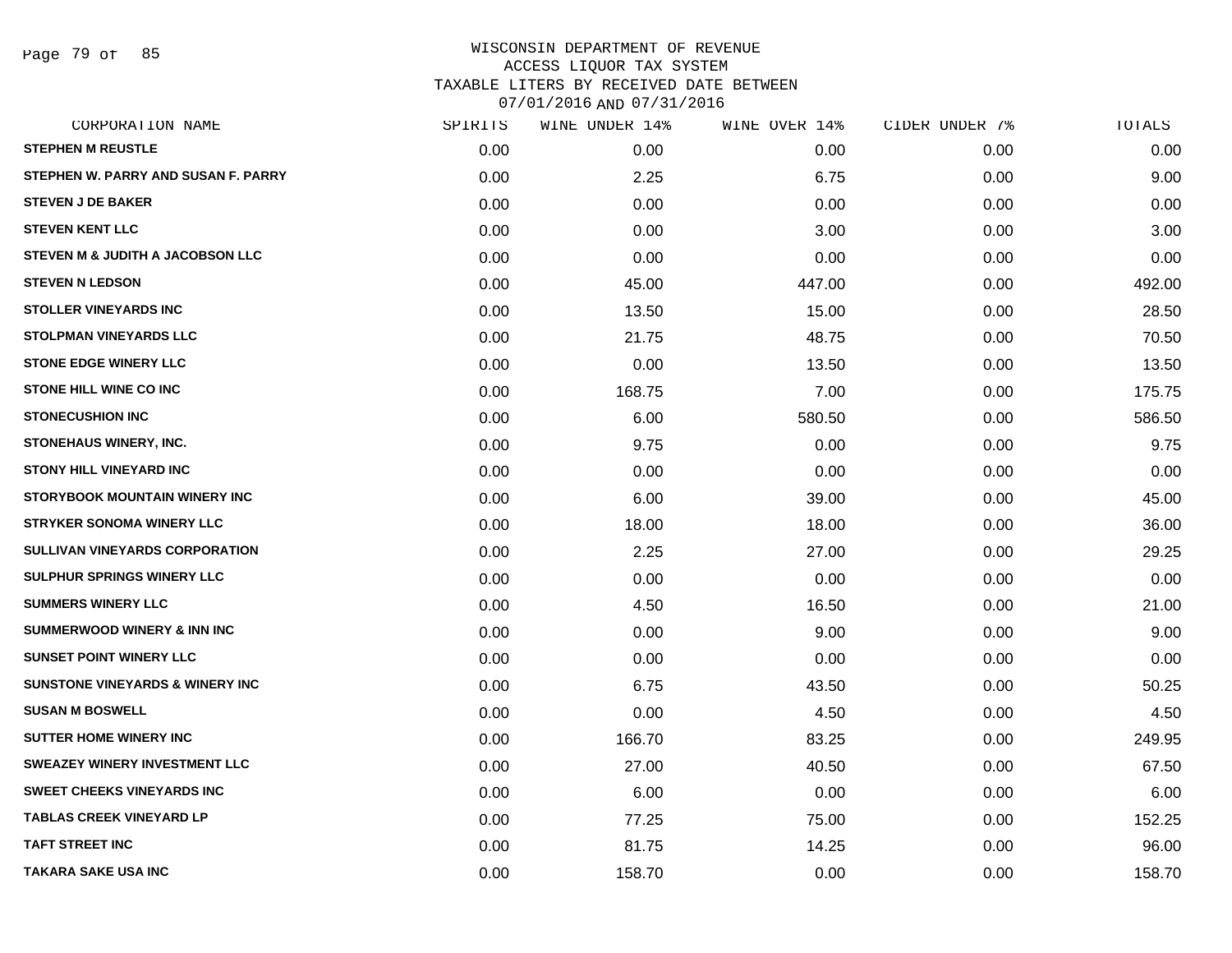Page 80 of 85

| CORPORATION NAME                          | SPIRITS | WINE UNDER 14% | WINE OVER 14% | CIDER UNDER 7% | TOTALS |
|-------------------------------------------|---------|----------------|---------------|----------------|--------|
| <b>TALLEY VINEYARDS INC</b>               | 0.00    | 24.00          | 9.75          | 0.00           | 33.75  |
| <b>TAMBER BEY VINEYARDS LLC</b>           | 0.00    | 0.00           | 141.00        | 0.00           | 141.00 |
| <b>TANDEM WINES LLC</b>                   | 0.00    | 8.25           | 2.25          | 0.00           | 10.50  |
| TARA BELLA WINERY LLC                     | 0.00    | 3.00           | 0.00          | 0.00           | 3.00   |
| <b>TEALE CREEK ASSOCIATES</b>             | 0.00    | 0.00           | 42.75         | 0.00           | 42.75  |
| <b>TENBA RIDGE WINERY LLC</b>             | 0.00    | 0.00           | 0.00          | 0.00           | 0.00   |
| <b>TERRA SPRINGS LLC</b>                  | 0.00    | 2.25           | 21.75         | 0.00           | 24.00  |
| <b>TERRA VINUM LLC</b>                    | 0.00    | 7.50           | 0.00          | 0.00           | 7.50   |
| TERRAVANT WINE COMPANY LLC                | 0.00    | 26.25          | 0.00          | 0.00           | 26.25  |
| <b>TESTAROSSA VINEYARDS LLC</b>           | 0.00    | 0.00           | 43.50         | 0.00           | 43.50  |
| THE BIALE ESTATE                          | 0.00    | 6.00           | 147.75        | 0.00           | 153.75 |
| THE BRANDER VINEYARD                      | 0.00    | 69.75          | 0.00          | 0.00           | 69.75  |
| THE HESS COLLECTION WINERY                | 0.00    | 5.25           | 263.25        | 0.00           | 268.50 |
| THE HOGUE CELLARS LTD                     | 0.00    | 6.75           | 0.00          | 0.00           | 6.75   |
| THE INFINITE MONKEY THEOREM INC           | 0.00    | 2.50           | 0.00          | 0.00           | 2.50   |
| THE LITTORAI WINES                        | 0.00    | 93.00          | 0.00          | 0.00           | 93.00  |
| THE MEEKER VINEYARD                       | 0.00    | 0.00           | 0.00          | 0.00           | 0.00   |
| THE MORLET SELECTION INC                  | 0.00    | 0.00           | 65.25         | 0.00           | 65.25  |
| THE RUM TREE, INC.                        | 0.00    | 0.00           | 0.00          | 0.00           | 0.00   |
| THE SHORES OF FAIRHAVEN INC               | 0.00    | 0.00           | 0.00          | 0.00           | 0.00   |
| THE SILVERADO VINEYARDS                   | 0.00    | 16.50          | 212.25        | 0.00           | 228.75 |
| THE WILLIAMSBURG WINERY LTD               | 0.00    | 36.75          | 0.00          | 0.00           | 36.75  |
| THE WINE GROUP INC                        | 0.00    | 6.75           | 121.50        | 0.00           | 128.25 |
| THE WINE VINEYARD LLC                     | 0.00    | 0.00           | 0.00          | 0.00           | 0.00   |
| THE WOODLAND TRAIL BEVERAGE COMPANY, INC. | 0.00    | 0.00           | 0.00          | 0.00           | 0.00   |
| THIS REALM LLC                            | 0.00    | 0.00           | 57.00         | 0.00           | 57.00  |
| <b>THOMAS C HOFFMAN</b>                   | 0.00    | 0.00           | 9.75          | 0.00           | 9.75   |
| THOMAS FOGARTY WINERY LLC                 | 0.00    | 10.50          | 3.00          | 0.00           | 13.50  |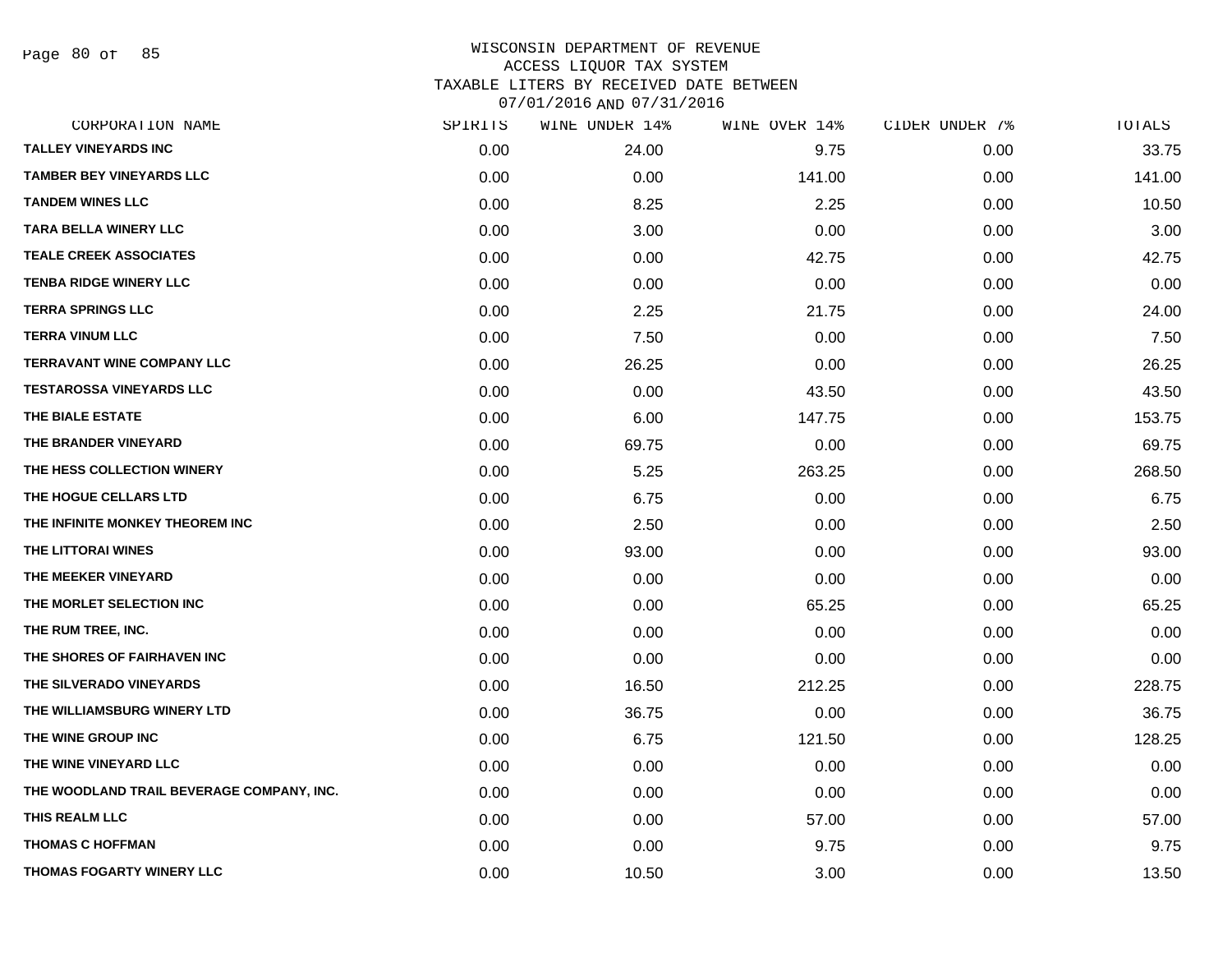Page 81 of 85

|      | WINE UNDER 14% |          | CIDER UNDER 7% | TOTALS   |
|------|----------------|----------|----------------|----------|
| 0.00 | 4.50           | 0.00     | 0.00           | 4.50     |
| 0.00 | 0.00           | 0.00     | 0.00           | 0.00     |
| 0.00 | 0.00           | 0.00     | 0.00           | 0.00     |
| 0.00 | 0.00           | 3.75     | 0.00           | 3.75     |
| 0.00 | 7.50           | 15.00    | 0.00           | 22.50    |
| 0.00 | 113.25         | 674.75   | 0.00           | 788.00   |
| 0.00 | 0.00           | 0.00     | 0.00           | 0.00     |
| 0.00 | 0.00           | 0.00     | 0.00           | 0.00     |
| 0.00 | 0.00           | 0.00     | 0.00           | 0.00     |
| 0.00 | 0.00           | 0.00     | 0.00           | 0.00     |
| 0.00 | 0.00           | 0.00     | 0.00           | 0.00     |
| 0.00 | 0.00           | 19.50    | 0.00           | 19.50    |
| 0.00 | 0.00           | 0.00     | 0.00           | 0.00     |
| 0.00 | 484.50         | 944.26   | 0.00           | 1,428.76 |
| 0.00 | 140.25         | 179.25   | 0.00           | 319.50   |
| 0.00 | 90.13          | 64.63    | 0.00           | 154.76   |
| 0.00 | 3.00           | 42.00    | 0.00           | 45.00    |
| 0.00 | 3.75           | 10.50    | 0.00           | 14.25    |
| 0.00 | 0.00           | 0.00     | 0.00           | 0.00     |
| 0.00 | 119.25         | 16.13    | 0.00           | 135.38   |
| 0.00 | 9.75           | 1,455.75 | 0.00           | 1,465.50 |
| 0.00 | 6.75           | 39.50    | 0.00           | 46.25    |
| 0.00 | 8.25           | 137.25   | 0.00           | 145.50   |
| 0.00 | 0.00           | 60.00    | 0.00           | 60.00    |
| 0.00 | 2.25           | 33.75    | 0.00           | 36.00    |
| 0.00 | 13.50          | 0.00     | 0.00           | 13.50    |
| 0.00 | 86.25          | 50.25    | 0.00           | 136.50   |
| 0.00 | 32.50          | 62.25    | 0.00           | 94.75    |
|      | SPIRITS        |          | WINE OVER 14%  |          |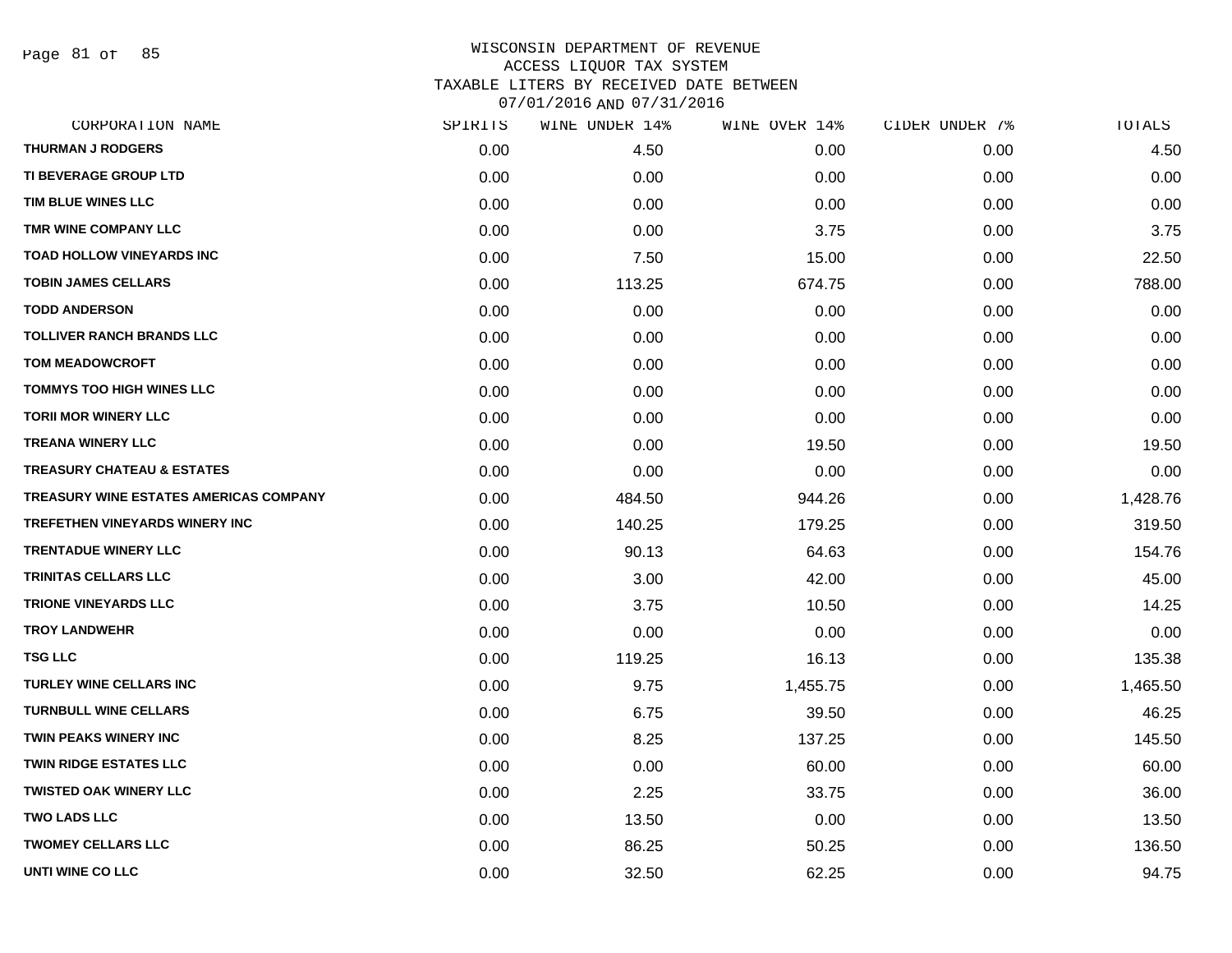Page 82 of 85

| CORPORATION NAME                      | SPIRITS | WINE UNDER 14% | WINE OVER 14% | CIDER UNDER 7% | TOTALS   |
|---------------------------------------|---------|----------------|---------------|----------------|----------|
| <b>URBAN CELLARS LLC</b>              | 0.00    | 0.00           | 0.00          | 0.00           | 0.00     |
| <b>V&amp;CLLC</b>                     | 0.00    | 115.50         | 40.50         | 0.00           | 156.00   |
| <b>V SATTUI WINERY INC</b>            | 0.00    | 475.50         | 416.00        | 0.00           | 891.50   |
| VAN RUITEN FAMILY WINERY LLC          | 0.00    | 3.00           | 3.00          | 0.00           | 6.00     |
| VAN WYCHEN WINES INC.                 | 0.00    | 0.00           | 0.00          | 0.00           | 0.00     |
| <b>VENTANA VINTNERS LLC</b>           | 0.00    | 0.00           | 2.25          | 0.00           | 2.25     |
| <b>VERMEIL WINE GROUP LLC</b>         | 0.00    | 0.00           | 0.00          | 0.00           | 0.00     |
| <b>VERMONT HARD CIDER COMPANY LLC</b> | 0.00    | 0.00           | 0.00          | 0.00           | 0.00     |
| <b>VERNON VINEYARDS LTD</b>           | 0.00    | 0.00           | 0.00          | 0.00           | 0.00     |
| <b>VETRO WINERY LLC</b>               | 0.00    | 0.00           | 0.00          | 0.00           | 0.00     |
| <b>VICINI ENTERPRISES LLC</b>         | 0.00    | 0.00           | 0.00          | 0.00           | 0.00     |
| <b>VIGNETTE WINERY LLC</b>            | 0.00    | 9.00           | 9.00          | 0.00           | 18.00    |
| <b>VILLA AMOROSA INC</b>              | 0.00    | 327.91         | 768.75        | 0.00           | 1,096.66 |
| <b>VILLA ENCINAL PARTNERS LP</b>      | 0.00    | 0.00           | 196.50        | 0.00           | 196.50   |
| <b>VILLA TOSCANO INC</b>              | 0.00    | 3.00           | 3.00          | 0.00           | 6.00     |
| <b>VIN DE ZO LLC</b>                  | 0.00    | 33.75          | 4.50          | 0.00           | 38.25    |
| <b>VINA ROBLES INC</b>                | 0.00    | 3.75           | 20.75         | 0.00           | 24.50    |
| <b>VINCENT ARROYO WINERY INC</b>      | 0.00    | 45.00          | 0.00          | 0.00           | 45.00    |
| <b>VINE &amp; SUN LLC</b>             | 0.00    | 0.00           | 0.00          | 0.00           | 0.00     |
| <b>VINE CLIFF WINERY INC</b>          | 0.00    | 0.00           | 48.00         | 0.00           | 48.00    |
| <b>VINEBURG LLC</b>                   | 0.00    | 23.25          | 432.75        | 0.00           | 456.00   |
| <b>VINEOAKS LLC</b>                   | 0.00    | 0.00           | 0.00          | 0.00           | 0.00     |
| <b>VINES TO CELLAR, INC.</b>          | 0.00    | 0.00           | 0.00          | 0.00           | 0.00     |
| <b>VINEYARD 29 LLC</b>                | 0.00    | 4.50           | 126.00        | 0.00           | 130.50   |
| <b>VINTAGE WINE ESTATES, INC.</b>     | 0.00    | 0.00           | 40.50         | 0.00           | 40.50    |
| <b>VINTAGE WINE ESTATES, INC.</b>     | 0.00    | 21.00          | 235.50        | 0.00           | 256.50   |
| <b>VINTAGE WINE ESTATES, INC.</b>     | 0.00    | 28.88          | 213.38        | 0.00           | 242.26   |
| <b>VINTAGE WINE ESTATES, INC.</b>     | 0.00    | 0.00           | 218.25        | 0.00           | 218.25   |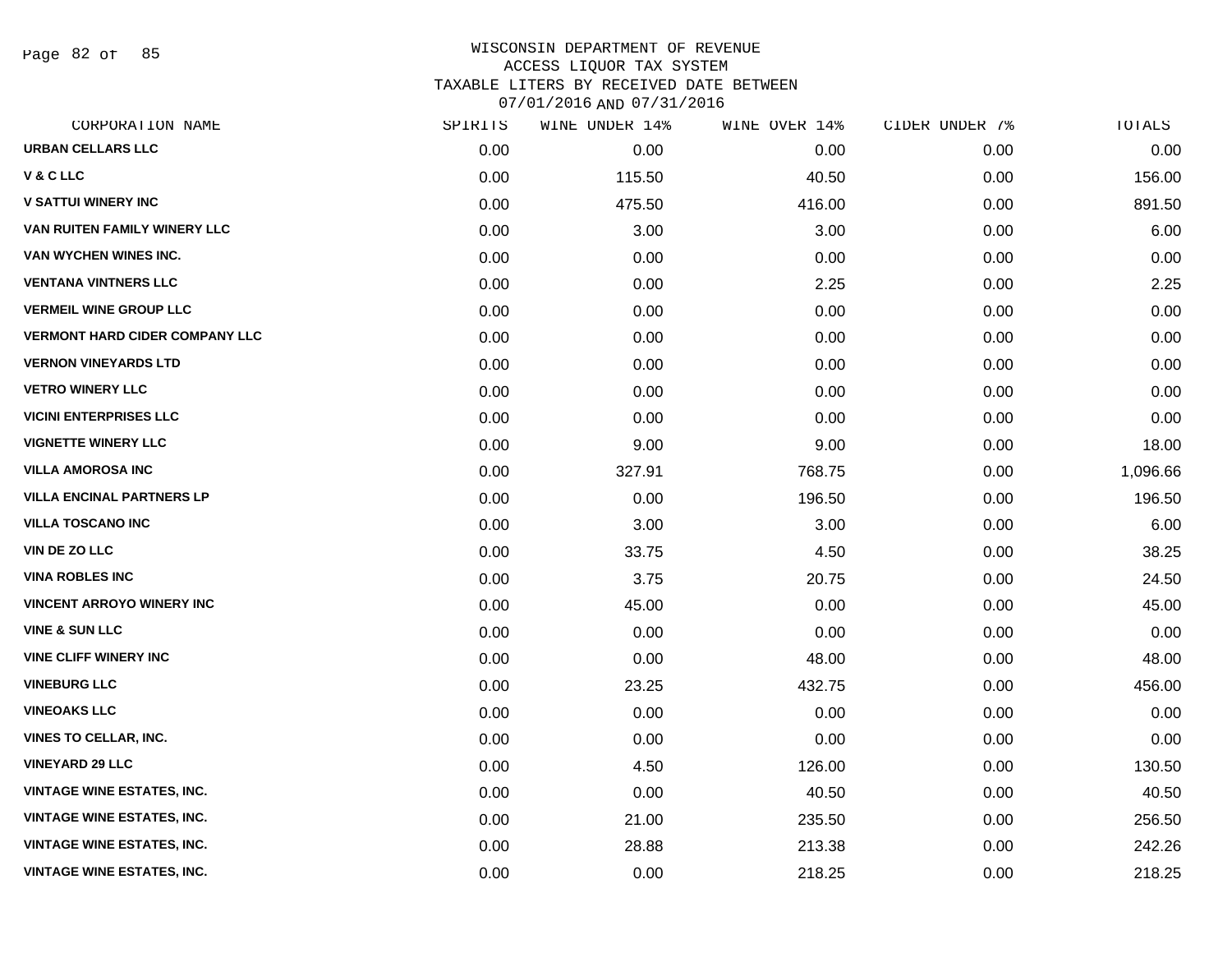Page 83 of 85

| CORPORATION NAME                                   | SPIRITS | WINE UNDER 14% | WINE OVER 14% | CIDER UNDER 7% | TOTALS |
|----------------------------------------------------|---------|----------------|---------------|----------------|--------|
| <b>VINTAGE WINE ESTATES, INC.</b>                  | 0.00    | 117.75         | 189.75        | 0.00           | 307.50 |
| <b>VINUM CELLARS INC</b>                           | 0.00    | 0.00           | 0.00          | 0.00           | 0.00   |
| <b>VON STIEHL WINERY LTD.</b>                      | 0.00    | 0.00           | 0.00          | 0.00           | 0.00   |
| <b>W G BEST WEINKELLEREI INC</b>                   | 0.00    | 126.00         | 287.25        | 0.00           | 413.25 |
| <b>W J DEUTSCH &amp; SONS LTD</b>                  | 0.00    | 0.00           | 15.00         | 0.00           | 15.00  |
| <b>WAITS-MAST FAMILY CELLARS LLC</b>               | 0.00    | 0.00           | 0.00          | 0.00           | 0.00   |
| <b>WASHINGTON VINTNERS LLC</b>                     | 0.00    | 0.00           | 0.00          | 0.00           | 0.00   |
| <b>WEIBEL INCORPORATED</b>                         | 0.00    | 9.00           | 0.00          | 0.00           | 9.00   |
| <b>WELLINGTON VINEYARDS, INC.</b>                  | 0.00    | 123.75         | 14.00         | 0.00           | 137.75 |
| <b>WENTE BROS</b>                                  | 0.00    | 24.00          | 37.50         | 0.00           | 61.50  |
| <b>WEST COAST WINE PARTNERS LLC</b>                | 0.00    | 9.00           | 62.25         | 0.00           | 71.25  |
| <b>WEST PRAIRIE WINERY LLC</b>                     | 0.00    | 0.00           | 0.00          | 0.00           | 0.00   |
| <b>WESTFALL WINERY LLC</b>                         | 0.00    | 19.50          | 0.00          | 0.00           | 19.50  |
| <b>WESTON WINERIES LLC</b>                         | 0.00    | 0.00           | 0.00          | 0.00           | 0.00   |
| <b>WESTPORT WINERY LLC</b>                         | 0.00    | 1.50           | 0.00          | 0.00           | 1.50   |
| <b>WHEELER WINERY INC</b>                          | 0.00    | 222.75         | 396.00        | 0.00           | 618.75 |
| <b>WHETSTONE WINE CELLARS LLC</b>                  | 0.00    | 3.75           | 16.50         | 0.00           | 20.25  |
| <b>WHISPERING BLUFFS VINEYARD &amp; WINERY LTD</b> | 0.00    | 0.00           | 0.00          | 0.00           | 0.00   |
| <b>WHISPERING WINDS WINERY LLC</b>                 | 0.00    | 0.00           | 0.00          | 0.00           | 0.00   |
| <b>WHITE OAK VINEYARDS &amp; WINERY LLC</b>        | 0.00    | 20.25          | 16.50         | 0.00           | 36.75  |
| WHITE WINTER WINERY INC                            | 0.00    | 0.00           | 0.00          | 0.00           | 0.00   |
| <b>WIENS CELLARS LLC</b>                           | 0.00    | 69.00          | 40.50         | 0.00           | 109.50 |
| <b>WILD MOUNTAIN WINERY INC</b>                    | 0.00    | 0.00           | 0.00          | 0.00           | 0.00   |
| <b>WILDEROTTER WINERY LLC</b>                      | 0.00    | 9.75           | 9.00          | 0.00           | 18.75  |
| <b>WILLAKENZIE ESTATE INC</b>                      | 0.00    | 105.00         | 4.50          | 0.00           | 109.50 |
| <b>WILLAMETTE VALLEY VINEYARDS INC</b>             | 0.00    | 100.88         | 30.75         | 0.00           | 131.63 |
| <b>WILLIAM F BLUHM</b>                             | 0.00    | 0.00           | 0.00          | 0.00           | 0.00   |
| <b>WILLIAM K PARSONS &amp; MARY ELLEN PARSONS</b>  | 0.00    | 0.00           | 34.50         | 0.00           | 34.50  |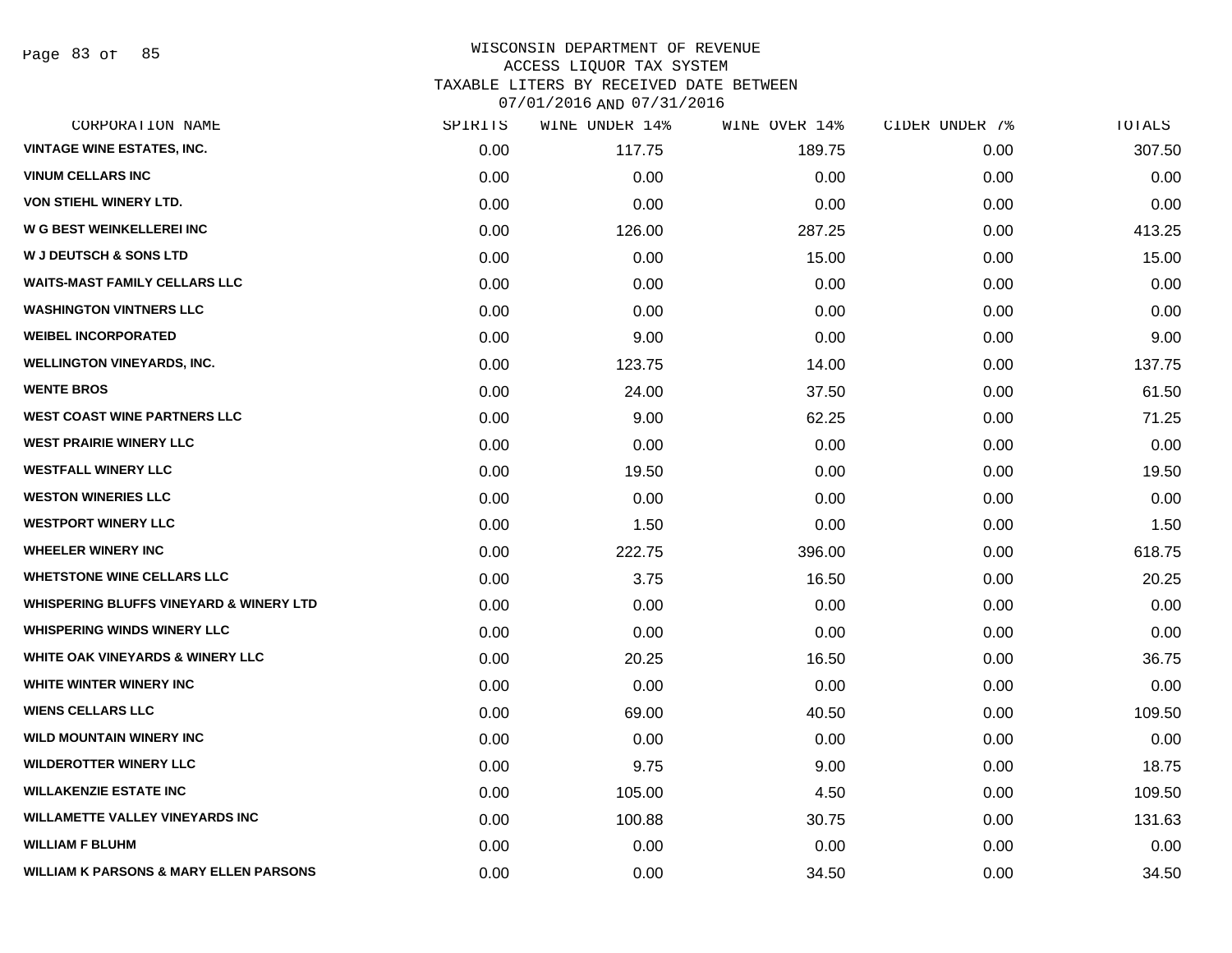Page 84 of 85

#### WISCONSIN DEPARTMENT OF REVENUE ACCESS LIQUOR TAX SYSTEM TAXABLE LITERS BY RECEIVED DATE BETWEEN

07/01/2016 AND 07/31/2016

| CORPORATION NAME                               | SPIRITS | WINE UNDER 14% | WINE OVER 14% | CIDER UNDER 7% | TOTALS     |
|------------------------------------------------|---------|----------------|---------------|----------------|------------|
| <b>WILLIAM MOSBY</b>                           | 0.00    | 28.50          | 3.75          | 0.00           | 32.25      |
| <b>WILLIAMS &amp; SELYEM LLC</b>               | 0.00    | 84.75          | 9.00          | 0.00           | 93.75      |
| <b>WILRONA LLC</b>                             | 0.00    | 14.25          | 0.00          | 0.00           | 14.25      |
| <b>WILSON CREEK WINERY &amp; VINEYARDS INC</b> | 0.00    | 270.77         | 33.39         | 0.00           | 304.16     |
| <b>WIND GAP WINES LLC</b>                      | 0.00    | 9.00           | 2.25          | 0.00           | 11.25      |
| <b>WINDERLEA WINE COMPANY LLC</b>              | 0.00    | 31.50          | 20.25         | 0.00           | 51.75      |
| <b>WINDWARD VINEYARD LLC</b>                   | 0.00    | 0.00           | 0.00          | 0.00           | 0.00       |
| <b>WINE BY JOE LLC</b>                         | 0.00    | 8.25           | 1.00          | 0.00           | 9.25       |
| WINE OF THE MONTH CLUB, INC.                   | 0.00    | 2,232.75       | 304.50        | 0.00           | 2,537.25   |
| <b>WINE ROAD VINTNERS LLC</b>                  | 0.00    | 33.75          | 162.25        | 0.00           | 196.00     |
| <b>WINE STATION HUDSON LLC</b>                 | 0.00    | 0.00           | 0.00          | 0.00           | 0.00       |
| <b>WINEGREETING.COM INC</b>                    | 0.00    | 9.75           | 0.00          | 0.00           | 9.75       |
| <b>WINERY AT BLACK STAR FARMS LLC</b>          | 0.00    | 22.50          | 0.00          | 0.00           | 22.50      |
| <b>WINERY EXCHANGE, INC.</b>                   | 0.00    | 0.00           | 0.00          | 0.00           | 0.00       |
| WINERY FULFILLMENT SERVICES LLC                | 0.00    | 20.25          | 54.00         | 0.00           | 74.25      |
| <b>WINESITTER BREWHOUSE LLC</b>                | 0.00    | 0.00           | 0.00          | 0.00           | 0.00       |
| <b>WINNESHIEK WILDBERRY WINERY LLC</b>         | 0.00    | 150.37         | 0.00          | 0.00           | 150.37     |
| <b>WINSIDE USA INC</b>                         | 0.00    | 20.25          | 15.00         | 0.00           | 35.25      |
| <b>WOLFF VINEYARD LLC</b>                      | 0.00    | 2.25           | 2.25          | 0.00           | 4.50       |
| <b>WOLLERSHEIM WINERY, INC.</b>                | 0.00    | 0.00           | 0.00          | 0.00           | 0.00       |
| <b>WOLLERSHEIM WINERY, INC.</b>                | 0.00    | 0.00           | 0.00          | 0.00           | 0.00       |
| <b>WOODWARD CANYON WINERY INC</b>              | 0.00    | 0.00           | 4.50          | 0.00           | 4.50       |
| <b>WORLD'S END LLC</b>                         | 0.00    | 0.00           | 0.00          | 0.00           | 0.00       |
| <b>WRH PARTNERS LLC</b>                        | 0.00    | 0.00           | 0.00          | 0.00           | 0.00       |
| YORKVILLE CELLARS INC                          | 0.00    | 29.25          | 22.50         | 0.00           | 51.75      |
| <b>ZD WINES LLC</b>                            | 0.00    | 29.25          | 29.97         | 0.00           | 59.22      |
| <b>ZERO LINK MARKETS INC</b>                   | 0.00    | 1,737.03       | 270.40        | 0.00           | 2,007.43   |
| TOTAL LITERS FOR 7/31/2016                     | 0.00    | 86,755.48      | 62,263.40     | 226.29         | 149,245.17 |